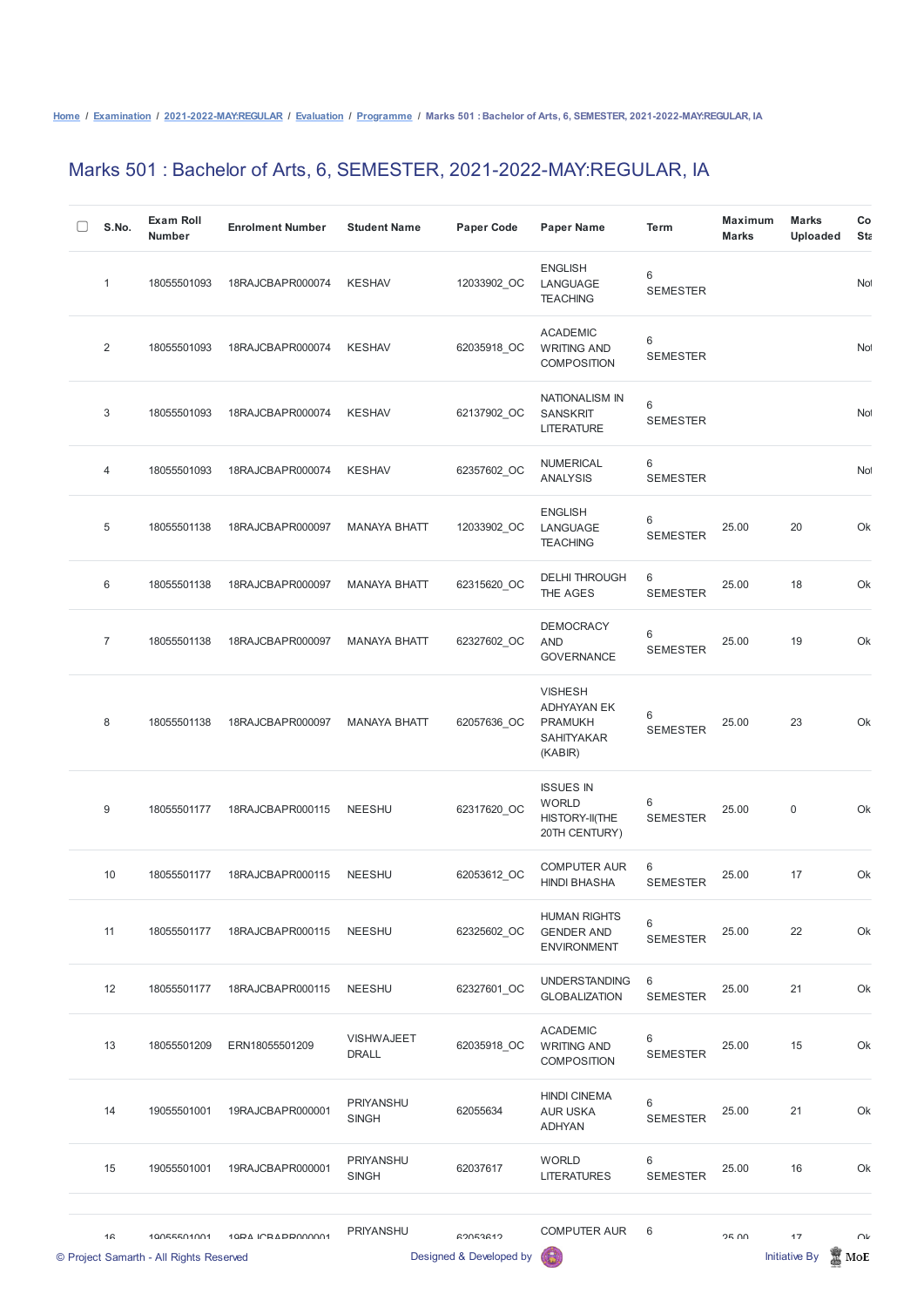|    | Project Samarth - All Rights Reserved |                  |                                  | Designed & Developed by | G                                                                         |                                    |       | <b>Initiative By</b> | $\mathbb{\overline{M}}$ MoE |
|----|---------------------------------------|------------------|----------------------------------|-------------------------|---------------------------------------------------------------------------|------------------------------------|-------|----------------------|-----------------------------|
|    |                                       |                  | <b>CANCHIT</b>                   |                         | <b>HUMAN RIGHTS</b>                                                       | $\mathbin{\mathsf{c}}$             |       |                      |                             |
|    |                                       |                  |                                  |                         |                                                                           |                                    |       |                      |                             |
| 34 | 19055501008                           | 19RAJCBAPR000008 | <b>SANCHIT</b><br><b>GANGOLY</b> | 62037617                | <b>WORLD</b><br><b>LITERATURES</b>                                        | $\,6$<br><b>SEMESTER</b>           | 25.00 | 18                   | Ok                          |
| 33 | 19055501006                           | 19RAJCBAPR000006 | <b>DINESH KUMAR</b>              | 62317640                | Economy and<br>Politics: Histories<br>of Capitalism and<br>Colonialism II | $\,6\,$<br><b>SEMESTER</b>         | 25.00 | 23                   | Ok                          |
| 32 | 19055501006                           | 19RAJCBAPR000006 | <b>DINESH KUMAR</b>              | 62325602                | <b>HUMAN RIGHTS</b><br><b>GENDER AND</b><br><b>ENVIRONMENT</b>            | $6\phantom{1}6$<br><b>SEMESTER</b> | 25.00 | 22                   | Ok                          |
| 31 | 19055501006                           | 19RAJCBAPR000006 | <b>DINESH KUMAR</b>              | 62037617                | <b>WORLD</b><br><b>LITERATURES</b>                                        | 6<br><b>SEMESTER</b>               | 25.00 | 20                   | Ok                          |
| 30 | 19055501006                           | 19RAJCBAPR000006 | <b>DINESH KUMAR</b>              | 62323601                | <b>CONFLICT AND</b><br>PEACE BUILDING                                     | $6\phantom{1}6$<br><b>SEMESTER</b> | 25.00 | 22                   | Ok                          |
| 29 | 19055501004                           | 19RAJCBAPR000004 | <b>MUKESH</b>                    | 62317640                | Economy and<br>Politics: Histories<br>of Capitalism and<br>Colonialism II | $6\,$<br><b>SEMESTER</b>           | 25.00 | 22                   | Ok                          |
| 28 | 19055501004                           | 19RAJCBAPR000004 | <b>MUKESH</b>                    | 62053612                | <b>COMPUTER AUR</b><br><b>HINDI BHASHA</b>                                | $\,6\,$<br><b>SEMESTER</b>         | 25.00 | 17                   | Ok                          |
| 27 | 19055501004                           | 19RAJCBAPR000004 | <b>MUKESH</b>                    | 62037617                | <b>WORLD</b><br><b>LITERATURES</b>                                        | $\,6\,$<br><b>SEMESTER</b>         | 25.00 | 18                   | Ok                          |
| 26 | 19055501004                           | 19RAJCBAPR000004 | <b>MUKESH</b>                    | 62315620                | <b>DELHI THROUGH</b><br>THE AGES                                          | $\,6\,$<br><b>SEMESTER</b>         | 25.00 | 19                   | Ok                          |
| 25 | 19055501003                           | 19RAJCBAPR000003 | <b>ANNAM WASAY</b>               | 62317640                | Economy and<br>Politics: Histories<br>of Capitalism and<br>Colonialism II | $\,6\,$<br><b>SEMESTER</b>         | 25.00 | 23                   | Ok                          |
| 24 | 19055501003                           | 19RAJCBAPR000003 | <b>ANNAM WASAY</b>               | 62313620                | Understanding<br>Text, Retuals and<br>Orality in Indian<br>History        | 6<br><b>SEMESTER</b>               | 25.00 | 23                   | Ok                          |
| 23 | 19055501003                           | 19RAJCBAPR000003 | <b>ANNAM WASAY</b>               | 62325602                | <b>HUMAN RIGHTS</b><br><b>GENDER AND</b><br><b>ENVIRONMENT</b>            | 6<br><b>SEMESTER</b>               | 25.00 | 22                   | Ok                          |
| 22 | 19055501003                           | 19RAJCBAPR000003 | <b>ANNAM WASAY</b>               | 62037617                | <b>WORLD</b><br><b>LITERATURES</b>                                        | $\,6$<br><b>SEMESTER</b>           | 25.00 | 20                   | Ok                          |
| 21 | 19055501002                           | 19RAJCBAPR000002 | <b>JAIMINI TOKAS</b>             | 62317640                | Economy and<br>Politics: Histories<br>of Capitalism and<br>Colonialism II | 6<br><b>SEMESTER</b>               | 25.00 | 22                   | Ok                          |
| 20 | 19055501002                           | 19RAJCBAPR000002 | <b>JAIMINI TOKAS</b>             | 62313620                | Understanding<br>Text, Retuals and<br>Orality in Indian<br>History        | 6<br><b>SEMESTER</b>               | 25.00 | 20                   | Ok                          |
| 19 | 19055501002                           | 19RAJCBAPR000002 | <b>JAIMINI TOKAS</b>             | 62037617                | <b>WORLD</b><br><b>LITERATURES</b>                                        | $\,6\,$<br><b>SEMESTER</b>         | 25.00 | 19                   | Ok                          |
| 18 | 19055501002                           | 19RAJCBAPR000002 | <b>JAIMINI TOKAS</b>             | 62315620                | <b>DELHI THROUGH</b><br>THE AGES                                          | $\,6\,$<br><b>SEMESTER</b>         | 25.00 | 24                   | Ok                          |
| 17 | 19055501001                           | 19RAJCBAPR000001 | PRIYANSHU<br><b>SINGH</b>        | 62317640                | Economy and<br>Politics: Histories<br>of Capitalism and<br>Colonialism II | 6<br><b>SEMESTER</b>               | 25.00 | 22                   | Ok                          |



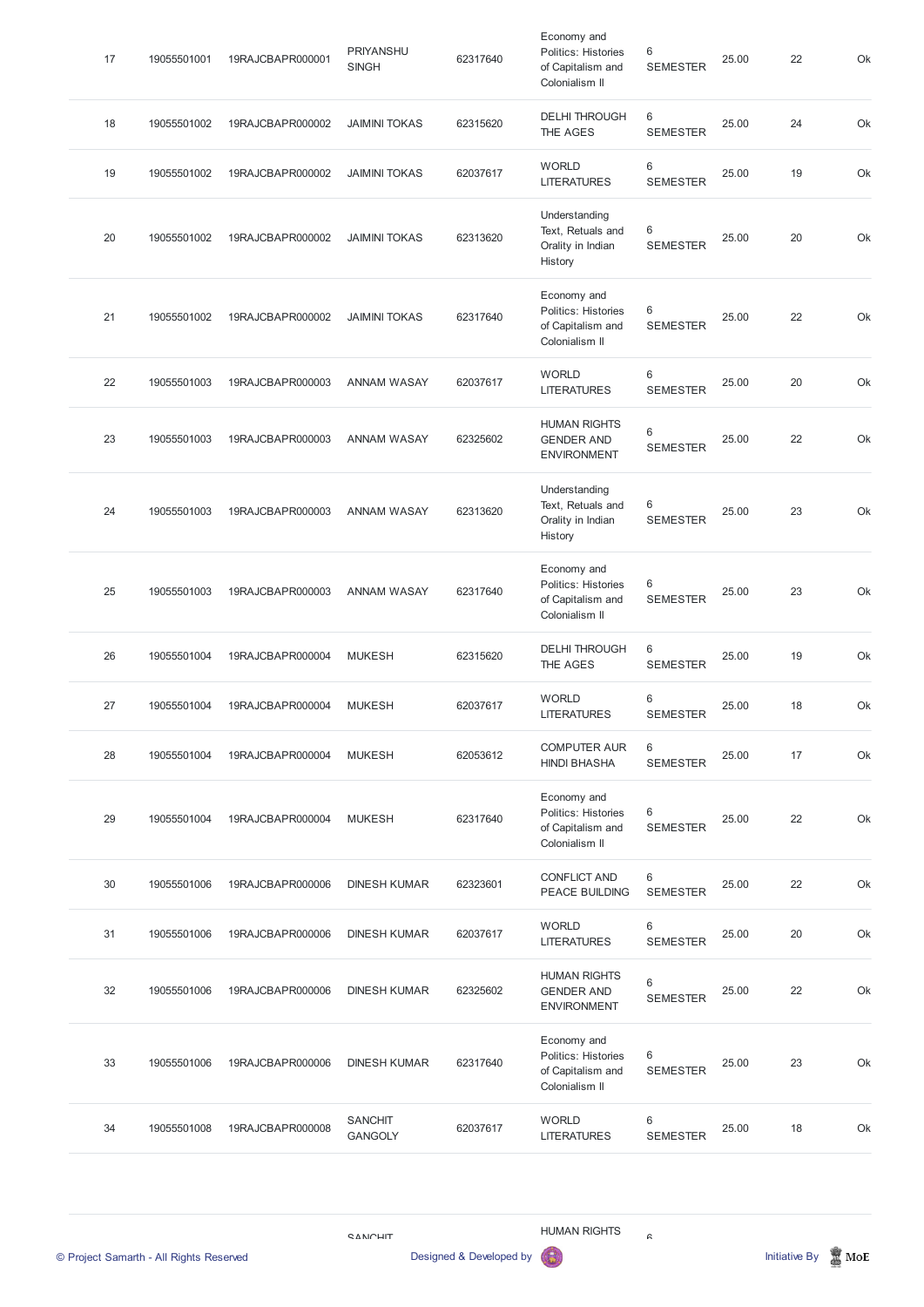| 36 | 19055501008 | 19RAJCBAPR000008 | <b>SANCHIT</b><br><b>GANGOLY</b> | 62313620 | Understanding<br>Text, Retuals and<br>Orality in Indian<br>History        | 6<br><b>SEMESTER</b>     | 25.00 | 22 | Ok        |
|----|-------------|------------------|----------------------------------|----------|---------------------------------------------------------------------------|--------------------------|-------|----|-----------|
| 37 | 19055501008 | 19RAJCBAPR000008 | <b>SANCHIT</b><br><b>GANGOLY</b> | 62317640 | Economy and<br>Politics: Histories<br>of Capitalism and<br>Colonialism II | 6<br><b>SEMESTER</b>     | 25.00 | 23 | Ok        |
| 38 | 19055501009 | 19RAJCBAPR000009 | <b>KIRAN</b>                     | 62037617 | <b>WORLD</b><br><b>LITERATURES</b>                                        | 6<br><b>SEMESTER</b>     | 25.00 | 17 | Ok        |
| 39 | 19055501009 | 19RAJCBAPR000009 | <b>KIRAN</b>                     | 62053612 | <b>COMPUTER AUR</b><br><b>HINDI BHASHA</b>                                | 6<br><b>SEMESTER</b>     | 25.00 | 17 | Ok        |
| 40 | 19055501009 | 19RAJCBAPR000009 | <b>KIRAN</b>                     | 62055634 | <b>HINDI CINEMA</b><br><b>AUR USKA</b><br><b>ADHYAN</b>                   | 6<br><b>SEMESTER</b>     | 25.00 | 20 | Ok        |
| 41 | 19055501009 | 19RAJCBAPR000009 | <b>KIRAN</b>                     | 62317640 | Economy and<br>Politics: Histories<br>of Capitalism and<br>Colonialism II | 6<br><b>SEMESTER</b>     | 25.00 | 22 | Ok        |
| 42 | 19055501010 | 19RAJCBAPR000010 | <b>ANJALI KAINTURA</b>           | 62077604 | Language, history<br>and change                                           | $\,6$<br><b>SEMESTER</b> |       |    | <b>No</b> |
| 43 | 19055501010 | 19RAJCBAPR000010 | <b>ANJALI KAINTURA</b>           | 12033902 | <b>ENGLISH</b><br>LANGUAGE<br><b>TEACHING</b>                             | 6<br><b>SEMESTER</b>     | 25.00 | 21 | Ok        |
| 44 | 19055501010 | 19RAJCBAPR000010 | <b>ANJALI KAINTURA</b>           | 62035918 | <b>ACADEMIC</b><br><b>WRITING AND</b><br><b>COMPOSITION</b>               | 6<br><b>SEMESTER</b>     | 25.00 | 17 | Ok        |
| 45 | 19055501010 | 19RAJCBAPR000010 | <b>ANJALI KAINTURA</b>           | 62037617 | <b>WORLD</b><br><b>LITERATURES</b>                                        | 6<br><b>SEMESTER</b>     | 25.00 | 19 | Ok        |
| 46 | 19055501011 | ERN19055501011   | <b>HIMANSHU</b>                  | 62323601 | <b>CONFLICT AND</b><br>PEACE BUILDING                                     | 6<br><b>SEMESTER</b>     | 25.00 | 23 | Ok        |
| 47 | 19055501011 | ERN19055501011   | <b>HIMANSHU</b>                  | 62037617 | <b>WORLD</b><br><b>LITERATURES</b>                                        | 6<br><b>SEMESTER</b>     | 25.00 | 19 | Ok        |
| 48 | 19055501011 | ERN19055501011   | <b>HIMANSHU</b>                  | 62077604 | Language, history<br>and change                                           | 6<br><b>SEMESTER</b>     |       |    | Not       |
| 49 | 19055501011 | ERN19055501011   | <b>HIMANSHU</b>                  | 62325602 | <b>HUMAN RIGHTS</b><br><b>GENDER AND</b><br><b>ENVIRONMENT</b>            | 6<br><b>SEMESTER</b>     | 25.00 | 23 | Ok        |
| 50 | 19055501012 | 19RAJCBAPR000012 | MS. PREETI<br>SHEORAN            | 12033902 | <b>ENGLISH</b><br>LANGUAGE<br><b>TEACHING</b>                             | 6<br><b>SEMESTER</b>     | 25.00 | 20 | Ok        |
| 51 | 19055501012 | 19RAJCBAPR000012 | MS. PREETI<br><b>SHEORAN</b>     | 62037617 | <b>WORLD</b><br><b>LITERATURES</b>                                        | 6<br><b>SEMESTER</b>     | 25.00 | 20 | Ok        |

|    | © Project Samarth - All Rights Reserved |                   |                                   | Designed & Developed by | 6                                                              |                          |              | <b>Initiative By</b> | MoE    |
|----|-----------------------------------------|-------------------|-----------------------------------|-------------------------|----------------------------------------------------------------|--------------------------|--------------|----------------------|--------|
| 55 | 10055501013                             | 10PA ICRAPPO00013 | <b>DEEPIKA</b>                    | 62037617                | <b>WORLD</b>                                                   | $\,6\,$                  | <b>25.00</b> | 10                   | $\cap$ |
| 54 | 19055501013                             | 19RAJCBAPR000013  | <b>DEEPIKA</b><br><b>KARMAKAR</b> | 62055634                | <b>HINDI CINEMA</b><br><b>AUR USKA</b><br><b>ADHYAN</b>        | 6<br><b>SEMESTER</b>     | 25.00        | 23                   | Ok     |
| 53 | 19055501012                             | 19RAJCBAPR000012  | MS. PREETI<br><b>SHEORAN</b>      | 62077604                | Language, history<br>and change                                | 6<br><b>SEMESTER</b>     |              |                      | No     |
| 52 | 19055501012                             | 19RAJCBAPR000012  | MS. PREETI<br><b>SHEORAN</b>      | 62325602                | <b>HUMAN RIGHTS</b><br><b>GENDER AND</b><br><b>ENVIRONMENT</b> | $6\,$<br><b>SEMESTER</b> | 25.00        | 23                   | Ok     |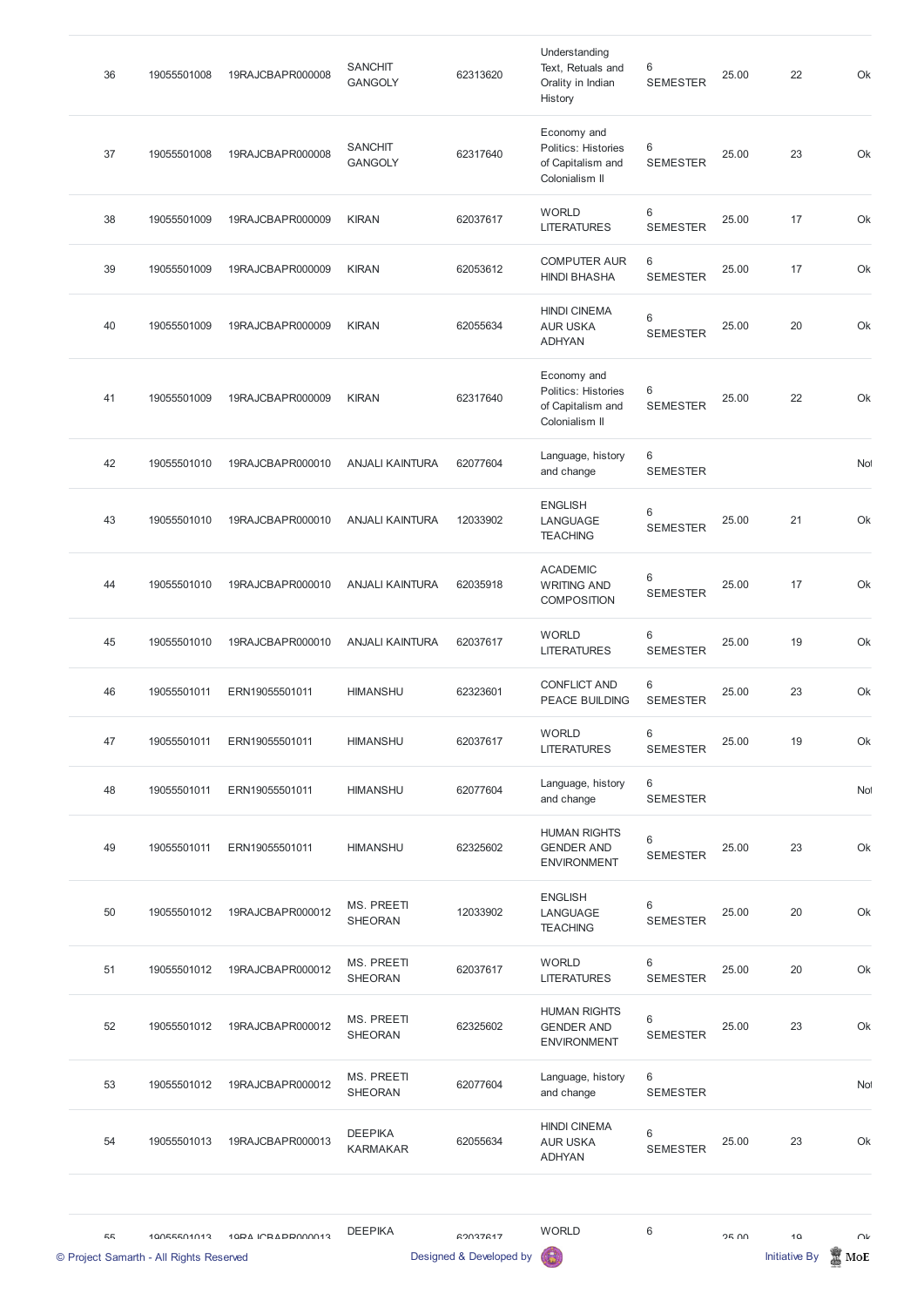| <b>DEEPIKA</b><br>6<br>Language, history<br>62077604<br>57<br>19055501013<br>19RAJCBAPR000013<br><b>KARMAKAR</b><br>and change<br><b>SEMESTER</b><br><b>ENGLISH</b><br>6<br>58<br>19055501014<br><b>ARYAN HANS</b><br>12033902<br>25.00<br>19RAJCBAPR000014<br>LANGUAGE<br><b>SEMESTER</b><br><b>TEACHING</b><br><b>ACADEMIC</b><br>6<br>59<br>19055501014<br>19RAJCBAPR000014<br>62035918<br>25.00<br><b>ARYAN HANS</b><br><b>WRITING AND</b><br><b>SEMESTER</b><br><b>COMPOSITION</b><br><b>WORLD</b><br>6<br>60<br>62037617<br>25.00<br>19055501014<br>19RAJCBAPR000014<br><b>ARYAN HANS</b><br><b>LITERATURES</b><br><b>SEMESTER</b><br>6<br>Language, history<br>61<br>62077604<br>19055501014<br>19RAJCBAPR000014<br><b>ARYAN HANS</b><br>and change<br><b>SEMESTER</b><br><b>ENGLISH</b><br>6<br>62<br>19055501015<br>19055501015<br>NIRAJ KUMAR<br>12033902<br>25.00<br>LANGUAGE<br><b>SEMESTER</b><br><b>TEACHING</b><br><b>ACADEMIC</b><br>6<br>19055501015<br>19055501015<br><b>NIRAJ KUMAR</b><br>62035918<br>25.00<br>63<br><b>WRITING AND</b><br><b>SEMESTER</b><br><b>COMPOSITION</b><br><b>WORLD</b><br>6<br>25.00<br>64<br>19055501015<br>19055501015<br><b>NIRAJ KUMAR</b><br>62037617<br><b>LITERATURES</b><br><b>SEMESTER</b><br>6<br>Language, history<br>65<br>19055501015<br>19055501015<br>NIRAJ KUMAR<br>62077604<br>and change<br><b>SEMESTER</b><br><b>ENGLISH</b><br>6<br>66<br>19055501016<br><b>KANAK SOLANKI</b><br>12033902<br>25.00<br>ERN19055501016<br>LANGUAGE<br><b>SEMESTER</b><br><b>TEACHING</b><br><b>ACADEMIC</b><br>6<br>67<br><b>KANAK SOLANKI</b><br>62035918<br>25.00<br>19055501016<br>ERN19055501016<br><b>WRITING AND</b><br><b>SEMESTER</b><br><b>COMPOSITION</b><br>$\,6$<br><b>WORLD</b> |          |  |  |  | 68 |
|----------------------------------------------------------------------------------------------------------------------------------------------------------------------------------------------------------------------------------------------------------------------------------------------------------------------------------------------------------------------------------------------------------------------------------------------------------------------------------------------------------------------------------------------------------------------------------------------------------------------------------------------------------------------------------------------------------------------------------------------------------------------------------------------------------------------------------------------------------------------------------------------------------------------------------------------------------------------------------------------------------------------------------------------------------------------------------------------------------------------------------------------------------------------------------------------------------------------------------------------------------------------------------------------------------------------------------------------------------------------------------------------------------------------------------------------------------------------------------------------------------------------------------------------------------------------------------------------------------------------------------------------------------------------------------------------------------------------------------------------|----------|--|--|--|----|
|                                                                                                                                                                                                                                                                                                                                                                                                                                                                                                                                                                                                                                                                                                                                                                                                                                                                                                                                                                                                                                                                                                                                                                                                                                                                                                                                                                                                                                                                                                                                                                                                                                                                                                                                              |          |  |  |  |    |
|                                                                                                                                                                                                                                                                                                                                                                                                                                                                                                                                                                                                                                                                                                                                                                                                                                                                                                                                                                                                                                                                                                                                                                                                                                                                                                                                                                                                                                                                                                                                                                                                                                                                                                                                              | 20<br>18 |  |  |  |    |
|                                                                                                                                                                                                                                                                                                                                                                                                                                                                                                                                                                                                                                                                                                                                                                                                                                                                                                                                                                                                                                                                                                                                                                                                                                                                                                                                                                                                                                                                                                                                                                                                                                                                                                                                              |          |  |  |  |    |
|                                                                                                                                                                                                                                                                                                                                                                                                                                                                                                                                                                                                                                                                                                                                                                                                                                                                                                                                                                                                                                                                                                                                                                                                                                                                                                                                                                                                                                                                                                                                                                                                                                                                                                                                              | 8        |  |  |  |    |
|                                                                                                                                                                                                                                                                                                                                                                                                                                                                                                                                                                                                                                                                                                                                                                                                                                                                                                                                                                                                                                                                                                                                                                                                                                                                                                                                                                                                                                                                                                                                                                                                                                                                                                                                              | 17       |  |  |  |    |
|                                                                                                                                                                                                                                                                                                                                                                                                                                                                                                                                                                                                                                                                                                                                                                                                                                                                                                                                                                                                                                                                                                                                                                                                                                                                                                                                                                                                                                                                                                                                                                                                                                                                                                                                              |          |  |  |  |    |
|                                                                                                                                                                                                                                                                                                                                                                                                                                                                                                                                                                                                                                                                                                                                                                                                                                                                                                                                                                                                                                                                                                                                                                                                                                                                                                                                                                                                                                                                                                                                                                                                                                                                                                                                              | 18       |  |  |  |    |
|                                                                                                                                                                                                                                                                                                                                                                                                                                                                                                                                                                                                                                                                                                                                                                                                                                                                                                                                                                                                                                                                                                                                                                                                                                                                                                                                                                                                                                                                                                                                                                                                                                                                                                                                              | 18       |  |  |  |    |
|                                                                                                                                                                                                                                                                                                                                                                                                                                                                                                                                                                                                                                                                                                                                                                                                                                                                                                                                                                                                                                                                                                                                                                                                                                                                                                                                                                                                                                                                                                                                                                                                                                                                                                                                              |          |  |  |  |    |
|                                                                                                                                                                                                                                                                                                                                                                                                                                                                                                                                                                                                                                                                                                                                                                                                                                                                                                                                                                                                                                                                                                                                                                                                                                                                                                                                                                                                                                                                                                                                                                                                                                                                                                                                              | 19       |  |  |  |    |
|                                                                                                                                                                                                                                                                                                                                                                                                                                                                                                                                                                                                                                                                                                                                                                                                                                                                                                                                                                                                                                                                                                                                                                                                                                                                                                                                                                                                                                                                                                                                                                                                                                                                                                                                              | 18       |  |  |  |    |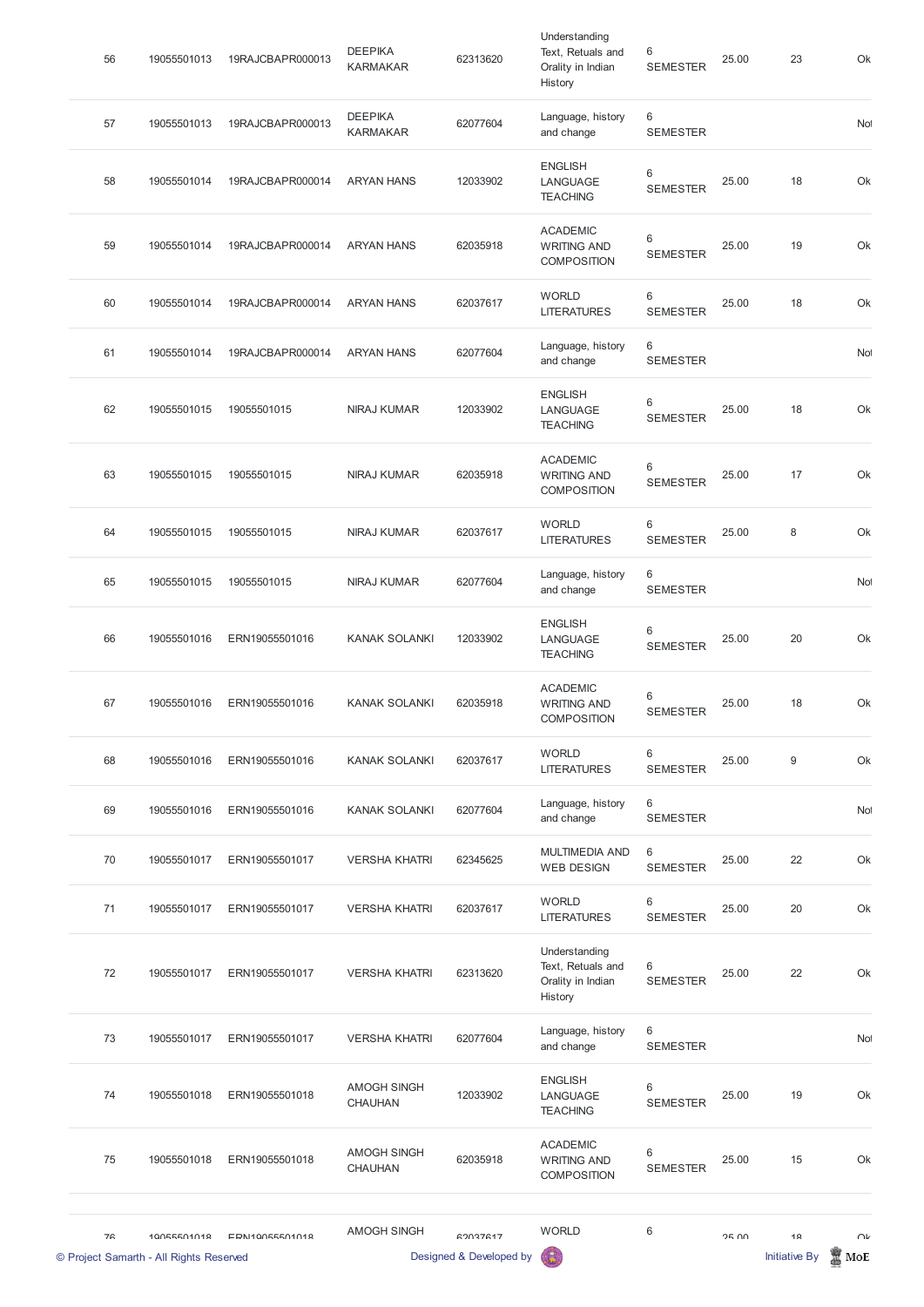| 77                                            | 19055501018 | ERN19055501018   | <b>AMOGH SINGH</b><br><b>CHAUHAN</b> | 62077604                                   | Language, history<br>and change                                    | 6<br><b>SEMESTER</b>       |       |                      | Not                 |
|-----------------------------------------------|-------------|------------------|--------------------------------------|--------------------------------------------|--------------------------------------------------------------------|----------------------------|-------|----------------------|---------------------|
| 78                                            | 19055501019 | 19RAJCBAPR000019 | <b>SNEHA</b>                         | 12033902                                   | <b>ENGLISH</b><br>LANGUAGE<br><b>TEACHING</b>                      | 6<br><b>SEMESTER</b>       | 25.00 | 18                   | Ok                  |
| 79                                            | 19055501019 | 19RAJCBAPR000019 | <b>SNEHA</b>                         | 62035918                                   | <b>ACADEMIC</b><br><b>WRITING AND</b><br><b>COMPOSITION</b>        | $\,6$<br><b>SEMESTER</b>   | 25.00 | 19                   | Ok                  |
| 80                                            | 19055501019 | 19RAJCBAPR000019 | <b>SNEHA</b>                         | 62037617                                   | <b>WORLD</b><br><b>LITERATURES</b>                                 | 6<br><b>SEMESTER</b>       | 25.00 | 20                   | Ok                  |
| 81                                            | 19055501019 | 19RAJCBAPR000019 | <b>SNEHA</b>                         | 62077604                                   | Language, history<br>and change                                    | 6<br><b>SEMESTER</b>       |       |                      | Not                 |
| 82                                            | 19055501020 | ERN19055501020   | <b>RASHMI VOHRA</b>                  | 12033902                                   | <b>ENGLISH</b><br>LANGUAGE<br><b>TEACHING</b>                      | $\,6\,$<br><b>SEMESTER</b> | 25.00 | 22                   | Ok                  |
| 83                                            | 19055501020 | ERN19055501020   | <b>RASHMI VOHRA</b>                  | 62035918                                   | <b>ACADEMIC</b><br><b>WRITING AND</b><br><b>COMPOSITION</b>        | 6<br><b>SEMESTER</b>       | 25.00 | 18                   | Ok                  |
| 84                                            | 19055501020 | ERN19055501020   | <b>RASHMI VOHRA</b>                  | 62037617                                   | <b>WORLD</b><br><b>LITERATURES</b>                                 | 6<br><b>SEMESTER</b>       | 25.00 | 19                   | Ok                  |
| 85                                            | 19055501020 | ERN19055501020   | <b>RASHMI VOHRA</b>                  | 62077604                                   | Language, history<br>and change                                    | 6<br><b>SEMESTER</b>       |       |                      | Not                 |
| 86                                            | 19055501021 | ERN19055501021   | <b>RIYA DATTA</b>                    | 12033902                                   | <b>ENGLISH</b><br>LANGUAGE<br><b>TEACHING</b>                      | 6<br><b>SEMESTER</b>       | 25.00 | 14                   | Ok                  |
| 87                                            | 19055501021 | ERN19055501021   | <b>RIYA DATTA</b>                    | 62035918                                   | <b>ACADEMIC</b><br><b>WRITING AND</b><br><b>COMPOSITION</b>        | 6<br><b>SEMESTER</b>       | 25.00 | 20                   | Ok                  |
| 88                                            | 19055501021 | ERN19055501021   | <b>RIYA DATTA</b>                    | 62037617                                   | <b>WORLD</b><br><b>LITERATURES</b>                                 | $\,6$<br><b>SEMESTER</b>   | 25.00 | 18                   | Ok                  |
| 89                                            | 19055501021 | ERN19055501021   | <b>RIYA DATTA</b>                    | 62077604                                   | Language, history<br>and change                                    | 6<br><b>SEMESTER</b>       |       |                      | Not                 |
| 90                                            | 19055501022 | 19RAJCBAPR000022 | PUSHPA YADAV                         | 62037617                                   | <b>WORLD</b><br><b>LITERATURES</b>                                 | 6<br><b>SEMESTER</b>       | 25.00 | 20                   | Ok                  |
| 91                                            | 19055501022 | 19RAJCBAPR000022 | PUSHPA YADAV                         | 62325602                                   | <b>HUMAN RIGHTS</b><br><b>GENDER AND</b><br><b>ENVIRONMENT</b>     | $\,6$<br><b>SEMESTER</b>   | 25.00 | 22                   | Ok                  |
| 92                                            | 19055501022 | 19RAJCBAPR000022 | PUSHPA YADAV                         | 62313620                                   | Understanding<br>Text, Retuals and<br>Orality in Indian<br>History | 6<br><b>SEMESTER</b>       | 25.00 | 22                   | Ok                  |
| 93                                            | 19055501022 | 19RAJCBAPR000022 | PUSHPA YADAV                         | 62077604                                   | Language, history<br>and change                                    | $\,6$<br><b>SEMESTER</b>   |       |                      | No                  |
| 94                                            | 19055501023 | ERN19055501023   | <b>RIYA RAWAT</b>                    | 12033902                                   | <b>ENGLISH</b><br>LANGUAGE<br><b>TEACHING</b>                      | $\,6\,$<br><b>SEMESTER</b> | 25.00 | 20                   | Ok                  |
| 95                                            | 19055501023 | ERN19055501023   | <b>RIYA RAWAT</b>                    | 62035918                                   | <b>ACADEMIC</b><br><b>WRITING AND</b><br><b>COMPOSITION</b>        | $\,6\,$<br><b>SEMESTER</b> | 25.00 | 20                   | Ok                  |
| 96                                            | 19055501023 | ERN19055501023   | <b>RIYA RAWAT</b>                    | 62037617                                   | <b>WORLD</b><br><b>LITERATURES</b>                                 | $\,6$<br><b>SEMESTER</b>   | 25.00 | 19                   | Ok                  |
| 07<br>© Project Samarth - All Rights Reserved | 10055501022 | EDN110055501023  | DIVA DAMAT                           | <b>GOOZZGOA</b><br>Designed & Developed by | Language, history                                                  | $\,6$                      |       | <b>Initiative By</b> | $N_{\Omega}$<br>MoE |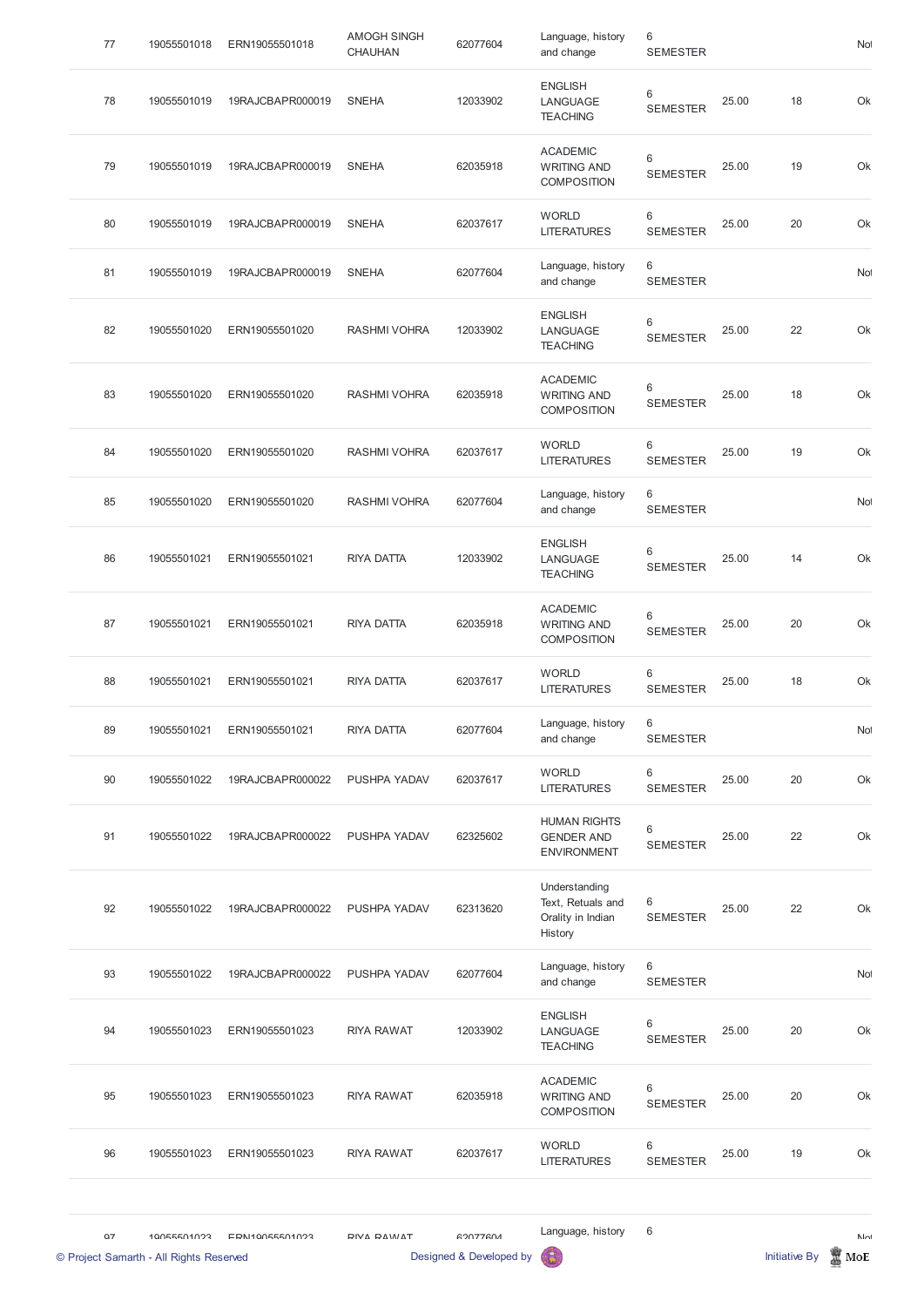| 98  | 19055501024 | ERN19055501024   | <b>KHUSHI KAUSHIK</b>            | 12033902 | <b>ENGLISH</b><br>LANGUAGE<br><b>TEACHING</b>                      | 6<br><b>SEMESTER</b> | 25.00 | 23 | Ok        |
|-----|-------------|------------------|----------------------------------|----------|--------------------------------------------------------------------|----------------------|-------|----|-----------|
| 99  | 19055501024 | ERN19055501024   | <b>KHUSHI KAUSHIK</b>            | 62035918 | <b>ACADEMIC</b><br><b>WRITING AND</b><br><b>COMPOSITION</b>        | 6<br><b>SEMESTER</b> | 25.00 | 19 | Ok        |
| 100 | 19055501024 | ERN19055501024   | <b>KHUSHI KAUSHIK</b>            | 62037617 | <b>WORLD</b><br><b>LITERATURES</b>                                 | 6<br><b>SEMESTER</b> | 25.00 | 16 | Ok        |
| 101 | 19055501024 | ERN19055501024   | <b>KHUSHI KAUSHIK</b>            | 62077604 | Language, history<br>and change                                    | 6<br><b>SEMESTER</b> |       |    | Not       |
| 102 | 19055501025 | 19RAJCBAPR000025 | <b>MANISHA</b><br><b>AHLAWAT</b> | 62037617 | <b>WORLD</b><br><b>LITERATURES</b>                                 | 6<br><b>SEMESTER</b> | 25.00 | 19 | Ok        |
| 103 | 19055501025 | 19RAJCBAPR000025 | <b>MANISHA</b><br><b>AHLAWAT</b> | 62325602 | <b>HUMAN RIGHTS</b><br><b>GENDER AND</b><br><b>ENVIRONMENT</b>     | 6<br><b>SEMESTER</b> | 25.00 | 22 | Ok        |
| 104 | 19055501025 | 19RAJCBAPR000025 | <b>MANISHA</b><br><b>AHLAWAT</b> | 62313620 | Understanding<br>Text, Retuals and<br>Orality in Indian<br>History | 6<br><b>SEMESTER</b> | 25.00 | 22 | Ok        |
| 105 | 19055501025 | 19RAJCBAPR000025 | <b>MANISHA</b><br><b>AHLAWAT</b> | 62077604 | Language, history<br>and change                                    | 6<br><b>SEMESTER</b> |       |    | Not       |
| 106 | 19055501026 | 19RAJCBAPR000026 | <b>ANUKOOL</b><br><b>PANDEY</b>  | 62035918 | <b>ACADEMIC</b><br><b>WRITING AND</b><br><b>COMPOSITION</b>        | 6<br><b>SEMESTER</b> | 25.00 | 19 | Ok        |
| 107 | 19055501026 | 19RAJCBAPR000026 | <b>ANUKOOL</b><br><b>PANDEY</b>  | 62323601 | <b>CONFLICT AND</b><br>PEACE BUILDING                              | 6<br><b>SEMESTER</b> | 25.00 | 23 | Ok        |
| 108 | 19055501026 | 19RAJCBAPR000026 | <b>ANUKOOL</b><br><b>PANDEY</b>  | 62037617 | <b>WORLD</b><br><b>LITERATURES</b>                                 | 6<br><b>SEMESTER</b> | 25.00 | 19 | Ok        |
| 109 | 19055501026 | 19RAJCBAPR000026 | <b>ANUKOOL</b><br><b>PANDEY</b>  | 62077604 | Language, history<br>and change                                    | 6<br><b>SEMESTER</b> |       |    | <b>No</b> |
| 110 | 19055501027 | 19RAJCBAPR000027 | <b>KISHAN PRATAP</b>             | 62035918 | <b>ACADEMIC</b><br><b>WRITING AND</b><br><b>COMPOSITION</b>        | 6<br><b>SEMESTER</b> | 25.00 | 18 | Ok        |
| 111 | 19055501027 | 19RAJCBAPR000027 | <b>KISHAN PRATAP</b>             | 62037617 | <b>WORLD</b><br><b>LITERATURES</b>                                 | 6<br><b>SEMESTER</b> | 25.00 | 19 | Ok        |
| 112 | 19055501027 | 19RAJCBAPR000027 | <b>KISHAN PRATAP</b>             | 62313620 | Understanding<br>Text, Retuals and<br>Orality in Indian<br>History | 6<br><b>SEMESTER</b> | 25.00 | 19 | Ok        |
| 113 | 19055501027 | 19RAJCBAPR000027 | <b>KISHAN PRATAP</b>             | 62077604 | Language, history<br>and change                                    | 6<br><b>SEMESTER</b> |       |    | No        |
| 114 | 19055501028 | ERN19055501028   | PURNIMA YADAV                    | 12033902 | <b>ENGLISH</b><br>LANGUAGE<br><b>TEACURIC</b>                      | 6<br><b>SEMESTER</b> | 25.00 | 20 | Ok        |

TEACHING

|                 | © Project Samarth - All Rights Reserved |                  |                  | Designed & Developed by | 6                                                           |                          |       | <b>Initiative By</b> | MoE    |
|-----------------|-----------------------------------------|------------------|------------------|-------------------------|-------------------------------------------------------------|--------------------------|-------|----------------------|--------|
| 11 <sub>Q</sub> | 10055501020                             | 10PA ICRAPPOOOOO | <b>BHUPENDER</b> | 62037617                | <b>WORLD</b>                                                | 6                        | 2500  | 17                   | $\cap$ |
| 117             | 19055501028                             | ERN19055501028   | PURNIMA YADAV    | 62077604                | Language, history<br>and change                             | 6<br><b>SEMESTER</b>     |       |                      | Not    |
| 116             | 19055501028                             | ERN19055501028   | PURNIMA YADAV    | 62037617                | <b>WORLD</b><br><b>LITERATURES</b>                          | 6<br><b>SEMESTER</b>     | 25.00 | $9\,$                | Ok     |
| 115             | 19055501028                             | ERN19055501028   | PURNIMA YADAV    | 62035918                | <b>ACADEMIC</b><br><b>WRITING AND</b><br><b>COMPOSITION</b> | $\,6$<br><b>SEMESTER</b> | 25.00 | 15                   | Ok     |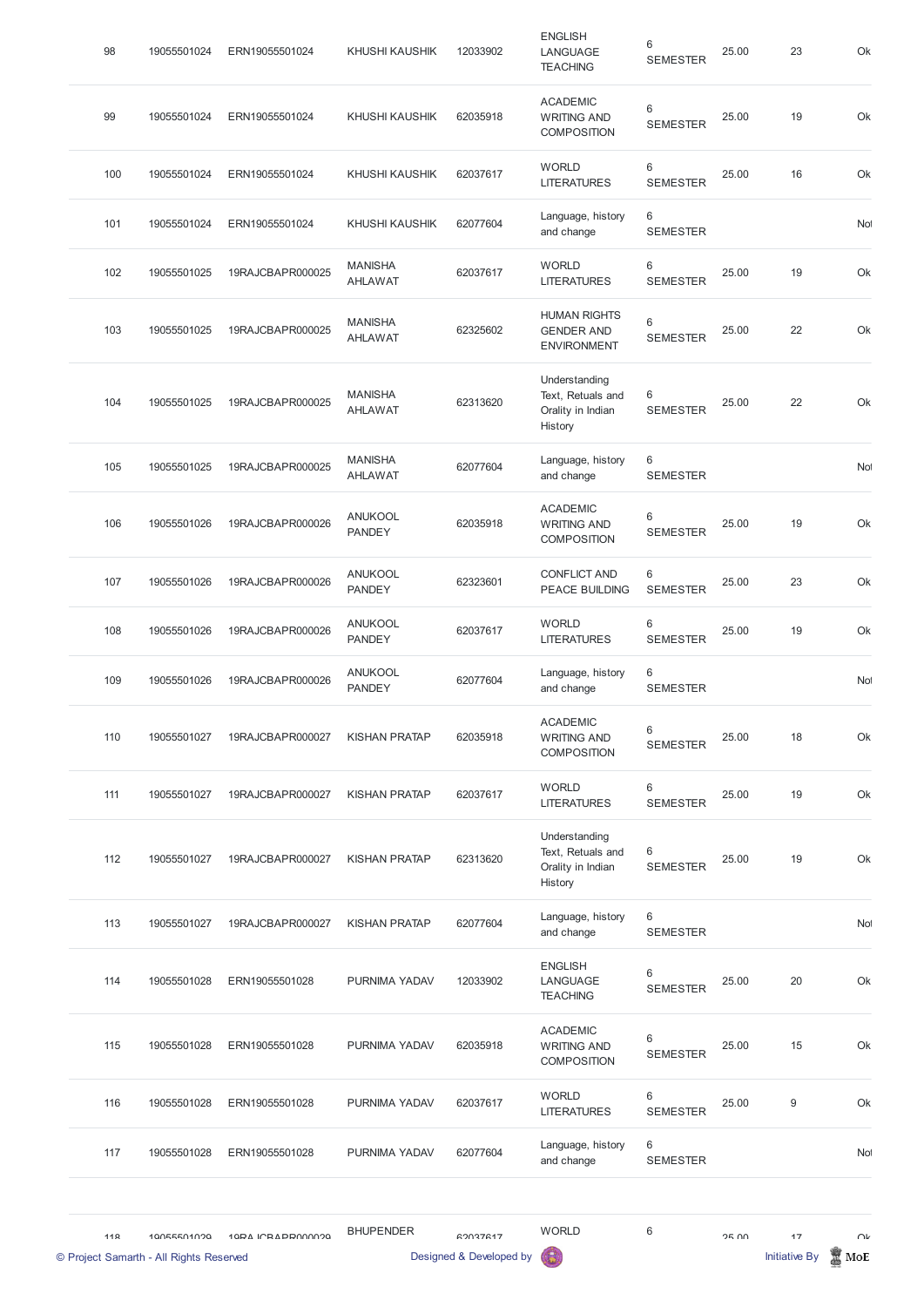| 119                                              | 19055501029 | 19RAJCBAPR000029         | <b>BHUPENDER</b><br><b>SINGH</b>  | 62325602                                   | <b>HUMAN RIGHTS</b><br><b>GENDER AND</b><br><b>ENVIRONMENT</b> | 6<br><b>SEMESTER</b> | 25.00 | 22                   | Ok                  |
|--------------------------------------------------|-------------|--------------------------|-----------------------------------|--------------------------------------------|----------------------------------------------------------------|----------------------|-------|----------------------|---------------------|
| 120                                              | 19055501029 | 19RAJCBAPR000029         | <b>BHUPENDER</b><br><b>SINGH</b>  | 62323601                                   | <b>CONFLICT AND</b><br><b>PEACE BUILDING</b>                   | 6<br><b>SEMESTER</b> | 25.00 | 22                   | Ok                  |
| 121                                              | 19055501029 | 19RAJCBAPR000029         | <b>BHUPENDER</b><br><b>SINGH</b>  | 62077604                                   | Language, history<br>and change                                | 6<br><b>SEMESTER</b> |       |                      | No                  |
| 122                                              | 19055501030 | ERN19055501030           | <b>VINAY KUMAR</b>                | 62323601                                   | <b>CONFLICT AND</b><br><b>PEACE BUILDING</b>                   | 6<br><b>SEMESTER</b> | 25.00 | 20                   | Ok                  |
| 123                                              | 19055501030 | ERN19055501030           | <b>VINAY KUMAR</b>                | 62037617                                   | <b>WORLD</b><br><b>LITERATURES</b>                             | 6<br><b>SEMESTER</b> | 25.00 | 17                   | Ok                  |
| 124                                              | 19055501030 | ERN19055501030           | <b>VINAY KUMAR</b>                | 62325602                                   | <b>HUMAN RIGHTS</b><br><b>GENDER AND</b><br><b>ENVIRONMENT</b> | 6<br><b>SEMESTER</b> | 25.00 | 22                   | Ok                  |
| 125                                              | 19055501030 | ERN19055501030           | <b>VINAY KUMAR</b>                | 62077604                                   | Language, history<br>and change                                | 6<br><b>SEMESTER</b> |       |                      | No                  |
| 126                                              | 19055501031 | ERN19055501031           | <b>ANKIT</b>                      | 62037617                                   | <b>WORLD</b><br><b>LITERATURES</b>                             | 6<br><b>SEMESTER</b> | 25.00 | 18                   | Ok                  |
| 127                                              | 19055501031 | ERN19055501031           | <b>ANKIT</b>                      | 62035918                                   | <b>ACADEMIC</b><br><b>WRITING AND</b><br><b>COMPOSITION</b>    | 6<br><b>SEMESTER</b> | 25.00 | 18                   | Ok                  |
| 128                                              | 19055501031 | ERN19055501031           | <b>ANKIT</b>                      | 62323601                                   | <b>CONFLICT AND</b><br><b>PEACE BUILDING</b>                   | 6<br><b>SEMESTER</b> | 25.00 | 20                   | Ok                  |
| 129                                              | 19055501031 | ERN19055501031           | <b>ANKIT</b>                      | 62077604                                   | Language, history<br>and change                                | 6<br><b>SEMESTER</b> |       |                      | No                  |
| 130                                              | 19055501032 | ERN19055501032           | <b>SIDHARTH</b><br><b>SANKHLA</b> | 62035918                                   | <b>ACADEMIC</b><br><b>WRITING AND</b><br><b>COMPOSITION</b>    | 6<br><b>SEMESTER</b> | 25.00 | 17                   | Ok                  |
| 131                                              | 19055501032 | ERN19055501032           | <b>SIDHARTH</b><br><b>SANKHLA</b> | 62323601                                   | <b>CONFLICT AND</b><br><b>PEACE BUILDING</b>                   | 6<br><b>SEMESTER</b> | 25.00 | 22                   | Ok                  |
| 132                                              | 19055501032 | ERN19055501032           | <b>SIDHARTH</b><br><b>SANKHLA</b> | 62037617                                   | <b>WORLD</b><br><b>LITERATURES</b>                             | 6<br><b>SEMESTER</b> | 25.00 | 21                   | Ok                  |
| 133                                              | 19055501032 | ERN19055501032           | <b>SIDHARTH</b><br><b>SANKHLA</b> | 62077604                                   | Language, history<br>and change                                | 6<br><b>SEMESTER</b> |       |                      | Not                 |
| 134                                              | 19055501033 | ERN19055501033           | <b>KOMAL</b>                      | 12033902                                   | <b>ENGLISH</b><br>LANGUAGE<br><b>TEACHING</b>                  | 6<br><b>SEMESTER</b> | 25.00 | 20                   | Ok                  |
| 135                                              | 19055501033 | ERN19055501033           | <b>KOMAL</b>                      | 62035918                                   | <b>ACADEMIC</b><br><b>WRITING AND</b><br><b>COMPOSITION</b>    | 6<br><b>SEMESTER</b> | 25.00 | 19                   | Ok                  |
| 136                                              | 19055501033 | ERN19055501033           | <b>KOMAL</b>                      | 62037617                                   | <b>WORLD</b><br><b>LITERATURES</b>                             | 6<br><b>SEMESTER</b> | 25.00 | $\,8\,$              | Ok                  |
| 137                                              | 19055501033 | ERN19055501033           | <b>KOMAL</b>                      | 62077604                                   | Language, history<br>and change                                | 6<br><b>SEMESTER</b> |       |                      | No                  |
| 138                                              | 19055501034 | 19RAJCBAPR000034         | <b>SUMIT KUMAR</b>                | 62315620                                   | <b>DELHI THROUGH</b><br>THE AGES                               | 6<br><b>SEMESTER</b> | 25.00 | 20                   | Ok                  |
| 139                                              | 19055501034 | 19RAJCBAPR000034         | <b>SUMIT KUMAR</b>                | 62323601                                   | <b>CONFLICT AND</b><br>PEACE BUILDING                          | 6<br><b>SEMESTER</b> | 25.00 | 21                   | Ok                  |
| 140                                              | 19055501034 | 19RAJCBAPR000034         | <b>SUMIT KUMAR</b>                | 62037617                                   | <b>WORLD</b><br><b>LITERATURES</b>                             | 6<br><b>SEMESTER</b> | 25.00 | 19                   | Ok                  |
| $111$<br>© Project Samarth - All Rights Reserved | 10055501024 | <b>10DA ICRADDO00034</b> | CIIMIT KIIMAD                     | <b>GOOZZGOA</b><br>Designed & Developed by | Language, history                                              | 6                    |       | <b>Initiative By</b> | $N_{\Omega}$<br>MoE |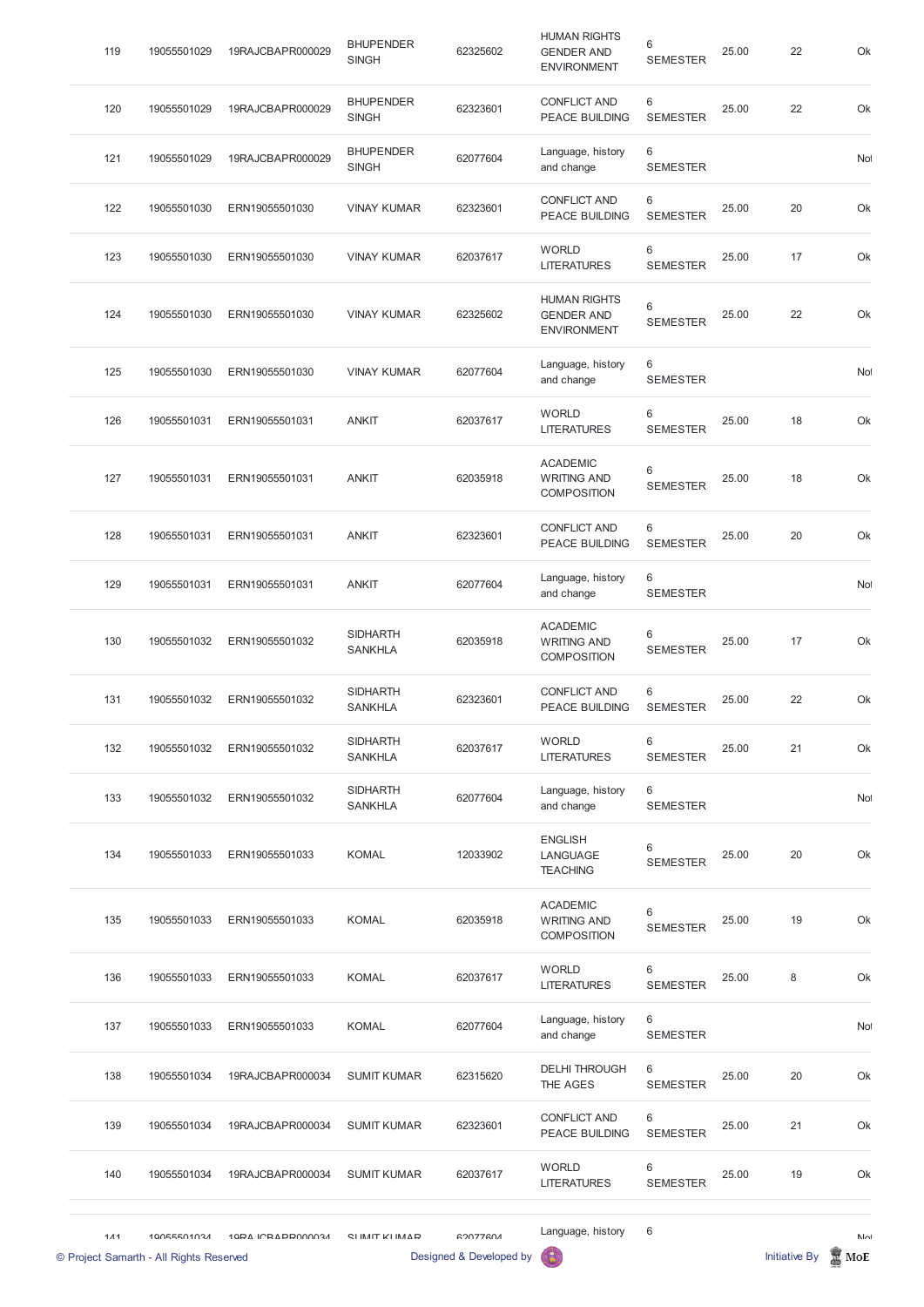| 142 | 19055501035 | 19RAJCBAPR000035 | <b>AARTI</b>         | 62035918 | <b>ACADEMIC</b><br><b>WRITING AND</b><br><b>COMPOSITION</b>                            | 6<br><b>SEMESTER</b> | 25.00 | 15 | Ok |
|-----|-------------|------------------|----------------------|----------|----------------------------------------------------------------------------------------|----------------------|-------|----|----|
| 143 | 19055501035 | 19RAJCBAPR000035 | <b>AARTI</b>         | 62057636 | <b>VISHESH</b><br><b>ADHYAYAN EK</b><br><b>PRAMUKH</b><br><b>SAHITYAKAR</b><br>(KABIR) | 6<br><b>SEMESTER</b> | 25.00 | 23 | Ok |
| 144 | 19055501035 | 19RAJCBAPR000035 | <b>AARTI</b>         | 62317640 | Economy and<br>Politics: Histories<br>of Capitalism and<br>Colonialism II              | 6<br><b>SEMESTER</b> | 25.00 | 20 | Ok |
| 145 | 19055501035 | 19RAJCBAPR000035 | <b>AARTI</b>         | 62323601 | <b>CONFLICT AND</b><br>PEACE BUILDING                                                  | 6<br><b>SEMESTER</b> | 25.00 | 21 | Ok |
| 146 | 19055501036 | 19RAJCBAPR000037 | POOJA RANI           | 62055634 | <b>HINDI CINEMA</b><br><b>AUR USKA</b><br><b>ADHYAN</b>                                | 6<br><b>SEMESTER</b> | 25.00 | 22 | Ok |
| 147 | 19055501036 | 19RAJCBAPR000037 | POOJA RANI           | 62057636 | <b>VISHESH</b><br><b>ADHYAYAN EK</b><br><b>PRAMUKH</b><br><b>SAHITYAKAR</b><br>(KABIR) | 6<br><b>SEMESTER</b> | 25.00 | 23 | Ok |
| 148 | 19055501036 | 19RAJCBAPR000037 | POOJA RANI           | 62313620 | Understanding<br>Text, Retuals and<br>Orality in Indian<br>History                     | 6<br><b>SEMESTER</b> | 25.00 | 22 | Ok |
| 149 | 19055501036 | 19RAJCBAPR000037 | POOJA RANI           | 62317640 | Economy and<br>Politics: Histories<br>of Capitalism and<br>Colonialism II              | 6<br><b>SEMESTER</b> | 25.00 | 22 | Ok |
| 150 | 19055501037 | 19RAJCBAPR000040 | <b>CHINTU</b>        | 62055634 | <b>HINDI CINEMA</b><br><b>AUR USKA</b><br><b>ADHYAN</b>                                | 6<br><b>SEMESTER</b> | 25.00 | 21 | Ok |
| 151 | 19055501037 | 19RAJCBAPR000040 | <b>CHINTU</b>        | 62323601 | <b>CONFLICT AND</b><br>PEACE BUILDING                                                  | 6<br><b>SEMESTER</b> | 25.00 | 22 | Ok |
| 152 | 19055501037 | 19RAJCBAPR000040 | <b>CHINTU</b>        | 62057636 | <b>VISHESH</b><br><b>ADHYAYAN EK</b><br><b>PRAMUKH</b><br>SAHITYAKAR<br>(KABIR)        | 6<br><b>SEMESTER</b> | 25.00 | 23 | Ok |
| 153 | 19055501037 | 19RAJCBAPR000040 | <b>CHINTU</b>        | 62317640 | Economy and<br>Politics: Histories<br>of Capitalism and<br>Colonialism II              | 6<br><b>SEMESTER</b> | 25.00 | 20 | Ok |
| 154 | 19055501038 | ERN19055501038   | <b>SAVITA KUMARI</b> | 62055634 | <b>HINDI CINEMA</b><br><b>AUR USKA</b><br><b>ADHYAN</b>                                | 6<br><b>SEMESTER</b> | 25.00 | 22 | Ok |

| 155 | 19055501038 | ERN19055501038 | <b>SAVITA KUMARI</b> | 62057636 | <b>VISHESH</b><br>ADHYAYAN EK<br><b>PRAMUKH</b><br><b>SAHITYAKAR</b><br>(KABIR) | 6<br><b>SEMESTER</b> | 25.00 | 23 | Ok |
|-----|-------------|----------------|----------------------|----------|---------------------------------------------------------------------------------|----------------------|-------|----|----|
| 156 | 19055501038 | ERN19055501038 | <b>SAVITA KUMARI</b> | 62313620 | Understanding<br>Text, Retuals and<br>Orality in Indian<br>History              | 6<br><b>SEMESTER</b> | 25.00 | 20 | Ok |

Economy and

© Project Samarth - All Rights Reserved **Designed & Developed by Initiative By Initiative By Initiative By Initiative By Initiative By Initiative By Initiative By Initiative By Initiative By Initiative By Initiative By Ini** Politics: Histories: Histories: Histories: Histories: Histories: Histories: Histories: Histories: Histories: H  $\mathbf{G}$ 

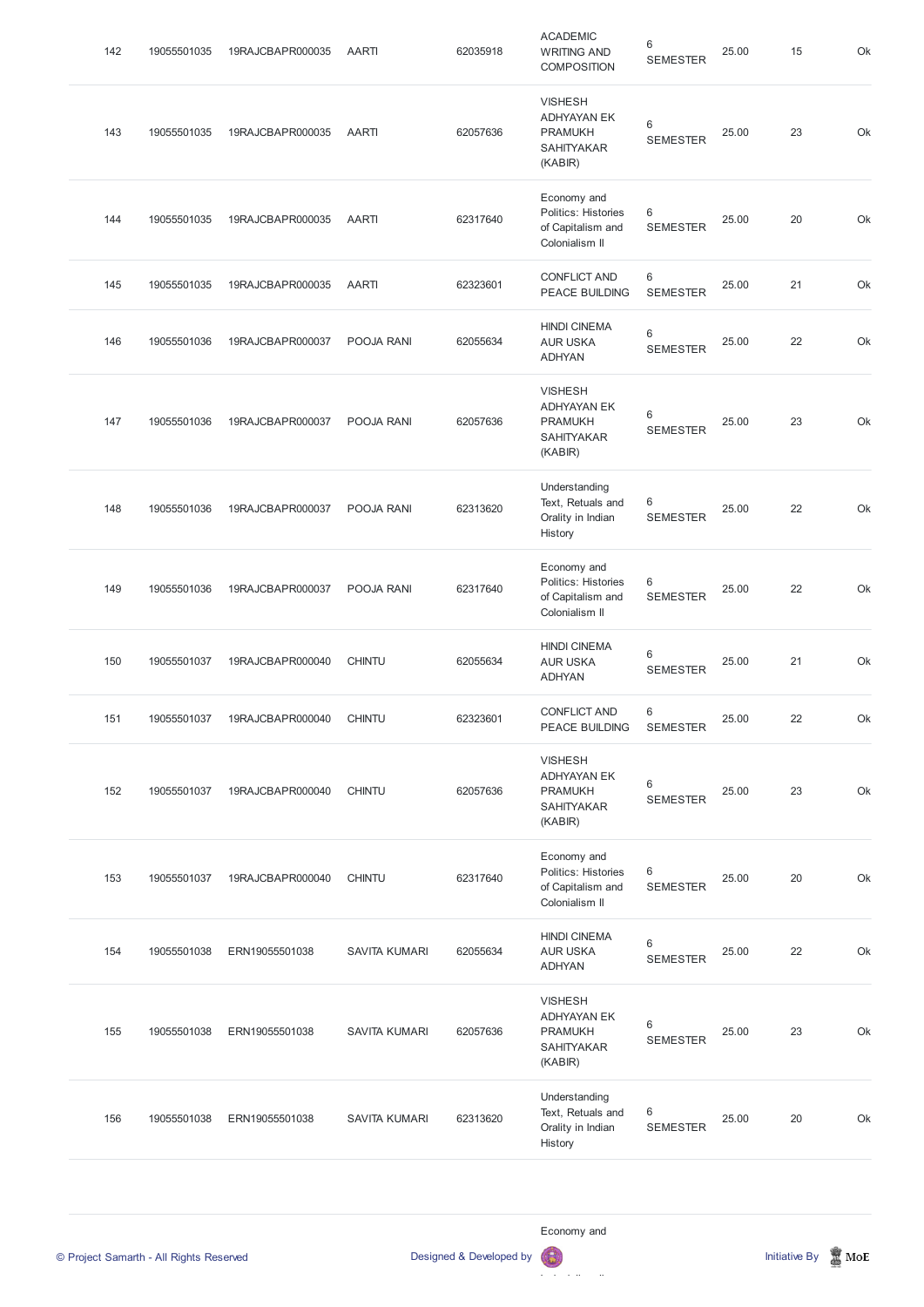| 158 | 19055501039 | 19RAJCBAPR000043 | <b>JYOTI</b>        | 62055634 | <b>HINDI CINEMA</b><br><b>AUR USKA</b><br><b>ADHYAN</b>                                | 6<br><b>SEMESTER</b> | 25.00 | 22 | Ok |
|-----|-------------|------------------|---------------------|----------|----------------------------------------------------------------------------------------|----------------------|-------|----|----|
| 159 | 19055501039 | 19RAJCBAPR000043 | <b>JYOTI</b>        | 62057636 | <b>VISHESH</b><br><b>ADHYAYAN EK</b><br><b>PRAMUKH</b><br><b>SAHITYAKAR</b><br>(KABIR) | 6<br><b>SEMESTER</b> | 25.00 | 23 | Ok |
| 160 | 19055501039 | 19RAJCBAPR000043 | <b>JYOTI</b>        | 62313620 | Understanding<br>Text, Retuals and<br>Orality in Indian<br>History                     | 6<br><b>SEMESTER</b> | 25.00 | 22 | Ok |
| 161 | 19055501039 | 19RAJCBAPR000043 | <b>JYOTI</b>        | 62317640 | Economy and<br>Politics: Histories<br>of Capitalism and<br>Colonialism II              | 6<br><b>SEMESTER</b> | 25.00 | 22 | Ok |
| 162 | 19055501040 | 19RAJCBAPR000045 | <b>AARTI</b>        | 62055634 | <b>HINDI CINEMA</b><br><b>AUR USKA</b><br><b>ADHYAN</b>                                | 6<br><b>SEMESTER</b> | 25.00 | 21 | Ok |
| 163 | 19055501040 | 19RAJCBAPR000045 | <b>AARTI</b>        | 62057636 | <b>VISHESH</b><br><b>ADHYAYAN EK</b><br><b>PRAMUKH</b><br><b>SAHITYAKAR</b><br>(KABIR) | 6<br><b>SEMESTER</b> | 25.00 | 23 | Ok |
| 164 | 19055501040 | 19RAJCBAPR000045 | <b>AARTI</b>        | 62313620 | Understanding<br>Text, Retuals and<br>Orality in Indian<br>History                     | 6<br><b>SEMESTER</b> | 25.00 | 21 | Ok |
| 165 | 19055501040 | 19RAJCBAPR000045 | <b>AARTI</b>        | 62317640 | Economy and<br>Politics: Histories<br>of Capitalism and<br>Colonialism II              | 6<br><b>SEMESTER</b> | 25.00 | 22 | Ok |
| 166 | 19055501041 | 19RAJCBAPR000047 | <b>DEEPAK KUMAR</b> | 62057636 | <b>VISHESH</b><br><b>ADHYAYAN EK</b><br><b>PRAMUKH</b><br><b>SAHITYAKAR</b><br>(KABIR) | 6<br><b>SEMESTER</b> | 25.00 | 23 | Ok |
| 167 | 19055501041 | 19RAJCBAPR000047 | <b>DEEPAK KUMAR</b> | 62317640 | Economy and<br>Politics: Histories<br>of Capitalism and<br>Colonialism II              | 6<br><b>SEMESTER</b> | 25.00 | 22 | Ok |
| 168 | 19055501041 | 19RAJCBAPR000047 | <b>DEEPAK KUMAR</b> | 62055634 | <b>HINDI CINEMA</b><br><b>AUR USKA</b><br><b>ADHYAN</b>                                | 6<br><b>SEMESTER</b> | 25.00 | 21 | Ok |
| 169 | 19055501041 | 19RAJCBAPR000047 | <b>DEEPAK KUMAR</b> | 62323601 | <b>CONFLICT AND</b><br>PEACE BUILDING                                                  | 6<br><b>SEMESTER</b> | 25.00 | 22 | Ok |

|     | © Project Samarth - All Rights Reserved |                |                                 | Designed & Developed by | Economy and<br>6                                                                       |                      |       | <b>Initiative By</b> | $\mathbb Z$ MoE |
|-----|-----------------------------------------|----------------|---------------------------------|-------------------------|----------------------------------------------------------------------------------------|----------------------|-------|----------------------|-----------------|
| 172 | 19055501042                             | ERN19055501042 | <b>DEVENDER</b><br><b>KUMAR</b> | 62053612                | <b>COMPUTER AUR</b><br><b>HINDI BHASHA</b>                                             | 6<br><b>SEMESTER</b> | 25.00 | 17                   | Ok              |
| 171 | 19055501042                             | ERN19055501042 | <b>DEVENDER</b><br><b>KUMAR</b> | 62325602                | <b>HUMAN RIGHTS</b><br><b>GENDER AND</b><br><b>ENVIRONMENT</b>                         | 6<br><b>SEMESTER</b> | 25.00 | 22                   | Ok              |
| 170 | 19055501042                             | ERN19055501042 | <b>DEVENDER</b><br><b>KUMAR</b> | 62057636                | <b>VISHESH</b><br><b>ADHYAYAN EK</b><br><b>PRAMUKH</b><br><b>SAHITYAKAR</b><br>(KABIR) | 6<br><b>SEMESTER</b> | 25.00 | 23                   | Ok              |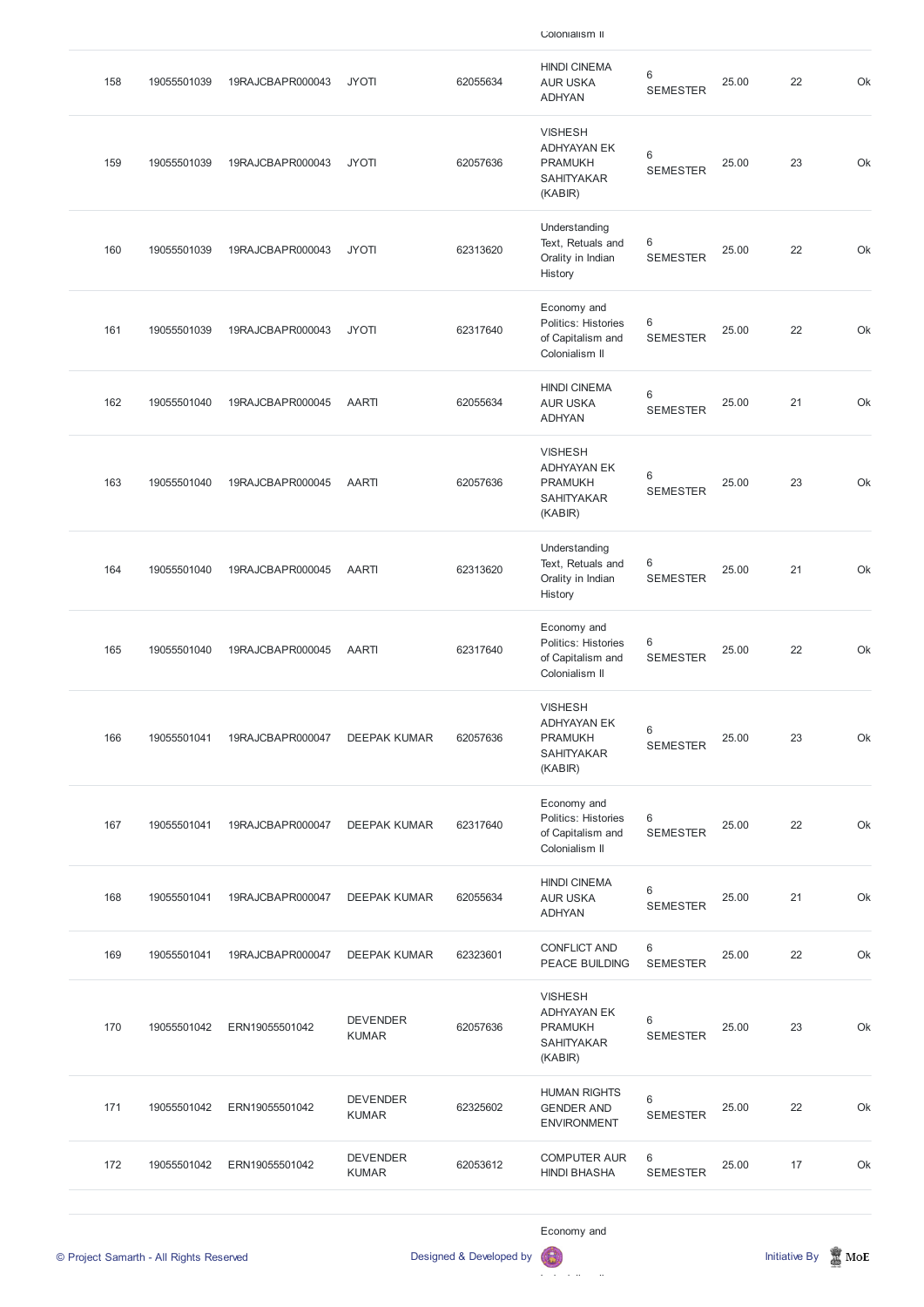| 174                                     | 19055501043 | 19RAJCBAPR000051 | <b>KARISHMA</b><br><b>KUMARI</b> | 62055634                | <b>HINDI CINEMA</b><br><b>AUR USKA</b><br><b>ADHYAN</b>                                | 6<br><b>SEMESTER</b> | 25.00 | 22                   | Ok  |
|-----------------------------------------|-------------|------------------|----------------------------------|-------------------------|----------------------------------------------------------------------------------------|----------------------|-------|----------------------|-----|
| 175                                     | 19055501043 | 19RAJCBAPR000051 | <b>KARISHMA</b><br><b>KUMARI</b> | 62057636                | <b>VISHESH</b><br><b>ADHYAYAN EK</b><br><b>PRAMUKH</b><br><b>SAHITYAKAR</b><br>(KABIR) | 6<br><b>SEMESTER</b> | 25.00 | 23                   | Ok  |
| 176                                     | 19055501043 | 19RAJCBAPR000051 | <b>KARISHMA</b><br><b>KUMARI</b> | 62313620                | Understanding<br>Text, Retuals and<br>Orality in Indian<br>History                     | 6<br><b>SEMESTER</b> | 25.00 | 22                   | Ok  |
| 177                                     | 19055501043 | 19RAJCBAPR000051 | <b>KARISHMA</b><br><b>KUMARI</b> | 62317640                | Economy and<br>Politics: Histories<br>of Capitalism and<br>Colonialism II              | 6<br><b>SEMESTER</b> | 25.00 | 21                   | Ok  |
| 178                                     | 19055501044 | ERN19055501044   | <b>ABHISHEK</b>                  | 62055634                | <b>HINDI CINEMA</b><br><b>AUR USKA</b><br><b>ADHYAN</b>                                | 6<br><b>SEMESTER</b> | 25.00 | 21                   | Ok  |
| 179                                     | 19055501044 | ERN19055501044   | <b>ABHISHEK</b>                  | 62057636                | <b>VISHESH</b><br><b>ADHYAYAN EK</b><br><b>PRAMUKH</b><br><b>SAHITYAKAR</b><br>(KABIR) | 6<br><b>SEMESTER</b> | 25.00 | 23                   | Ok  |
| 180                                     | 19055501044 | ERN19055501044   | <b>ABHISHEK</b>                  | 62053612                | <b>COMPUTER AUR</b><br><b>HINDI BHASHA</b>                                             | 6<br><b>SEMESTER</b> | 25.00 | 17                   | Ok  |
| 181                                     | 19055501044 | ERN19055501044   | <b>ABHISHEK</b>                  | 62317640                | Economy and<br>Politics: Histories<br>of Capitalism and<br>Colonialism II              | 6<br><b>SEMESTER</b> | 25.00 | 20                   | Ok  |
| 182                                     | 19055501045 | 19RAJCBAPR000055 | <b>ANUJ RAI</b>                  | 62315620                | <b>DELHI THROUGH</b><br>THE AGES                                                       | 6<br><b>SEMESTER</b> | 25.00 | 24                   | Ok  |
| 183                                     | 19055501045 | 19RAJCBAPR000055 | <b>ANUJ RAI</b>                  | 62057636                | <b>VISHESH</b><br><b>ADHYAYAN EK</b><br><b>PRAMUKH</b><br><b>SAHITYAKAR</b><br>(KABIR) | 6<br><b>SEMESTER</b> | 25.00 | 23                   | Ok  |
| 184                                     | 19055501045 | 19RAJCBAPR000055 | <b>ANUJ RAI</b>                  | 62313620                | Understanding<br>Text, Retuals and<br>Orality in Indian<br>History                     | 6<br><b>SEMESTER</b> | 25.00 | 19                   | Ok  |
| 185                                     | 19055501045 | 19RAJCBAPR000055 | <b>ANUJ RAI</b>                  | 62317640                | Economy and<br>Politics: Histories<br>of Capitalism and<br>Colonialism II              | 6<br><b>SEMESTER</b> | 25.00 | 24                   | Ok  |
| 186                                     | 19055501046 | 19RAJCBAPR000057 | <b>ANKIT</b>                     | 62055634                | <b>HINDI CINEMA</b><br><b>AUR USKA</b><br><b>ADHYAN</b>                                | 6<br><b>SEMESTER</b> | 25.00 | 21                   | Ok  |
| 187                                     | 19055501046 | 19RAJCBAPR000057 | <b>ANKIT</b>                     | 62057636                | <b>VISHESH</b><br><b>ADHYAYAN EK</b><br><b>PRAMUKH</b><br><b>SAHITYAKAR</b><br>(KABIR) | 6<br><b>SEMESTER</b> | 25.00 | 23                   | Ok  |
| 188                                     | 19055501046 | 19RAJCBAPR000057 | <b>ANKIT</b>                     | 62313620                | Understanding<br>Text, Retuals and<br>Orality in Indian<br>History                     | 6<br><b>SEMESTER</b> | 25.00 | 19                   | Ok  |
| © Project Samarth - All Rights Reserved |             |                  |                                  | Designed & Developed by | Economy and                                                                            |                      |       | <b>Initiative By</b> | MoE |
|                                         |             |                  |                                  |                         |                                                                                        |                      |       |                      |     |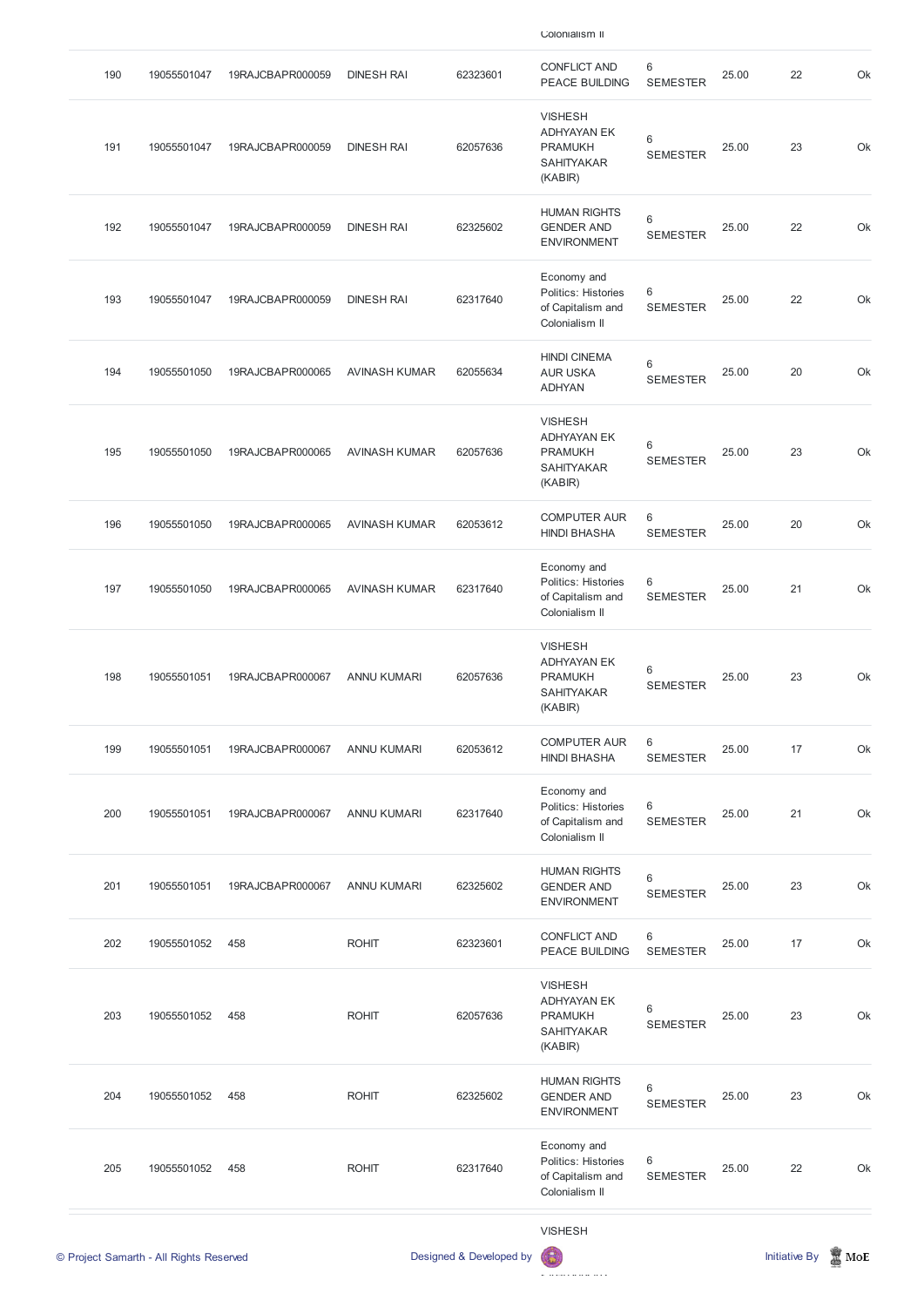|     |             |                |                      |          | <b>SAHIIYAKAK</b><br>(KABIR)                                                           |                            |       |             |    |
|-----|-------------|----------------|----------------------|----------|----------------------------------------------------------------------------------------|----------------------------|-------|-------------|----|
| 207 | 19055501053 | ERN19055501053 | <b>SADDAM HUSAIN</b> | 62325602 | <b>HUMAN RIGHTS</b><br><b>GENDER AND</b><br><b>ENVIRONMENT</b>                         | $\,6$<br><b>SEMESTER</b>   | 25.00 | 23          | Ok |
| 208 | 19055501053 | ERN19055501053 | <b>SADDAM HUSAIN</b> | 62313620 | Understanding<br>Text, Retuals and<br>Orality in Indian<br>History                     | 6<br><b>SEMESTER</b>       | 25.00 | 19          | Ok |
| 209 | 19055501053 | ERN19055501053 | <b>SADDAM HUSAIN</b> | 62317640 | Economy and<br>Politics: Histories<br>of Capitalism and<br>Colonialism II              | 6<br><b>SEMESTER</b>       | 25.00 | 22          | Ok |
| 210 | 19055501054 | ERN19055501054 | <b>SUKHRANA</b>      | 62057636 | <b>VISHESH</b><br><b>ADHYAYAN EK</b><br><b>PRAMUKH</b><br><b>SAHITYAKAR</b><br>(KABIR) | 6<br><b>SEMESTER</b>       | 25.00 | 23          | Ok |
| 211 | 19055501054 | ERN19055501054 | <b>SUKHRANA</b>      | 62325602 | <b>HUMAN RIGHTS</b><br><b>GENDER AND</b><br><b>ENVIRONMENT</b>                         | 6<br><b>SEMESTER</b>       | 25.00 | 22          | Ok |
| 212 | 19055501054 | ERN19055501054 | <b>SUKHRANA</b>      | 62053612 | <b>COMPUTER AUR</b><br><b>HINDI BHASHA</b>                                             | 6<br><b>SEMESTER</b>       | 25.00 | 16          | Ok |
| 213 | 19055501054 | ERN19055501054 | <b>SUKHRANA</b>      | 62317640 | Economy and<br>Politics: Histories<br>of Capitalism and<br>Colonialism II              | 6<br><b>SEMESTER</b>       | 25.00 | $\mathsf 0$ | Ok |
| 214 | 19055501055 | ERN19055501055 | <b>ASIF HUSSAIN</b>  | 62055634 | <b>HINDI CINEMA</b><br><b>AUR USKA</b><br><b>ADHYAN</b>                                | $\,6\,$<br><b>SEMESTER</b> | 25.00 | 21          | Ok |
| 215 | 19055501055 | ERN19055501055 | <b>ASIF HUSSAIN</b>  | 62327602 | <b>DEMOCRACY</b><br><b>AND</b><br><b>GOVERNANCE</b>                                    | $\,6$<br><b>SEMESTER</b>   | 25.00 | $\mathsf 0$ | Ok |
| 216 | 19055501055 | ERN19055501055 | <b>ASIF HUSSAIN</b>  | 62323601 | <b>CONFLICT AND</b><br>PEACE BUILDING                                                  | 6<br><b>SEMESTER</b>       | 25.00 | 22          | Ok |
| 217 | 19055501055 | ERN19055501055 | <b>ASIF HUSSAIN</b>  | 62057636 | <b>VISHESH</b><br><b>ADHYAYAN EK</b><br><b>PRAMUKH</b><br><b>SAHITYAKAR</b><br>(KABIR) | 6<br><b>SEMESTER</b>       | 25.00 | 23          | Ok |
| 218 | 19055501056 | ERN19055501056 | <b>RITU</b>          | 62327602 | <b>DEMOCRACY</b><br><b>AND</b><br><b>GOVERNANCE</b>                                    | 6<br><b>SEMESTER</b>       | 25.00 | 19          | Ok |
| 219 | 19055501056 | ERN19055501056 | <b>RITU</b>          | 62057636 | <b>VISHESH</b><br><b>ADHYAYAN EK</b><br><b>PRAMUKH</b><br>SAHITYAKAR                   | 6<br><b>SEMESTER</b>       | 25.00 | 23          | Ok |



© Project Samarth - All Rights Reserved **Designed & Developed by Initiative By In** Initiative By Initiative By Initiative By Initiative By Initiative By Initiative By Initiative By Initiative By Initiative By Initiative By

(KABIR)

| 220          | 19055501056 | ERN19055501056 | <b>RITU</b> | 62325602 | <b>HUMAN RIGHTS</b><br><b>GENDER AND</b><br><b>ENVIRONMENT</b> | 6<br><b>SEMESTER</b>  | 25.00 | 22 | Ok |
|--------------|-------------|----------------|-------------|----------|----------------------------------------------------------------|-----------------------|-------|----|----|
| $22^{\circ}$ | 19055501056 | ERN19055501056 | <b>RITU</b> | 62053612 | <b>COMPUTER AUR</b><br><b>HINDI BHASHA</b>                     | -6<br><b>SEMESTER</b> | 25.00 | 16 | Ok |

VISHESH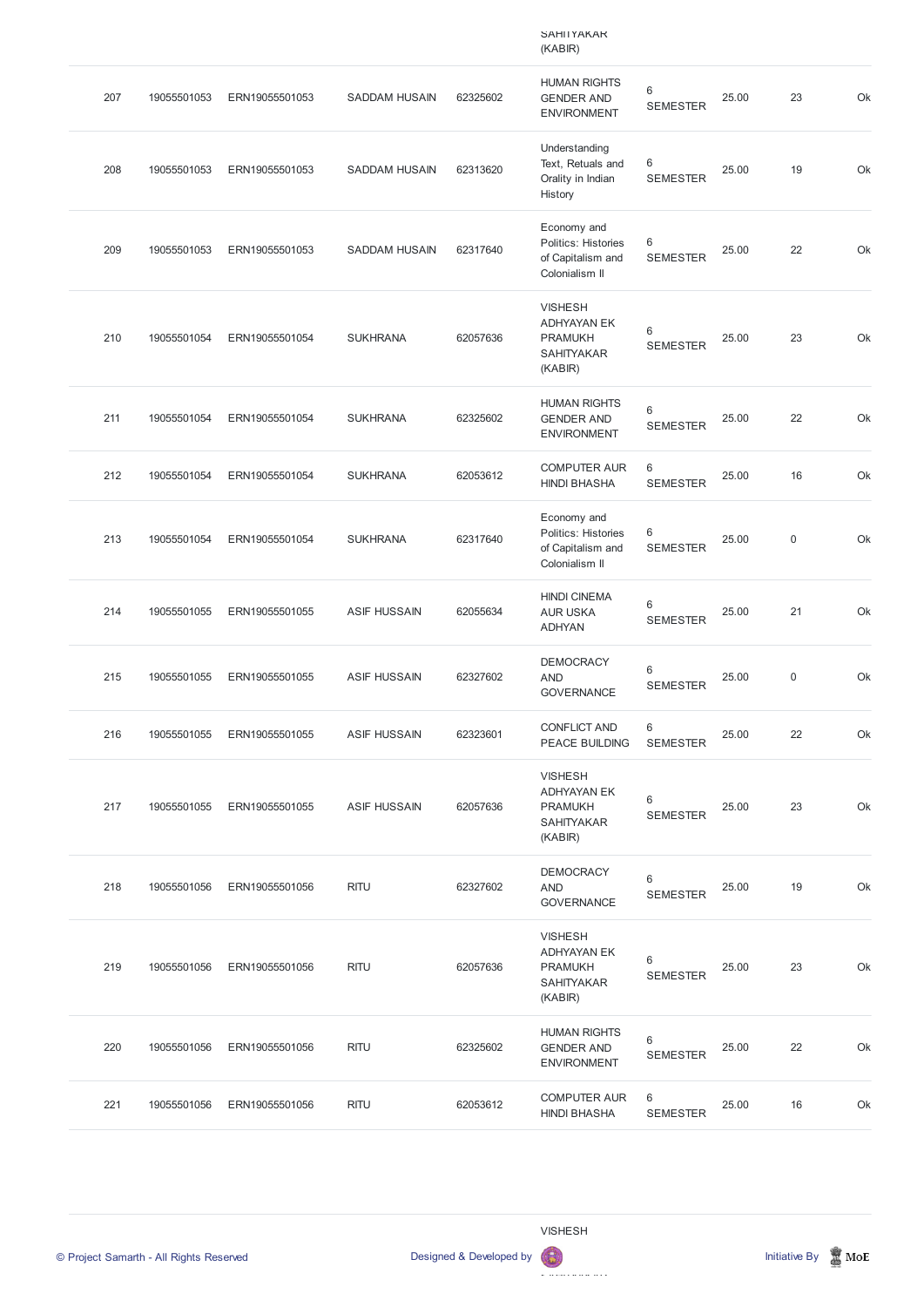|     |             |                  |                  |          | <b>SAHIIYAKAK</b><br>(KABIR)                                                           |                            |       |                  |    |
|-----|-------------|------------------|------------------|----------|----------------------------------------------------------------------------------------|----------------------------|-------|------------------|----|
| 223 | 19055501057 | ERN19055501057   | <b>DEV KUMAR</b> | 62325602 | <b>HUMAN RIGHTS</b><br><b>GENDER AND</b><br><b>ENVIRONMENT</b>                         | $\,6$<br><b>SEMESTER</b>   | 25.00 | 22               | Ok |
| 224 | 19055501057 | ERN19055501057   | <b>DEV KUMAR</b> | 62327602 | <b>DEMOCRACY</b><br><b>AND</b><br><b>GOVERNANCE</b>                                    | $\,6$<br><b>SEMESTER</b>   | 25.00 | $\boldsymbol{0}$ | Ok |
| 225 | 19055501057 | ERN19055501057   | <b>DEV KUMAR</b> | 62323601 | <b>CONFLICT AND</b><br>PEACE BUILDING                                                  | 6<br><b>SEMESTER</b>       | 25.00 | 19               | Ok |
| 226 | 19055501058 | ERN19055501058   | <b>AFJAL</b>     | 62055634 | <b>HINDI CINEMA</b><br><b>AUR USKA</b><br><b>ADHYAN</b>                                | 6<br><b>SEMESTER</b>       | 25.00 | 21               | Ok |
| 227 | 19055501058 | ERN19055501058   | <b>AFJAL</b>     | 62327602 | <b>DEMOCRACY</b><br><b>AND</b><br><b>GOVERNANCE</b>                                    | $\,6\,$<br><b>SEMESTER</b> | 25.00 | 18               | Ok |
| 228 | 19055501058 | ERN19055501058   | <b>AFJAL</b>     | 62323601 | <b>CONFLICT AND</b><br><b>PEACE BUILDING</b>                                           | 6<br><b>SEMESTER</b>       | 25.00 | 21               | Ok |
| 229 | 19055501058 | ERN19055501058   | <b>AFJAL</b>     | 62057636 | <b>VISHESH</b><br><b>ADHYAYAN EK</b><br><b>PRAMUKH</b><br><b>SAHITYAKAR</b><br>(KABIR) | 6<br><b>SEMESTER</b>       | 25.00 | 23               | Ok |
| 230 | 19055501059 | ERN19055501059   | <b>LALIT</b>     | 62327602 | <b>DEMOCRACY</b><br><b>AND</b><br><b>GOVERNANCE</b>                                    | $6\,$<br><b>SEMESTER</b>   | 25.00 | 17               | Ok |
| 231 | 19055501059 | ERN19055501059   | <b>LALIT</b>     | 62057636 | <b>VISHESH</b><br><b>ADHYAYAN EK</b><br><b>PRAMUKH</b><br><b>SAHITYAKAR</b><br>(KABIR) | 6<br><b>SEMESTER</b>       | 25.00 | 23               | Ok |
| 232 | 19055501059 | ERN19055501059   | <b>LALIT</b>     | 62055634 | <b>HINDI CINEMA</b><br><b>AUR USKA</b><br><b>ADHYAN</b>                                | 6<br><b>SEMESTER</b>       | 25.00 | 21               | Ok |
| 233 | 19055501059 | ERN19055501059   | <b>LALIT</b>     | 62053612 | <b>COMPUTER AUR</b><br><b>HINDI BHASHA</b>                                             | 6<br><b>SEMESTER</b>       | 25.00 | 16               | Ok |
| 234 | 19055501060 | 19RAJCBAPR000394 | <b>ANURAG</b>    | 62055634 | <b>HINDI CINEMA</b><br><b>AUR USKA</b><br><b>ADHYAN</b>                                | $\,6$<br><b>SEMESTER</b>   | 25.00 | 21               | Ok |
| 235 | 19055501060 | 19RAJCBAPR000394 | <b>ANURAG</b>    | 62327602 | <b>DEMOCRACY</b><br><b>AND</b><br><b>GOVERNANCE</b>                                    | $\,6$<br><b>SEMESTER</b>   | 25.00 | 19               | Ok |
| 236 | 19055501060 | 19RAJCBAPR000394 | <b>ANURAG</b>    | 62323601 | <b>CONFLICT AND</b><br>PEACE BUILDING                                                  | 6<br><b>SEMESTER</b>       | 25.00 | 23               | Ok |



© Project Samarth - All Rights Reserved **Designed & Developed by Initiative By In** Initiative By Initiative By Initiative By Initiative By Initiative By Initiative By Initiative By Initiative By Initiative By Initiative By

| 237 | 19055501060 | 19RAJCBAPR000394 | <b>ANURAG</b>    | 62057636 | <b>VISHESH</b><br>ADHYAYAN EK<br><b>PRAMUKH</b><br><b>SAHITYAKAR</b><br>(KABIR) | 6<br><b>SEMESTER</b> | 25.00 | 23 | Ok |
|-----|-------------|------------------|------------------|----------|---------------------------------------------------------------------------------|----------------------|-------|----|----|
| 238 | 19055501061 | ERN19055501061   | <b>SHAHNAWAJ</b> | 62327602 | <b>DEMOCRACY</b><br><b>AND</b><br><b>GOVERNANCE</b>                             | 6<br><b>SEMESTER</b> | 25.00 | 18 | Ok |

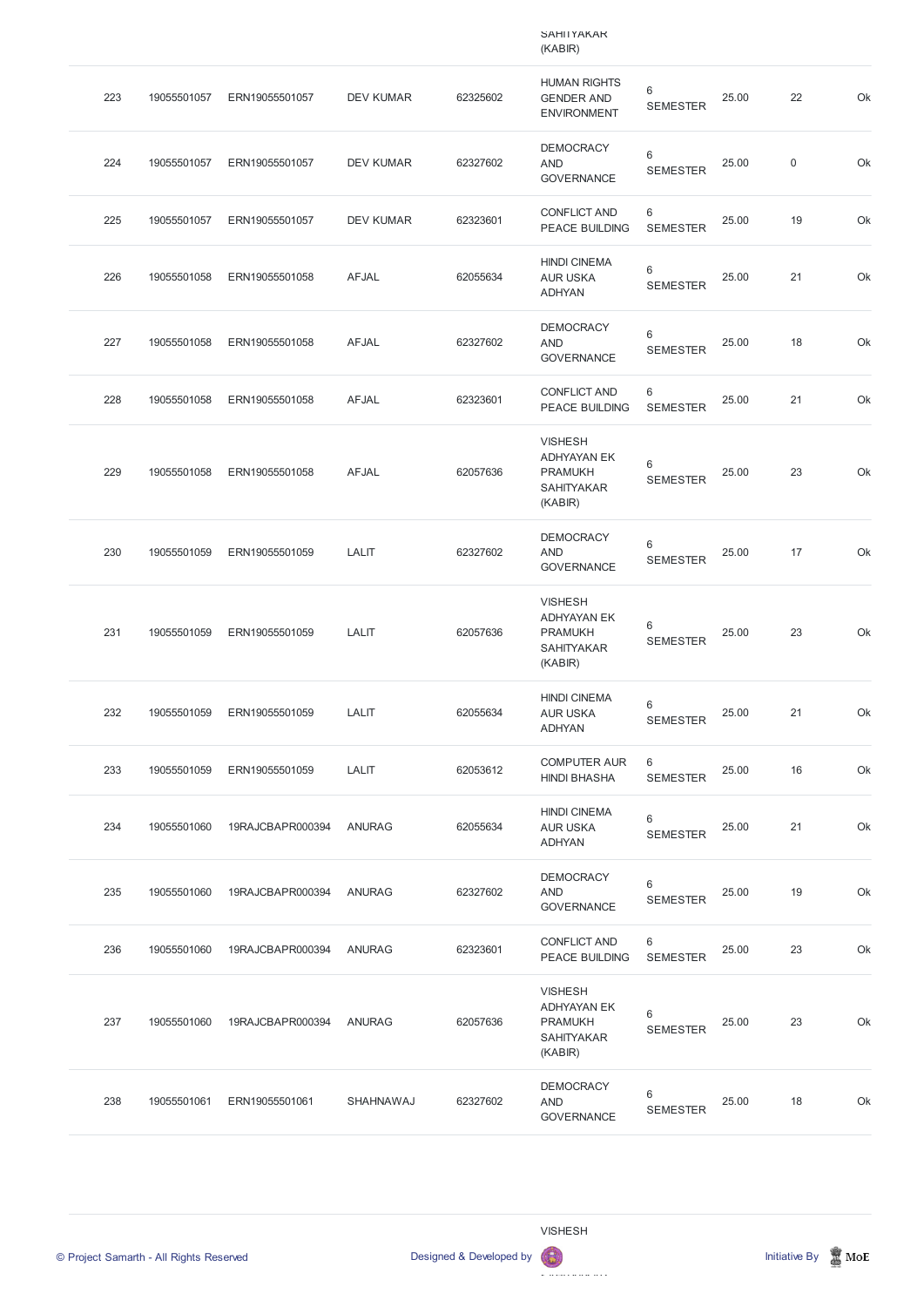|     |             |                  |                     |          | <b>SAHIIYAKAK</b><br>(KABIR)                                                           |                                   |       |    |    |
|-----|-------------|------------------|---------------------|----------|----------------------------------------------------------------------------------------|-----------------------------------|-------|----|----|
| 240 | 19055501061 | ERN19055501061   | SHAHNAWAJ           | 62325602 | <b>HUMAN RIGHTS</b><br><b>GENDER AND</b><br><b>ENVIRONMENT</b>                         | $\,6$<br><b>SEMESTER</b>          | 25.00 | 22 | Ok |
| 241 | 19055501061 | ERN19055501061   | SHAHNAWAJ           | 62053612 | <b>COMPUTER AUR</b><br><b>HINDI BHASHA</b>                                             | 6<br><b>SEMESTER</b>              | 25.00 | 17 | Ok |
| 242 | 19055501062 | 19RAJCBAPR000396 | <b>DEEPAK KUMAR</b> | 62327602 | <b>DEMOCRACY</b><br><b>AND</b><br><b>GOVERNANCE</b>                                    | $\,6$<br><b>SEMESTER</b>          | 25.00 | 17 | Ok |
| 243 | 19055501062 | 19RAJCBAPR000396 | <b>DEEPAK KUMAR</b> | 62323601 | <b>CONFLICT AND</b><br><b>PEACE BUILDING</b>                                           | 6<br><b>SEMESTER</b>              | 25.00 | 20 | Ok |
| 244 | 19055501062 | 19RAJCBAPR000396 | <b>DEEPAK KUMAR</b> | 62057636 | <b>VISHESH</b><br><b>ADHYAYAN EK</b><br><b>PRAMUKH</b><br><b>SAHITYAKAR</b><br>(KABIR) | $6\,$<br><b>SEMESTER</b>          | 25.00 | 23 | Ok |
| 245 | 19055501062 | 19RAJCBAPR000396 | <b>DEEPAK KUMAR</b> | 62325602 | <b>HUMAN RIGHTS</b><br><b>GENDER AND</b><br><b>ENVIRONMENT</b>                         | $\,6$<br><b>SEMESTER</b>          | 25.00 | 23 | Ok |
| 246 | 19055501063 | ERN19055501063   | <b>MUSKAN</b>       | 62327602 | <b>DEMOCRACY</b><br><b>AND</b><br><b>GOVERNANCE</b>                                    | $\,6$<br><b>SEMESTER</b>          | 25.00 | 17 | Ok |
| 247 | 19055501063 | ERN19055501063   | <b>MUSKAN</b>       | 62057636 | <b>VISHESH</b><br><b>ADHYAYAN EK</b><br><b>PRAMUKH</b><br><b>SAHITYAKAR</b><br>(KABIR) | 6<br><b>SEMESTER</b>              | 25.00 | 23 | Ok |
| 248 | 19055501063 | ERN19055501063   | <b>MUSKAN</b>       | 62325602 | <b>HUMAN RIGHTS</b><br><b>GENDER AND</b><br><b>ENVIRONMENT</b>                         | 6<br><b>SEMESTER</b>              | 25.00 | 23 | Ok |
| 249 | 19055501063 | ERN19055501063   | <b>MUSKAN</b>       | 62053612 | <b>COMPUTER AUR</b><br><b>HINDI BHASHA</b>                                             | $6\phantom{1}$<br><b>SEMESTER</b> | 25.00 | 17 | Ok |
| 250 | 19055501064 | 19RAJCBAPR000398 | <b>ARUN</b>         | 62055634 | <b>HINDI CINEMA</b><br><b>AUR USKA</b><br><b>ADHYAN</b>                                | 6<br><b>SEMESTER</b>              | 25.00 | 21 | Ok |
| 251 | 19055501064 | 19RAJCBAPR000398 | <b>ARUN</b>         | 62327602 | <b>DEMOCRACY</b><br><b>AND</b><br><b>GOVERNANCE</b>                                    | $\,6$<br><b>SEMESTER</b>          | 25.00 | 18 | Ok |
| 252 | 19055501064 | 19RAJCBAPR000398 | <b>ARUN</b>         | 62323601 | <b>CONFLICT AND</b><br><b>PEACE BUILDING</b>                                           | 6<br><b>SEMESTER</b>              | 25.00 | 21 | Ok |
| 253 | 19055501064 | 19RAJCBAPR000398 | <b>ARUN</b>         | 62057636 | <b>VISHESH</b><br><b>ADHYAYAN EK</b><br><b>PRAMUKH</b><br><b>SAHITYAKAR</b>            | $\,6$<br><b>SEMESTER</b>          | 25.00 | 23 | Ok |

(KABIR)

| 254 | 19055501065 | ERN19055501065 | <b>ARUNISH</b><br><b>GAUTAM</b> | 62327602 | <b>DEMOCRACY</b><br>AND<br><b>GOVERNANCE</b> | 6<br><b>SEMESTER</b> | 25.00 | 16 | Ok |
|-----|-------------|----------------|---------------------------------|----------|----------------------------------------------|----------------------|-------|----|----|
| 255 | 19055501065 | ERN19055501065 | <b>ARUNISH</b><br><b>GAUTAM</b> | 62323601 | <b>CONFLICT AND</b><br><b>PEACE BUILDING</b> | 6<br><b>SEMESTER</b> | 25.00 | 20 | Ok |



VISHESH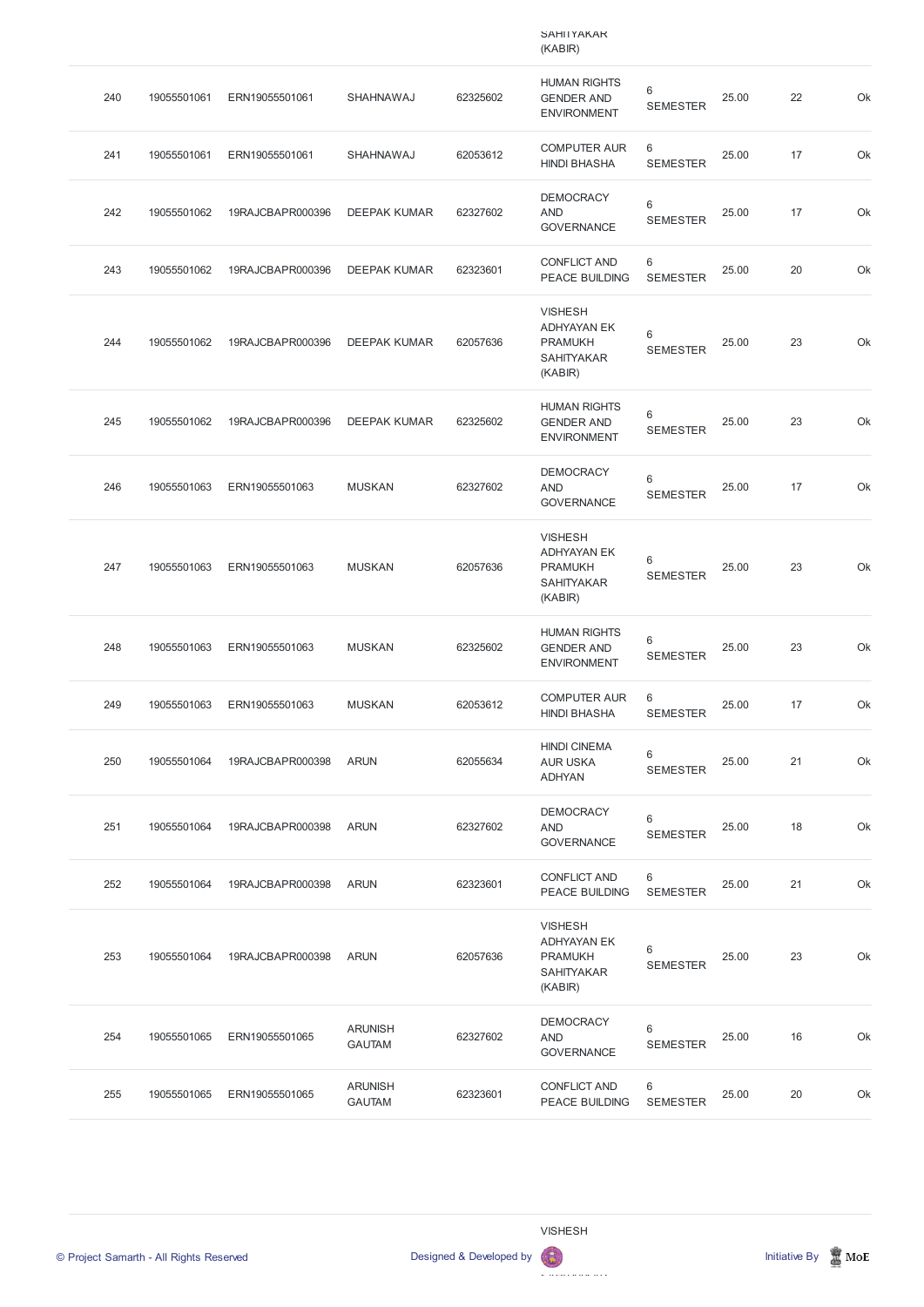|     |             |                  |                                   |          | <b>SAMILYAKAK</b><br>(KABIR)                                                           |                      |       |    |    |
|-----|-------------|------------------|-----------------------------------|----------|----------------------------------------------------------------------------------------|----------------------|-------|----|----|
| 257 | 19055501065 | ERN19055501065   | <b>ARUNISH</b><br><b>GAUTAM</b>   | 62325602 | <b>HUMAN RIGHTS</b><br><b>GENDER AND</b><br><b>ENVIRONMENT</b>                         | 6<br><b>SEMESTER</b> | 25.00 | 23 | Ok |
| 258 | 19055501066 | ERN19055501066   | <b>ARSHITA</b>                    | 62327602 | <b>DEMOCRACY</b><br><b>AND</b><br><b>GOVERNANCE</b>                                    | 6<br><b>SEMESTER</b> | 25.00 | 19 | Ok |
| 259 | 19055501066 | ERN19055501066   | <b>ARSHITA</b>                    | 62057636 | <b>VISHESH</b><br><b>ADHYAYAN EK</b><br><b>PRAMUKH</b><br><b>SAHITYAKAR</b><br>(KABIR) | 6<br><b>SEMESTER</b> | 25.00 | 23 | Ok |
| 260 | 19055501066 | ERN19055501066   | <b>ARSHITA</b>                    | 62325602 | <b>HUMAN RIGHTS</b><br><b>GENDER AND</b><br><b>ENVIRONMENT</b>                         | 6<br><b>SEMESTER</b> | 25.00 | 23 | Ok |
| 261 | 19055501066 | ERN19055501066   | <b>ARSHITA</b>                    | 62053612 | <b>COMPUTER AUR</b><br><b>HINDI BHASHA</b>                                             | 6<br><b>SEMESTER</b> | 25.00 | 18 | Ok |
| 262 | 19055501067 | 19RAJCBAPR000401 | <b>MEHAK</b>                      | 62055634 | <b>HINDI CINEMA</b><br><b>AUR USKA</b><br><b>ADHYAN</b>                                | 6<br><b>SEMESTER</b> | 25.00 | 22 | Ok |
| 263 | 19055501067 | 19RAJCBAPR000401 | <b>MEHAK</b>                      | 62327602 | <b>DEMOCRACY</b><br><b>AND</b><br><b>GOVERNANCE</b>                                    | 6<br><b>SEMESTER</b> | 25.00 | 20 | Ok |
| 264 | 19055501067 | 19RAJCBAPR000401 | <b>MEHAK</b>                      | 62323601 | <b>CONFLICT AND</b><br><b>PEACE BUILDING</b>                                           | 6<br><b>SEMESTER</b> | 25.00 | 21 | Ok |
| 265 | 19055501067 | 19RAJCBAPR000401 | <b>MEHAK</b>                      | 62057636 | <b>VISHESH</b><br><b>ADHYAYAN EK</b><br><b>PRAMUKH</b><br><b>SAHITYAKAR</b><br>(KABIR) | 6<br><b>SEMESTER</b> | 25.00 | 23 | Ok |
| 266 | 19055501068 | 19RAJCBAPR000402 | <b>MOHD ASRAF</b><br><b>SHEKH</b> | 62055634 | <b>HINDI CINEMA</b><br><b>AUR USKA</b><br><b>ADHYAN</b>                                | 6<br><b>SEMESTER</b> | 25.00 | 23 | Ok |
| 267 | 19055501068 | 19RAJCBAPR000402 | <b>MOHD ASRAF</b><br><b>SHEKH</b> | 62327602 | <b>DEMOCRACY</b><br><b>AND</b><br><b>GOVERNANCE</b>                                    | 6<br><b>SEMESTER</b> | 25.00 | 18 | Ok |
| 268 | 19055501068 | 19RAJCBAPR000402 | MOHD ASRAF<br><b>SHEKH</b>        | 62057636 | <b>VISHESH</b><br><b>ADHYAYAN EK</b><br><b>PRAMUKH</b><br><b>SAHITYAKAR</b><br>(KABIR) | 6<br><b>SEMESTER</b> | 25.00 | 23 | Ok |
| 269 | 19055501068 | 19RAJCBAPR000402 | <b>MOHD ASRAF</b><br><b>SHEKH</b> | 62313620 | Understanding<br>Text, Retuals and<br>Orality in Indian<br>History                     | 6<br><b>SEMESTER</b> | 25.00 | 25 | Ok |

|     | © Project Samarth - All Rights Reserved |                |              | Designed & Developed by | <b>HUMAN RIGHTS</b><br>6                                                               | $\mathrel{\mathsf{G}}$ |       | <b>Initiative By</b> | $\mathbb Z$ MoE |
|-----|-----------------------------------------|----------------|--------------|-------------------------|----------------------------------------------------------------------------------------|------------------------|-------|----------------------|-----------------|
| 272 | 19055501069                             | ERN19055501069 | <b>SURAJ</b> | 62053612                | <b>COMPUTER AUR</b><br><b>HINDI BHASHA</b>                                             | 6<br><b>SEMESTER</b>   | 25.00 | 18                   | Ok              |
| 271 | 19055501069                             | ERN19055501069 | <b>SURAJ</b> | 62057636                | <b>VISHESH</b><br><b>ADHYAYAN EK</b><br><b>PRAMUKH</b><br><b>SAHITYAKAR</b><br>(KABIR) | 6<br><b>SEMESTER</b>   | 25.00 | 23                   | Ok              |
| 270 | 19055501069                             | ERN19055501069 | <b>SURAJ</b> | 62327602                | <b>DEMOCRACY</b><br><b>AND</b><br><b>GOVERNANCE</b>                                    | 6<br><b>SEMESTER</b>   | 25.00 | 19                   | Ok              |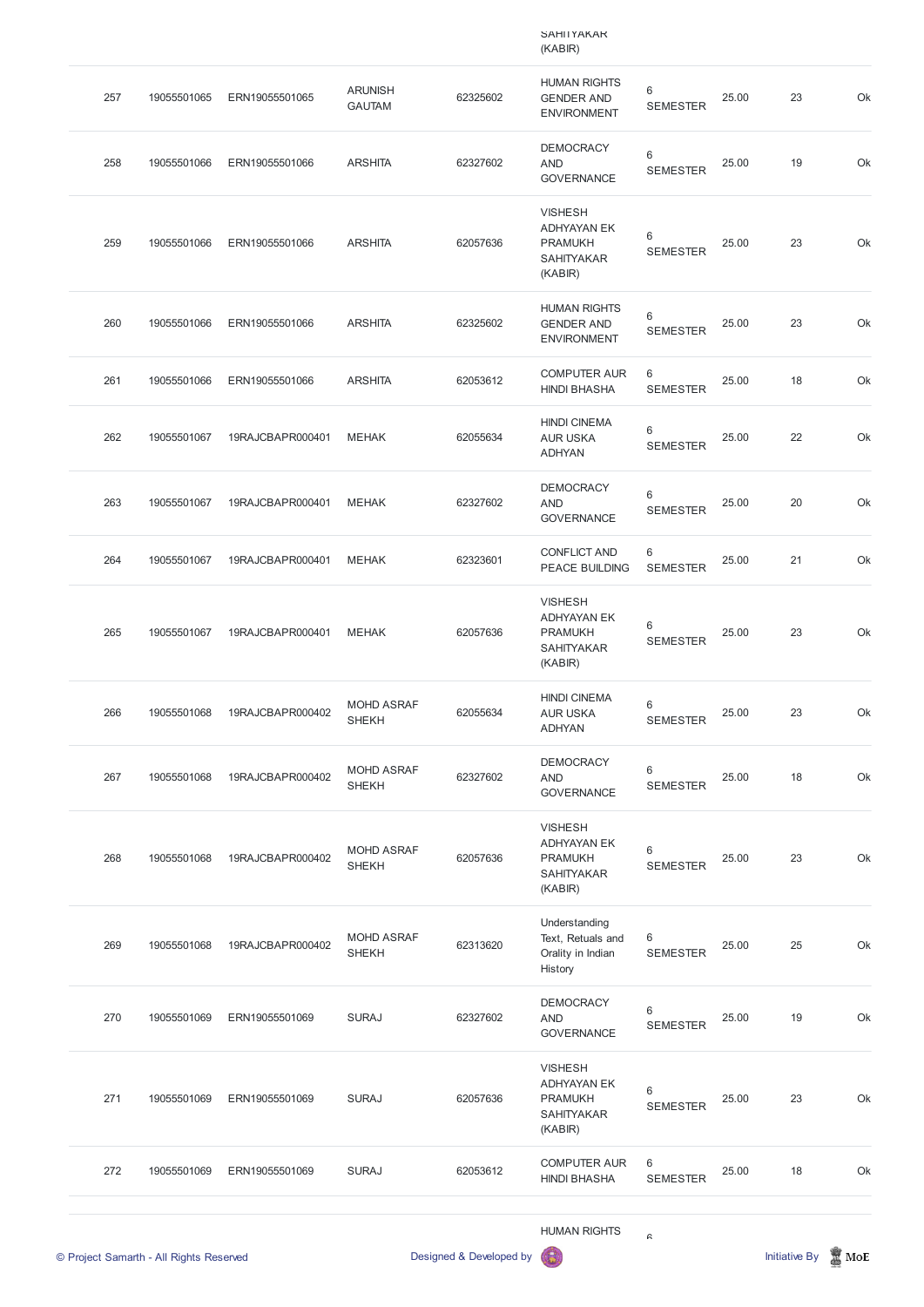| 274 | 19055501070 | 19RAJCBAPR000404 | <b>VIKAS SHARMA</b>                | 62055634 | <b>HINDI CINEMA</b><br><b>AUR USKA</b><br><b>ADHYAN</b>                                | 6<br><b>SEMESTER</b> | 25.00 | 21 | Ok |
|-----|-------------|------------------|------------------------------------|----------|----------------------------------------------------------------------------------------|----------------------|-------|----|----|
| 275 | 19055501070 | 19RAJCBAPR000404 | <b>VIKAS SHARMA</b>                | 62327602 | <b>DEMOCRACY</b><br><b>AND</b><br><b>GOVERNANCE</b>                                    | 6<br><b>SEMESTER</b> | 25.00 | 19 | Ok |
| 276 | 19055501070 | 19RAJCBAPR000404 | <b>VIKAS SHARMA</b>                | 62323601 | <b>CONFLICT AND</b><br><b>PEACE BUILDING</b>                                           | 6<br><b>SEMESTER</b> | 25.00 | 23 | Ok |
| 277 | 19055501070 | 19RAJCBAPR000404 | <b>VIKAS SHARMA</b>                | 62057636 | <b>VISHESH</b><br><b>ADHYAYAN EK</b><br><b>PRAMUKH</b><br><b>SAHITYAKAR</b><br>(KABIR) | 6<br><b>SEMESTER</b> | 25.00 | 23 | Ok |
| 278 | 19055501071 | 19RAJCBAPR000405 | <b>FARMAN</b>                      | 12033902 | <b>ENGLISH</b><br>LANGUAGE<br><b>TEACHING</b>                                          | 6<br><b>SEMESTER</b> | 25.00 | 19 | Ok |
| 279 | 19055501071 | 19RAJCBAPR000405 | <b>FARMAN</b>                      | 62327602 | <b>DEMOCRACY</b><br><b>AND</b><br><b>GOVERNANCE</b>                                    | 6<br><b>SEMESTER</b> | 25.00 | 17 | Ok |
| 280 | 19055501071 | 19RAJCBAPR000405 | <b>FARMAN</b>                      | 62057636 | <b>VISHESH</b><br><b>ADHYAYAN EK</b><br><b>PRAMUKH</b><br><b>SAHITYAKAR</b><br>(KABIR) | 6<br><b>SEMESTER</b> | 25.00 | 23 | Ok |
| 281 | 19055501071 | 19RAJCBAPR000405 | <b>FARMAN</b>                      | 62325602 | <b>HUMAN RIGHTS</b><br><b>GENDER AND</b><br><b>ENVIRONMENT</b>                         | 6<br><b>SEMESTER</b> | 25.00 | 22 | Ok |
| 282 | 19055501072 | 19RAJCBAPR000406 | <b>MD ZEESHAN</b><br><b>ANSARI</b> | 62327602 | <b>DEMOCRACY</b><br><b>AND</b><br><b>GOVERNANCE</b>                                    | 6<br><b>SEMESTER</b> | 25.00 | 16 | Ok |
| 283 | 19055501072 | 19RAJCBAPR000406 | <b>MD ZEESHAN</b><br><b>ANSARI</b> | 62057636 | <b>VISHESH</b><br><b>ADHYAYAN EK</b><br><b>PRAMUKH</b><br><b>SAHITYAKAR</b><br>(KABIR) | 6<br><b>SEMESTER</b> | 25.00 | 23 | Ok |
| 284 | 19055501072 | 19RAJCBAPR000406 | <b>MD ZEESHAN</b><br><b>ANSARI</b> | 62325602 | <b>HUMAN RIGHTS</b><br><b>GENDER AND</b><br><b>ENVIRONMENT</b>                         | 6<br><b>SEMESTER</b> | 25.00 | 22 | Ok |
| 285 | 19055501072 | 19RAJCBAPR000406 | <b>MD ZEESHAN</b><br><b>ANSARI</b> | 62053612 | <b>COMPUTER AUR</b><br><b>HINDI BHASHA</b>                                             | 6<br><b>SEMESTER</b> | 25.00 | 19 | Ok |
| 286 | 19055501073 | 19RAJCBAPR000407 | <b>CHANDAN</b>                     | 62315620 | <b>DELHI THROUGH</b><br>THE AGES                                                       | 6<br><b>SEMESTER</b> | 25.00 | 19 | Ok |
| 287 | 19055501073 | 19RAJCBAPR000407 | <b>CHANDAN</b>                     | 62327602 | <b>DEMOCRACY</b><br><b>AND</b><br><b>GOVERNANCE</b>                                    | 6<br><b>SEMESTER</b> | 25.00 | 17 | Ok |

|     | © Project Samarth - All Rights Reserved |                  |                | Designed & Developed by | <b>ENGLISH</b><br>6                                                                    | $\mathsf{C}$             |       | <b>Initiative By</b> | $\mathbb Z$ MoE |
|-----|-----------------------------------------|------------------|----------------|-------------------------|----------------------------------------------------------------------------------------|--------------------------|-------|----------------------|-----------------|
| 290 | 19055501074                             | 19RAJCBAPR000408 | <b>KANCHAN</b> | 62055634                | <b>HINDI CINEMA</b><br><b>AUR USKA</b><br><b>ADHYAN</b>                                | 6<br><b>SEMESTER</b>     | 25.00 | 22                   | Ok              |
| 289 | 19055501073                             | 19RAJCBAPR000407 | <b>CHANDAN</b> | 62057636                | <b>VISHESH</b><br><b>ADHYAYAN EK</b><br><b>PRAMUKH</b><br><b>SAHITYAKAR</b><br>(KABIR) | $6\,$<br><b>SEMESTER</b> | 25.00 | 23                   | Ok              |
| 288 | 19055501073                             | 19RAJCBAPR000407 | <b>CHANDAN</b> | 62323601                | <b>CONFLICT AND</b><br><b>PEACE BUILDING</b>                                           | 6<br><b>SEMESTER</b>     | 25.00 | 21                   | Ok              |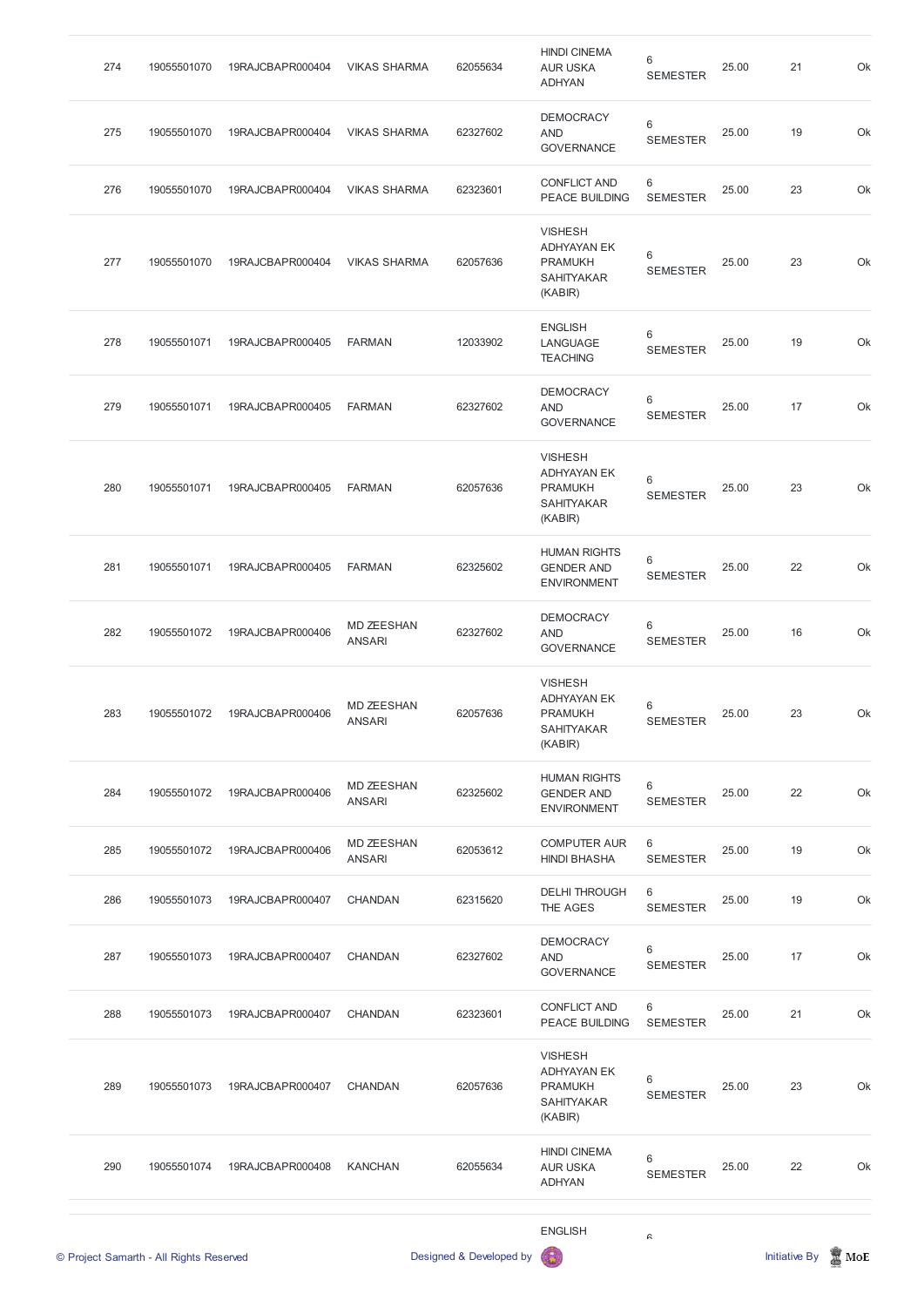| 292 | 19055501074 | 19RAJCBAPR000408 | <b>KANCHAN</b>                  | 62327602 | <b>DEMOCRACY</b><br><b>AND</b><br><b>GOVERNANCE</b>                                    | 6<br><b>SEMESTER</b>              | 25.00 | 19 | Ok |
|-----|-------------|------------------|---------------------------------|----------|----------------------------------------------------------------------------------------|-----------------------------------|-------|----|----|
| 293 | 19055501074 | 19RAJCBAPR000408 | <b>KANCHAN</b>                  | 62057636 | <b>VISHESH</b><br><b>ADHYAYAN EK</b><br><b>PRAMUKH</b><br><b>SAHITYAKAR</b><br>(KABIR) | 6<br><b>SEMESTER</b>              | 25.00 | 23 | Ok |
| 294 | 19055501075 | 19RAJCBAPR000409 | <b>ABHISHEK</b>                 | 62327602 | <b>DEMOCRACY</b><br><b>AND</b><br><b>GOVERNANCE</b>                                    | 6<br><b>SEMESTER</b>              | 25.00 | 18 | Ok |
| 295 | 19055501075 | 19RAJCBAPR000409 | <b>ABHISHEK</b>                 | 62323601 | <b>CONFLICT AND</b><br>PEACE BUILDING                                                  | 6<br><b>SEMESTER</b>              | 25.00 | 21 | Ok |
| 296 | 19055501075 | 19RAJCBAPR000409 | <b>ABHISHEK</b>                 | 62057636 | <b>VISHESH</b><br><b>ADHYAYAN EK</b><br><b>PRAMUKH</b><br><b>SAHITYAKAR</b><br>(KABIR) | 6<br><b>SEMESTER</b>              | 25.00 | 23 | Ok |
| 297 | 19055501075 | 19RAJCBAPR000409 | <b>ABHISHEK</b>                 | 62325602 | <b>HUMAN RIGHTS</b><br><b>GENDER AND</b><br><b>ENVIRONMENT</b>                         | 6<br><b>SEMESTER</b>              | 25.00 | 23 | Ok |
| 298 | 19055501076 | 19RAJCBAPR000410 | <b>UJALA</b>                    | 12033902 | <b>ENGLISH</b><br>LANGUAGE<br><b>TEACHING</b>                                          | 6<br><b>SEMESTER</b>              | 25.00 | 18 | Ok |
| 299 | 19055501076 | 19RAJCBAPR000410 | <b>UJALA</b>                    | 62327602 | <b>DEMOCRACY</b><br><b>AND</b><br><b>GOVERNANCE</b>                                    | $\,6\,$<br><b>SEMESTER</b>        | 25.00 | 19 | Ok |
| 300 | 19055501076 | 19RAJCBAPR000410 | <b>UJALA</b>                    | 62057636 | <b>VISHESH</b><br><b>ADHYAYAN EK</b><br><b>PRAMUKH</b><br><b>SAHITYAKAR</b><br>(KABIR) | $\,6$<br><b>SEMESTER</b>          | 25.00 | 23 | Ok |
| 301 | 19055501076 | 19RAJCBAPR000410 | <b>UJALA</b>                    | 62325602 | <b>HUMAN RIGHTS</b><br><b>GENDER AND</b><br><b>ENVIRONMENT</b>                         | $6\phantom{1}$<br><b>SEMESTER</b> | 25.00 | 22 | Ok |
| 302 | 19055501077 | 19RAJCBAPR000411 | CHANCHAL<br><b>VERMA</b>        | 62327602 | <b>DEMOCRACY</b><br><b>AND</b><br><b>GOVERNANCE</b>                                    | $\,6$<br><b>SEMESTER</b>          | 25.00 | 20 | Ok |
| 303 | 19055501077 | 19RAJCBAPR000411 | <b>CHANCHAL</b><br><b>VERMA</b> | 62057636 | <b>VISHESH</b><br><b>ADHYAYAN EK</b><br><b>PRAMUKH</b><br><b>SAHITYAKAR</b><br>(KABIR) | 6<br><b>SEMESTER</b>              | 25.00 | 23 | Ok |
| 304 | 19055501077 | 19RAJCBAPR000411 | <b>CHANCHAL</b><br><b>VERMA</b> | 62325602 | <b>HUMAN RIGHTS</b><br><b>GENDER AND</b><br><b>ENVIRONMENT</b>                         | 6<br><b>SEMESTER</b>              | 25.00 | 22 | Ok |



© Project Samarth - All Rights Reserved **Designed & Developed by Initiative By In** Initiative By Initiative By Initiative By Initiative By Initiative By Initiative By Initiative By Initiative By Initiative By Initiative By

| 305 | 19055501077 | 19RAJCBAPR000411 | <b>CHANCHAL</b><br><b>VERMA</b> | 62053612 | <b>COMPUTER AUR</b><br><b>HINDI BHASHA</b>    | 6<br><b>SEMESTER</b> | 25.00 | 17 | Ok |
|-----|-------------|------------------|---------------------------------|----------|-----------------------------------------------|----------------------|-------|----|----|
| 306 | 19055501078 | 19RAJCBAPR000412 | RASHMI                          | 12033902 | <b>ENGLISH</b><br>LANGUAGE<br><b>TEACHING</b> | 6<br><b>SEMESTER</b> | 25.00 | 20 | Ok |
| 307 | 19055501078 | 19RAJCBAPR000412 | RASHMI                          | 62327602 | <b>DEMOCRACY</b><br>AND<br><b>GOVERNANCE</b>  | 6<br><b>SEMESTER</b> | 25.00 | 21 | Ok |

## VISHESH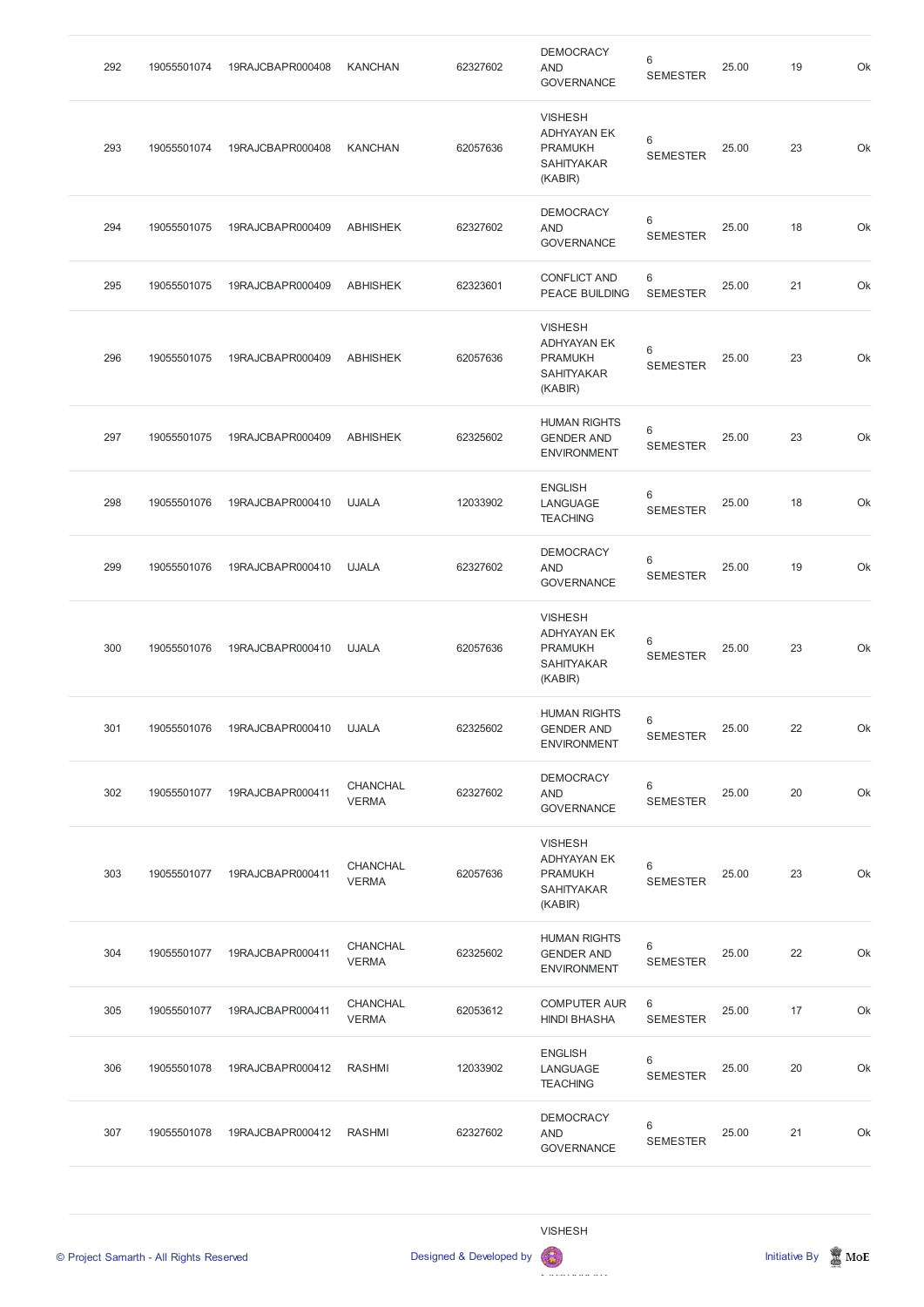|     |             |                  |                      |          | <b>SAHIIYAKAK</b><br>(KABIR)                                                           |                      |       |    |    |
|-----|-------------|------------------|----------------------|----------|----------------------------------------------------------------------------------------|----------------------|-------|----|----|
| 309 | 19055501078 | 19RAJCBAPR000412 | <b>RASHMI</b>        | 62325602 | <b>HUMAN RIGHTS</b><br><b>GENDER AND</b><br><b>ENVIRONMENT</b>                         | 6<br><b>SEMESTER</b> | 25.00 | 22 | Ok |
| 310 | 19055501079 | 19RAJCBAPR000413 | <b>SURAJ CHAUBEY</b> | 62055634 | <b>HINDI CINEMA</b><br><b>AUR USKA</b><br><b>ADHYAN</b>                                | 6<br><b>SEMESTER</b> | 25.00 | 21 | Ok |
| 311 | 19055501079 | 19RAJCBAPR000413 | <b>SURAJ CHAUBEY</b> | 62327602 | <b>DEMOCRACY</b><br><b>AND</b><br><b>GOVERNANCE</b>                                    | 6<br><b>SEMESTER</b> | 25.00 | 16 | Ok |
| 312 | 19055501079 | 19RAJCBAPR000413 | <b>SURAJ CHAUBEY</b> | 62057636 | <b>VISHESH</b><br><b>ADHYAYAN EK</b><br><b>PRAMUKH</b><br><b>SAHITYAKAR</b><br>(KABIR) | 6<br><b>SEMESTER</b> | 25.00 | 23 | Ok |
| 313 | 19055501079 | 19RAJCBAPR000413 | <b>SURAJ CHAUBEY</b> | 62053612 | <b>COMPUTER AUR</b><br><b>HINDI BHASHA</b>                                             | 6<br><b>SEMESTER</b> | 25.00 | 19 | Ok |
| 314 | 19055501080 | 19RAJCBAPR000414 | PANKAJ KUMAR         | 62327602 | <b>DEMOCRACY</b><br><b>AND</b><br><b>GOVERNANCE</b>                                    | 6<br><b>SEMESTER</b> | 25.00 | 21 | Ok |
| 315 | 19055501080 | 19RAJCBAPR000414 | PANKAJ KUMAR         | 62323601 | <b>CONFLICT AND</b><br><b>PEACE BUILDING</b>                                           | 6<br><b>SEMESTER</b> | 25.00 | 22 | Ok |
| 316 | 19055501080 | 19RAJCBAPR000414 | PANKAJ KUMAR         | 62057636 | <b>VISHESH</b><br><b>ADHYAYAN EK</b><br><b>PRAMUKH</b><br><b>SAHITYAKAR</b><br>(KABIR) | 6<br><b>SEMESTER</b> | 25.00 | 23 | Ok |
| 317 | 19055501080 | 19RAJCBAPR000414 | PANKAJ KUMAR         | 62325602 | <b>HUMAN RIGHTS</b><br><b>GENDER AND</b><br><b>ENVIRONMENT</b>                         | 6<br><b>SEMESTER</b> | 25.00 | 23 | Ok |
| 318 | 19055501081 | 19RAJCBAPR000415 | <b>RUPANSHI GARG</b> | 62323601 | <b>CONFLICT AND</b><br>PEACE BUILDING                                                  | 6<br><b>SEMESTER</b> | 25.00 | 23 | Ok |
| 319 | 19055501081 | 19RAJCBAPR000415 | <b>RUPANSHI GARG</b> | 62035918 | <b>ACADEMIC</b><br><b>WRITING AND</b><br><b>COMPOSITION</b>                            | 6<br><b>SEMESTER</b> | 25.00 | 16 | Ok |
| 320 | 19055501081 | 19RAJCBAPR000415 | <b>RUPANSHI GARG</b> | 62327602 | <b>DEMOCRACY</b><br><b>AND</b><br><b>GOVERNANCE</b>                                    | 6<br><b>SEMESTER</b> | 25.00 | 18 | Ok |
| 321 | 19055501081 | 19RAJCBAPR000415 | <b>RUPANSHI GARG</b> | 62057636 | <b>VISHESH</b><br><b>ADHYAYAN EK</b><br><b>PRAMUKH</b><br>SAHITYAKAR<br>(KABIR)        | 6<br><b>SEMESTER</b> | 25.00 | 23 | Ok |
| 322 | 19055501082 | ERN19055501082   | <b>VIKAS JHA</b>     | 62055634 | <b>HINDI CINEMA</b><br><b>AUR USKA</b><br><b>ADHYAN</b>                                | 6<br><b>SEMESTER</b> | 25.00 | 21 | Ok |
| 323 | 19055501082 | ERN19055501082   | <b>VIKAS JHA</b>     | 62327602 | <b>DEMOCRACY</b><br><b>AND</b><br><b>GOVERNANCE</b>                                    | 6<br><b>SEMESTER</b> | 25.00 | 17 | Ok |
| 324 | 19055501082 | ERN19055501082   | <b>VIKAS JHA</b>     | 62323601 | <b>CONFLICT AND</b><br>PEACE BUILDING                                                  | 6<br><b>SEMESTER</b> | 25.00 | 21 | Ok |

VISHESH

© Project Samarth - All Rights Reserved **Designed & Developed by Initiative By In** Initiative By Initiative By Initiative By Initiative By Initiative By Initiative By Initiative By Initiative By Initiative By Initiative By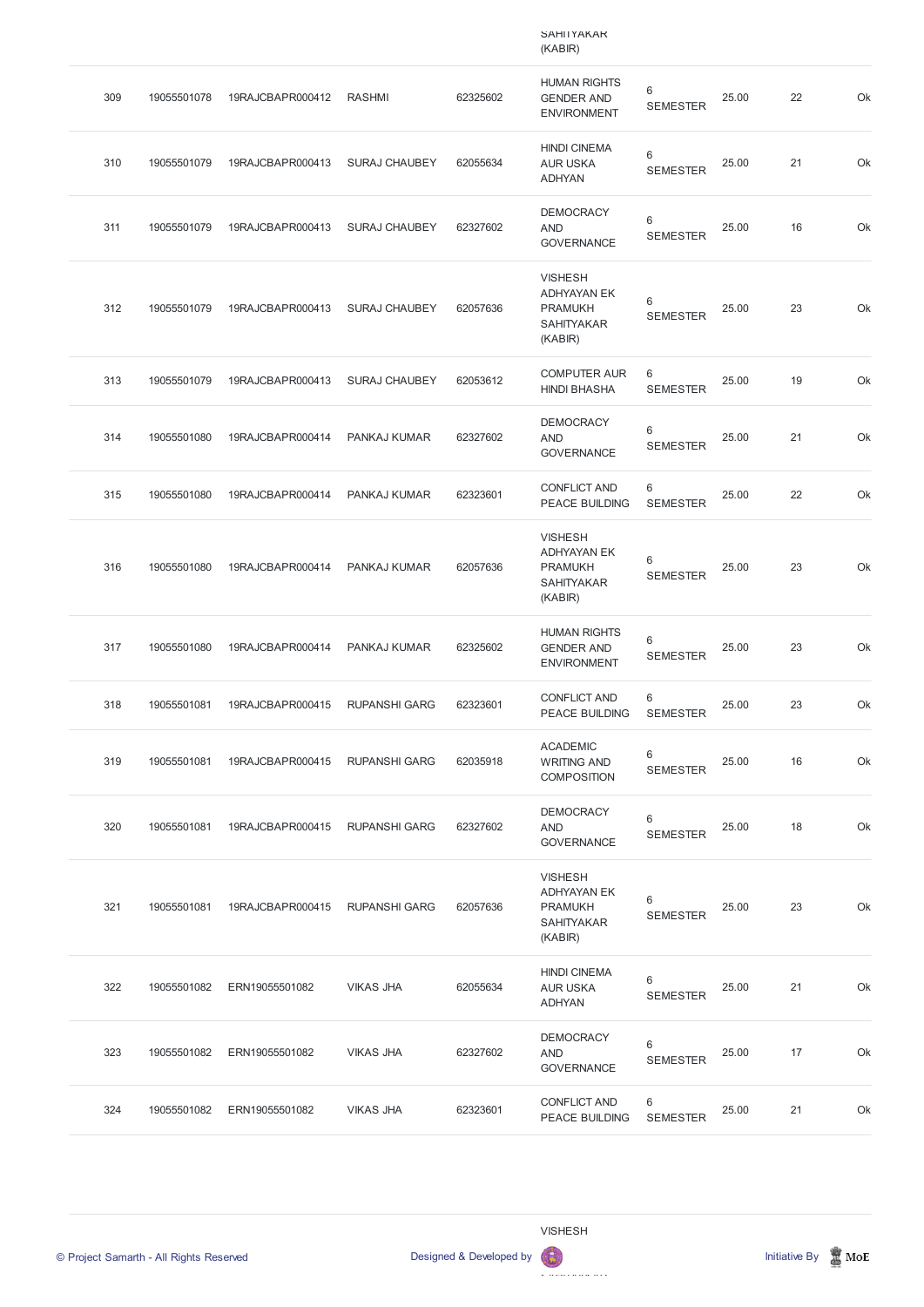|     |             |                  |                                  |          | <b>SAHIIYAKAK</b><br>(KABIR)                                                           |                            |       |    |    |
|-----|-------------|------------------|----------------------------------|----------|----------------------------------------------------------------------------------------|----------------------------|-------|----|----|
| 326 | 19055501083 | 19RAJCBAPR000417 | <b>ANKIT MISHRA</b>              | 62055634 | <b>HINDI CINEMA</b><br><b>AUR USKA</b><br><b>ADHYAN</b>                                | 6<br><b>SEMESTER</b>       | 25.00 | 22 | Ok |
| 327 | 19055501083 | 19RAJCBAPR000417 | <b>ANKIT MISHRA</b>              | 62327602 | <b>DEMOCRACY</b><br><b>AND</b><br><b>GOVERNANCE</b>                                    | 6<br><b>SEMESTER</b>       | 25.00 | 16 | Ok |
| 328 | 19055501083 | 19RAJCBAPR000417 | <b>ANKIT MISHRA</b>              | 62323601 | <b>CONFLICT AND</b><br><b>PEACE BUILDING</b>                                           | 6<br><b>SEMESTER</b>       | 25.00 | 22 | Ok |
| 329 | 19055501083 | 19RAJCBAPR000417 | <b>ANKIT MISHRA</b>              | 62057636 | <b>VISHESH</b><br><b>ADHYAYAN EK</b><br><b>PRAMUKH</b><br><b>SAHITYAKAR</b><br>(KABIR) | 6<br><b>SEMESTER</b>       | 25.00 | 23 | Ok |
| 330 | 19055501084 | 19RAJCBAPR000418 | <b>HIMANSHU</b><br><b>BANSAL</b> | 62035918 | <b>ACADEMIC</b><br><b>WRITING AND</b><br><b>COMPOSITION</b>                            | 6<br><b>SEMESTER</b>       | 25.00 | 15 | Ok |
| 331 | 19055501084 | 19RAJCBAPR000418 | <b>HIMANSHU</b><br><b>BANSAL</b> | 62327602 | <b>DEMOCRACY</b><br><b>AND</b><br><b>GOVERNANCE</b>                                    | 6<br><b>SEMESTER</b>       | 25.00 | 16 | Ok |
| 332 | 19055501084 | 19RAJCBAPR000418 | <b>HIMANSHU</b><br><b>BANSAL</b> | 62323601 | <b>CONFLICT AND</b><br><b>PEACE BUILDING</b>                                           | 6<br><b>SEMESTER</b>       | 25.00 | 21 | Ok |
| 333 | 19055501084 | 19RAJCBAPR000418 | <b>HIMANSHU</b><br><b>BANSAL</b> | 62057636 | <b>VISHESH</b><br><b>ADHYAYAN EK</b><br><b>PRAMUKH</b><br><b>SAHITYAKAR</b><br>(KABIR) | $\,6\,$<br><b>SEMESTER</b> | 25.00 | 23 | Ok |
| 334 | 19055501085 | 19RAJCBAPR000419 | <b>RAHUL SOLANKI</b>             | 62057636 | <b>VISHESH</b><br><b>ADHYAYAN EK</b><br><b>PRAMUKH</b><br><b>SAHITYAKAR</b><br>(KABIR) | $\,6$<br><b>SEMESTER</b>   | 25.00 | 23 | Ok |
| 335 | 19055501085 | 19RAJCBAPR000419 | RAHUL SOLANKI                    | 62325602 | <b>HUMAN RIGHTS</b><br><b>GENDER AND</b><br><b>ENVIRONMENT</b>                         | $\,6$<br><b>SEMESTER</b>   | 25.00 | 22 | Ok |
| 336 | 19055501085 | 19RAJCBAPR000419 | RAHUL SOLANKI                    | 62053612 | <b>COMPUTER AUR</b><br><b>HINDI BHASHA</b>                                             | 6<br><b>SEMESTER</b>       | 25.00 | 21 | Ok |
| 337 | 19055501085 | 19RAJCBAPR000419 | RAHUL SOLANKI                    | 62327602 | <b>DEMOCRACY</b><br><b>AND</b><br><b>GOVERNANCE</b>                                    | 6<br><b>SEMESTER</b>       | 25.00 | 20 | Ok |
| 338 | 19055501086 | ERN19055501086   | <b>GEETANJALI</b>                | 62327602 | <b>DEMOCRACY</b><br><b>AND</b><br><b>GOVERNANCE</b>                                    | 6<br><b>SEMESTER</b>       | 25.00 | 17 | Ok |
| 339 | 19055501086 | ERN19055501086   | <b>GEETANJALI</b>                | 62323601 | <b>CONFLICT AND</b>                                                                    | 6                          | 25.00 | 22 | Ok |

PEACE BUILDING SEMESTER



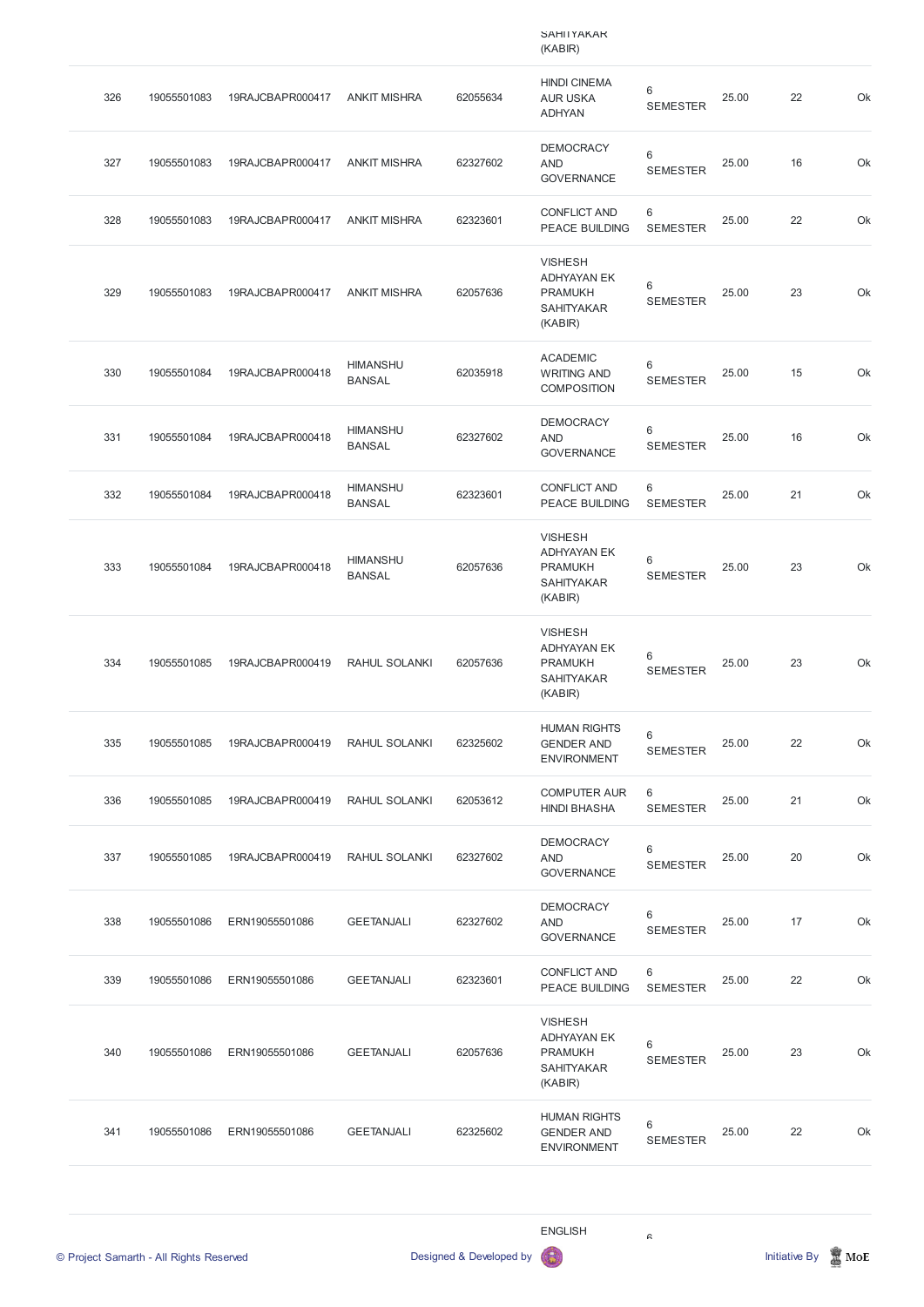| 360<br>© Project Samarth - All Rights Reserved | 10055501002 | 10DA ICRADDOOOADR            | VVKVCH KIIVVVD      | 62052612<br>Designed & Developed by | <b>COMPUTER AUR</b><br>6                                                               | 6                          | OF UU | 1 <sub>Q</sub><br><b>Initiative By</b> | UN<br>$\operatorname{\mathsf{MoE}}$ |
|------------------------------------------------|-------------|------------------------------|---------------------|-------------------------------------|----------------------------------------------------------------------------------------|----------------------------|-------|----------------------------------------|-------------------------------------|
|                                                |             |                              |                     |                                     |                                                                                        |                            |       |                                        |                                     |
| 359                                            | 19055501092 | 19RAJCBAPR000426             | <b>AAKASH KUMAR</b> | 62327602                            | <b>DEMOCRACY</b><br><b>AND</b><br><b>GOVERNANCE</b>                                    | 6<br><b>SEMESTER</b>       | 25.00 | 21                                     | Ok                                  |
| 358                                            | 19055501092 | 19RAJCBAPR000426             | <b>AAKASH KUMAR</b> | 62055634                            | <b>HINDI CINEMA</b><br><b>AUR USKA</b><br><b>ADHYAN</b>                                | $\,6\,$<br><b>SEMESTER</b> | 25.00 | 23                                     | Ok                                  |
| 357                                            | 19055501090 | 19RAJCBAPR000424 KAPIL DAGAR |                     | 62327602                            | <b>DEMOCRACY</b><br><b>AND</b><br><b>GOVERNANCE</b>                                    | 6<br><b>SEMESTER</b>       | 25.00 | 15                                     | Ok                                  |
| 356                                            | 19055501090 | 19RAJCBAPR000424             | <b>KAPIL DAGAR</b>  | 62057636                            | <b>VISHESH</b><br><b>ADHYAYAN EK</b><br><b>PRAMUKH</b><br><b>SAHITYAKAR</b><br>(KABIR) | 6<br><b>SEMESTER</b>       | 25.00 | 23                                     | Ok                                  |
| 355                                            | 19055501090 | 19RAJCBAPR000424             | <b>KAPIL DAGAR</b>  | 62323601                            | <b>CONFLICT AND</b><br><b>PEACE BUILDING</b>                                           | 6<br><b>SEMESTER</b>       | 25.00 | 20                                     | Ok                                  |
| 354                                            | 19055501090 | 19RAJCBAPR000424             | <b>KAPIL DAGAR</b>  | 62315620                            | <b>DELHI THROUGH</b><br>THE AGES                                                       | 6<br><b>SEMESTER</b>       | 25.00 | 12                                     | Ok                                  |
| 353                                            | 19055501089 | 19RAJCBAPR000423             | <b>AMAN KUMAR</b>   | 62057636                            | <b>VISHESH</b><br><b>ADHYAYAN EK</b><br><b>PRAMUKH</b><br><b>SAHITYAKAR</b><br>(KABIR) | 6<br><b>SEMESTER</b>       | 25.00 | 23                                     | Ok                                  |
| 352                                            | 19055501089 | 19RAJCBAPR000423             | <b>AMAN KUMAR</b>   | 62323601                            | <b>CONFLICT AND</b><br><b>PEACE BUILDING</b>                                           | 6<br><b>SEMESTER</b>       | 25.00 | 22                                     | Ok                                  |
| 351                                            | 19055501089 | 19RAJCBAPR000423             | <b>AMAN KUMAR</b>   | 62327602                            | <b>DEMOCRACY</b><br><b>AND</b><br><b>GOVERNANCE</b>                                    | 6<br><b>SEMESTER</b>       | 25.00 | 19                                     | Ok                                  |
| 350                                            | 19055501089 | 19RAJCBAPR000423             | <b>AMAN KUMAR</b>   | 62055634                            | <b>HINDI CINEMA</b><br><b>AUR USKA</b><br><b>ADHYAN</b>                                | 6<br><b>SEMESTER</b>       | 25.00 | 22                                     | Ok                                  |
| 349                                            | 19055501088 | 19RAJCBAPR000422             | <b>AJAY KUMAR</b>   | 62323601                            | <b>CONFLICT AND</b><br><b>PEACE BUILDING</b>                                           | 6<br><b>SEMESTER</b>       | 25.00 | 23                                     | Ok                                  |
| 348                                            | 19055501088 | 19RAJCBAPR000422             | <b>AJAY KUMAR</b>   | 62327602                            | <b>DEMOCRACY</b><br><b>AND</b><br><b>GOVERNANCE</b>                                    | 6<br><b>SEMESTER</b>       | 25.00 | 17                                     | Ok                                  |
| 347                                            | 19055501088 | 19RAJCBAPR000422             | <b>AJAY KUMAR</b>   | 62057636                            | <b>VISHESH</b><br><b>ADHYAYAN EK</b><br><b>PRAMUKH</b><br><b>SAHITYAKAR</b><br>(KABIR) | 6<br><b>SEMESTER</b>       | 25.00 | 23                                     | Ok                                  |
| 346                                            | 19055501088 | 19RAJCBAPR000422             | <b>AJAY KUMAR</b>   | 62055634                            | <b>HINDI CINEMA</b><br><b>AUR USKA</b><br><b>ADHYAN</b>                                | 6<br><b>SEMESTER</b>       | 25.00 | 21                                     | Ok                                  |
| 345                                            | 19055501087 | 19RAJCBAPR000421             | <b>ARUN KUMAR</b>   | 62327602                            | <b>DEMOCRACY</b><br><b>AND</b><br><b>GOVERNANCE</b>                                    | 6<br><b>SEMESTER</b>       | 25.00 | 17                                     | Ok                                  |
| 344                                            | 19055501087 | 19RAJCBAPR000421             | <b>ARUN KUMAR</b>   | 62057636                            | <b>VISHESH</b><br><b>ADHYAYAN EK</b><br><b>PRAMUKH</b><br><b>SAHITYAKAR</b><br>(KABIR) | 6<br><b>SEMESTER</b>       | 25.00 | 23                                     | Ok                                  |
| 343                                            | 19055501087 | 19RAJCBAPR000421             | <b>ARUN KUMAR</b>   | 62315620                            | <b>DELHI THROUGH</b><br>THE AGES                                                       | 6<br><b>SEMESTER</b>       | 25.00 | 16                                     | Ok                                  |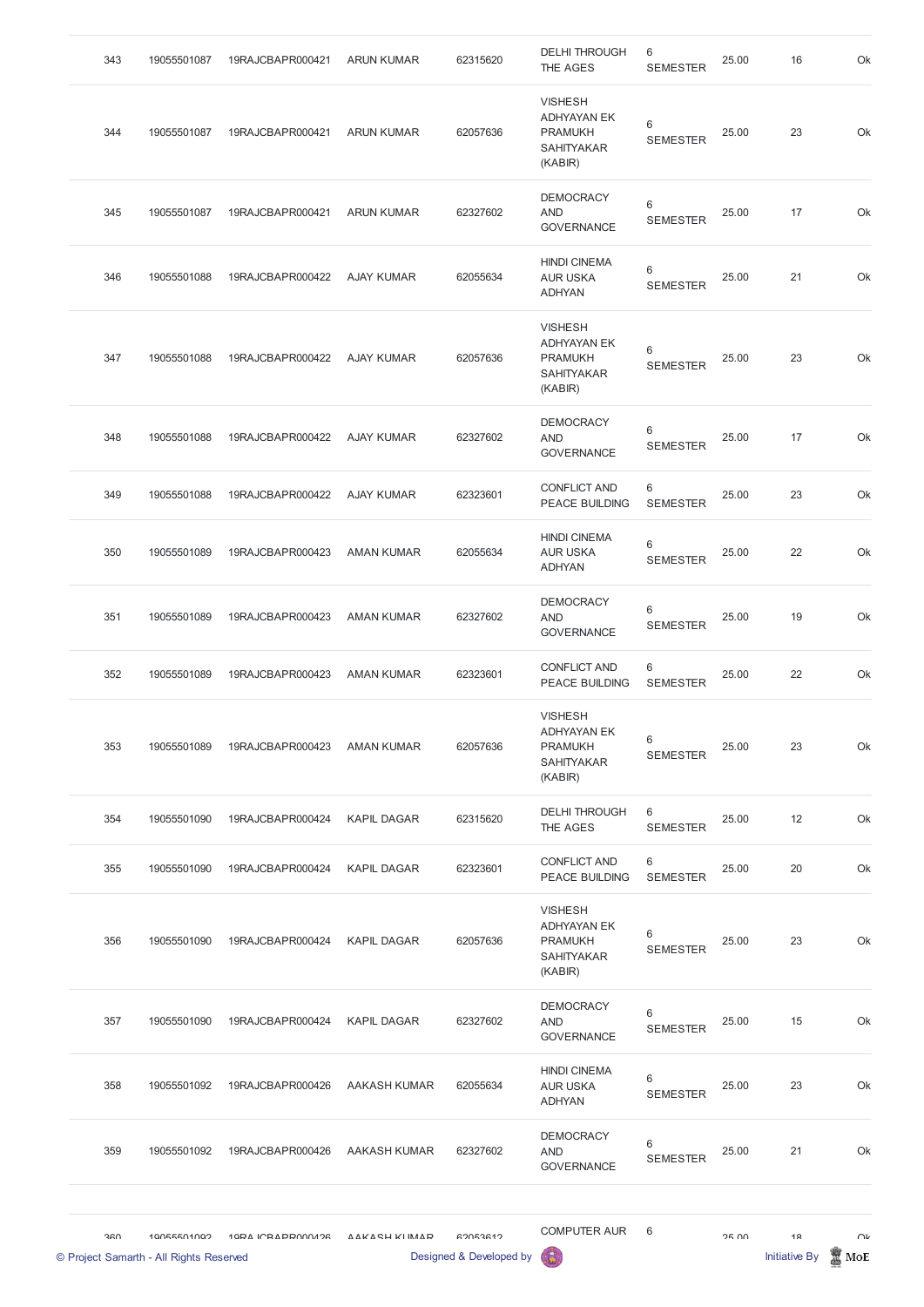| 361 | 19055501092 | 19RAJCBAPR000426 | <b>AAKASH KUMAR</b>  | 62057636 | <b>VISHESH</b><br><b>ADHYAYAN EK</b><br><b>PRAMUKH</b><br><b>SAHITYAKAR</b><br>(KABIR)         | 6<br><b>SEMESTER</b> | 25.00 | 23          | Ok |
|-----|-------------|------------------|----------------------|----------|------------------------------------------------------------------------------------------------|----------------------|-------|-------------|----|
| 362 | 19055501093 | 19RAJCBAPR000427 | <b>SHREYA SHARMA</b> | 62315620 | <b>DELHI THROUGH</b><br>THE AGES                                                               | 6<br><b>SEMESTER</b> | 25.00 | 20          | Ok |
| 363 | 19055501093 | 19RAJCBAPR000427 | <b>SHREYA SHARMA</b> | 62323601 | <b>CONFLICT AND</b><br><b>PEACE BUILDING</b>                                                   | 6<br><b>SEMESTER</b> | 25.00 | 20          | Ok |
| 364 | 19055501093 | 19RAJCBAPR000427 | <b>SHREYA SHARMA</b> | 62057636 | <b>VISHESH</b><br><b>ADHYAYAN EK</b><br><b>PRAMUKH</b><br><b>SAHITYAKAR</b><br>(KABIR)         | 6<br><b>SEMESTER</b> | 25.00 | 23          | Ok |
| 365 | 19055501093 | 19RAJCBAPR000427 | <b>SHREYA SHARMA</b> | 62327602 | <b>DEMOCRACY</b><br><b>AND</b><br><b>GOVERNANCE</b>                                            | 6<br><b>SEMESTER</b> | 25.00 | 17          | Ok |
| 366 | 19055501094 | 19RAJCBAPR000428 | <b>RUPESH</b>        | 62055634 | <b>HINDI CINEMA</b><br><b>AUR USKA</b><br><b>ADHYAN</b>                                        | 6<br><b>SEMESTER</b> | 25.00 | 22          | Ok |
| 367 | 19055501094 | 19RAJCBAPR000428 | <b>RUPESH</b>        | 62327602 | <b>DEMOCRACY</b><br><b>AND</b><br><b>GOVERNANCE</b>                                            | 6<br><b>SEMESTER</b> | 25.00 | 21          | Ok |
| 368 | 19055501094 | 19RAJCBAPR000428 | <b>RUPESH</b>        | 62323601 | <b>CONFLICT AND</b><br>PEACE BUILDING                                                          | 6<br><b>SEMESTER</b> | 25.00 | 22          | Ok |
| 369 | 19055501094 | 19RAJCBAPR000428 | <b>RUPESH</b>        | 62057636 | <b>VISHESH</b><br><b>ADHYAYAN EK</b><br><b>PRAMUKH</b><br><b>SAHITYAKAR</b><br>(KABIR)         | 6<br><b>SEMESTER</b> | 25.00 | 23          | Ok |
| 370 | 19055501095 | 19RAJCBAPR000075 | <b>ANKITA</b>        | 62137905 | PHILOSOPHY,<br><b>RELIGION AND</b><br><b>CULTURE IN</b><br><b>SANSKRIT</b><br><b>TRADITION</b> | 6<br><b>SEMESTER</b> | 25.00 | 21          | Ok |
| 371 | 19055501095 | 19RAJCBAPR000075 | <b>ANKITA</b>        | 62323601 | <b>CONFLICT AND</b><br>PEACE BUILDING                                                          | 6<br><b>SEMESTER</b> | 25.00 | 22          | Ok |
| 372 | 19055501095 | 19RAJCBAPR000075 | <b>ANKITA</b>        | 62325602 | <b>HUMAN RIGHTS</b><br><b>GENDER AND</b><br><b>ENVIRONMENT</b>                                 | 6<br><b>SEMESTER</b> | 25.00 | 22          | Ok |
| 373 | 19055501095 | 19RAJCBAPR000075 | <b>ANKITA</b>        | 62317640 | Economy and<br>Politics: Histories<br>of Capitalism and<br>Colonialism II                      | 6<br><b>SEMESTER</b> | 25.00 | 20          | Ok |
| 374 | 19055501096 | ERN19055501096   | <b>VINOD ORAON</b>   | 62137905 | PHILOSOPHY,<br><b>RELIGION AND</b><br><b>CULTURE IN</b><br><b>SANSKRIT</b><br><b>TRADITION</b> | 6<br><b>SEMESTER</b> | 25.00 | 16          | Ok |
| 375 | 19055501096 | ERN19055501096   | <b>VINOD ORAON</b>   | 62055634 | <b>HINDI CINEMA</b><br><b>AUR USKA</b><br><b>ADHYAN</b>                                        | 6<br><b>SEMESTER</b> | 25.00 | 22          | Ok |
| 376 | 19055501096 | ERN19055501096   | <b>VINOD ORAON</b>   | 62323601 | <b>CONFLICT AND</b><br>PEACE BUILDING                                                          | 6<br><b>SEMESTER</b> | 25.00 | $\mathsf 0$ | Ok |

Economy and

© Project Samarth - All Rights Reserved **Designed & Developed by Initiative By Initiative By Initiative By Initiative By Initiative By Initiative By Initiative By Initiative By Initiative By Initiative By Initiative By Ini** Politics: Histories: Histories: Histories: Histories: Histories: Histories: Histories: Histories: Histories: H  $\mathbf{B}$ 

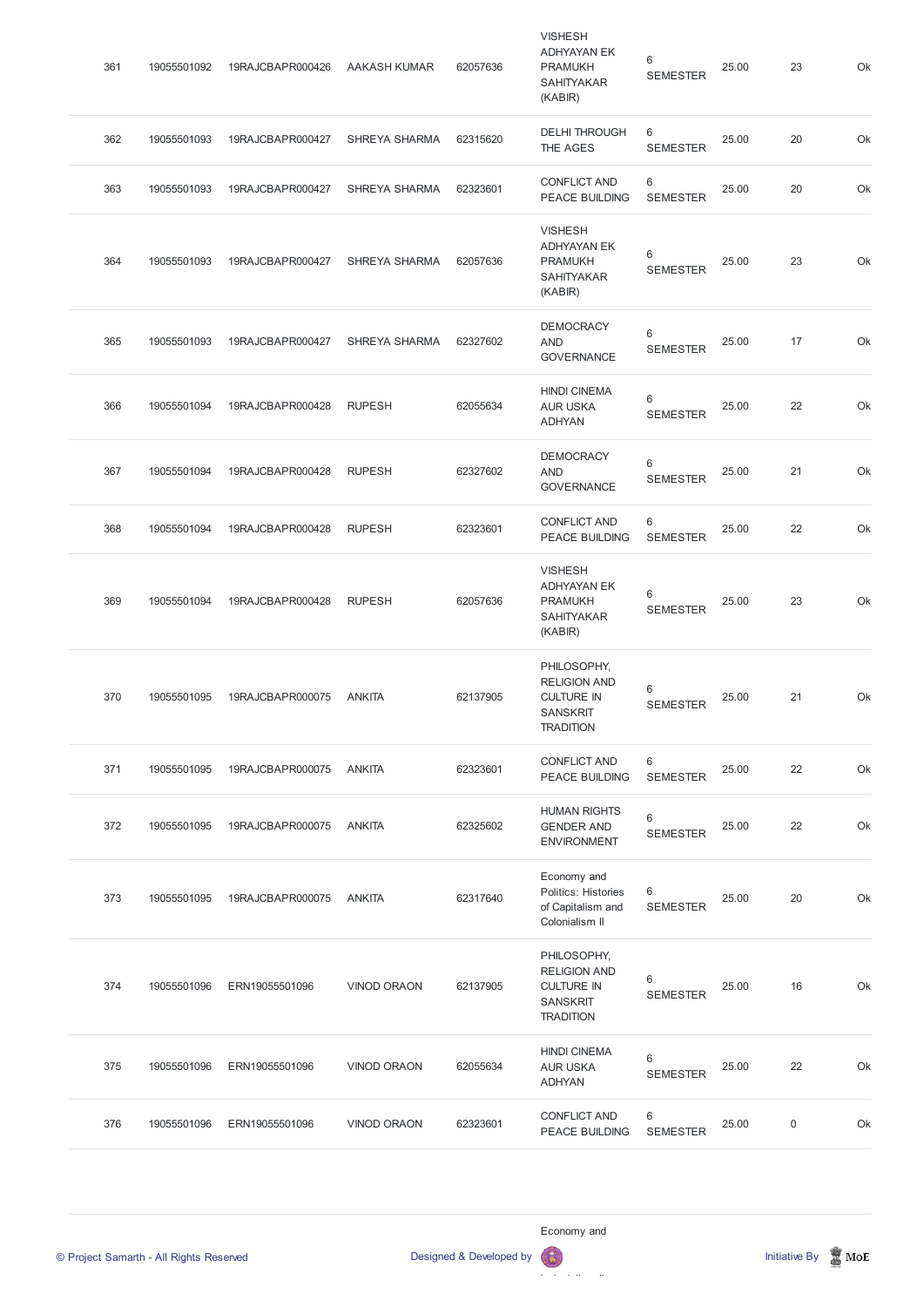378 19055501097 19RAJCBAPR000077 LAXMAN KUMAR YADAV 62137905 PHILOSOPHY, RELIGION AND CULTURE IN SANSKRIT **TRADITION** 6 SEMESTER 25.00 20 Ok 379 19055501097 19RAJCBAPR000077 LAXMAN KUMAR YADAV 62325602 HUMAN RIGHTS GENDER AND ENVIRONMENT 6 SEMESTER 25.00 22 Ok 380 19055501097 19RAJCBAPR000077 LAXMAN KUMAR YADAV 62053612 COMPUTER AUR HINDI BHASHA 6 SEMESTER 25.00 22 Ok 381 19055501097 19RAJCBAPR000077 LAXMAN KUMAR YADAV 62317640 Economy and Politics: Histories of Capitalism and Colonialism II 6 SEMESTER 25.00 24 Ok 382 19055501098 19RAJCBAPR000078 SURAJ KUMAR 62137905 PHILOSOPHY, RELIGION AND CULTURE IN SANSKRIT **TRADITION** 6 SEMESTER 25.00 21 Ok 383 19055501098 19RAJCBAPR000078 SURAJ KUMAR 62315620 DELHI THROUGH THE AGES 6 SEMESTER 25.00 21 Ok 384 19055501098 19RAJCBAPR000078 SURAJ KUMAR 62313620 Understanding Text, Retuals and Orality in Indian History 6 SEMESTER 25.00 19 Ok 385 19055501098 19RAJCBAPR000078 SURAJ KUMAR 62317640 Economy and Politics: Histories of Capitalism and Colonialism II 6 SEMESTER 25.00 21 Ok 386 19055501099 19RAJCBAPR000079 RISHABH 62035918 ACADEMIC WRITING AND COMPOSITION 6 SEMESTER 25.00 17 Ok 387 19055501099 19RAJCBAPR000079 RISHABH 62137905 PHILOSOPHY, RELIGION AND CULTURE IN SANSKRIT **TRADITION** 6 SEMESTER 25.00 16 Ok 388 19055501099 19RAJCBAPR000079 RISHABH 62323601 CONFLICT AND PEACE BUILDING 6 SEMESTER 25.00 22 Ok 389 19055501099 19RAJCBAPR000079 RISHABH 62317640 Economy and Politics: Histories of Capitalism and Colonialism II 6 SEMESTER 25.00 22 Ok

Colonialism II

390 19055501100 512 SUBHAM 62323601

CONFLICT AND PEACE BUILDING 6

SEMESTER

25.00 20 Ok

| 391 | 19055501100 | 512 | <b>SUBHAM</b> | 62317640 | Economy and<br><b>Politics: Histories</b><br>of Capitalism and<br>Colonialism II               | 6<br><b>SEMESTER</b> | 25.00 | 21 | Ok |
|-----|-------------|-----|---------------|----------|------------------------------------------------------------------------------------------------|----------------------|-------|----|----|
| 392 | 19055501100 | 512 | <b>SUBHAM</b> | 62137905 | PHILOSOPHY,<br><b>RELIGION AND</b><br><b>CULTURE IN</b><br><b>SANSKRIT</b><br><b>TRADITION</b> | 6<br><b>SEMESTER</b> | 25.00 | 16 | Ok |

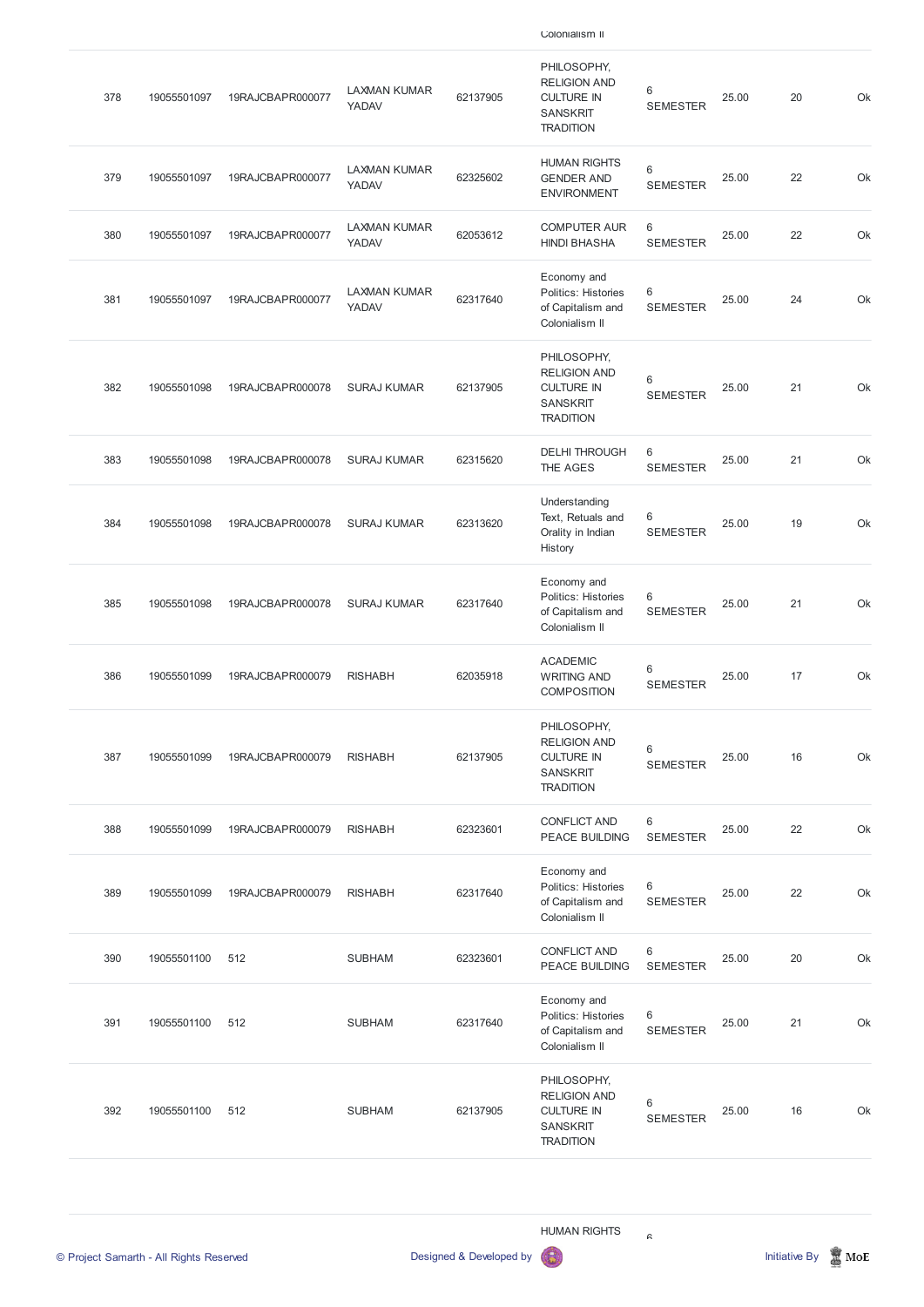| 394                                                           | 19055501101 | ERN19055501101   | RAHUL THAKUR                     | 62137905                            | PHILOSOPHY,<br><b>RELIGION AND</b><br><b>CULTURE IN</b><br><b>SANSKRIT</b><br><b>TRADITION</b> | 6<br><b>SEMESTER</b> | 25.00 | 18                                     | Ok            |
|---------------------------------------------------------------|-------------|------------------|----------------------------------|-------------------------------------|------------------------------------------------------------------------------------------------|----------------------|-------|----------------------------------------|---------------|
| 395                                                           | 19055501101 | ERN19055501101   | RAHUL THAKUR                     | 62315620                            | <b>DELHI THROUGH</b><br>THE AGES                                                               | 6<br><b>SEMESTER</b> | 25.00 | 20                                     | Ok            |
| 396                                                           | 19055501101 | ERN19055501101   | RAHUL THAKUR                     | 62313620                            | Understanding<br>Text, Retuals and<br>Orality in Indian<br>History                             | 6<br><b>SEMESTER</b> | 25.00 | 21                                     | Ok            |
| 397                                                           | 19055501101 | ERN19055501101   | RAHUL THAKUR                     | 62317640                            | Economy and<br>Politics: Histories<br>of Capitalism and<br>Colonialism II                      | 6<br><b>SEMESTER</b> | 25.00 | 20                                     | Ok            |
| 398                                                           | 19055501102 | 19RAJCBAPR000082 | <b>RAHUL</b>                     | 62137905                            | PHILOSOPHY,<br><b>RELIGION AND</b><br><b>CULTURE IN</b><br><b>SANSKRIT</b><br><b>TRADITION</b> | 6<br><b>SEMESTER</b> | 25.00 | 19                                     | Ok            |
| 399                                                           | 19055501102 | 19RAJCBAPR000082 | <b>RAHUL</b>                     | 62055634                            | <b>HINDI CINEMA</b><br><b>AUR USKA</b><br><b>ADHYAN</b>                                        | 6<br><b>SEMESTER</b> | 25.00 | 21                                     | Ok            |
| 400                                                           | 19055501102 | 19RAJCBAPR000082 | <b>RAHUL</b>                     | 62323601                            | <b>CONFLICT AND</b><br>PEACE BUILDING                                                          | 6<br><b>SEMESTER</b> | 25.00 | 21                                     | Ok            |
| 401                                                           | 19055501102 | 19RAJCBAPR000082 | <b>RAHUL</b>                     | 62317640                            | Economy and<br>Politics: Histories<br>of Capitalism and<br>Colonialism II                      | 6<br><b>SEMESTER</b> | 25.00 | 24                                     | Ok            |
| 402                                                           | 19055501103 | ERN19055501103   | <b>SHIWANG</b><br><b>KASHYAP</b> | 62137905                            | PHILOSOPHY,<br><b>RELIGION AND</b><br><b>CULTURE IN</b><br><b>SANSKRIT</b><br><b>TRADITION</b> | 6<br><b>SEMESTER</b> | 25.00 | 18                                     | Ok            |
| 403                                                           | 19055501103 | ERN19055501103   | <b>SHIWANG</b><br><b>KASHYAP</b> | 12033902                            | <b>ENGLISH</b><br>LANGUAGE<br><b>TEACHING</b>                                                  | 6<br><b>SEMESTER</b> | 25.00 | 19                                     | Ok            |
| 404                                                           | 19055501103 | ERN19055501103   | <b>SHIWANG</b><br><b>KASHYAP</b> | 62325602                            | <b>HUMAN RIGHTS</b><br><b>GENDER AND</b><br><b>ENVIRONMENT</b>                                 | 6<br><b>SEMESTER</b> | 25.00 | 22                                     | Ok            |
| 405                                                           | 19055501103 | ERN19055501103   | <b>SHIWANG</b><br><b>KASHYAP</b> | 62317640                            | Economy and<br>Politics: Histories<br>of Capitalism and<br>Colonialism II                      | 6<br><b>SEMESTER</b> | 25.00 | 20                                     | Ok            |
| 406                                                           | 19055501104 | ERN19055501104   | <b>DEEPAK</b>                    | 62137905                            | PHILOSOPHY,<br><b>RELIGION AND</b><br><b>CULTURE IN</b><br><b>SANSKRIT</b><br><b>TRADITION</b> | 6<br><b>SEMESTER</b> | 25.00 | 16                                     | Ok            |
| 407                                                           | 19055501104 | ERN19055501104   | <b>DEEPAK</b>                    | 62055634                            | <b>HINDI CINEMA</b><br><b>AUR USKA</b><br><b>ADHYAN</b>                                        | 6<br><b>SEMESTER</b> | 25.00 | 21                                     | Ok            |
| 408                                                           | 19055501104 | ERN19055501104   | <b>DEEPAK</b>                    | 62317640                            | Economy and<br>Politics: Histories<br>of Capitalism and<br>Colonialism II                      | 6<br><b>SEMESTER</b> | 25.00 | 19                                     | Ok            |
| $\Lambda$ $\Omega$<br>© Project Samarth - All Rights Reserved | 10055501104 | EDN110055501104  | <b>DEEDAK</b>                    | 62052612<br>Designed & Developed by | <b>COMPUTER AUR</b><br>6                                                                       | 6                    | OF UU | 1 <sub>Q</sub><br><b>Initiative By</b> | $\cap$<br>MoE |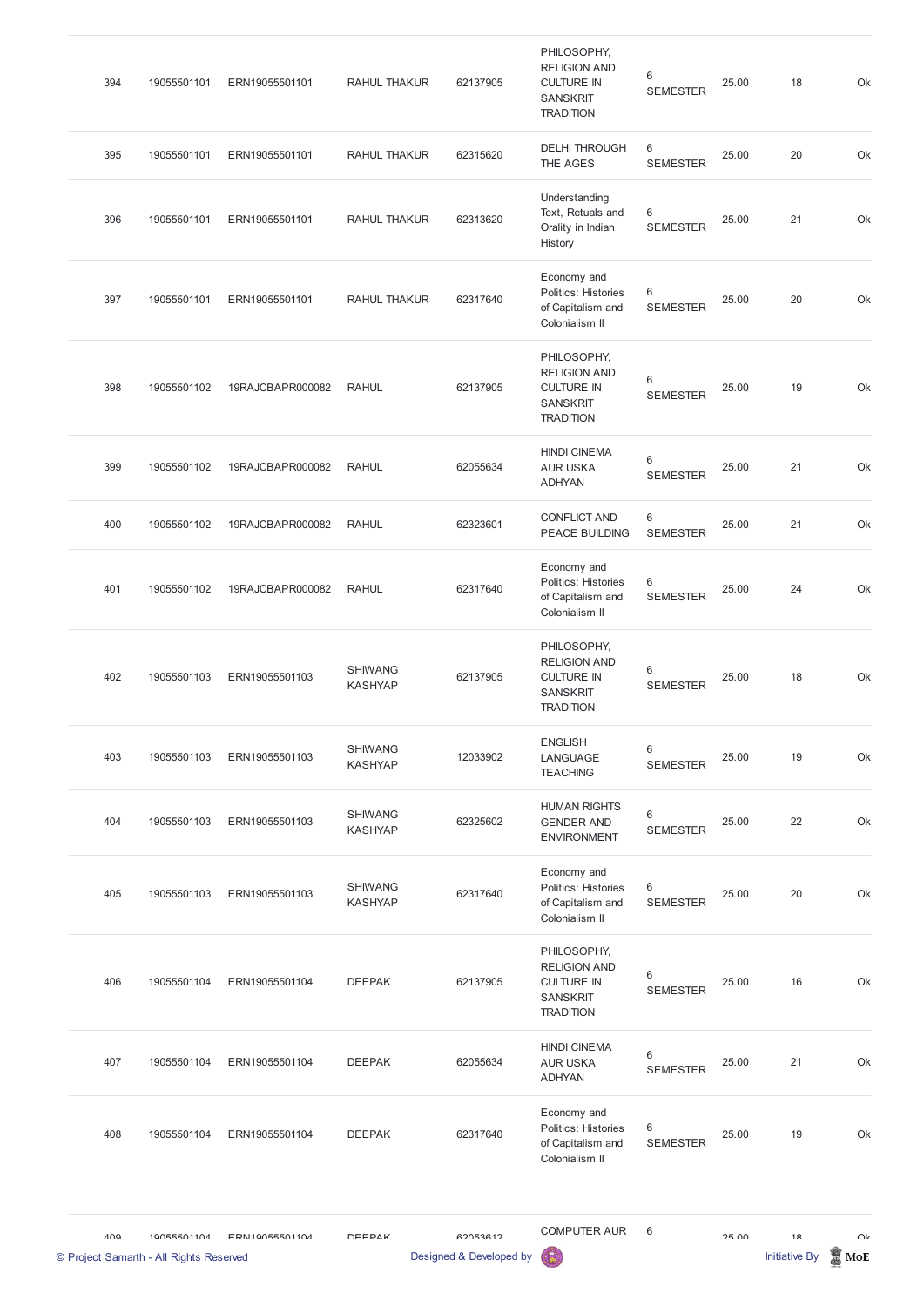|     | © Project Samarth - All Rights Reserved |                  |                                  | Designed & Developed by |                                                                                                |                                   |       | <b>Initiative By</b> | $\mathbb{Z}$ MoE |
|-----|-----------------------------------------|------------------|----------------------------------|-------------------------|------------------------------------------------------------------------------------------------|-----------------------------------|-------|----------------------|------------------|
|     |                                         |                  |                                  |                         | PHILOSOPHY,                                                                                    |                                   |       |                      |                  |
| 425 | 19055501109                             | 19RAJCBAPR000089 | PRASHANT JOSHI                   | 62317640                | Economy and<br>Politics: Histories<br>of Capitalism and<br>Colonialism II                      | 6<br><b>SEMESTER</b>              | 25.00 | 22                   |                  |
| 424 | 19055501109                             | 19RAJCBAPR000089 | PRASHANT JOSHI                   | 62313620                | Understanding<br>Text, Retuals and<br>Orality in Indian<br>History                             | 6<br><b>SEMESTER</b>              | 25.00 | 23                   |                  |
| 423 | 19055501109                             | 19RAJCBAPR000089 | PRASHANT JOSHI                   | 62325602                | <b>HUMAN RIGHTS</b><br><b>GENDER AND</b><br><b>ENVIRONMENT</b>                                 | 6<br><b>SEMESTER</b>              | 25.00 | 23                   |                  |
| 422 | 19055501109                             | 19RAJCBAPR000089 | PRASHANT JOSHI                   | 62137905                | PHILOSOPHY,<br><b>RELIGION AND</b><br><b>CULTURE IN</b><br><b>SANSKRIT</b><br><b>TRADITION</b> | 6<br><b>SEMESTER</b>              | 25.00 | 16                   |                  |
| 421 | 19055501107                             | 19RAJCBAPR000087 | <b>RUKHSAR BANO</b>              | 62317640                | Economy and<br>Politics: Histories<br>of Capitalism and<br>Colonialism II                      | 6<br><b>SEMESTER</b>              | 25.00 | 22                   |                  |
| 420 | 19055501107                             | 19RAJCBAPR000087 | <b>RUKHSAR BANO</b>              | 62323601                | <b>CONFLICT AND</b><br>PEACE BUILDING                                                          | 6<br><b>SEMESTER</b>              | 25.00 | 22                   |                  |
| 419 | 19055501107                             | 19RAJCBAPR000087 | <b>RUKHSAR BANO</b>              | 62055634                | <b>HINDI CINEMA</b><br><b>AUR USKA</b><br><b>ADHYAN</b>                                        | 6<br><b>SEMESTER</b>              | 25.00 | 22                   |                  |
| 418 | 19055501107                             | 19RAJCBAPR000087 | <b>RUKHSAR BANO</b>              | 62137905                | PHILOSOPHY,<br><b>RELIGION AND</b><br><b>CULTURE IN</b><br><b>SANSKRIT</b><br><b>TRADITION</b> | 6<br><b>SEMESTER</b>              | 25.00 | 21                   |                  |
| 417 | 19055501106                             | 518              | <b>DEEPAK</b>                    | 62317640                | Economy and<br>Politics: Histories<br>of Capitalism and<br>Colonialism II                      | 6<br><b>SEMESTER</b>              | 25.00 | 21                   |                  |
| 416 | 19055501106                             | 518              | <b>DEEPAK</b>                    | 62323601                | <b>CONFLICT AND</b><br>PEACE BUILDING                                                          | 6<br><b>SEMESTER</b>              | 25.00 | 20                   |                  |
| 415 | 19055501106                             | 518              | <b>DEEPAK</b>                    | 62325602                | <b>HUMAN RIGHTS</b><br><b>GENDER AND</b><br><b>ENVIRONMENT</b>                                 | 6<br><b>SEMESTER</b>              | 25.00 | 23                   |                  |
| 414 | 19055501106                             | 518              | <b>DEEPAK</b>                    | 62137905                | PHILOSOPHY,<br><b>RELIGION AND</b><br><b>CULTURE IN</b><br><b>SANSKRIT</b><br><b>TRADITION</b> | 6<br><b>SEMESTER</b>              | 25.00 | 16                   |                  |
| 413 | 19055501105                             | 19RAJCBAPR000085 | <b>SAURAV</b><br><b>VARSHNEY</b> | 62317640                | Economy and<br>Politics: Histories<br>of Capitalism and<br>Colonialism II                      | 6<br><b>SEMESTER</b>              | 25.00 | $\boldsymbol{0}$     |                  |
| 412 | 19055501105                             | 19RAJCBAPR000085 | <b>SAURAV</b><br><b>VARSHNEY</b> | 62323601                | <b>CONFLICT AND</b><br>PEACE BUILDING                                                          | 6<br><b>SEMESTER</b>              | 25.00 | 20                   |                  |
| 411 | 19055501105                             | 19RAJCBAPR000085 | <b>SAURAV</b><br><b>VARSHNEY</b> | 62315620                | <b>DELHI THROUGH</b><br>THE AGES                                                               | $6\phantom{1}$<br><b>SEMESTER</b> | 25.00 | 20                   |                  |
| 410 | 19055501105                             | 19RAJCBAPR000085 | <b>SAURAV</b><br><b>VARSHNEY</b> | 62137905                | PHILOSOPHY,<br><b>RELIGION AND</b><br><b>CULTURE IN</b><br><b>SANSKRIT</b><br><b>TRADITION</b> | 6<br><b>SEMESTER</b>              | 25.00 | 22                   |                  |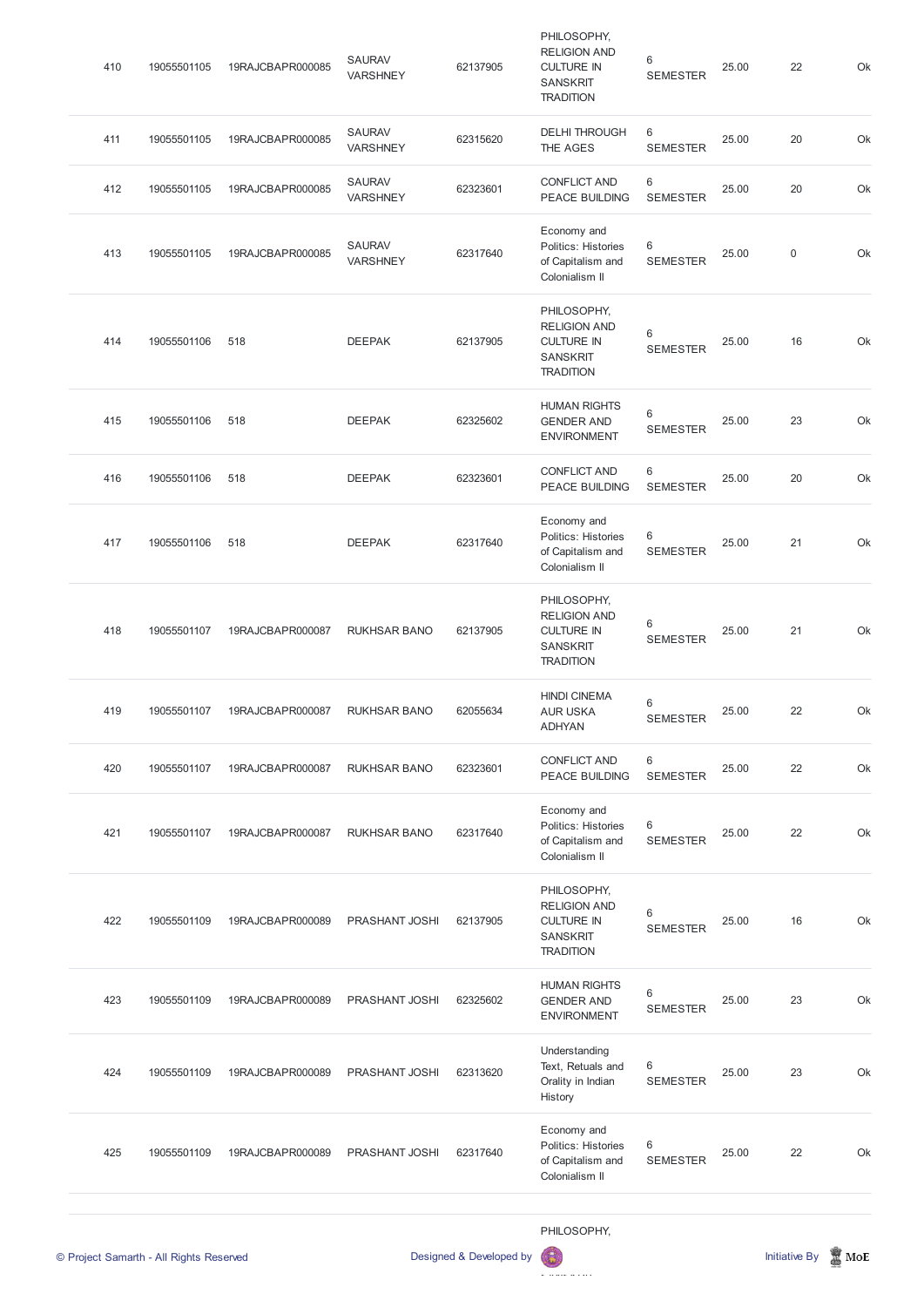|     |             |                  |                                 |          | <b>SANSKRII</b><br><b>TRADITION</b>                                                            |                            |       |             |    |
|-----|-------------|------------------|---------------------------------|----------|------------------------------------------------------------------------------------------------|----------------------------|-------|-------------|----|
| 427 | 19055501110 | ERN19055501110   | <b>PRIYANKA</b><br><b>RAWAT</b> | 12033902 | <b>ENGLISH</b><br>LANGUAGE<br><b>TEACHING</b>                                                  | $\,6\,$<br><b>SEMESTER</b> | 25.00 | 13          | Ok |
| 428 | 19055501110 | ERN19055501110   | <b>PRIYANKA</b><br><b>RAWAT</b> | 62035918 | <b>ACADEMIC</b><br><b>WRITING AND</b><br><b>COMPOSITION</b>                                    | $\,6\,$<br><b>SEMESTER</b> | 25.00 | $\mathbf 0$ | Ok |
| 429 | 19055501110 | ERN19055501110   | <b>PRIYANKA</b><br><b>RAWAT</b> | 62317640 | Economy and<br>Politics: Histories<br>of Capitalism and<br>Colonialism II                      | 6<br><b>SEMESTER</b>       | 25.00 | $\mathbf 0$ | Ok |
| 430 | 19055501111 | 19RAJCBAPR000091 | PRIYANSHU                       | 62137905 | PHILOSOPHY,<br><b>RELIGION AND</b><br><b>CULTURE IN</b><br><b>SANSKRIT</b><br><b>TRADITION</b> | 6<br><b>SEMESTER</b>       | 25.00 | 17          | Ok |
| 431 | 19055501111 | 19RAJCBAPR000091 | PRIYANSHU                       | 62055634 | <b>HINDI CINEMA</b><br><b>AUR USKA</b><br><b>ADHYAN</b>                                        | 6<br><b>SEMESTER</b>       | 25.00 | 22          | Ok |
| 432 | 19055501111 | 19RAJCBAPR000091 | PRIYANSHU                       | 62313620 | Understanding<br>Text, Retuals and<br>Orality in Indian<br>History                             | 6<br><b>SEMESTER</b>       | 25.00 | 19          | Ok |
| 433 | 19055501111 | 19RAJCBAPR000091 | PRIYANSHU                       | 62317640 | Economy and<br>Politics: Histories<br>of Capitalism and<br>Colonialism II                      | 6<br><b>SEMESTER</b>       | 25.00 | 22          | Ok |
| 434 | 19055501112 | 19055501112      | <b>RITU</b>                     | 62137905 | PHILOSOPHY,<br><b>RELIGION AND</b><br><b>CULTURE IN</b><br><b>SANSKRIT</b><br><b>TRADITION</b> | $\,6\,$<br><b>SEMESTER</b> | 25.00 | 21          | Ok |
| 435 | 19055501112 | 19055501112      | <b>RITU</b>                     | 62325602 | <b>HUMAN RIGHTS</b><br><b>GENDER AND</b><br><b>ENVIRONMENT</b>                                 | $\,6\,$<br><b>SEMESTER</b> | 25.00 | 22          | Ok |
| 436 | 19055501112 | 19055501112      | <b>RITU</b>                     | 62053612 | <b>COMPUTER AUR</b><br><b>HINDI BHASHA</b>                                                     | 6<br><b>SEMESTER</b>       | 25.00 | 18          | Ok |
| 437 | 19055501112 | 19055501112      | <b>RITU</b>                     | 62317640 | Economy and<br>Politics: Histories<br>of Capitalism and<br>Colonialism II                      | 6<br><b>SEMESTER</b>       | 25.00 | 21          | Ok |
| 438 | 19055501113 | 19RAJCBAPR000093 | <b>MANOJ</b>                    | 62137905 | PHILOSOPHY,<br><b>RELIGION AND</b><br><b>CULTURE IN</b><br><b>SANSKRIT</b><br><b>TRADITION</b> | 6<br><b>SEMESTER</b>       | 25.00 | 20          | Ok |

| 439 | 19055501113 | 19RAJCBAPR000093 | <b>MANOJ</b> | 62315620 | <b>DELHI THROUGH</b><br>THE AGES                                                 | 6<br><b>SEMESTER</b>   | 25.00 | 18 | Ok |
|-----|-------------|------------------|--------------|----------|----------------------------------------------------------------------------------|------------------------|-------|----|----|
| 440 | 19055501113 | 19RAJCBAPR000093 | <b>MANOJ</b> | 62323601 | <b>CONFLICT AND</b><br><b>PEACE BUILDING</b>                                     | 6<br><b>SEMESTER</b>   | 25.00 | 21 | Ok |
| 441 | 19055501113 | 19RAJCBAPR000093 | <b>MANOJ</b> | 62317640 | Economy and<br><b>Politics: Histories</b><br>of Capitalism and<br>Colonialism II | - 6<br><b>SEMESTER</b> | 25.00 | 22 | Ok |



 $\mathbf{B}$ 

© Project Samarth - All Rights Reserved **Designed & Developed by Initiative By In** Initiative By Initiative By Initiative By Initiative By Initiative By Initiative By Initiative By Initiative By Initiative By Initiative By

RELIGION AND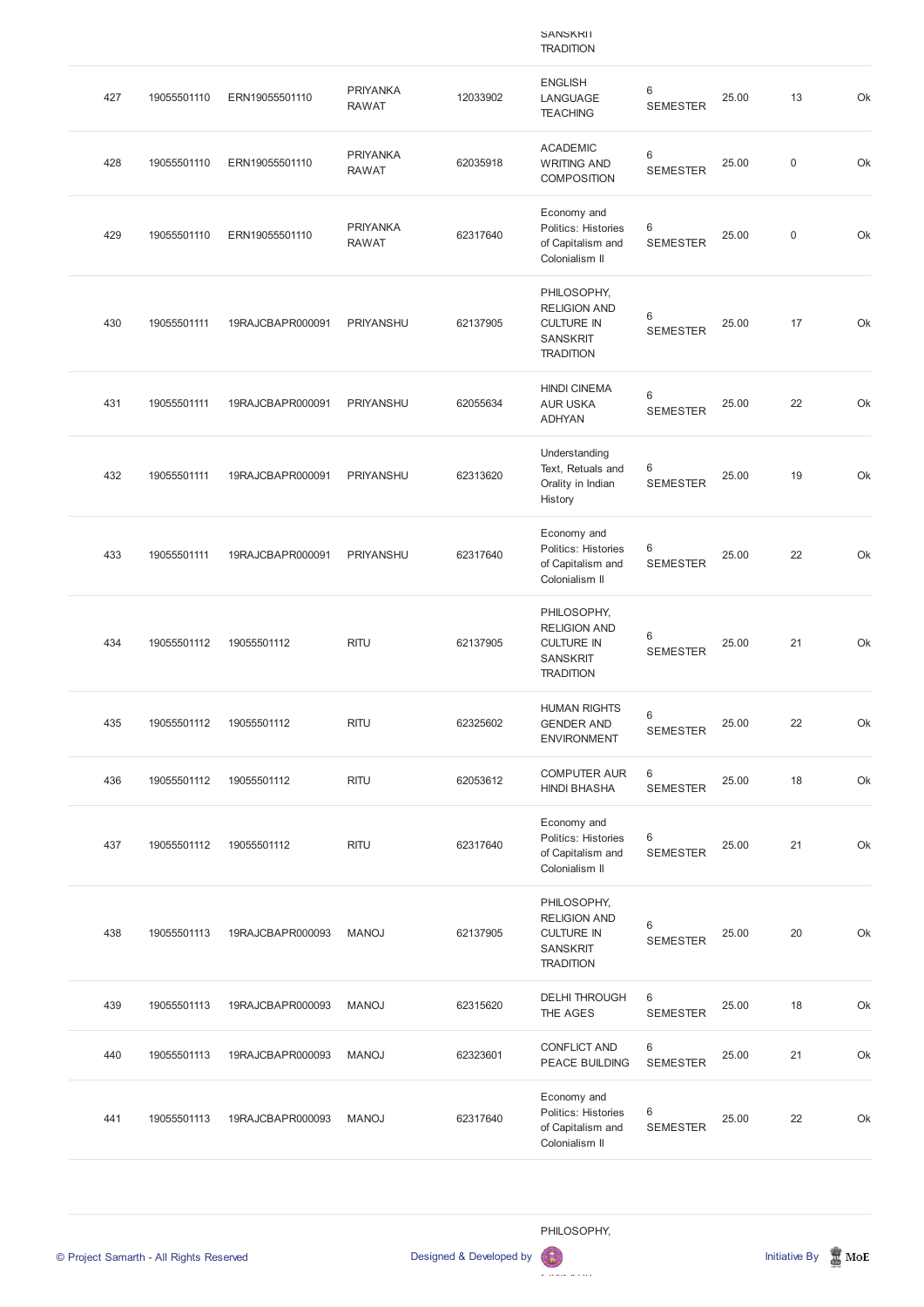## **SANSKRIT TRADITION**

|     | © Project Samarth - All Rights Reserved |                  |                                 | Designed & Developed by |                                                                                                |                        |       | <b>Initiative By</b> | $\mathbb Z$ MoE |
|-----|-----------------------------------------|------------------|---------------------------------|-------------------------|------------------------------------------------------------------------------------------------|------------------------|-------|----------------------|-----------------|
|     |                                         |                  |                                 |                         | <b>ACADEMIC</b>                                                                                | $\mathrel{\mathsf{G}}$ |       |                      |                 |
| 458 | 19055501118                             | 19RAJCBAPR000098 | <b>AARTI</b>                    | 62137905                | PHILOSOPHY,<br><b>RELIGION AND</b><br><b>CULTURE IN</b><br><b>SANSKRIT</b><br><b>TRADITION</b> | 6<br><b>SEMESTER</b>   | 25.00 | 19                   | Ok              |
| 457 | 19055501117                             | 19RAJCBAPR000097 | NEERAJ PANDEY                   | 62317640                | Economy and<br>Politics: Histories<br>of Capitalism and<br>Colonialism II                      | 6<br><b>SEMESTER</b>   | 25.00 | 24                   | Ok              |
| 456 | 19055501117                             | 19RAJCBAPR000097 | <b>NEERAJ PANDEY</b>            | 62325602                | <b>HUMAN RIGHTS</b><br><b>GENDER AND</b><br><b>ENVIRONMENT</b>                                 | 6<br><b>SEMESTER</b>   | 25.00 | 22                   | Ok              |
| 455 | 19055501117                             | 19RAJCBAPR000097 | <b>NEERAJ PANDEY</b>            | 62323601                | <b>CONFLICT AND</b><br>PEACE BUILDING                                                          | 6<br><b>SEMESTER</b>   | 25.00 | 22                   | Ok              |
| 454 | 19055501117                             | 19RAJCBAPR000097 | <b>NEERAJ PANDEY</b>            | 62137905                | PHILOSOPHY,<br><b>RELIGION AND</b><br><b>CULTURE IN</b><br><b>SANSKRIT</b><br><b>TRADITION</b> | 6<br><b>SEMESTER</b>   | 25.00 | 20                   | Ok              |
| 453 | 19055501116                             | 19RAJCBAPR000096 | <b>DHEERAJ</b><br><b>PANDEY</b> | 62317640                | Economy and<br>Politics: Histories<br>of Capitalism and<br>Colonialism II                      | 6<br><b>SEMESTER</b>   | 25.00 | 23                   | Ok              |
| 452 | 19055501116                             | 19RAJCBAPR000096 | <b>DHEERAJ</b><br><b>PANDEY</b> | 62325602                | <b>HUMAN RIGHTS</b><br><b>GENDER AND</b><br><b>ENVIRONMENT</b>                                 | 6<br><b>SEMESTER</b>   | 25.00 | 22                   | Ok              |
| 451 | 19055501116                             | 19RAJCBAPR000096 | <b>DHEERAJ</b><br><b>PANDEY</b> | 62323601                | <b>CONFLICT AND</b><br>PEACE BUILDING                                                          | 6<br><b>SEMESTER</b>   | 25.00 | 21                   | Ok              |
| 450 | 19055501116                             | 19RAJCBAPR000096 | <b>DHEERAJ</b><br><b>PANDEY</b> | 62137905                | PHILOSOPHY,<br><b>RELIGION AND</b><br><b>CULTURE IN</b><br><b>SANSKRIT</b><br><b>TRADITION</b> | 6<br><b>SEMESTER</b>   | 25.00 | 20                   | Ok              |
| 449 | 19055501115                             | ERN19055501115   | <b>CHIRAG NARWAT</b>            | 62317640                | Economy and<br>Politics: Histories<br>of Capitalism and<br>Colonialism II                      | 6<br><b>SEMESTER</b>   | 25.00 | 21                   | Ok              |
| 448 | 19055501115                             | ERN19055501115   | <b>CHIRAG NARWAT</b>            | 62325602                | <b>HUMAN RIGHTS</b><br><b>GENDER AND</b><br><b>ENVIRONMENT</b>                                 | 6<br><b>SEMESTER</b>   | 25.00 | 22                   | Ok              |
| 447 | 19055501115                             | ERN19055501115   | <b>CHIRAG NARWAT</b>            | 62323601                | <b>CONFLICT AND</b><br>PEACE BUILDING                                                          | 6<br><b>SEMESTER</b>   | 25.00 | 23                   | Ok              |
| 446 | 19055501115                             | ERN19055501115   | <b>CHIRAG NARWAT</b>            | 62137905                | PHILOSOPHY,<br><b>RELIGION AND</b><br><b>CULTURE IN</b><br><b>SANSKRIT</b><br><b>TRADITION</b> | 6<br><b>SEMESTER</b>   | 25.00 | 16                   | Ok              |
| 445 | 19055501114                             | ERN19055501114   | <b>MANISH</b>                   | 62317640                | Economy and<br>Politics: Histories<br>of Capitalism and<br>Colonialism II                      | 6<br><b>SEMESTER</b>   | 25.00 | 20                   | Ok              |
| 444 | 19055501114                             | ERN19055501114   | <b>MANISH</b>                   | 62323601                | <b>CONFLICT AND</b><br>PEACE BUILDING                                                          | 6<br><b>SEMESTER</b>   | 25.00 | 22                   | Ok              |
| 443 | 19055501114                             | ERN19055501114   | <b>MANISH</b>                   | 62315620                | <b>DELHI THROUGH</b><br>THE AGES                                                               | 6<br><b>SEMESTER</b>   | 25.00 | 19                   | Ok              |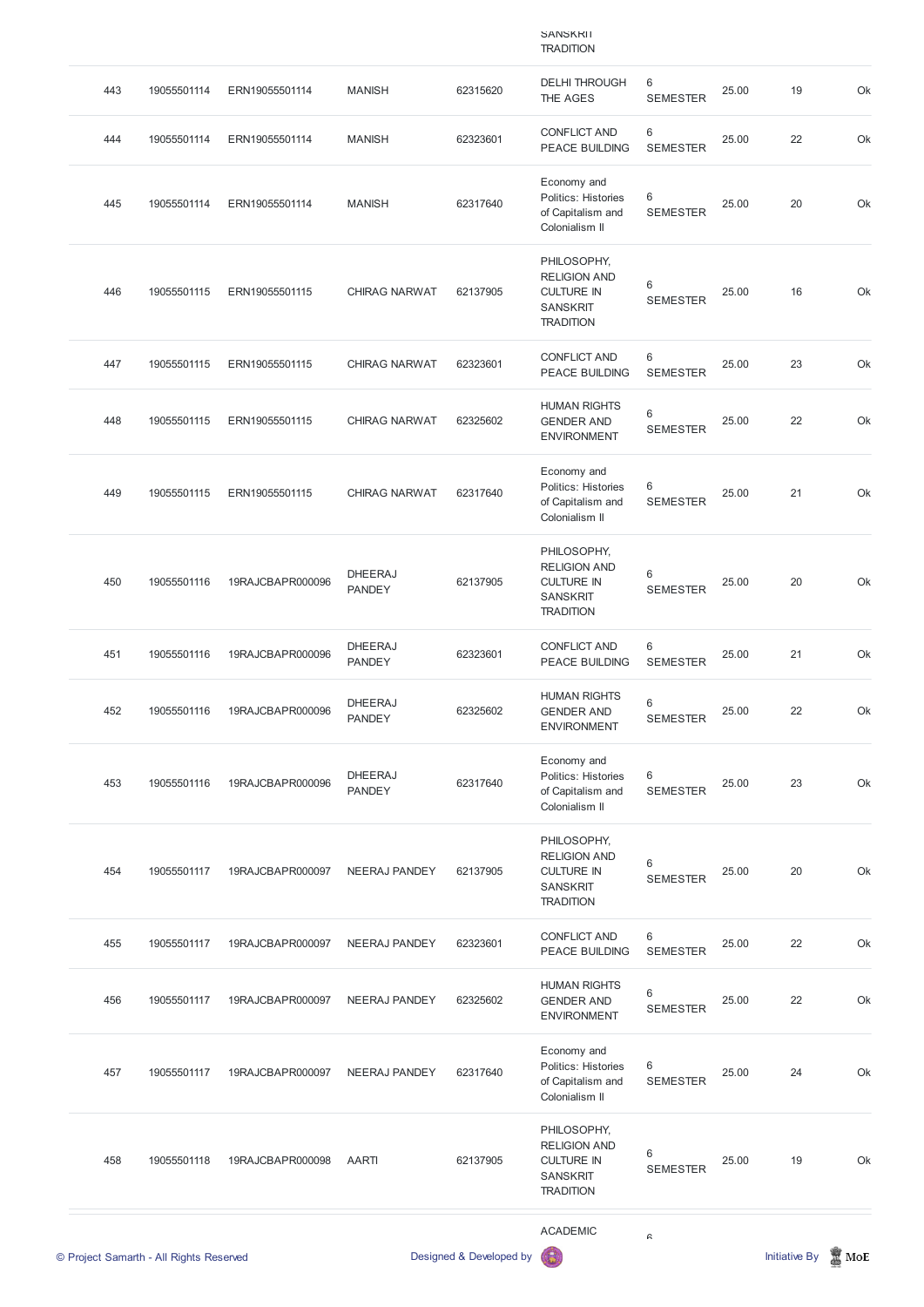| 460 | 19055501118 | 19RAJCBAPR000098 | <b>AARTI</b>        | 62323601 | <b>CONFLICT AND</b><br><b>PEACE BUILDING</b>                                                   | 6<br><b>SEMESTER</b> | 25.00 | 22 | Ok |
|-----|-------------|------------------|---------------------|----------|------------------------------------------------------------------------------------------------|----------------------|-------|----|----|
| 461 | 19055501118 | 19RAJCBAPR000098 | <b>AARTI</b>        | 62317640 | Economy and<br>Politics: Histories<br>of Capitalism and<br>Colonialism II                      | 6<br><b>SEMESTER</b> | 25.00 | 20 | Ok |
| 462 | 19055501119 | 19RAJCBAPR000099 | <b>VIKRAM SINGH</b> | 62137905 | PHILOSOPHY,<br><b>RELIGION AND</b><br><b>CULTURE IN</b><br><b>SANSKRIT</b><br><b>TRADITION</b> | 6<br><b>SEMESTER</b> | 25.00 | 15 | Ok |
| 463 | 19055501119 | 19RAJCBAPR000099 | <b>VIKRAM SINGH</b> | 62323601 | <b>CONFLICT AND</b><br><b>PEACE BUILDING</b>                                                   | 6<br><b>SEMESTER</b> | 25.00 | 21 | Ok |
| 464 | 19055501119 | 19RAJCBAPR000099 | <b>VIKRAM SINGH</b> | 62325602 | <b>HUMAN RIGHTS</b><br><b>GENDER AND</b><br><b>ENVIRONMENT</b>                                 | 6<br><b>SEMESTER</b> | 25.00 | 22 | Ok |
| 465 | 19055501119 | 19RAJCBAPR000099 | <b>VIKRAM SINGH</b> | 62317640 | Economy and<br>Politics: Histories<br>of Capitalism and<br>Colonialism II                      | 6<br><b>SEMESTER</b> | 25.00 | 20 | Ok |
| 466 | 19055501121 | 19RAJCBAPR000101 | <b>RAJAN KUMAR</b>  | 62137905 | PHILOSOPHY,<br><b>RELIGION AND</b><br><b>CULTURE IN</b><br><b>SANSKRIT</b><br><b>TRADITION</b> | 6<br><b>SEMESTER</b> | 25.00 | 19 | Ok |
| 467 | 19055501121 | 19RAJCBAPR000101 | <b>RAJAN KUMAR</b>  | 62323601 | <b>CONFLICT AND</b><br>PEACE BUILDING                                                          | 6<br><b>SEMESTER</b> | 25.00 | 22 | Ok |
| 468 | 19055501121 | 19RAJCBAPR000101 | <b>RAJAN KUMAR</b>  | 62317640 | Economy and<br>Politics: Histories<br>of Capitalism and<br>Colonialism II                      | 6<br><b>SEMESTER</b> | 25.00 | 23 | Ok |
| 469 | 19055501121 | 19RAJCBAPR000101 | <b>RAJAN KUMAR</b>  | 62325602 | <b>HUMAN RIGHTS</b><br><b>GENDER AND</b><br><b>ENVIRONMENT</b>                                 | 6<br><b>SEMESTER</b> | 25.00 | 23 | Ok |
| 470 | 19055501122 | 19RAJCBAPR000102 | <b>ADITI SINGH</b>  | 62137905 | PHILOSOPHY,<br><b>RELIGION AND</b><br><b>CULTURE IN</b><br><b>SANSKRIT</b><br><b>TRADITION</b> | 6<br><b>SEMESTER</b> | 25.00 | 22 | Ok |
| 471 | 19055501122 | 19RAJCBAPR000102 | <b>ADITI SINGH</b>  | 62315620 | <b>DELHI THROUGH</b><br>THE AGES                                                               | 6<br><b>SEMESTER</b> | 25.00 | 22 | Ok |
| 472 | 19055501122 | 19RAJCBAPR000102 | <b>ADITI SINGH</b>  | 62323601 | <b>CONFLICT AND</b><br>PEACE BUILDING                                                          | 6<br><b>SEMESTER</b> | 25.00 | 22 | Ok |
| 473 | 19055501122 | 19RAJCBAPR000102 | <b>ADITI SINGH</b>  | 62317640 | Economy and<br>Politics: Histories<br>of Capitalism and                                        | 6<br><b>SEMESTER</b> | 25.00 | 23 | Ok |

|     | © Project Samarth - All Rights Reserved |                  |                                   | Designed & Developed by | Economy and<br>偏                                                                               |                          |       | <b>Initiative By</b> | $\mathbb{R}$ MoE |
|-----|-----------------------------------------|------------------|-----------------------------------|-------------------------|------------------------------------------------------------------------------------------------|--------------------------|-------|----------------------|------------------|
| 476 | 19055501123                             | 19RAJCBAPR000103 | <b>ANKIT KUMAR</b><br><b>BODH</b> | 62323601                | <b>CONFLICT AND</b><br><b>PEACE BUILDING</b>                                                   | 6<br><b>SEMESTER</b>     | 25.00 | 21                   | Ok               |
| 475 | 19055501123                             | 19RAJCBAPR000103 | <b>ANKIT KUMAR</b><br><b>BODH</b> | 62315620                | <b>DELHI THROUGH</b><br>THE AGES                                                               | 6<br><b>SEMESTER</b>     | 25.00 | 18                   | Ok               |
| 474 | 19055501123                             | 19RAJCBAPR000103 | <b>ANKIT KUMAR</b><br><b>BODH</b> | 62137905                | PHILOSOPHY,<br><b>RELIGION AND</b><br><b>CULTURE IN</b><br><b>SANSKRIT</b><br><b>TRADITION</b> | $6\,$<br><b>SEMESTER</b> | 25.00 | 21                   | Ok               |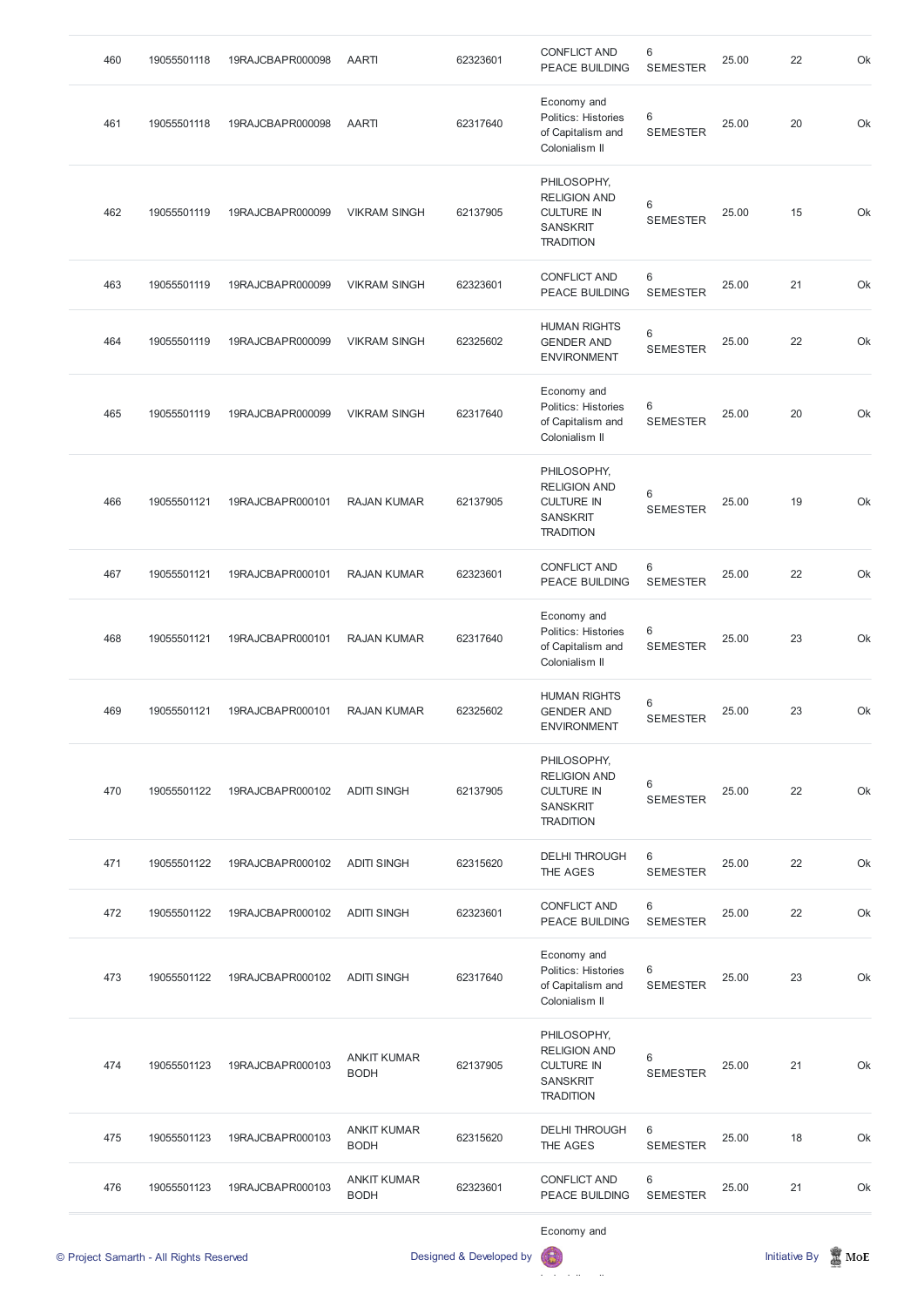| 478 | 19055501124 | ERN19055501124   | <b>KHUSHI</b>       | 62137905 | PHILOSOPHY,<br><b>RELIGION AND</b><br><b>CULTURE IN</b><br><b>SANSKRIT</b><br><b>TRADITION</b> | 6<br><b>SEMESTER</b>       | 25.00 | 18 | Ok |
|-----|-------------|------------------|---------------------|----------|------------------------------------------------------------------------------------------------|----------------------------|-------|----|----|
| 479 | 19055501124 | ERN19055501124   | <b>KHUSHI</b>       | 62323601 | <b>CONFLICT AND</b><br>PEACE BUILDING                                                          | 6<br><b>SEMESTER</b>       | 25.00 | 21 | Ok |
| 480 | 19055501124 | ERN19055501124   | <b>KHUSHI</b>       | 62325602 | <b>HUMAN RIGHTS</b><br><b>GENDER AND</b><br><b>ENVIRONMENT</b>                                 | $\,6\,$<br><b>SEMESTER</b> | 25.00 | 23 | Ok |
| 481 | 19055501124 | ERN19055501124   | <b>KHUSHI</b>       | 62317640 | Economy and<br>Politics: Histories<br>of Capitalism and<br>Colonialism II                      | 6<br><b>SEMESTER</b>       | 25.00 | 20 | Ok |
| 482 | 19055501125 | 538              | <b>AFJAL KHAN</b>   | 62137905 | PHILOSOPHY,<br><b>RELIGION AND</b><br><b>CULTURE IN</b><br><b>SANSKRIT</b><br><b>TRADITION</b> | 6<br><b>SEMESTER</b>       | 25.00 | 15 | Ok |
| 483 | 19055501125 | 538              | <b>AFJAL KHAN</b>   | 62315620 | <b>DELHI THROUGH</b><br>THE AGES                                                               | 6<br><b>SEMESTER</b>       | 25.00 | 20 | Ok |
| 484 | 19055501125 | 538              | <b>AFJAL KHAN</b>   | 62323601 | <b>CONFLICT AND</b><br>PEACE BUILDING                                                          | 6<br><b>SEMESTER</b>       | 25.00 | 22 | Ok |
| 485 | 19055501125 | 538              | <b>AFJAL KHAN</b>   | 62317640 | Economy and<br>Politics: Histories<br>of Capitalism and<br>Colonialism II                      | 6<br><b>SEMESTER</b>       | 25.00 | 22 | Ok |
| 486 | 19055501126 | 19RAJCBAPR000106 | <b>PRITAM KUMAR</b> | 62137905 | PHILOSOPHY,<br><b>RELIGION AND</b><br><b>CULTURE IN</b><br><b>SANSKRIT</b><br><b>TRADITION</b> | 6<br><b>SEMESTER</b>       | 25.00 | 19 | Ok |
| 487 | 19055501126 | 19RAJCBAPR000106 | <b>PRITAM KUMAR</b> | 62055634 | <b>HINDI CINEMA</b><br><b>AUR USKA</b><br><b>ADHYAN</b>                                        | 6<br><b>SEMESTER</b>       | 25.00 | 21 | Ok |
| 488 | 19055501126 | 19RAJCBAPR000106 | PRITAM KUMAR        | 62323601 | <b>CONFLICT AND</b><br>PEACE BUILDING                                                          | 6<br><b>SEMESTER</b>       | 25.00 | 19 | Ok |
| 489 | 19055501126 | 19RAJCBAPR000106 | <b>PRITAM KUMAR</b> | 62317640 | Economy and<br>Politics: Histories<br>of Capitalism and<br>Colonialism II                      | 6<br><b>SEMESTER</b>       | 25.00 | 23 | Ok |
| 490 | 19055501128 | 19-4-JH-034-0001 | <b>ANIKET</b>       | 62137905 | PHILOSOPHY,<br><b>RELIGION AND</b><br><b>CULTURE IN</b><br><b>SANSKRIT</b><br><b>TRADITION</b> | 6<br><b>SEMESTER</b>       | 25.00 | 15 | Ok |

|     | © Project Samarth - All Rights Reserved |                  |               | Designed & Developed by | PHILOSOPHY,                                                                      |                      |       | Initiative By | MoE |
|-----|-----------------------------------------|------------------|---------------|-------------------------|----------------------------------------------------------------------------------|----------------------|-------|---------------|-----|
| 493 | 19055501128                             | 19-4-JH-034-0001 | <b>ANIKET</b> | 62317640                | Economy and<br><b>Politics: Histories</b><br>of Capitalism and<br>Colonialism II | 6<br><b>SEMESTER</b> | 25.00 | 21            | Ok  |
| 492 | 19055501128                             | 19-4-JH-034-0001 | <b>ANIKET</b> | 62053612                | <b>COMPUTER AUR</b><br><b>HINDI BHASHA</b>                                       | 6<br><b>SEMESTER</b> | 25.00 | 18            | Ok  |
| 491 | 19055501128                             | 19-4-JH-034-0001 | <b>ANIKET</b> | 62055634                | <b>HINDI CINEMA</b><br><b>AUR USKA</b><br><b>ADHYAN</b>                          | 6<br><b>SEMESTER</b> | 25.00 | 21            | Ok  |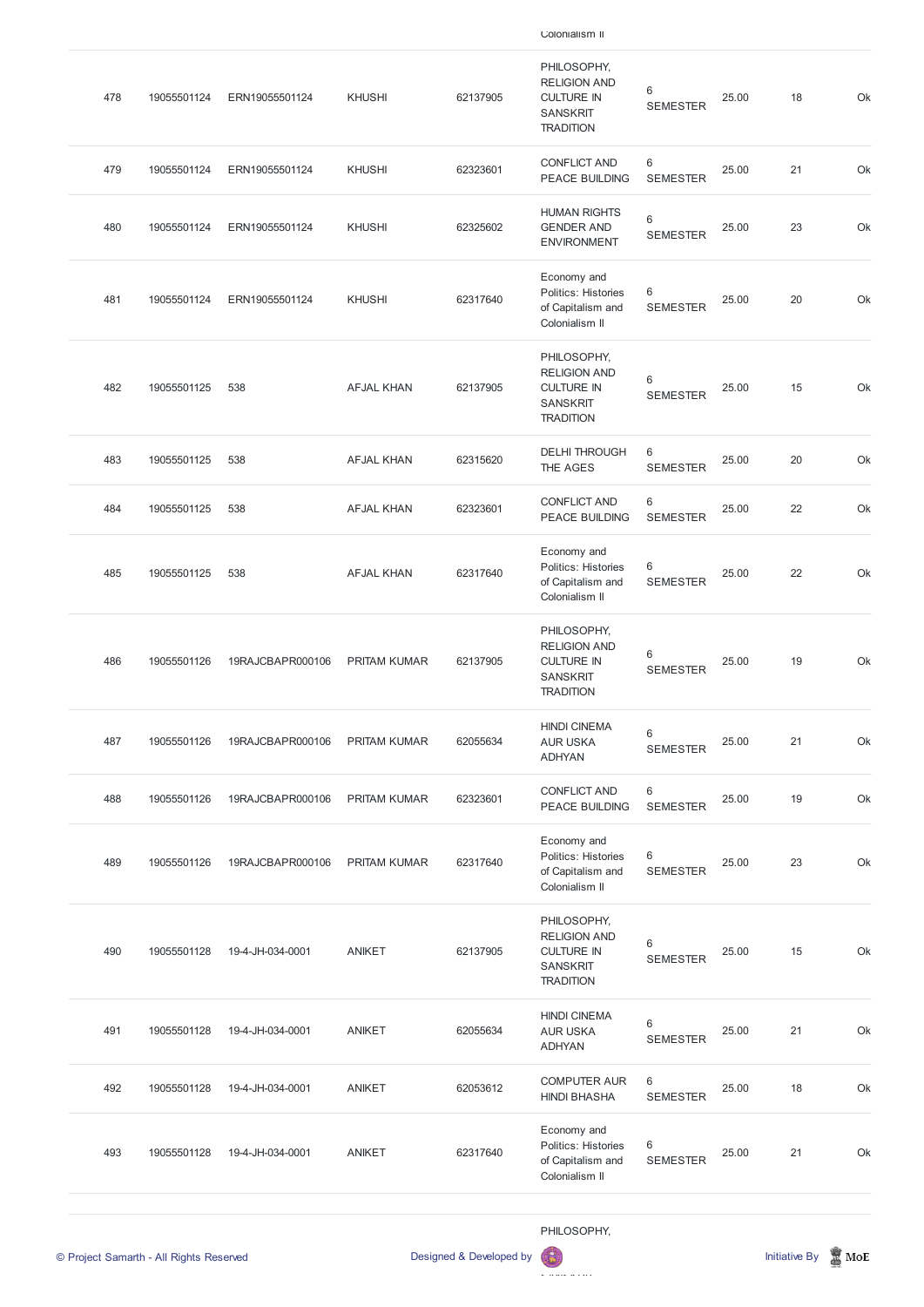|     |             |                  |                                   |          | <b>SANSKRII</b><br><b>TRADITION</b>                                                            |                            |       |    |    |
|-----|-------------|------------------|-----------------------------------|----------|------------------------------------------------------------------------------------------------|----------------------------|-------|----|----|
| 495 | 19055501129 | 19RAJCBAPR000110 | <b>RAJ SAHA</b>                   | 62325602 | <b>HUMAN RIGHTS</b><br><b>GENDER AND</b><br><b>ENVIRONMENT</b>                                 | $\,6\,$<br><b>SEMESTER</b> | 25.00 | 22 | Ok |
| 496 | 19055501129 | 19RAJCBAPR000110 | RAJ SAHA                          | 62313620 | Understanding<br>Text, Retuals and<br>Orality in Indian<br>History                             | 6<br><b>SEMESTER</b>       | 25.00 | 19 | Ok |
| 497 | 19055501129 | 19RAJCBAPR000110 | RAJ SAHA                          | 62317640 | Economy and<br>Politics: Histories<br>of Capitalism and<br>Colonialism II                      | 6<br><b>SEMESTER</b>       | 25.00 | 23 | Ok |
| 498 | 19055501131 | 19RAJCBAPR000112 | <b>TUSHANT</b><br><b>BHANDARI</b> | 62137905 | PHILOSOPHY,<br><b>RELIGION AND</b><br><b>CULTURE IN</b><br><b>SANSKRIT</b><br><b>TRADITION</b> | 6<br><b>SEMESTER</b>       | 25.00 | 13 | Ok |
| 499 | 19055501131 | 19RAJCBAPR000112 | <b>TUSHANT</b><br><b>BHANDARI</b> | 62055634 | <b>HINDI CINEMA</b><br><b>AUR USKA</b><br><b>ADHYAN</b>                                        | 6<br><b>SEMESTER</b>       | 25.00 | 20 | Ok |
| 500 | 19055501131 | 19RAJCBAPR000112 | <b>TUSHANT</b><br><b>BHANDARI</b> | 62323601 | <b>CONFLICT AND</b><br>PEACE BUILDING                                                          | 6<br><b>SEMESTER</b>       | 25.00 | 19 | Ok |
| 501 | 19055501131 | 19RAJCBAPR000112 | <b>TUSHANT</b><br><b>BHANDARI</b> | 62317640 | Economy and<br>Politics: Histories<br>of Capitalism and<br>Colonialism II                      | 6<br><b>SEMESTER</b>       | 25.00 | 22 | Ok |
| 502 | 19055501132 | 19RAJCBAPR000113 | <b>MAYANK</b>                     | 62137905 | PHILOSOPHY,<br><b>RELIGION AND</b><br><b>CULTURE IN</b><br><b>SANSKRIT</b><br><b>TRADITION</b> | 6<br><b>SEMESTER</b>       | 25.00 | 14 | Ok |
| 503 | 19055501132 | 19RAJCBAPR000113 | <b>MAYANK</b>                     | 62323601 | <b>CONFLICT AND</b><br>PEACE BUILDING                                                          | 6<br><b>SEMESTER</b>       | 25.00 | 23 | Ok |
| 504 | 19055501132 | 19RAJCBAPR000113 | <b>MAYANK</b>                     | 62325602 | <b>HUMAN RIGHTS</b><br><b>GENDER AND</b><br><b>ENVIRONMENT</b>                                 | $\,6$<br><b>SEMESTER</b>   | 25.00 | 23 | Ok |
| 505 | 19055501132 | 19RAJCBAPR000113 | <b>MAYANK</b>                     | 62317640 | Economy and<br>Politics: Histories<br>of Capitalism and<br>Colonialism II                      | 6<br><b>SEMESTER</b>       | 25.00 | 21 | Ok |
| 506 | 19055501134 | 19RAJCBAPR000115 | <b>MOHIT SHARMA</b>               | 62137905 | PHILOSOPHY,<br><b>RELIGION AND</b><br><b>CULTURE IN</b><br><b>SANSKRIT</b><br><b>TRADITION</b> | $\,6$<br><b>SEMESTER</b>   | 25.00 | 13 | Ok |

HUMAN RIGHTS

|     | © Project Samarth - All Rights Reserved |                  |                     | Designed & Developed by | PHILOSOPHY,<br>偈                                                                 |                                   |       | <b>Initiative By</b> | $\blacksquare$ MoE |
|-----|-----------------------------------------|------------------|---------------------|-------------------------|----------------------------------------------------------------------------------|-----------------------------------|-------|----------------------|--------------------|
| 509 | 19055501134                             | 19RAJCBAPR000115 | <b>MOHIT SHARMA</b> | 62317640                | Economy and<br><b>Politics: Histories</b><br>of Capitalism and<br>Colonialism II | 6<br><b>SEMESTER</b>              | 25.00 | $\mathbf 0$          | Ok                 |
| 508 | 19055501134                             | 19RAJCBAPR000115 | <b>MOHIT SHARMA</b> | 62313620                | Understanding<br>Text, Retuals and<br>Orality in Indian<br>History               | 6<br><b>SEMESTER</b>              | 25.00 | 20                   | Ok                 |
| 507 | 19055501134                             | 19RAJCBAPR000115 | <b>MOHIT SHARMA</b> | 62325602                | <b>UUMAN INDITIO</b><br><b>GENDER AND</b><br><b>ENVIRONMENT</b>                  | $6\phantom{1}$<br><b>SEMESTER</b> | 25.00 | 22                   | Ok                 |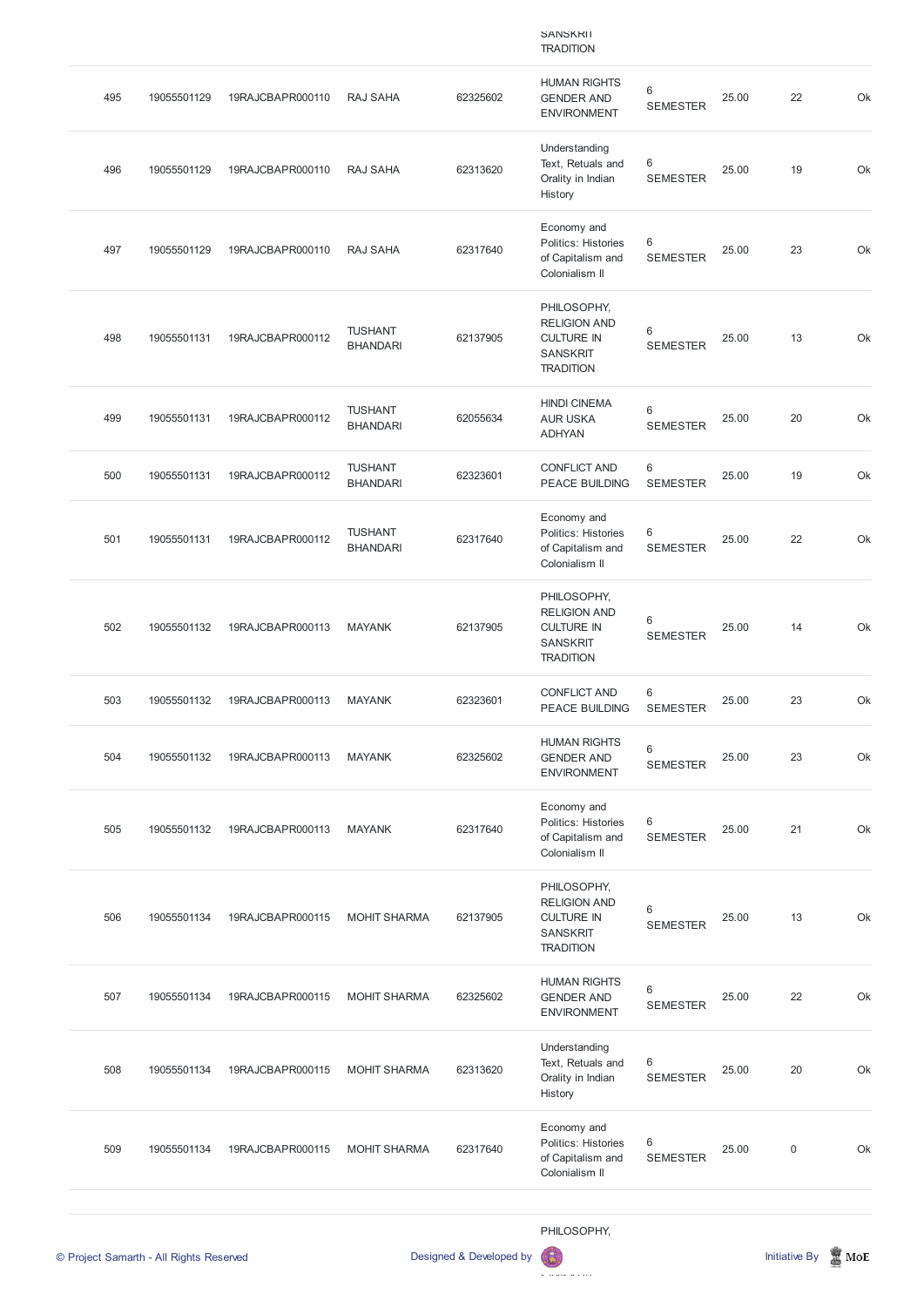|     |             |                  |                                |          | <b>SANSKRII</b><br><b>TRADITION</b>                                                            |                                   |       |    |    |
|-----|-------------|------------------|--------------------------------|----------|------------------------------------------------------------------------------------------------|-----------------------------------|-------|----|----|
| 511 | 19055501135 | 19RAJCBAPR000116 | YOGESH KUMAR<br><b>DWIVEDI</b> | 62055634 | <b>HINDI CINEMA</b><br><b>AUR USKA</b><br><b>ADHYAN</b>                                        | $6\,$<br><b>SEMESTER</b>          | 25.00 | 23 | Ok |
| 512 | 19055501135 | 19RAJCBAPR000116 | YOGESH KUMAR<br><b>DWIVEDI</b> | 62053612 | <b>COMPUTER AUR</b><br><b>HINDI BHASHA</b>                                                     | $6\phantom{1}$<br><b>SEMESTER</b> | 25.00 | 19 | Ok |
| 513 | 19055501135 | 19RAJCBAPR000116 | YOGESH KUMAR<br><b>DWIVEDI</b> | 62317640 | Economy and<br>Politics: Histories<br>of Capitalism and<br>Colonialism II                      | $6\,$<br><b>SEMESTER</b>          | 25.00 | 22 | Ok |
| 514 | 19055501136 | ERN19055501136   | <b>KANGAN</b>                  | 62137905 | PHILOSOPHY,<br><b>RELIGION AND</b><br><b>CULTURE IN</b><br><b>SANSKRIT</b><br><b>TRADITION</b> | 6<br><b>SEMESTER</b>              | 25.00 | 20 | Ok |
| 515 | 19055501136 | ERN19055501136   | <b>KANGAN</b>                  | 62055634 | <b>HINDI CINEMA</b><br><b>AUR USKA</b><br><b>ADHYAN</b>                                        | 6<br><b>SEMESTER</b>              | 25.00 | 22 | Ok |
| 516 | 19055501136 | ERN19055501136   | <b>KANGAN</b>                  | 62053612 | <b>COMPUTER AUR</b><br><b>HINDI BHASHA</b>                                                     | $6\,$<br><b>SEMESTER</b>          | 25.00 | 17 | Ok |
| 517 | 19055501136 | ERN19055501136   | <b>KANGAN</b>                  | 62317640 | Economy and<br>Politics: Histories<br>of Capitalism and<br>Colonialism II                      | 6<br><b>SEMESTER</b>              | 25.00 | 20 | Ok |
| 518 | 19055501137 | 19RAJCBAPR000118 | YASH PRATAP<br><b>SINGH</b>    | 62137905 | PHILOSOPHY,<br><b>RELIGION AND</b><br><b>CULTURE IN</b><br><b>SANSKRIT</b><br><b>TRADITION</b> | 6<br><b>SEMESTER</b>              | 25.00 | 13 | Ok |
| 519 | 19055501137 | 19RAJCBAPR000118 | YASH PRATAP<br><b>SINGH</b>    | 62055634 | <b>HINDI CINEMA</b><br><b>AUR USKA</b><br><b>ADHYAN</b>                                        | 6<br><b>SEMESTER</b>              | 25.00 | 22 | Ok |
| 520 | 19055501137 | 19RAJCBAPR000118 | YASH PRATAP<br><b>SINGH</b>    | 62053612 | <b>COMPUTER AUR</b><br><b>HINDI BHASHA</b>                                                     | $6\phantom{1}$<br><b>SEMESTER</b> | 25.00 | 17 | Ok |
| 521 | 19055501137 | 19RAJCBAPR000118 | YASH PRATAP<br><b>SINGH</b>    | 62317640 | Economy and<br>Politics: Histories<br>of Capitalism and<br>Colonialism II                      | $6\,$<br><b>SEMESTER</b>          | 25.00 | 20 | Ok |
| 522 | 19055501138 | 19RAJCBAPR000119 | <b>SAURAV SHARMA</b>           | 62345625 | <b>MULTIMEDIA AND</b><br><b>WEB DESIGN</b>                                                     | 6<br><b>SEMESTER</b>              | 25.00 | 23 | Ok |
| 523 | 19055501138 | 19RAJCBAPR000119 | <b>SAURAV SHARMA</b>           | 62137905 | PHILOSOPHY,<br><b>RELIGION AND</b><br><b>CULTURE IN</b><br><b>SANSKRIT</b><br><b>TRADITION</b> | 6<br><b>SEMESTER</b>              | 25.00 | 16 | Ok |

|     | © Project Samarth - All Rights Reserved |                   |                       | Designed & Developed by | 63                                                                                             |                      |              | <b>Initiative By</b> | MoE    |
|-----|-----------------------------------------|-------------------|-----------------------|-------------------------|------------------------------------------------------------------------------------------------|----------------------|--------------|----------------------|--------|
| 507 | 10055501130                             | 10PA ICRAPP000120 | IA CMINIE KHATI IN    | 62323601                | <b>CONFLICT AND</b>                                                                            | 6                    | <b>OF UU</b> | 22                   | $\cap$ |
| 526 | 19055501139                             | 19RAJCBAPR000120  | <b>JASMINE KHATUN</b> | 62137905                | PHILOSOPHY,<br><b>RELIGION AND</b><br><b>CULTURE IN</b><br><b>SANSKRIT</b><br><b>TRADITION</b> | 6<br><b>SEMESTER</b> | 25.00        | 15                   | Ok     |
| 525 | 19055501138                             | 19RAJCBAPR000119  | <b>SAURAV SHARMA</b>  | 62317640                | Economy and<br><b>Politics: Histories</b><br>of Capitalism and<br>Colonialism II               | 6<br><b>SEMESTER</b> | 25.00        | 20                   | Ok     |
| 524 | 19055501138                             | 19RAJCBAPR000119  | <b>SAURAV SHARMA</b>  | 62323601                | <b>CONFLICT AND</b><br><b>PEACE BUILDING</b>                                                   | 6<br><b>SEMESTER</b> | 25.00        | 22                   | Ok     |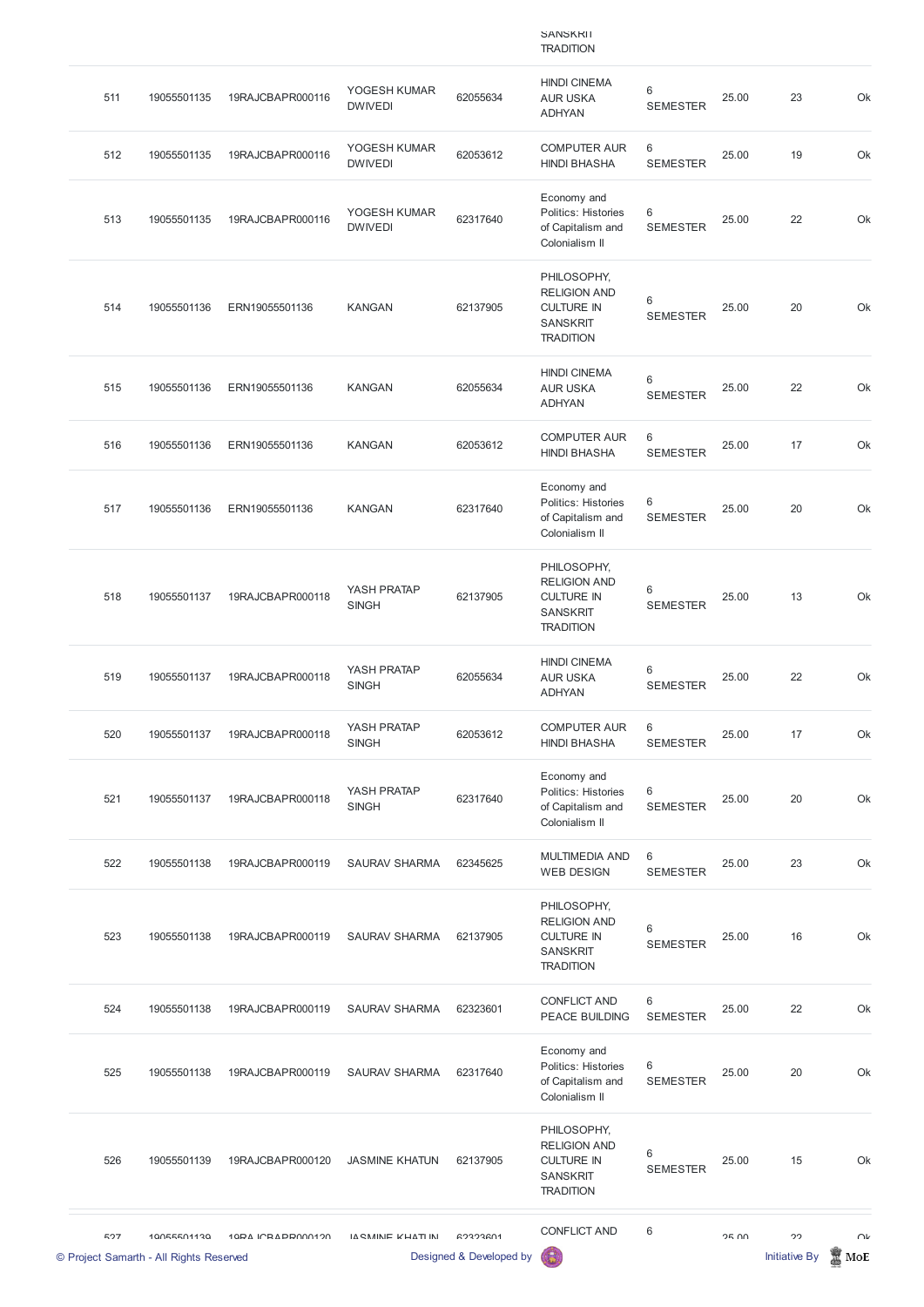| 528 | 19055501139 | 19RAJCBAPR000120 | <b>JASMINE KHATUN</b>                | 62325602 | <b>HUMAN RIGHTS</b><br><b>GENDER AND</b><br><b>ENVIRONMENT</b>                                 | 6<br><b>SEMESTER</b> | 25.00 | 22          | Ok |
|-----|-------------|------------------|--------------------------------------|----------|------------------------------------------------------------------------------------------------|----------------------|-------|-------------|----|
| 529 | 19055501139 | 19RAJCBAPR000120 | <b>JASMINE KHATUN</b>                | 62317640 | Economy and<br>Politics: Histories<br>of Capitalism and<br>Colonialism II                      | 6<br><b>SEMESTER</b> | 25.00 | 12          | Ok |
| 530 | 19055501140 | 19RAJCBAPR000121 | LOKESH KUMAR<br><b>TANWAR</b>        | 62035918 | <b>ACADEMIC</b><br><b>WRITING AND</b><br><b>COMPOSITION</b>                                    | 6<br><b>SEMESTER</b> | 25.00 | 17          | Ok |
| 531 | 19055501140 | 19RAJCBAPR000121 | <b>LOKESH KUMAR</b><br><b>TANWAR</b> | 62137905 | PHILOSOPHY,<br><b>RELIGION AND</b><br><b>CULTURE IN</b><br><b>SANSKRIT</b><br><b>TRADITION</b> | 6<br><b>SEMESTER</b> | 25.00 | 16          | Ok |
| 532 | 19055501140 | 19RAJCBAPR000121 | <b>LOKESH KUMAR</b><br><b>TANWAR</b> | 62313620 | Understanding<br>Text, Retuals and<br>Orality in Indian<br>History                             | 6<br><b>SEMESTER</b> | 25.00 | 20          | Ok |
| 533 | 19055501140 | 19RAJCBAPR000121 | <b>LOKESH KUMAR</b><br><b>TANWAR</b> | 62317640 | Economy and<br>Politics: Histories<br>of Capitalism and<br>Colonialism II                      | 6<br><b>SEMESTER</b> | 25.00 | 22          | Ok |
| 534 | 19055501141 | 19RAJCBAPR000122 | <b>MANISH</b>                        | 62137905 | PHILOSOPHY,<br><b>RELIGION AND</b><br><b>CULTURE IN</b><br><b>SANSKRIT</b><br><b>TRADITION</b> | 6<br><b>SEMESTER</b> | 25.00 | 15          | Ok |
| 535 | 19055501141 | 19RAJCBAPR000122 | <b>MANISH</b>                        | 62315620 | <b>DELHI THROUGH</b><br>THE AGES                                                               | 6<br><b>SEMESTER</b> | 25.00 | $\mathsf 0$ | Ok |
| 536 | 19055501141 | 19RAJCBAPR000122 | <b>MANISH</b>                        | 62323601 | <b>CONFLICT AND</b><br>PEACE BUILDING                                                          | 6<br><b>SEMESTER</b> | 25.00 | 21          | Ok |
| 537 | 19055501141 | 19RAJCBAPR000122 | <b>MANISH</b>                        | 62317640 | Economy and<br>Politics: Histories<br>of Capitalism and<br>Colonialism II                      | 6<br><b>SEMESTER</b> | 25.00 | 20          | Ok |
| 538 | 19055501142 | 19RAJCBAPR000123 | <b>INDER JEET</b><br><b>THAKUR</b>   | 62137905 | PHILOSOPHY,<br><b>RELIGION AND</b><br><b>CULTURE IN</b><br><b>SANSKRIT</b><br><b>TRADITION</b> | 6<br><b>SEMESTER</b> | 25.00 | 20          | Ok |
| 539 | 19055501142 | 19RAJCBAPR000123 | <b>INDER JEET</b><br><b>THAKUR</b>   | 62315620 | <b>DELHI THROUGH</b><br>THE AGES                                                               | 6<br><b>SEMESTER</b> | 25.00 | $\mathsf 0$ | Ok |
| 540 | 19055501142 | 19RAJCBAPR000123 | <b>INDER JEET</b><br><b>THAKUR</b>   | 62313620 | Understanding<br>Text, Retuals and<br>Orality in Indian<br>History                             | 6<br><b>SEMESTER</b> | 25.00 | 19          | Ok |

| 541        | 19055501142                                            | 19RAJCBAPR000123    | <b>INDER JEET</b><br><b>THAKUR</b> | 62317640                            | Economy and<br>Politics: Histories<br>of Capitalism and<br>Colonialism II                      | 6<br><b>SEMESTER</b> | 25.00 | 22                               | Ok            |
|------------|--------------------------------------------------------|---------------------|------------------------------------|-------------------------------------|------------------------------------------------------------------------------------------------|----------------------|-------|----------------------------------|---------------|
| 542        | 19055501143                                            | 19RAJCBAPR000124    | <b>SHASHANK</b><br><b>KUMAR</b>    | 62137905                            | PHILOSOPHY,<br><b>RELIGION AND</b><br><b>CULTURE IN</b><br><b>SANSKRIT</b><br><b>TRADITION</b> | 6<br><b>SEMESTER</b> | 25.00 | 20                               | Ok            |
| 543        | 19055501143                                            | 19RAJCBAPR000124    | <b>SHASHANK</b><br><b>KUMAR</b>    | 62315620                            | <b>DELHI THROUGH</b><br>THE AGES                                                               | 6<br><b>SEMESTER</b> | 25.00 | 20                               | Ok            |
| <b>EAA</b> | 10055501143<br>© Project Samarth - All Rights Reserved | 10 PA ICRA DR000124 | <b>SHASHANK</b>                    | 62323601<br>Designed & Developed by | <b>CONFLICT AND</b><br><b>63</b>                                                               | 6                    | 2500  | $\Omega$<br><b>Initiative By</b> | $\cap$<br>MoE |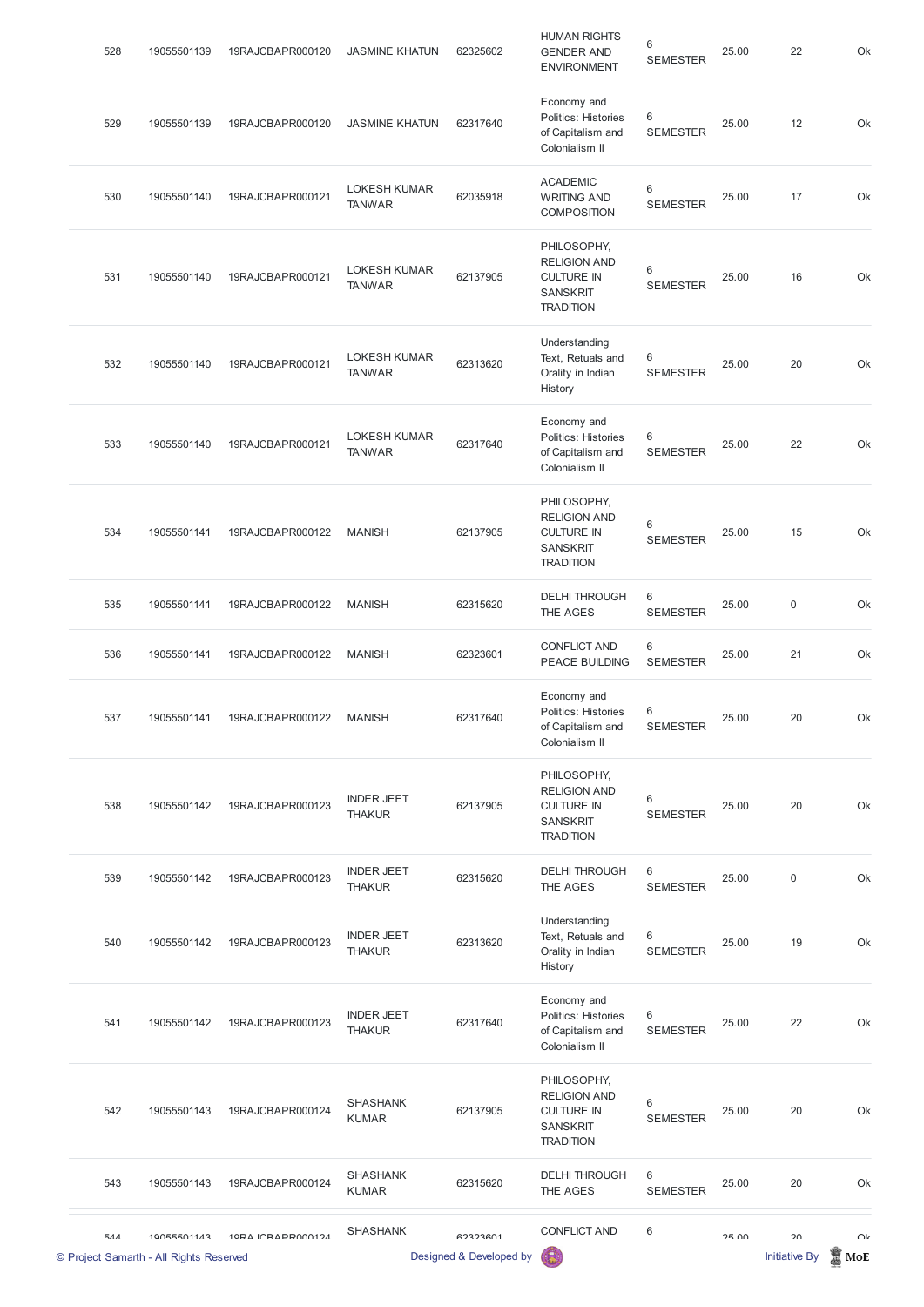| 561 | 19055501148 | 19RAJCBAPR000129 | <b>SHUBHAM</b>                  | 62053612 | <b>COMPUTER AUR</b><br><b>HINDI BHASHA</b>                                                     | 6<br><b>SEMESTER</b>     | 25.00 | 18 | Ok |
|-----|-------------|------------------|---------------------------------|----------|------------------------------------------------------------------------------------------------|--------------------------|-------|----|----|
| 560 | 19055501148 | 19RAJCBAPR000129 | <b>SHUBHAM</b>                  | 62327602 | <b>DEMOCRACY</b><br><b>AND</b><br><b>GOVERNANCE</b>                                            | 6<br><b>SEMESTER</b>     | 25.00 | 19 | Ok |
| 559 | 19055501148 | 19RAJCBAPR000129 | <b>SHUBHAM</b>                  | 62315620 | <b>DELHI THROUGH</b><br>THE AGES                                                               | $\,6$<br><b>SEMESTER</b> | 25.00 | 20 | Ok |
| 558 | 19055501148 | 19RAJCBAPR000129 | <b>SHUBHAM</b>                  | 62137905 | PHILOSOPHY,<br><b>RELIGION AND</b><br><b>CULTURE IN</b><br><b>SANSKRIT</b><br><b>TRADITION</b> | 6<br><b>SEMESTER</b>     | 25.00 | 22 | Ok |
| 557 | 19055501146 | 19RAJCBAPR000127 | <b>AMISHA BAJPAI</b>            | 62313620 | Understanding<br>Text, Retuals and<br>Orality in Indian<br>History                             | 6<br><b>SEMESTER</b>     | 25.00 | 22 | Ok |
| 556 | 19055501146 | 19RAJCBAPR000127 | <b>AMISHA BAJPAI</b>            | 62327602 | <b>DEMOCRACY</b><br><b>AND</b><br><b>GOVERNANCE</b>                                            | 6<br><b>SEMESTER</b>     | 25.00 | 19 | Ok |
| 555 | 19055501146 | 19RAJCBAPR000127 | <b>AMISHA BAJPAI</b>            | 62137905 | PHILOSOPHY,<br><b>RELIGION AND</b><br><b>CULTURE IN</b><br><b>SANSKRIT</b><br><b>TRADITION</b> | 6<br><b>SEMESTER</b>     | 25.00 | 23 | Ok |
| 554 | 19055501146 | 19RAJCBAPR000127 | <b>AMISHA BAJPAI</b>            | 62345625 | <b>MULTIMEDIA AND</b><br><b>WEB DESIGN</b>                                                     | 6<br><b>SEMESTER</b>     | 25.00 | 24 | Ok |
| 553 | 19055501145 | 19RAJCBAPR000126 | PRINCY SINHA                    | 62313620 | Understanding<br>Text, Retuals and<br>Orality in Indian<br>History                             | 6<br><b>SEMESTER</b>     | 25.00 | 25 | Ok |
| 552 | 19055501145 | 19RAJCBAPR000126 | <b>PRINCY SINHA</b>             | 62327602 | <b>DEMOCRACY</b><br><b>AND</b><br><b>GOVERNANCE</b>                                            | 6<br><b>SEMESTER</b>     | 25.00 | 23 | Ok |
| 551 | 19055501145 | 19RAJCBAPR000126 | <b>PRINCY SINHA</b>             | 62055634 | <b>HINDI CINEMA</b><br><b>AUR USKA</b><br><b>ADHYAN</b>                                        | 6<br><b>SEMESTER</b>     | 25.00 | 21 | Ok |
| 550 | 19055501145 | 19RAJCBAPR000126 | <b>PRINCY SINHA</b>             | 62137905 | PHILOSOPHY,<br><b>RELIGION AND</b><br><b>CULTURE IN</b><br><b>SANSKRIT</b><br><b>TRADITION</b> | 6<br><b>SEMESTER</b>     | 25.00 | 24 | Ok |
| 549 | 19055501144 | 19RAJCBAPR000125 | <b>ABHISHEK</b>                 | 62053612 | <b>COMPUTER AUR</b><br><b>HINDI BHASHA</b>                                                     | 6<br><b>SEMESTER</b>     | 25.00 | 18 | Ok |
| 548 | 19055501144 | 19RAJCBAPR000125 | <b>ABHISHEK</b>                 | 62327602 | <b>DEMOCRACY</b><br><b>AND</b><br><b>GOVERNANCE</b>                                            | 6<br><b>SEMESTER</b>     | 25.00 | 17 | Ok |
| 547 | 19055501144 | 19RAJCBAPR000125 | <b>ABHISHEK</b>                 | 62315620 | <b>DELHI THROUGH</b><br>THE AGES                                                               | $\,6$<br><b>SEMESTER</b> | 25.00 | 21 | Ok |
| 546 | 19055501144 | 19RAJCBAPR000125 | <b>ABHISHEK</b>                 | 62137905 | PHILOSOPHY,<br><b>RELIGION AND</b><br><b>CULTURE IN</b><br><b>SANSKRIT</b><br><b>TRADITION</b> | 6<br><b>SEMESTER</b>     | 25.00 | 18 | Ok |
| 545 | 19055501143 | 19RAJCBAPR000124 | <b>SHASHANK</b><br><b>KUMAR</b> | 62317641 | Issues in<br><b>Twentieth Century</b><br>World History II                                      | 6<br><b>SEMESTER</b>     | 25.00 | 17 | Ok |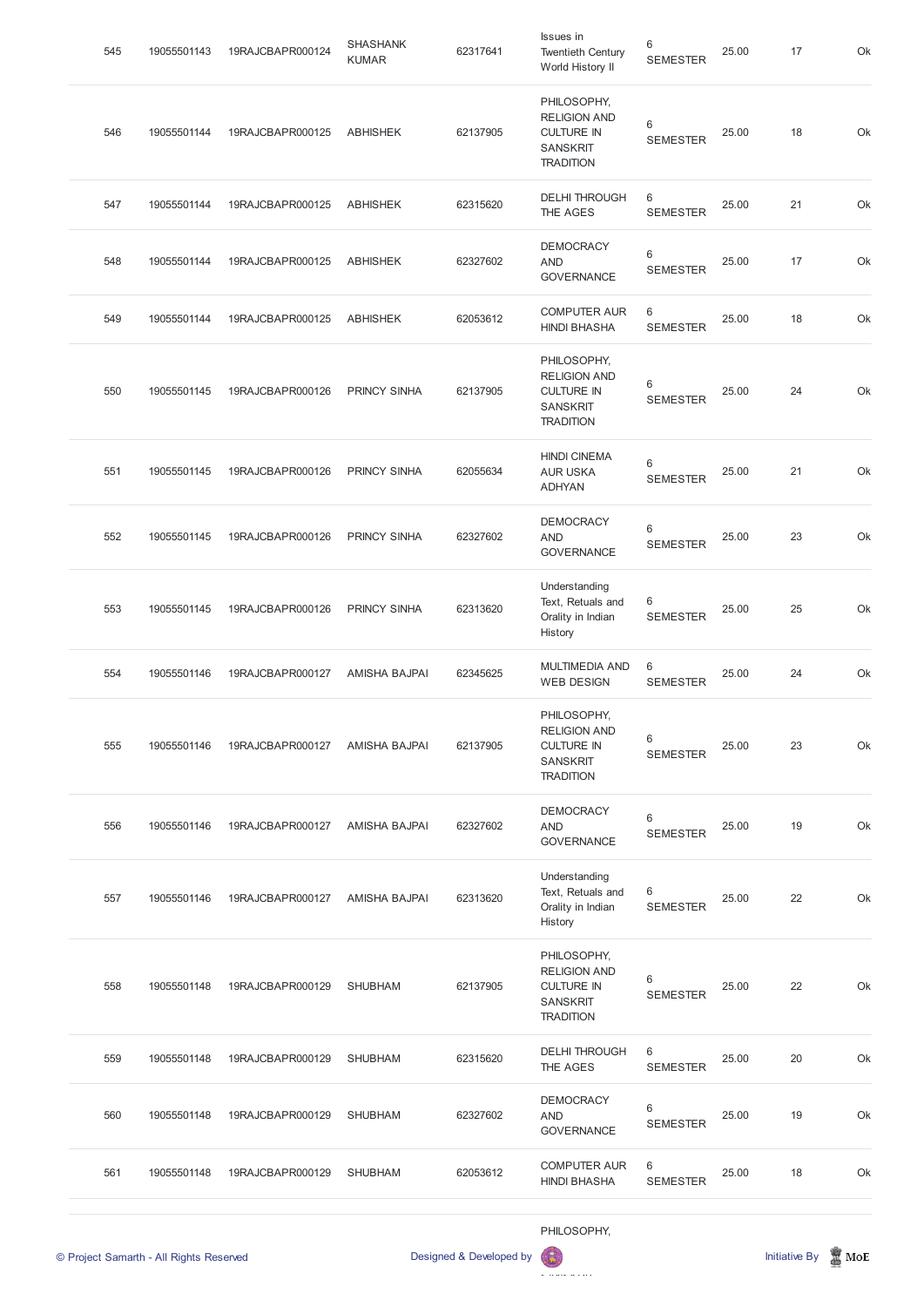|     |             |                  |                                        |          | <b>SAINSKINI</b><br><b>TRADITION</b>                                                           |                      |       |             |    |
|-----|-------------|------------------|----------------------------------------|----------|------------------------------------------------------------------------------------------------|----------------------|-------|-------------|----|
| 563 | 19055501149 | ERN19055501149   | <b>MANSI</b>                           | 12033902 | <b>ENGLISH</b><br>LANGUAGE<br><b>TEACHING</b>                                                  | 6<br><b>SEMESTER</b> | 25.00 | 19          | Ok |
| 564 | 19055501149 | ERN19055501149   | <b>MANSI</b>                           | 62315620 | <b>DELHI THROUGH</b><br>THE AGES                                                               | 6<br><b>SEMESTER</b> | 25.00 | 20          | Ok |
| 565 | 19055501149 | ERN19055501149   | <b>MANSI</b>                           | 62327602 | <b>DEMOCRACY</b><br><b>AND</b><br><b>GOVERNANCE</b>                                            | 6<br><b>SEMESTER</b> | 25.00 | 18          | Ok |
| 566 | 19055501150 | 19RAJCBAPR000131 | <b>AMIT KUMAR</b>                      | 62137905 | PHILOSOPHY,<br><b>RELIGION AND</b><br><b>CULTURE IN</b><br><b>SANSKRIT</b><br><b>TRADITION</b> | 6<br><b>SEMESTER</b> | 25.00 | 19          | Ok |
| 567 | 19055501150 | 19RAJCBAPR000131 | <b>AMIT KUMAR</b>                      | 12033902 | <b>ENGLISH</b><br>LANGUAGE<br><b>TEACHING</b>                                                  | 6<br><b>SEMESTER</b> | 25.00 | 19          | Ok |
| 568 | 19055501150 | 19RAJCBAPR000131 | <b>AMIT KUMAR</b>                      | 62315620 | <b>DELHI THROUGH</b><br>THE AGES                                                               | 6<br><b>SEMESTER</b> | 25.00 | 18          | Ok |
| 569 | 19055501150 | 19RAJCBAPR000131 | <b>AMIT KUMAR</b>                      | 62327602 | <b>DEMOCRACY</b><br><b>AND</b><br><b>GOVERNANCE</b>                                            | 6<br><b>SEMESTER</b> | 25.00 | 18          | Ok |
| 570 | 19055501151 | 19RAJCBAPR000132 | <b>KESHAV</b>                          | 62137905 | PHILOSOPHY,<br><b>RELIGION AND</b><br><b>CULTURE IN</b><br><b>SANSKRIT</b><br><b>TRADITION</b> | 6<br><b>SEMESTER</b> | 25.00 | 22          | Ok |
| 571 | 19055501151 | 19RAJCBAPR000132 | <b>KESHAV</b>                          | 62315620 | <b>DELHI THROUGH</b><br>THE AGES                                                               | 6<br><b>SEMESTER</b> | 25.00 | 23          | Ok |
| 572 | 19055501151 | 19RAJCBAPR000132 | <b>KESHAV</b>                          | 62327602 | <b>DEMOCRACY</b><br><b>AND</b><br><b>GOVERNANCE</b>                                            | 6<br><b>SEMESTER</b> | 25.00 | 20          | Ok |
| 573 | 19055501151 | 19RAJCBAPR000132 | <b>KESHAV</b>                          | 62053612 | <b>COMPUTER AUR</b><br><b>HINDI BHASHA</b>                                                     | 6<br><b>SEMESTER</b> | 25.00 | 18          | Ok |
| 574 | 19055501152 | 19RAJCBAPR000133 | <b>JYOTIRADITYA</b><br><b>UPADHYAY</b> | 62137905 | PHILOSOPHY,<br><b>RELIGION AND</b><br><b>CULTURE IN</b><br><b>SANSKRIT</b><br><b>TRADITION</b> | 6<br><b>SEMESTER</b> | 25.00 | 17          | Ok |
| 575 | 19055501152 | 19RAJCBAPR000133 | <b>JYOTIRADITYA</b><br><b>UPADHYAY</b> | 62315620 | <b>DELHI THROUGH</b><br>THE AGES                                                               | 6<br><b>SEMESTER</b> | 25.00 | 18          | Ok |
| 576 | 19055501152 | 19RAJCBAPR000133 | <b>JYOTIRADITYA</b><br><b>UPADHYAY</b> | 62327602 | <b>DEMOCRACY</b><br><b>AND</b><br><b>GOVERNANCE</b>                                            | 6<br><b>SEMESTER</b> | 25.00 | $\mathbf 0$ | Ok |

| 577 | 19055501152 | 19RAJCBAPR000133 | <b>JYOTIRADITYA</b><br><b>UPADHYAY</b> | 62313620 | Understanding<br>Text, Retuals and<br>Orality in Indian<br>History                             | 6<br><b>SEMESTER</b> | 25.00 | 5  | Ok |
|-----|-------------|------------------|----------------------------------------|----------|------------------------------------------------------------------------------------------------|----------------------|-------|----|----|
| 578 | 19055501153 | 19RAJCBAPR000134 | KOMAL                                  | 62137905 | PHILOSOPHY,<br><b>RELIGION AND</b><br><b>CULTURE IN</b><br><b>SANSKRIT</b><br><b>TRADITION</b> | 6<br><b>SEMESTER</b> | 25.00 | 23 | Ok |

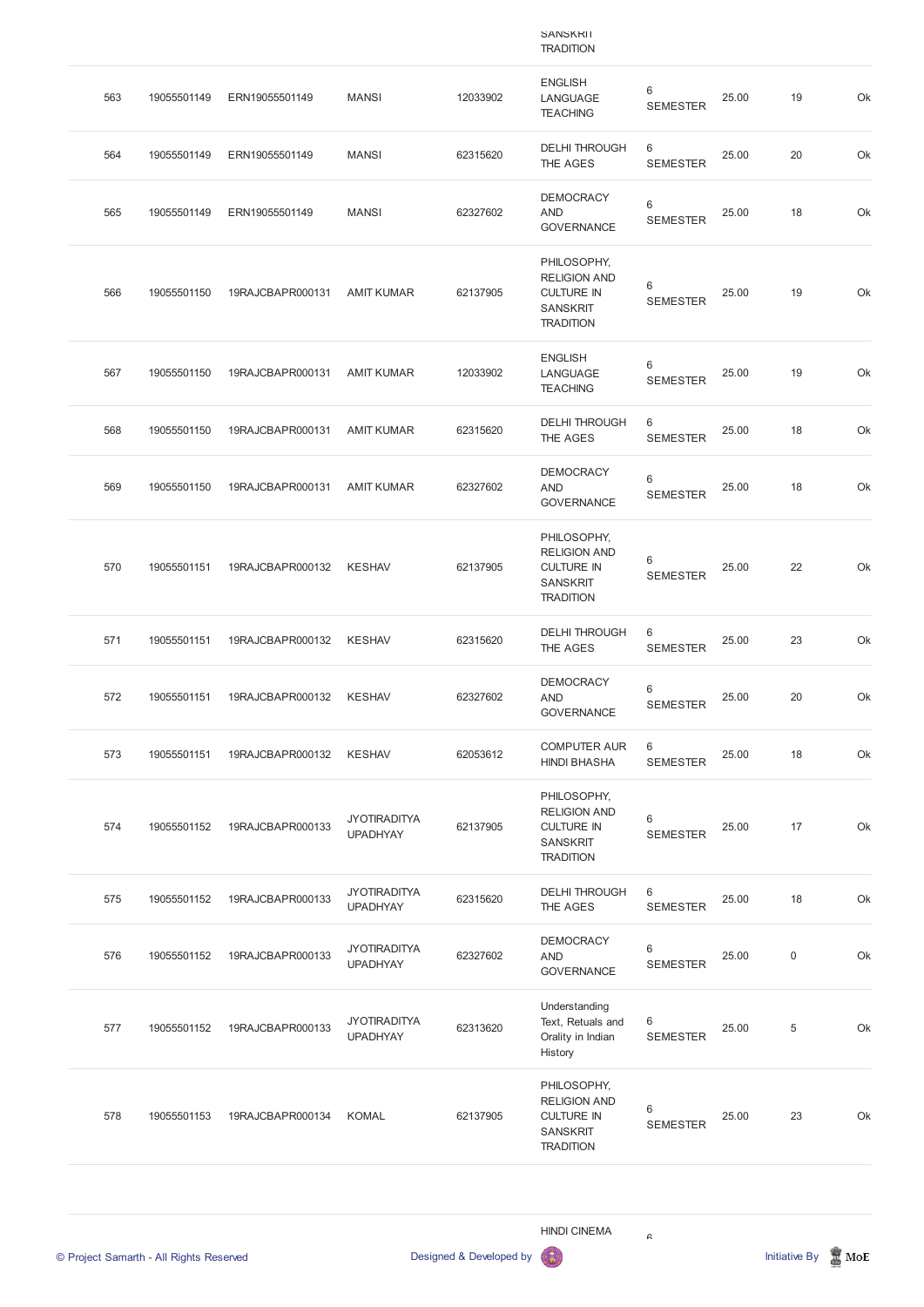| 580 | 19055501153 | 19RAJCBAPR000134 | <b>KOMAL</b>        | 62327602 | <b>DEMOCRACY</b><br><b>AND</b><br><b>GOVERNANCE</b>                                            | $\,6\,$<br><b>SEMESTER</b> | 25.00 | 19 | Ok |
|-----|-------------|------------------|---------------------|----------|------------------------------------------------------------------------------------------------|----------------------------|-------|----|----|
| 581 | 19055501153 | 19RAJCBAPR000134 | <b>KOMAL</b>        | 62313620 | Understanding<br>Text, Retuals and<br>Orality in Indian<br>History                             | 6<br><b>SEMESTER</b>       | 25.00 | 20 | Ok |
| 582 | 19055501154 | 19RAJCBAPR000135 | <b>UDIT KUMAR</b>   | 62137905 | PHILOSOPHY,<br><b>RELIGION AND</b><br><b>CULTURE IN</b><br><b>SANSKRIT</b><br><b>TRADITION</b> | 6<br><b>SEMESTER</b>       | 25.00 | 20 | Ok |
| 583 | 19055501154 | 19RAJCBAPR000135 | <b>UDIT KUMAR</b>   | 62055634 | <b>HINDI CINEMA</b><br><b>AUR USKA</b><br><b>ADHYAN</b>                                        | 6<br><b>SEMESTER</b>       | 25.00 | 21 | Ok |
| 584 | 19055501154 | 19RAJCBAPR000135 | <b>UDIT KUMAR</b>   | 62327602 | <b>DEMOCRACY</b><br><b>AND</b><br><b>GOVERNANCE</b>                                            | $\,6\,$<br><b>SEMESTER</b> | 25.00 | 15 | Ok |
| 585 | 19055501154 | 19RAJCBAPR000135 | <b>UDIT KUMAR</b>   | 62313620 | Understanding<br>Text, Retuals and<br>Orality in Indian<br>History                             | 6<br><b>SEMESTER</b>       | 25.00 | 19 | Ok |
| 586 | 19055501155 | 19RAJCBAPR000136 | <b>DEEPAK KUMAR</b> | 62137905 | PHILOSOPHY,<br><b>RELIGION AND</b><br><b>CULTURE IN</b><br><b>SANSKRIT</b><br><b>TRADITION</b> | 6<br><b>SEMESTER</b>       | 25.00 | 20 | Ok |
| 587 | 19055501155 | 19RAJCBAPR000136 | <b>DEEPAK KUMAR</b> | 62055634 | <b>HINDI CINEMA</b><br><b>AUR USKA</b><br><b>ADHYAN</b>                                        | 6<br><b>SEMESTER</b>       | 25.00 | 21 | Ok |
| 588 | 19055501155 | 19RAJCBAPR000136 | <b>DEEPAK KUMAR</b> | 62327602 | <b>DEMOCRACY</b><br><b>AND</b><br><b>GOVERNANCE</b>                                            | $\,6\,$<br><b>SEMESTER</b> | 25.00 | 16 | Ok |
| 589 | 19055501155 | 19RAJCBAPR000136 | <b>DEEPAK KUMAR</b> | 62313620 | Understanding<br>Text, Retuals and<br>Orality in Indian<br>History                             | 6<br><b>SEMESTER</b>       | 25.00 | 20 | Ok |
| 590 | 19055501156 | 19RAJCBAPR000137 | <b>RAJEEV KUMAR</b> | 62137905 | PHILOSOPHY,<br><b>RELIGION AND</b><br><b>CULTURE IN</b><br><b>SANSKRIT</b><br><b>TRADITION</b> | 6<br><b>SEMESTER</b>       | 25.00 | 19 | Ok |
| 591 | 19055501156 | 19RAJCBAPR000137 | RAJEEV KUMAR        | 62327602 | <b>DEMOCRACY</b><br><b>AND</b><br><b>GOVERNANCE</b>                                            | 6<br><b>SEMESTER</b>       | 25.00 | 19 | Ok |
| 592 | 19055501156 | 19RAJCBAPR000137 | RAJEEV KUMAR        | 62323601 | <b>CONFLICT AND</b><br>PEACE BUILDING                                                          | 6<br>SEMESTER              | 25.00 | 20 | Ok |





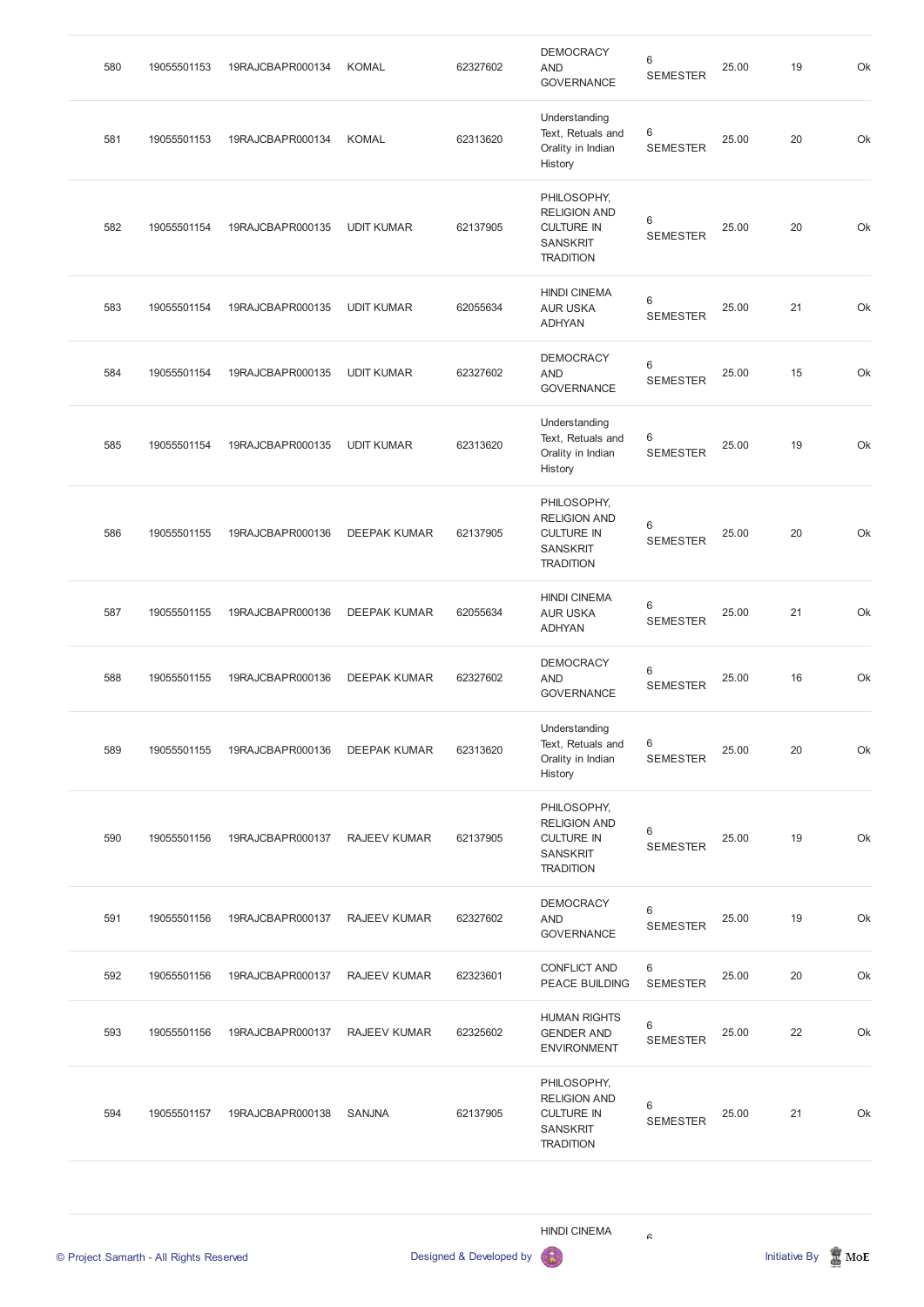| 596 | 19055501157 | 19RAJCBAPR000138 | <b>SANJNA</b>   | 62327602 | <b>DEMOCRACY</b><br><b>AND</b><br><b>GOVERNANCE</b>                                            | 6<br><b>SEMESTER</b>       | 25.00 | 18 | Ok |
|-----|-------------|------------------|-----------------|----------|------------------------------------------------------------------------------------------------|----------------------------|-------|----|----|
| 597 | 19055501157 | 19RAJCBAPR000138 | <b>SANJNA</b>   | 62323601 | <b>CONFLICT AND</b><br>PEACE BUILDING                                                          | 6<br><b>SEMESTER</b>       | 25.00 | 23 | Ok |
| 598 | 19055501158 | 19RAJCBAPR000139 | <b>NEHA</b>     | 62137905 | PHILOSOPHY,<br><b>RELIGION AND</b><br><b>CULTURE IN</b><br><b>SANSKRIT</b><br><b>TRADITION</b> | 6<br><b>SEMESTER</b>       | 25.00 | 22 | Ok |
| 599 | 19055501158 | 19RAJCBAPR000139 | <b>NEHA</b>     | 12033902 | <b>ENGLISH</b><br>LANGUAGE<br><b>TEACHING</b>                                                  | 6<br><b>SEMESTER</b>       | 25.00 | 21 | Ok |
| 600 | 19055501158 | 19RAJCBAPR000139 | <b>NEHA</b>     | 62315620 | <b>DELHI THROUGH</b><br>THE AGES                                                               | 6<br><b>SEMESTER</b>       | 25.00 | 20 | Ok |
| 601 | 19055501158 | 19RAJCBAPR000139 | <b>NEHA</b>     | 62327602 | <b>DEMOCRACY</b><br><b>AND</b><br><b>GOVERNANCE</b>                                            | $\,6\,$<br><b>SEMESTER</b> | 25.00 | 19 | Ok |
| 602 | 19055501159 | 19RAJCBAPR000140 | <b>AMARJEET</b> | 62137905 | PHILOSOPHY,<br><b>RELIGION AND</b><br><b>CULTURE IN</b><br><b>SANSKRIT</b><br><b>TRADITION</b> | 6<br><b>SEMESTER</b>       | 25.00 | 20 | Ok |
| 603 | 19055501159 | 19RAJCBAPR000140 | <b>AMARJEET</b> | 62055634 | <b>HINDI CINEMA</b><br><b>AUR USKA</b><br><b>ADHYAN</b>                                        | 6<br><b>SEMESTER</b>       | 25.00 | 21 | Ok |
| 604 | 19055501159 | 19RAJCBAPR000140 | AMARJEET        | 62327602 | <b>DEMOCRACY</b><br><b>AND</b><br><b>GOVERNANCE</b>                                            | 6<br><b>SEMESTER</b>       | 25.00 | 19 | Ok |
| 605 | 19055501159 | 19RAJCBAPR000140 | AMARJEET        | 62053612 | <b>COMPUTER AUR</b><br><b>HINDI BHASHA</b>                                                     | 6<br><b>SEMESTER</b>       | 25.00 | 17 | Ok |
| 606 | 19055501160 | 19RAJCBAPR000142 | <b>ABHISHEK</b> | 62137905 | PHILOSOPHY,<br><b>RELIGION AND</b><br><b>CULTURE IN</b><br><b>SANSKRIT</b><br><b>TRADITION</b> | 6<br><b>SEMESTER</b>       | 25.00 | 17 | Ok |
| 607 | 19055501160 | 19RAJCBAPR000142 | <b>ABHISHEK</b> | 62327602 | <b>DEMOCRACY</b><br><b>AND</b><br><b>GOVERNANCE</b>                                            | 6<br><b>SEMESTER</b>       | 25.00 | 17 | Ok |
| 608 | 19055501160 | 19RAJCBAPR000142 | <b>ABHISHEK</b> | 62323601 | <b>CONFLICT AND</b><br><b>PEACE BUILDING</b>                                                   | 6<br><b>SEMESTER</b>       | 25.00 | 21 | Ok |
| 609 | 19055501160 | 19RAJCBAPR000142 | <b>ABHISHEK</b> | 62325602 | <b>HUMAN RIGHTS</b><br><b>GENDER AND</b><br><b>ENVIRONMENT</b>                                 | 6<br><b>SEMESTER</b>       | 25.00 | 22 | Ok |

|     | © Project Samarth - All Rights Reserved |                | DHAI CLINII                       | Designed & Developed by | <b>DEMOCRACY</b><br>6                                                                          | G                    |       | <b>Initiative By</b> | MoE |
|-----|-----------------------------------------|----------------|-----------------------------------|-------------------------|------------------------------------------------------------------------------------------------|----------------------|-------|----------------------|-----|
| 612 | 19055501161                             | ERN19055501161 | <b>PHALGUNI</b><br><b>JUMRANI</b> | 62035918                | <b>ACADEMIC</b><br><b>WRITING AND</b><br><b>COMPOSITION</b>                                    | 6<br><b>SEMESTER</b> | 25.00 | $\mathbf 0$          | Ok  |
| 611 | 19055501161                             | ERN19055501161 | <b>PHALGUNI</b><br><b>JUMRANI</b> | 12033902                | <b>ENGLISH</b><br>LANGUAGE<br><b>TEACHING</b>                                                  | 6<br><b>SEMESTER</b> | 25.00 | 14                   | Ok  |
| 610 | 19055501161                             | ERN19055501161 | <b>PHALGUNI</b><br><b>JUMRANI</b> | 62137905                | PHILOSOPHY,<br><b>RELIGION AND</b><br><b>CULTURE IN</b><br><b>SANSKRIT</b><br><b>TRADITION</b> | 6<br><b>SEMESTER</b> | 25.00 | 14                   | Ok  |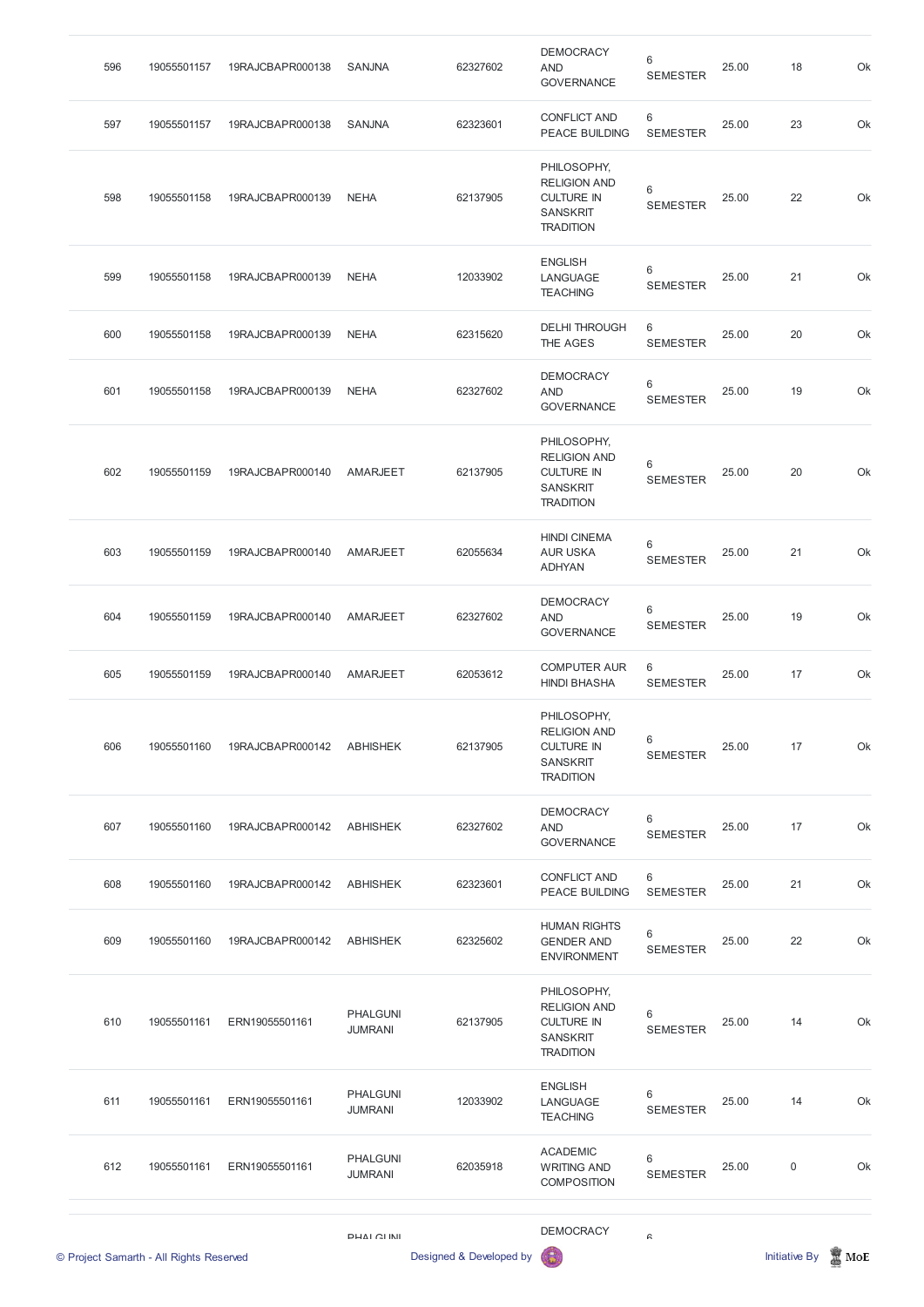| 614 | 19055501162 | 19RAJCBAPR000143 | <b>SAURAV TANWAR</b> | 62277603 | <b>ECONOMIC</b><br><b>DEVELOPMENT</b><br>AND POLICY IN<br><b>INDIA-II</b> | 6<br><b>SEMESTER</b> | 25.00 | 20 | Ok |
|-----|-------------|------------------|----------------------|----------|---------------------------------------------------------------------------|----------------------|-------|----|----|
| 615 | 19055501162 | 19RAJCBAPR000143 | <b>SAURAV TANWAR</b> | 62035918 | <b>ACADEMIC</b><br><b>WRITING AND</b><br><b>COMPOSITION</b>               | 6<br><b>SEMESTER</b> | 25.00 | 16 | Ok |
| 616 | 19055501162 | 19RAJCBAPR000143 | <b>SAURAV TANWAR</b> | 62323601 | <b>CONFLICT AND</b><br>PEACE BUILDING                                     | 6<br><b>SEMESTER</b> | 25.00 | 20 | Ok |
| 617 | 19055501162 | 19RAJCBAPR000143 | <b>SAURAV TANWAR</b> | 62317641 | Issues in<br><b>Twentieth Century</b><br>World History II                 | 6<br><b>SEMESTER</b> | 25.00 | 16 | Ok |
| 618 | 19055501163 | 19RAJCBAPR000144 | <b>KHUSHI</b>        | 62277603 | <b>ECONOMIC</b><br><b>DEVELOPMENT</b><br>AND POLICY IN<br><b>INDIA-II</b> | 6<br><b>SEMESTER</b> | 25.00 | 21 | Ok |
| 619 | 19055501163 | 19RAJCBAPR000144 | <b>KHUSHI</b>        | 62035918 | <b>ACADEMIC</b><br><b>WRITING AND</b><br><b>COMPOSITION</b>               | 6<br><b>SEMESTER</b> | 25.00 | 18 | Ok |
| 620 | 19055501163 | 19RAJCBAPR000144 | <b>KHUSHI</b>        | 62323601 | <b>CONFLICT AND</b><br>PEACE BUILDING                                     | 6<br><b>SEMESTER</b> | 25.00 | 20 | Ok |
| 621 | 19055501163 | 19RAJCBAPR000144 | <b>KHUSHI</b>        | 62317641 | Issues in<br><b>Twentieth Century</b><br>World History II                 | 6<br><b>SEMESTER</b> | 25.00 | 22 | Ok |
| 622 | 19055501164 | ERN19055501164   | <b>PRAGATI RIMAL</b> | 12033902 | <b>ENGLISH</b><br>LANGUAGE<br><b>TEACHING</b>                             | 6<br><b>SEMESTER</b> | 25.00 | 22 | Ok |
| 623 | 19055501164 | ERN19055501164   | <b>PRAGATI RIMAL</b> | 62277603 | <b>ECONOMIC</b><br><b>DEVELOPMENT</b><br>AND POLICY IN<br><b>INDIA-II</b> | 6<br><b>SEMESTER</b> | 25.00 | 21 | Ok |
| 624 | 19055501164 | ERN19055501164   | <b>PRAGATI RIMAL</b> | 62035918 | <b>ACADEMIC</b><br><b>WRITING AND</b><br><b>COMPOSITION</b>               | 6<br><b>SEMESTER</b> | 25.00 | 19 | Ok |
| 625 | 19055501164 | ERN19055501164   | <b>PRAGATI RIMAL</b> | 62317641 | Issues in<br><b>Twentieth Century</b><br>World History II                 | 6<br><b>SEMESTER</b> | 25.00 | 19 | Ok |
| 626 | 19055501165 | 19RAJCBAPR000146 | <b>PRAVEEN</b>       | 62277603 | <b>ECONOMIC</b><br><b>DEVELOPMENT</b><br>AND POLICY IN<br><b>INDIA-II</b> | 6<br><b>SEMESTER</b> | 25.00 | 20 | Ok |
| 627 | 19055501165 | 19RAJCBAPR000146 | <b>PRAVEEN</b>       | 62053612 | <b>COMPUTER AUR</b><br><b>HINDI BHASHA</b>                                | 6<br><b>SEMESTER</b> | 25.00 | 17 | Ok |
| 628 | 19055501165 | 19RAJCBAPR000146 | <b>PRAVEEN</b>       | 62317641 | Issues in<br><b>Twentieth Century</b><br>World History II                 | 6<br><b>SEMESTER</b> | 25.00 | 17 | Ok |
| 629 | 19055501165 | 19RAJCBAPR000146 | <b>PRAVEEN</b>       | 62275607 | The Indian<br>Economy                                                     | 6<br><b>SEMESTER</b> | 25.00 | 21 | Ok |
| 630 | 19055501166 | ERN19055501166   | <b>RISHABH SINGH</b> | 62277603 | <b>ECONOMIC</b><br><b>DEVELOPMENT</b><br>AND POLICY IN<br><b>INDIA-II</b> | 6<br><b>SEMESTER</b> | 25.00 | 23 | Ok |

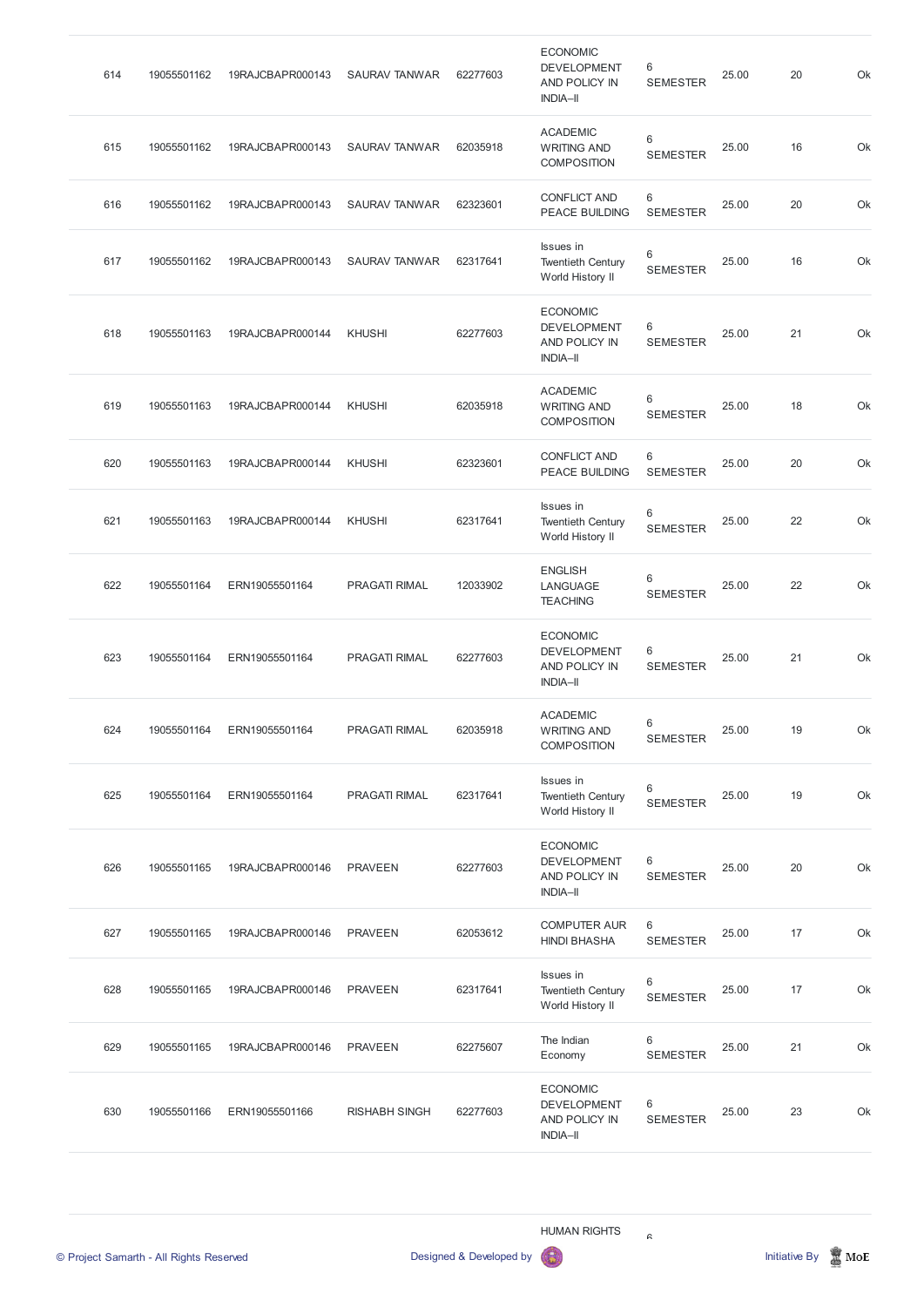| 632 | 19055501166 | ERN19055501166   | <b>RISHABH SINGH</b>           | 62313620 | Understanding<br>Text, Retuals and<br>Orality in Indian<br>History        | 6<br><b>SEMESTER</b> | 25.00 | 5              | Ok |
|-----|-------------|------------------|--------------------------------|----------|---------------------------------------------------------------------------|----------------------|-------|----------------|----|
| 633 | 19055501166 | ERN19055501166   | <b>RISHABH SINGH</b>           | 62317641 | Issues in<br><b>Twentieth Century</b><br>World History II                 | 6<br><b>SEMESTER</b> | 25.00 | $\overline{4}$ | Ok |
| 634 | 19055501167 | 19RAJCBAPR000148 | <b>ANKIT SHARMA</b>            | 62055634 | <b>HINDI CINEMA</b><br><b>AUR USKA</b><br><b>ADHYAN</b>                   | 6<br><b>SEMESTER</b> | 25.00 | 22             | Ok |
| 635 | 19055501167 | 19RAJCBAPR000148 | <b>ANKIT SHARMA</b>            | 62277603 | <b>ECONOMIC</b><br><b>DEVELOPMENT</b><br>AND POLICY IN<br><b>INDIA-II</b> | 6<br><b>SEMESTER</b> | 25.00 | 22             | Ok |
| 636 | 19055501167 | 19RAJCBAPR000148 | <b>ANKIT SHARMA</b>            | 62313620 | Understanding<br>Text, Retuals and<br>Orality in Indian<br>History        | 6<br><b>SEMESTER</b> | 25.00 | 20             | Ok |
| 637 | 19055501167 | 19RAJCBAPR000148 | <b>ANKIT SHARMA</b>            | 62317641 | Issues in<br><b>Twentieth Century</b><br>World History II                 | 6<br><b>SEMESTER</b> | 25.00 | 16             | Ok |
| 638 | 19055501168 | ERN19055501168   | <b>YOGESH</b><br><b>GODARA</b> | 62277603 | <b>ECONOMIC</b><br><b>DEVELOPMENT</b><br>AND POLICY IN<br><b>INDIA-II</b> | 6<br><b>SEMESTER</b> | 25.00 | 20             | Ok |
| 639 | 19055501168 | ERN19055501168   | YOGESH<br><b>GODARA</b>        | 62323601 | <b>CONFLICT AND</b><br><b>PEACE BUILDING</b>                              | 6<br><b>SEMESTER</b> | 25.00 | 19             | Ok |
| 640 | 19055501168 | ERN19055501168   | YOGESH<br><b>GODARA</b>        | 62325602 | <b>HUMAN RIGHTS</b><br><b>GENDER AND</b><br><b>ENVIRONMENT</b>            | 6<br><b>SEMESTER</b> | 25.00 | 22             | Ok |
| 641 | 19055501168 | ERN19055501168   | YOGESH<br><b>GODARA</b>        | 62317641 | Issues in<br><b>Twentieth Century</b><br>World History II                 | 6<br><b>SEMESTER</b> | 25.00 | 17             | Ok |
| 642 | 19055501169 | 19RAJCBAPR000150 | <b>TARUN GAUR</b>              | 12033902 | <b>ENGLISH</b><br>LANGUAGE<br><b>TEACHING</b>                             | 6<br><b>SEMESTER</b> | 25.00 | 22             | Ok |
| 643 | 19055501169 | 19RAJCBAPR000150 | <b>TARUN GAUR</b>              | 62277603 | <b>ECONOMIC</b><br><b>DEVELOPMENT</b><br>AND POLICY IN<br><b>INDIA-II</b> | 6<br><b>SEMESTER</b> | 25.00 | 20             | Ok |
| 644 | 19055501169 | 19RAJCBAPR000150 | <b>TARUN GAUR</b>              | 62035918 | <b>ACADEMIC</b><br><b>WRITING AND</b><br><b>COMPOSITION</b>               | 6<br><b>SEMESTER</b> | 25.00 | 19             | Ok |
| 645 | 19055501169 | 19RAJCBAPR000150 | <b>TARUN GAUR</b>              | 62317641 | Issues in<br><b>Twentieth Century</b>                                     | 6<br><b>SEMESTER</b> | 25.00 | 15             | Ok |

World History II

|     | © Project Samarth - All Rights Reserved |                  |            | Designed & Developed by | Issues in<br>6                                                            | G                    |       | <b>Initiative By</b> | I<br>MoE |
|-----|-----------------------------------------|------------------|------------|-------------------------|---------------------------------------------------------------------------|----------------------|-------|----------------------|----------|
| 648 | 19055501171                             | 19RAJCBAPR000152 | ARYAN JOON | 62325602                | <b>HUMAN RIGHTS</b><br><b>GENDER AND</b><br><b>ENVIRONMENT</b>            | 6<br><b>SEMESTER</b> | 25.00 | 22                   | Ok       |
| 647 | 19055501171                             | 19RAJCBAPR000152 | ARYAN JOON | 62323601                | <b>CONFLICT AND</b><br><b>PEACE BUILDING</b>                              | 6<br><b>SEMESTER</b> | 25.00 | 20                   | Ok       |
| 646 | 19055501171                             | 19RAJCBAPR000152 | ARYAN JOON | 62277603                | <b>ECONOMIC</b><br><b>DEVELOPMENT</b><br>AND POLICY IN<br><b>INDIA-II</b> | 6<br><b>SEMESTER</b> | 25.00 | 20                   | Ok       |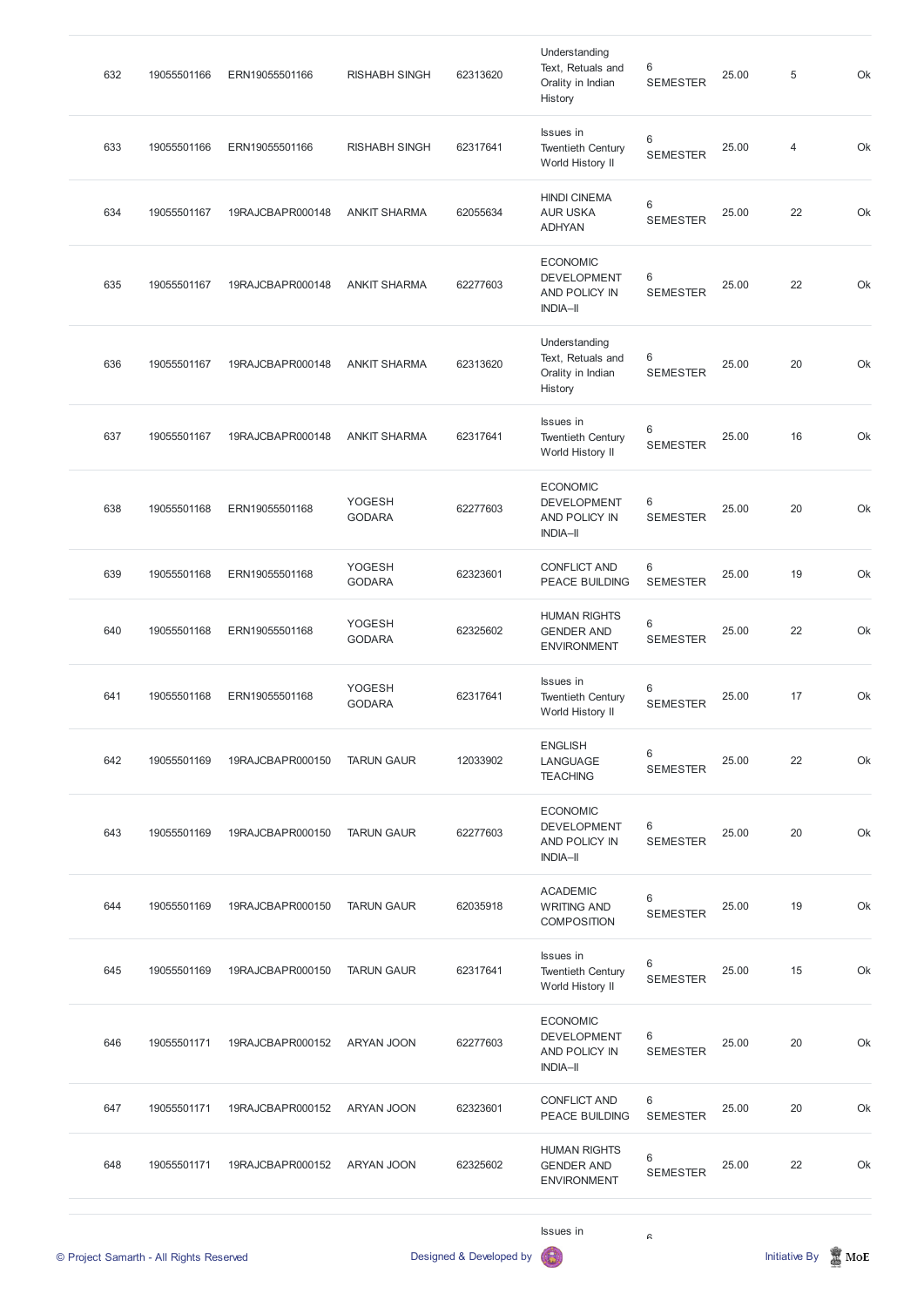| 650                                     | 19055501172 | 19RAJCBAPR000153 | <b>MANSI</b>         | 62277603                | <b>ECONOMIC</b><br><b>DEVELOPMENT</b><br>AND POLICY IN<br><b>INDIA-II</b> | 6<br><b>SEMESTER</b>     | 25.00 | 20                   | Ok               |
|-----------------------------------------|-------------|------------------|----------------------|-------------------------|---------------------------------------------------------------------------|--------------------------|-------|----------------------|------------------|
| 651                                     | 19055501172 | 19RAJCBAPR000153 | <b>MANSI</b>         | 62035918                | <b>ACADEMIC</b><br><b>WRITING AND</b><br><b>COMPOSITION</b>               | 6<br><b>SEMESTER</b>     | 25.00 | 16                   | Ok               |
| 652                                     | 19055501172 | 19RAJCBAPR000153 | <b>MANSI</b>         | 62273601                | <b>Basic</b><br>Computational<br>Techniques for<br>Data Analysis          | 6<br><b>SEMESTER</b>     | 25.00 | 21                   | Ok               |
| 653                                     | 19055501172 | 19RAJCBAPR000153 | <b>MANSI</b>         | 62317641                | Issues in<br><b>Twentieth Century</b><br>World History II                 | 6<br><b>SEMESTER</b>     | 25.00 | $\mathbf 0$          | Ok               |
| 654                                     | 19055501173 | 19RAJCBAPR000154 | <b>GAURAV</b>        | 62277603                | <b>ECONOMIC</b><br><b>DEVELOPMENT</b><br>AND POLICY IN<br><b>INDIA-II</b> | 6<br><b>SEMESTER</b>     | 25.00 | 21                   | Ok               |
| 655                                     | 19055501173 | 19RAJCBAPR000154 | <b>GAURAV</b>        | 62323601                | <b>CONFLICT AND</b><br>PEACE BUILDING                                     | 6<br><b>SEMESTER</b>     | 25.00 | 22                   | Ok               |
| 656                                     | 19055501173 | 19RAJCBAPR000154 | <b>GAURAV</b>        | 62325602                | <b>HUMAN RIGHTS</b><br><b>GENDER AND</b><br><b>ENVIRONMENT</b>            | 6<br><b>SEMESTER</b>     | 25.00 | 22                   | Ok               |
| 657                                     | 19055501173 | 19RAJCBAPR000154 | <b>GAURAV</b>        | 62317641                | Issues in<br><b>Twentieth Century</b><br>World History II                 | 6<br><b>SEMESTER</b>     | 25.00 | 17                   | Ok               |
| 658                                     | 19055501174 | ERN19055501174   | <b>JAY SHARMA</b>    | 62277603                | <b>ECONOMIC</b><br><b>DEVELOPMENT</b><br>AND POLICY IN<br><b>INDIA-II</b> | 6<br><b>SEMESTER</b>     | 25.00 | 20                   | Ok               |
| 659                                     | 19055501174 | ERN19055501174   | <b>JAY SHARMA</b>    | 62323601                | <b>CONFLICT AND</b><br><b>PEACE BUILDING</b>                              | 6<br><b>SEMESTER</b>     | 25.00 | 20                   | Ok               |
| 660                                     | 19055501174 | ERN19055501174   | <b>JAY SHARMA</b>    | 62317641                | Issues in<br><b>Twentieth Century</b><br>World History II                 | 6<br><b>SEMESTER</b>     | 25.00 | 0                    | Ok               |
| 661                                     | 19055501174 | ERN19055501174   | <b>JAY SHARMA</b>    | 62275607                | The Indian<br>Economy                                                     | $\,6$<br><b>SEMESTER</b> | 25.00 | 21                   | Ok               |
| 662                                     | 19055501175 | 19RAJCBAPR000156 | <b>MANISH SHARMA</b> | 62345625                | <b>MULTIMEDIA AND</b><br><b>WEB DESIGN</b>                                | 6<br><b>SEMESTER</b>     | 25.00 | 20                   | Ok               |
| 663                                     | 19055501175 | 19RAJCBAPR000156 | <b>MANISH SHARMA</b> | 62277603                | <b>ECONOMIC</b><br><b>DEVELOPMENT</b><br>AND POLICY IN<br><b>INDIA-II</b> | 6<br><b>SEMESTER</b>     | 25.00 | 21                   | Ok               |
| 664                                     | 19055501175 | 19RAJCBAPR000156 | <b>MANISH SHARMA</b> | 62317641                | Issues in<br><b>Twentieth Century</b><br>World History II                 | $\,6$<br><b>SEMESTER</b> | 25.00 | 24                   | Ok               |
| 665                                     | 19055501175 | 19RAJCBAPR000156 | <b>MANISH SHARMA</b> | 62273601                | Basic<br>Computational<br>Techniques for<br>Data Analysis                 | 6<br><b>SEMESTER</b>     | 25.00 | 24                   | Ok               |
| 666                                     | 19055501176 | 19RAJCBAPR000157 | <b>HITESH</b>        | 62277603                | <b>ECONOMIC</b><br><b>DEVELOPMENT</b><br>AND POLICY IN<br><b>INDIA-II</b> | 6<br><b>SEMESTER</b>     | 25.00 | 21                   | Ok               |
| © Project Samarth - All Rights Reserved |             |                  |                      | Designed & Developed by | <b>HUMAN RIGHTS</b>                                                       | $\mathcal{L}$            |       | <b>Initiative By</b> | $\mathbb{R}$ MoE |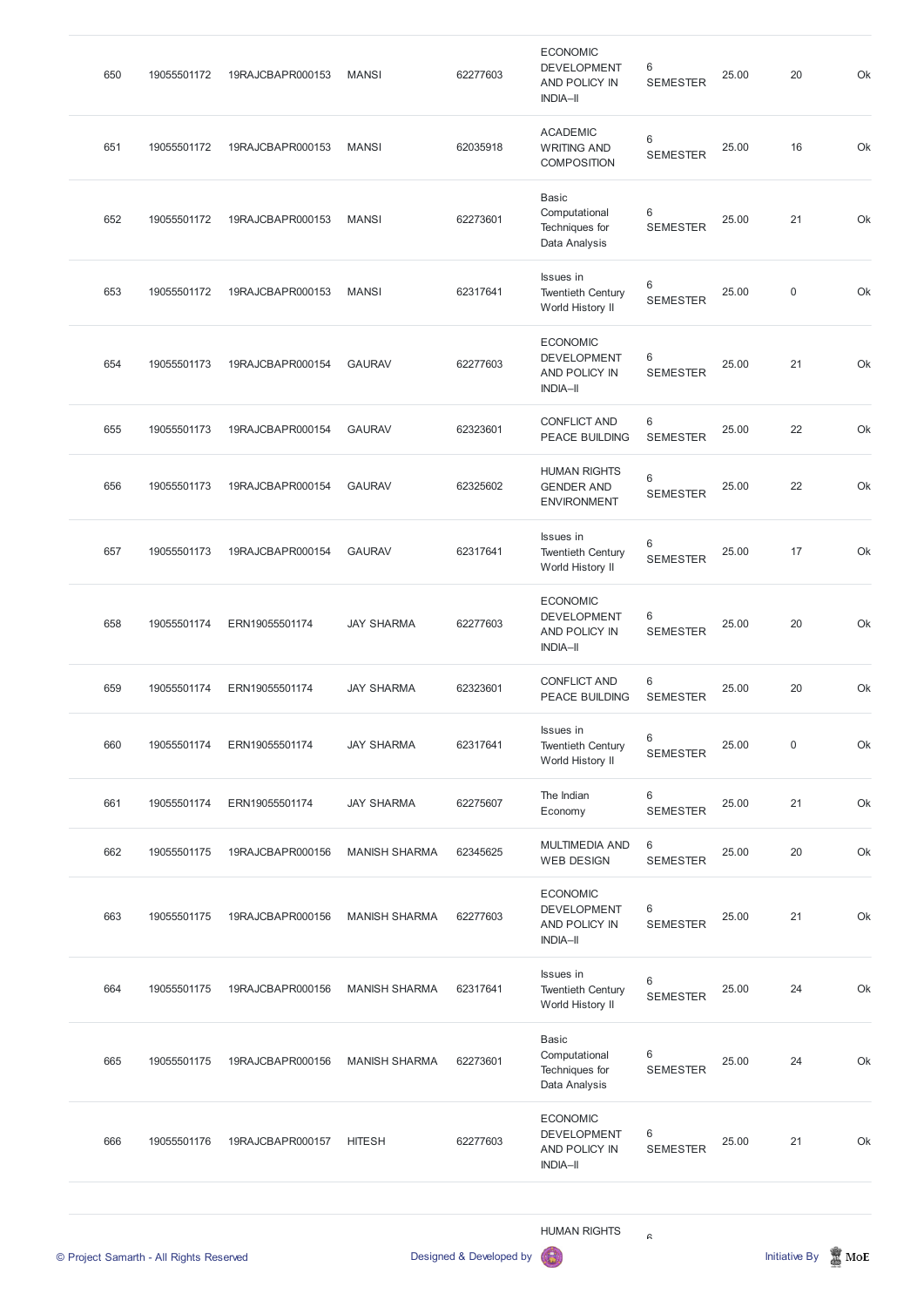| 668 | 19055501176 | 19RAJCBAPR000157 | <b>HITESH</b>        | 62317641 | Issues in<br><b>Twentieth Century</b><br>World History II                 | 6<br><b>SEMESTER</b> | 25.00 | $\mathsf{0}$ | Ok |
|-----|-------------|------------------|----------------------|----------|---------------------------------------------------------------------------|----------------------|-------|--------------|----|
| 669 | 19055501176 | 19RAJCBAPR000157 | <b>HITESH</b>        | 62323601 | <b>CONFLICT AND</b><br><b>PEACE BUILDING</b>                              | 6<br><b>SEMESTER</b> | 25.00 | 20           | Ok |
| 670 | 19055501177 | 19RAJCBAPR000158 | <b>BHARAT GULIA</b>  | 62277603 | <b>ECONOMIC</b><br><b>DEVELOPMENT</b><br>AND POLICY IN<br><b>INDIA-II</b> | 6<br><b>SEMESTER</b> | 25.00 | 21           | Ok |
| 671 | 19055501177 | 19RAJCBAPR000158 | <b>BHARAT GULIA</b>  | 62323601 | <b>CONFLICT AND</b><br><b>PEACE BUILDING</b>                              | 6<br><b>SEMESTER</b> | 25.00 | 21           | Ok |
| 672 | 19055501177 | 19RAJCBAPR000158 | <b>BHARAT GULIA</b>  | 62325602 | <b>HUMAN RIGHTS</b><br><b>GENDER AND</b><br><b>ENVIRONMENT</b>            | 6<br><b>SEMESTER</b> | 25.00 | 22           | Ok |
| 673 | 19055501177 | 19RAJCBAPR000158 | <b>BHARAT GULIA</b>  | 62317641 | Issues in<br><b>Twentieth Century</b><br>World History II                 | 6<br><b>SEMESTER</b> | 25.00 | 17           | Ok |
| 674 | 19055501178 | 19RAJCBAPR000159 | <b>NAKUL SINGH</b>   | 62275607 | The Indian<br>Economy                                                     | 6<br><b>SEMESTER</b> | 25.00 | 22           | Ok |
| 675 | 19055501178 | 19RAJCBAPR000159 | <b>NAKUL SINGH</b>   | 12033902 | <b>ENGLISH</b><br>LANGUAGE<br><b>TEACHING</b>                             | 6<br><b>SEMESTER</b> | 25.00 | 18           | Ok |
| 676 | 19055501178 | 19RAJCBAPR000159 | <b>NAKUL SINGH</b>   | 62277603 | <b>ECONOMIC</b><br><b>DEVELOPMENT</b><br>AND POLICY IN<br><b>INDIA-II</b> | 6<br><b>SEMESTER</b> | 25.00 | 20           | Ok |
| 677 | 19055501178 | 19RAJCBAPR000159 | <b>NAKUL SINGH</b>   | 62317641 | Issues in<br><b>Twentieth Century</b><br>World History II                 | 6<br><b>SEMESTER</b> | 25.00 | 14           | Ok |
| 678 | 19055501179 | 19055501179      | <b>ADITI CHAUHAN</b> | 62277603 | <b>ECONOMIC</b><br><b>DEVELOPMENT</b><br>AND POLICY IN<br><b>INDIA-II</b> | 6<br><b>SEMESTER</b> | 25.00 | 23           | Ok |
| 679 | 19055501179 | 19055501179      | <b>ADITI CHAUHAN</b> | 62035918 | <b>ACADEMIC</b><br><b>WRITING AND</b><br><b>COMPOSITION</b>               | 6<br><b>SEMESTER</b> | 25.00 | 19           | Ok |
| 680 | 19055501179 | 19055501179      | <b>ADITI CHAUHAN</b> | 62323601 | <b>CONFLICT AND</b><br>PEACE BUILDING                                     | 6<br><b>SEMESTER</b> | 25.00 | 23           | Ok |
| 681 | 19055501179 | 19055501179      | <b>ADITI CHAUHAN</b> | 62317641 | Issues in<br><b>Twentieth Century</b><br>World History II                 | 6<br><b>SEMESTER</b> | 25.00 | 24           | Ok |
| 682 | 19055501180 | 19RAJCBAPR000161 | <b>SIYA YADAV</b>    | 62277603 | <b>ECONOMIC</b><br><b>DEVELOPMENT</b><br>AND POLICY IN                    | 6<br><b>SEMESTER</b> | 25.00 | 22           | Ok |

| 683 | 19055501180 | 19RAJCBAPR000161 | <b>SIYA YADAV</b> | 62325602 | <b>HUMAN RIGHTS</b><br><b>GENDER AND</b><br><b>ENVIRONMENT</b>     | 6<br><b>SEMESTER</b>  | 25.00 | 23 | Ok |
|-----|-------------|------------------|-------------------|----------|--------------------------------------------------------------------|-----------------------|-------|----|----|
| 684 | 19055501180 | 19RAJCBAPR000161 | <b>SIYA YADAV</b> | 62313620 | Understanding<br>Text, Retuals and<br>Orality in Indian<br>History | -6<br><b>SEMESTER</b> | 25.00 | 22 | Ok |

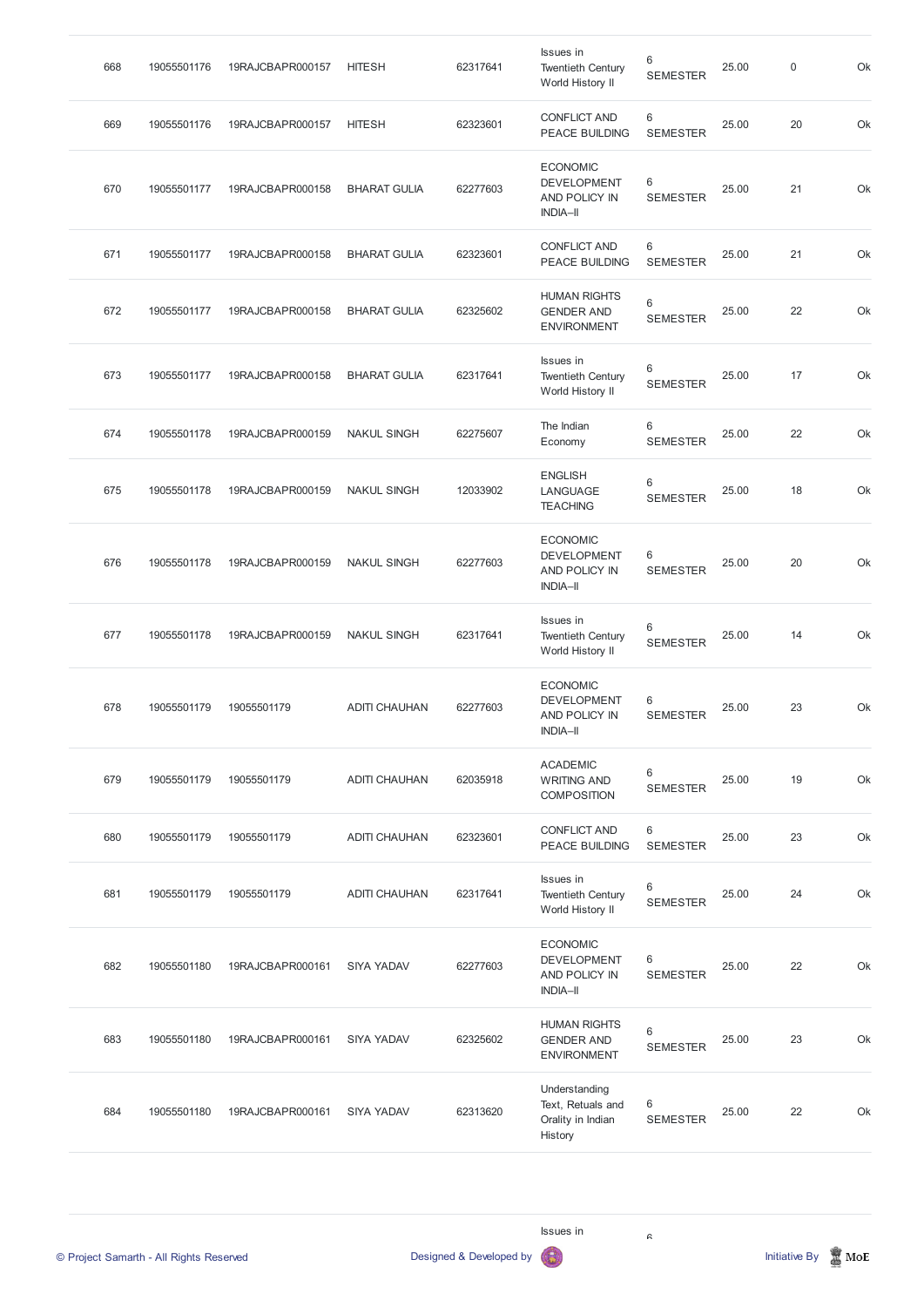| 702 | 10055501196<br>© Project Samarth - All Rights Reserved | 10DA ICRADD000167 | DINIKI KI IMADI                      | <b>GO3O3GN1</b><br>Designed & Developed by | <b>CONFLICT AND</b><br>6                                                         | 6                          | OF UU | つつ<br><b>Initiative By</b> | $\cap$<br>MoE |
|-----|--------------------------------------------------------|-------------------|--------------------------------------|--------------------------------------------|----------------------------------------------------------------------------------|----------------------------|-------|----------------------------|---------------|
| 702 | 19055501186                                            | 19RAJCBAPR000167  | <b>PINKI KUMARI</b>                  | 62277603                                   | <b>ECONOMIC</b><br><b>DEVELOPMENT</b><br>AND POLICY IN<br><b>INDIA-II</b>        | $\,6$<br><b>SEMESTER</b>   | 25.00 | 21                         | Ok            |
| 701 | 19055501185                                            | 19RAJCBAPR000166  | <b>RAKSHIT LAMBA</b>                 | 62317641                                   | Issues in<br><b>Twentieth Century</b><br>World History II                        | $\,6\,$<br><b>SEMESTER</b> | 25.00 | 15                         | Ok            |
| 700 | 19055501185                                            | 19RAJCBAPR000166  | <b>RAKSHIT LAMBA</b>                 | 62323601                                   | <b>CONFLICT AND</b><br><b>PEACE BUILDING</b>                                     | 6<br><b>SEMESTER</b>       | 25.00 | 20                         | Ok            |
| 699 | 19055501185                                            | 19RAJCBAPR000166  | <b>RAKSHIT LAMBA</b>                 | 62035918                                   | <b>ACADEMIC</b><br><b>WRITING AND</b><br><b>COMPOSITION</b>                      | 6<br><b>SEMESTER</b>       | 25.00 | 18                         | Ok            |
| 698 | 19055501185                                            | 19RAJCBAPR000166  | <b>RAKSHIT LAMBA</b>                 | 62277603                                   | <b>ECONOMIC</b><br><b>DEVELOPMENT</b><br>AND POLICY IN<br><b>INDIA-II</b>        | 6<br><b>SEMESTER</b>       | 25.00 | 22                         | Ok            |
| 697 | 19055501183                                            | ERN19055501183    | SIDDHARTH RANA                       | 62317641                                   | Issues in<br><b>Twentieth Century</b><br>World History II                        | 6<br><b>SEMESTER</b>       | 25.00 | $\mathbf 0$                | Ok            |
| 696 | 19055501183                                            | ERN19055501183    | SIDDHARTH RANA                       | 62313620                                   | Understanding<br>Text, Retuals and<br>Orality in Indian<br>History               | 6<br><b>SEMESTER</b>       | 25.00 | 17                         | Ok            |
| 695 | 19055501183                                            | ERN19055501183    | SIDDHARTH RANA                       | 62325602                                   | <b>HUMAN RIGHTS</b><br><b>GENDER AND</b><br><b>ENVIRONMENT</b>                   | 6<br><b>SEMESTER</b>       | 25.00 | 23                         | Ok            |
| 694 | 19055501183                                            | ERN19055501183    | SIDDHARTH RANA                       | 62277603                                   | <b>ECONOMIC</b><br><b>DEVELOPMENT</b><br><b>AND POLICY IN</b><br><b>INDIA-II</b> | 6<br><b>SEMESTER</b>       | 25.00 | 20                         | Ok            |
| 693 | 19055501182                                            | 19RAJCBAPR000163  | <b>ADITYA PRATAP</b><br><b>SINGH</b> | 62317641                                   | <b>Issues</b> in<br><b>Twentieth Century</b><br>World History II                 | 6<br><b>SEMESTER</b>       | 25.00 | 17                         | Ok            |
| 692 | 19055501182                                            | 19RAJCBAPR000163  | <b>ADITYA PRATAP</b><br><b>SINGH</b> | 62273601                                   | <b>Basic</b><br>Computational<br>Techniques for<br>Data Analysis                 | 6<br><b>SEMESTER</b>       | 25.00 | 23                         | Ok            |
| 691 | 19055501182                                            | 19RAJCBAPR000163  | <b>ADITYA PRATAP</b><br><b>SINGH</b> | 62277603                                   | <b>ECONOMIC</b><br><b>DEVELOPMENT</b><br>AND POLICY IN<br><b>INDIA-II</b>        | 6<br><b>SEMESTER</b>       | 25.00 | 21                         | Ok            |
| 690 | 19055501182                                            | 19RAJCBAPR000163  | <b>ADITYA PRATAP</b><br><b>SINGH</b> | 62055634                                   | <b>HINDI CINEMA</b><br><b>AUR USKA</b><br><b>ADHYAN</b>                          | 6<br><b>SEMESTER</b>       | 25.00 | 22                         | Ok            |
| 689 | 19055501181                                            | ERN19055501181    | <b>BOBBY KUMAR</b>                   | 62317641                                   | Issues in<br><b>Twentieth Century</b><br>World History II                        | 6<br><b>SEMESTER</b>       | 25.00 | 23                         | Ok            |
| 688 | 19055501181                                            | ERN19055501181    | <b>BOBBY KUMAR</b>                   | 62325602                                   | <b>HUMAN RIGHTS</b><br><b>GENDER AND</b><br><b>ENVIRONMENT</b>                   | 6<br><b>SEMESTER</b>       | 25.00 | 23                         | Ok            |
| 687 | 19055501181                                            | ERN19055501181    | <b>BOBBY KUMAR</b>                   | 62323601                                   | <b>CONFLICT AND</b><br><b>PEACE BUILDING</b>                                     | $\,6$<br><b>SEMESTER</b>   | 25.00 | 21                         | Ok            |
| 686 | 19055501181                                            | ERN19055501181    | <b>BOBBY KUMAR</b>                   | 62277603                                   | <b>ECONOMIC</b><br><b>DEVELOPMENT</b><br>AND POLICY IN<br><b>INDIA-II</b>        | 6<br><b>SEMESTER</b>       | 25.00 | 21                         | Ok            |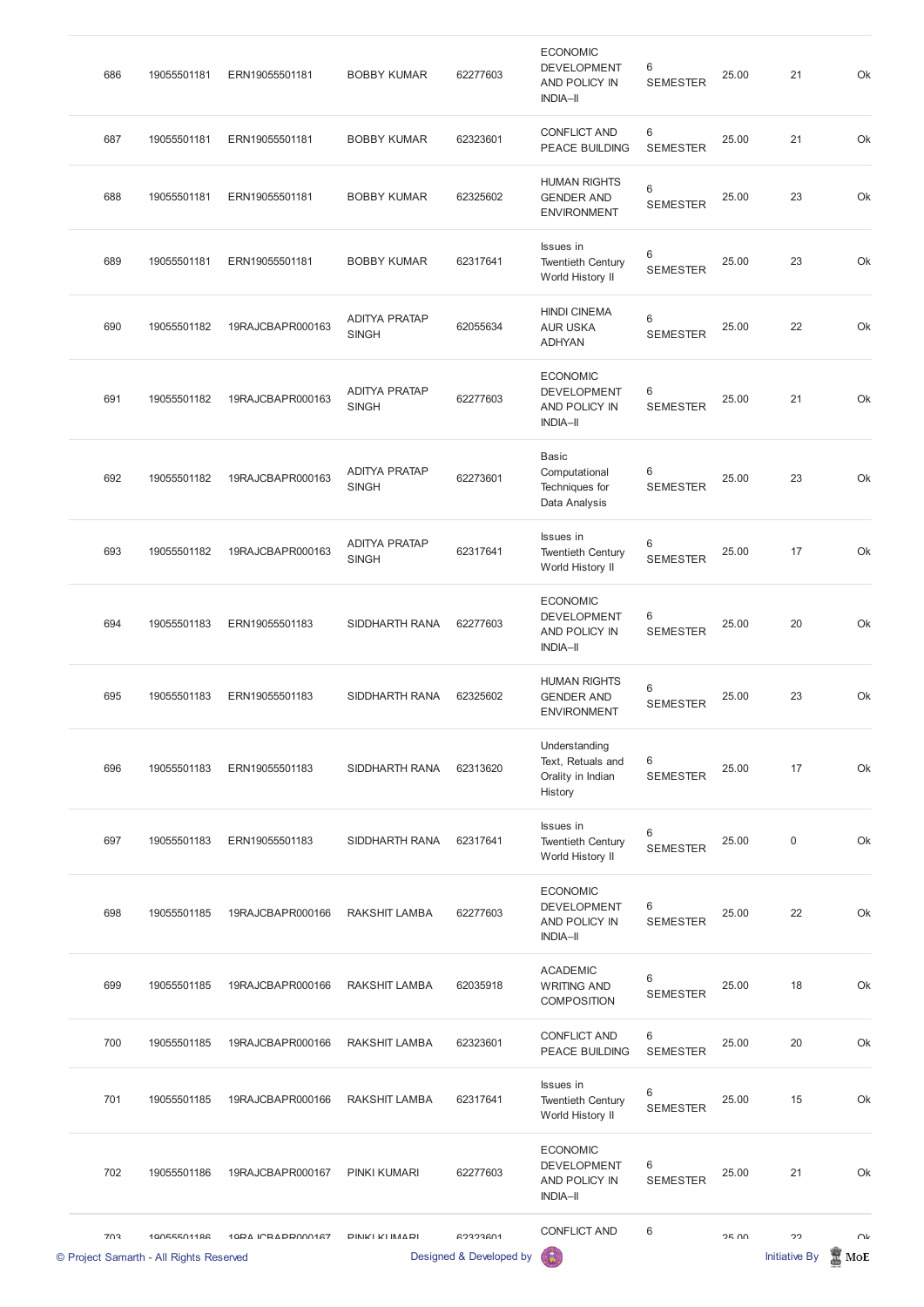| 704 | 19055501186                             | 19RAJCBAPR000167 | PINKI KUMARI        | 62325602                | <b>HUMAN RIGHTS</b><br><b>GENDER AND</b><br><b>ENVIRONMENT</b>            | 6<br><b>SEMESTER</b> | 25.00 | 23                   | Ok       |
|-----|-----------------------------------------|------------------|---------------------|-------------------------|---------------------------------------------------------------------------|----------------------|-------|----------------------|----------|
| 705 | 19055501186                             | 19RAJCBAPR000167 | PINKI KUMARI        | 62317641                | Issues in<br><b>Twentieth Century</b><br>World History II                 | 6<br><b>SEMESTER</b> | 25.00 | 19                   | Ok       |
| 706 | 19055501187                             | 19RAJCBAPR000168 | <b>HANSIKA</b>      | 62277603                | <b>ECONOMIC</b><br><b>DEVELOPMENT</b><br>AND POLICY IN<br><b>INDIA-II</b> | 6<br><b>SEMESTER</b> | 25.00 | 21                   | Ok       |
| 707 | 19055501187                             | 19RAJCBAPR000168 | <b>HANSIKA</b>      | 62035918                | <b>ACADEMIC</b><br><b>WRITING AND</b><br><b>COMPOSITION</b>               | 6<br><b>SEMESTER</b> | 25.00 | 18                   | Ok       |
| 708 | 19055501187                             | 19RAJCBAPR000168 | <b>HANSIKA</b>      | 62323601                | <b>CONFLICT AND</b><br><b>PEACE BUILDING</b>                              | 6<br><b>SEMESTER</b> | 25.00 | 22                   | Ok       |
| 709 | 19055501187                             | 19RAJCBAPR000168 | <b>HANSIKA</b>      | 62317641                | Issues in<br><b>Twentieth Century</b><br>World History II                 | 6<br><b>SEMESTER</b> | 25.00 | 16                   | Ok       |
| 710 | 19055501188                             | 19RAJCBAPR000170 | SOMIL               | 62277603                | <b>ECONOMIC</b><br><b>DEVELOPMENT</b><br>AND POLICY IN<br><b>INDIA-II</b> | 6<br><b>SEMESTER</b> | 25.00 | 20                   | Ok       |
| 711 | 19055501188                             | 19RAJCBAPR000170 | SOMIL               | 62035918                | <b>ACADEMIC</b><br><b>WRITING AND</b><br><b>COMPOSITION</b>               | 6<br><b>SEMESTER</b> | 25.00 | 20                   | Ok       |
| 712 | 19055501188                             | 19RAJCBAPR000170 | SOMIL               | 62323601                | <b>CONFLICT AND</b><br>PEACE BUILDING                                     | 6<br><b>SEMESTER</b> | 25.00 | 21                   | Ok       |
| 713 | 19055501188                             | 19RAJCBAPR000170 | SOMIL               | 62317641                | Issues in<br><b>Twentieth Century</b><br>World History II                 | 6<br><b>SEMESTER</b> | 25.00 | 15                   | Ok       |
| 714 | 19055501189                             | 19RAJCBAPR000171 | <b>GAUTAM KUMAR</b> | 62277603                | <b>ECONOMIC</b><br><b>DEVELOPMENT</b><br>AND POLICY IN<br><b>INDIA-II</b> | 6<br><b>SEMESTER</b> | 25.00 | 23                   | Ok       |
| 715 | 19055501189                             | 19RAJCBAPR000171 | <b>GAUTAM KUMAR</b> | 62325602                | <b>HUMAN RIGHTS</b><br><b>GENDER AND</b><br><b>ENVIRONMENT</b>            | 6<br><b>SEMESTER</b> | 25.00 | 23                   | Ok       |
| 716 | 19055501189                             | 19RAJCBAPR000171 | <b>GAUTAM KUMAR</b> | 62273601                | <b>Basic</b><br>Computational<br>Techniques for<br>Data Analysis          | 6<br><b>SEMESTER</b> | 25.00 | 25                   | Ok       |
| 717 | 19055501189                             | 19RAJCBAPR000171 | <b>GAUTAM KUMAR</b> | 62317641                | Issues in<br><b>Twentieth Century</b><br>World History II                 | 6<br><b>SEMESTER</b> | 25.00 | 20                   | Ok       |
| 718 | 19055501190                             | 19RAJCBAPR000172 | <b>YASH</b>         | 62277603                | <b>ECONOMIC</b><br><b>DEVELOPMENT</b><br>AND POLICY IN<br><b>INDIA-II</b> | 6<br><b>SEMESTER</b> | 25.00 | 22                   | Ok       |
| 719 | 19055501190                             | 19RAJCBAPR000172 | YASH                | 62325602                | <b>HUMAN RIGHTS</b><br><b>GENDER AND</b><br><b>ENVIRONMENT</b>            | 6<br><b>SEMESTER</b> | 25.00 | 23                   | Ok       |
| 720 | 19055501190                             | 19RAJCBAPR000172 | YASH                | 62273601                | <b>Basic</b><br>Computational<br>Techniques for<br>Data Analysis          | 6<br><b>SEMESTER</b> | 25.00 | 23                   | Ok       |
|     | © Project Samarth - All Rights Reserved |                  |                     | Designed & Developed by | Issues in                                                                 | G                    |       | <b>Initiative By</b> | 鬞<br>MoE |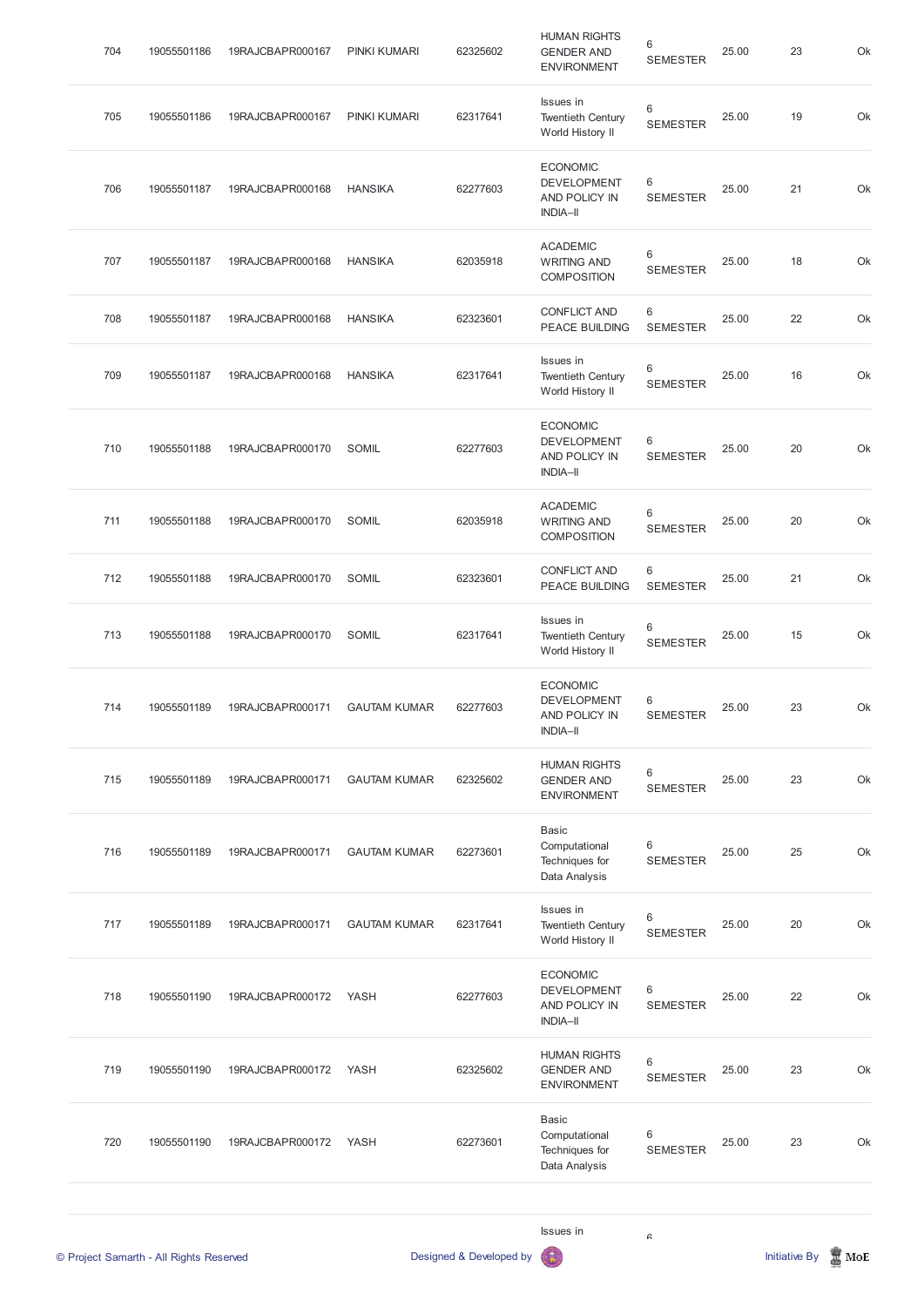| 722 | 19055501191 | 19RAJCBAPR000173 | <b>MOHIT KUMAR</b><br><b>TAMTA</b> | 62277603 | <b>ECONOMIC</b><br><b>DEVELOPMENT</b><br>AND POLICY IN<br><b>INDIA-II</b> | 6<br><b>SEMESTER</b> | 25.00 | 22 | Ok |
|-----|-------------|------------------|------------------------------------|----------|---------------------------------------------------------------------------|----------------------|-------|----|----|
| 723 | 19055501191 | 19RAJCBAPR000173 | <b>MOHIT KUMAR</b><br><b>TAMTA</b> | 62325602 | <b>HUMAN RIGHTS</b><br><b>GENDER AND</b><br><b>ENVIRONMENT</b>            | 6<br><b>SEMESTER</b> | 25.00 | 22 | Ok |
| 724 | 19055501191 | 19RAJCBAPR000173 | <b>MOHIT KUMAR</b><br><b>TAMTA</b> | 62053612 | <b>COMPUTER AUR</b><br><b>HINDI BHASHA</b>                                | 6<br><b>SEMESTER</b> | 25.00 | 17 | Ok |
| 725 | 19055501191 | 19RAJCBAPR000173 | <b>MOHIT KUMAR</b><br><b>TAMTA</b> | 62357604 | <b>DIFFERENTIAL</b><br><b>EQUATIONS</b>                                   | 6<br><b>SEMESTER</b> | 25.00 | 20 | Ok |
| 726 | 19055501192 | 19RAJCBAPR000174 | PARVEEN KUMAR                      | 62277603 | <b>ECONOMIC</b><br><b>DEVELOPMENT</b><br>AND POLICY IN<br><b>INDIA-II</b> | 6<br><b>SEMESTER</b> | 25.00 | 21 | Ok |
| 727 | 19055501192 | 19RAJCBAPR000174 | PARVEEN KUMAR                      | 62323601 | <b>CONFLICT AND</b><br><b>PEACE BUILDING</b>                              | 6<br><b>SEMESTER</b> | 25.00 | 21 | Ok |
| 728 | 19055501192 | 19RAJCBAPR000174 | PARVEEN KUMAR                      | 62325602 | <b>HUMAN RIGHTS</b><br><b>GENDER AND</b><br><b>ENVIRONMENT</b>            | 6<br><b>SEMESTER</b> | 25.00 | 22 | Ok |
| 729 | 19055501192 | 19RAJCBAPR000174 | <b>PARVEEN KUMAR</b>               | 62357604 | <b>DIFFERENTIAL</b><br><b>EQUATIONS</b>                                   | 6<br><b>SEMESTER</b> | 25.00 | 19 | Ok |
| 730 | 19055501194 | ERN19055501194   | <b>VICKY KUMAR</b>                 | 62357604 | <b>DIFFERENTIAL</b><br><b>EQUATIONS</b>                                   | 6<br><b>SEMESTER</b> | 25.00 | 20 | Ok |
| 731 | 19055501194 | ERN19055501194   | <b>VICKY KUMAR</b>                 | 62323601 | <b>CONFLICT AND</b><br><b>PEACE BUILDING</b>                              | 6<br><b>SEMESTER</b> | 25.00 | 21 | Ok |
| 732 | 19055501194 | ERN19055501194   | <b>VICKY KUMAR</b>                 | 62277603 | <b>ECONOMIC</b><br><b>DEVELOPMENT</b><br>AND POLICY IN<br><b>INDIA-II</b> | 6<br><b>SEMESTER</b> | 25.00 | 23 | Ok |
| 733 | 19055501194 | ERN19055501194   | <b>VICKY KUMAR</b>                 | 62325602 | <b>HUMAN RIGHTS</b><br><b>GENDER AND</b><br><b>ENVIRONMENT</b>            | 6<br><b>SEMESTER</b> | 25.00 | 22 | Ok |
| 734 | 19055501195 | 19RAJCBAPR000177 | <b>SAHIL SHARMA</b>                | 62277603 | <b>ECONOMIC</b><br><b>DEVELOPMENT</b><br>AND POLICY IN<br><b>INDIA-II</b> | 6<br><b>SEMESTER</b> | 25.00 | 23 | Ok |
| 735 | 19055501195 | 19RAJCBAPR000177 | <b>SAHIL SHARMA</b>                | 62035918 | <b>ACADEMIC</b><br><b>WRITING AND</b><br><b>COMPOSITION</b>               | 6<br><b>SEMESTER</b> | 25.00 | 18 | Ok |
| 736 | 19055501195 | 19RAJCBAPR000177 | <b>SAHIL SHARMA</b>                | 62323601 | <b>CONFLICT AND</b><br><b>PEACE BUILDING</b>                              | 6<br><b>SEMESTER</b> | 25.00 | 23 | Ok |
| 737 | 19055501195 | 19RAJCBAPR000177 | <b>SAHIL SHARMA</b>                | 62357604 | <b>DIFFERENTIAL</b><br><b>EQUATIONS</b>                                   | 6<br><b>SEMESTER</b> | 25.00 | 25 | Ok |
| 738 | 19055501196 | 19RAJCBAPR000178 | SANDEEP                            | 62345625 | <b>MULTIMEDIA AND</b><br><b>WEB DESIGN</b>                                | 6<br><b>SEMESTER</b> | 25.00 | 20 | Ok |
| 739 | 19055501196 | 19RAJCBAPR000178 | SANDEEP                            | 62277603 | <b>ECONOMIC</b><br><b>DEVELOPMENT</b><br>AND POLICY IN<br><b>INDIA-II</b> | 6<br><b>SEMESTER</b> | 25.00 | 21 | Ok |

Computational The contract of the contract of the contract of the contract of the contract of the contract of the contract of



Basic

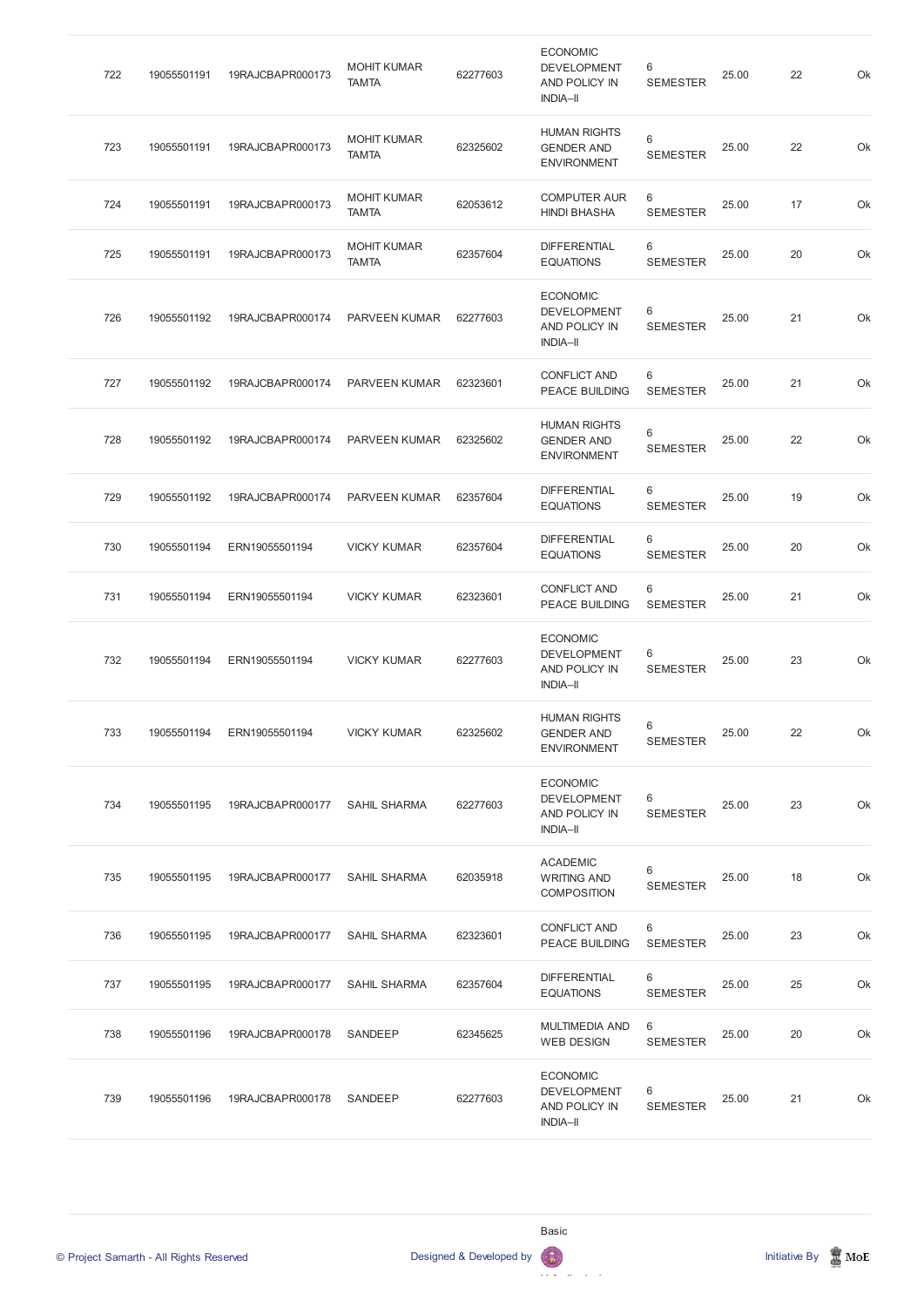| 741 | 19055501196                             | 19RAJCBAPR000178           | SANDEEP                | 62357604                | <b>DIFFERENTIAL</b><br><b>EQUATIONS</b>                                   | 6<br><b>SEMESTER</b> | 25.00 | 22            | Ok               |
|-----|-----------------------------------------|----------------------------|------------------------|-------------------------|---------------------------------------------------------------------------|----------------------|-------|---------------|------------------|
| 742 | 19055501197                             | 19RAJCBAPR000179           | <b>MUKUL DEV</b>       | 62345625                | <b>MULTIMEDIA AND</b><br><b>WEB DESIGN</b>                                | 6<br><b>SEMESTER</b> | 25.00 | 21            | Ok               |
| 743 | 19055501197                             | 19RAJCBAPR000179           | <b>MUKUL DEV</b>       | 62277603                | <b>ECONOMIC</b><br><b>DEVELOPMENT</b><br>AND POLICY IN<br><b>INDIA-II</b> | 6<br><b>SEMESTER</b> | 25.00 | 23            | Ok               |
| 744 | 19055501197                             | 19RAJCBAPR000179           | <b>MUKUL DEV</b>       | 62273601                | <b>Basic</b><br>Computational<br>Techniques for<br>Data Analysis          | 6<br><b>SEMESTER</b> | 25.00 | 22            | Ok               |
| 745 | 19055501197                             | 19RAJCBAPR000179           | <b>MUKUL DEV</b>       | 62357604                | <b>DIFFERENTIAL</b><br><b>EQUATIONS</b>                                   | 6<br><b>SEMESTER</b> | 25.00 | 20            | Ok               |
| 746 | 19055501198                             | ERN19055501198             | <b>RAKHI</b>           | 62345625                | <b>MULTIMEDIA AND</b><br><b>WEB DESIGN</b>                                | 6<br><b>SEMESTER</b> | 25.00 | 24            | Ok               |
| 747 | 19055501198                             | ERN19055501198             | <b>RAKHI</b>           | 62277603                | <b>ECONOMIC</b><br><b>DEVELOPMENT</b><br>AND POLICY IN<br><b>INDIA-II</b> | 6<br><b>SEMESTER</b> | 25.00 | 22            | Ok               |
| 748 | 19055501198                             | ERN19055501198             | <b>RAKHI</b>           | 62323601                | <b>CONFLICT AND</b><br><b>PEACE BUILDING</b>                              | 6<br><b>SEMESTER</b> | 25.00 | 23            | Ok               |
| 749 | 19055501198                             | ERN19055501198             | <b>RAKHI</b>           | 62357604                | <b>DIFFERENTIAL</b><br><b>EQUATIONS</b>                                   | 6<br><b>SEMESTER</b> | 25.00 | 25            | Ok               |
| 750 | 19055501199                             | ERN19055501199             | ABHIMANYU              | 62277603                | <b>ECONOMIC</b><br><b>DEVELOPMENT</b><br>AND POLICY IN<br><b>INDIA-II</b> | 6<br><b>SEMESTER</b> | 25.00 | 22            | Ok               |
| 751 | 19055501199                             | ERN19055501199             | ABHIMANYU              | 62323601                | <b>CONFLICT AND</b><br><b>PEACE BUILDING</b>                              | 6<br><b>SEMESTER</b> | 25.00 | 19            | Ok               |
| 752 | 19055501199                             | ERN19055501199             | ABHIMANYU              | 62325602                | <b>HUMAN RIGHTS</b><br><b>GENDER AND</b><br><b>ENVIRONMENT</b>            | 6<br><b>SEMESTER</b> | 25.00 | 22            | Ok               |
| 753 | 19055501199                             | ERN19055501199             | ABHIMANYU              | 62357604                | <b>DIFFERENTIAL</b><br><b>EQUATIONS</b>                                   | 6<br><b>SEMESTER</b> | 25.00 | 20            | Ok               |
| 754 | 19055501200                             | ERN19055501200             | <b>AASTHA TRIPATHI</b> | 62345625                | <b>MULTIMEDIA AND</b><br><b>WEB DESIGN</b>                                | 6<br><b>SEMESTER</b> | 25.00 | 24            | Ok               |
| 755 | 19055501200                             | ERN19055501200             | <b>AASTHA TRIPATHI</b> | 62277603                | <b>ECONOMIC</b><br><b>DEVELOPMENT</b><br>AND POLICY IN<br><b>INDIA-II</b> | 6<br><b>SEMESTER</b> | 25.00 | 22            | Ok               |
| 756 | 19055501200                             | ERN19055501200             | <b>AASTHA TRIPATHI</b> | 62323601                | <b>CONFLICT AND</b><br><b>PEACE BUILDING</b>                              | 6<br><b>SEMESTER</b> | 25.00 | 21            | Ok               |
| 757 |                                         | 19055501200 ERN19055501200 | AASTHA TRIPATHI        | 62357604                | <b>DIFFERENTIAL</b><br><b>EQUATIONS</b>                                   | 6<br><b>SEMESTER</b> | 25.00 | 24            | Ok               |
| 758 | 19055501201                             | 19RAJCBAPR000183           | <b>DEEPAK</b>          | 62277603                | <b>ECONOMIC</b><br><b>DEVELOPMENT</b><br>AND POLICY IN<br><b>INDIA-II</b> | 6<br><b>SEMESTER</b> | 25.00 | 22            | Ok               |
| 759 | 19055501201                             | 19RAJCBAPR000183           | <b>DEEPAK</b>          | 62323601                | <b>CONFLICT AND</b><br>PEACE BUILDING                                     | 6<br><b>SEMESTER</b> | 25.00 | 20            | Ok               |
|     | © Project Samarth - All Rights Reserved |                            |                        | Designed & Developed by | <b>HUMAN RIGHTS</b>                                                       | $\mathcal{L}$        |       | Initiative By | $\mathbb{R}$ MoE |

Data Analysis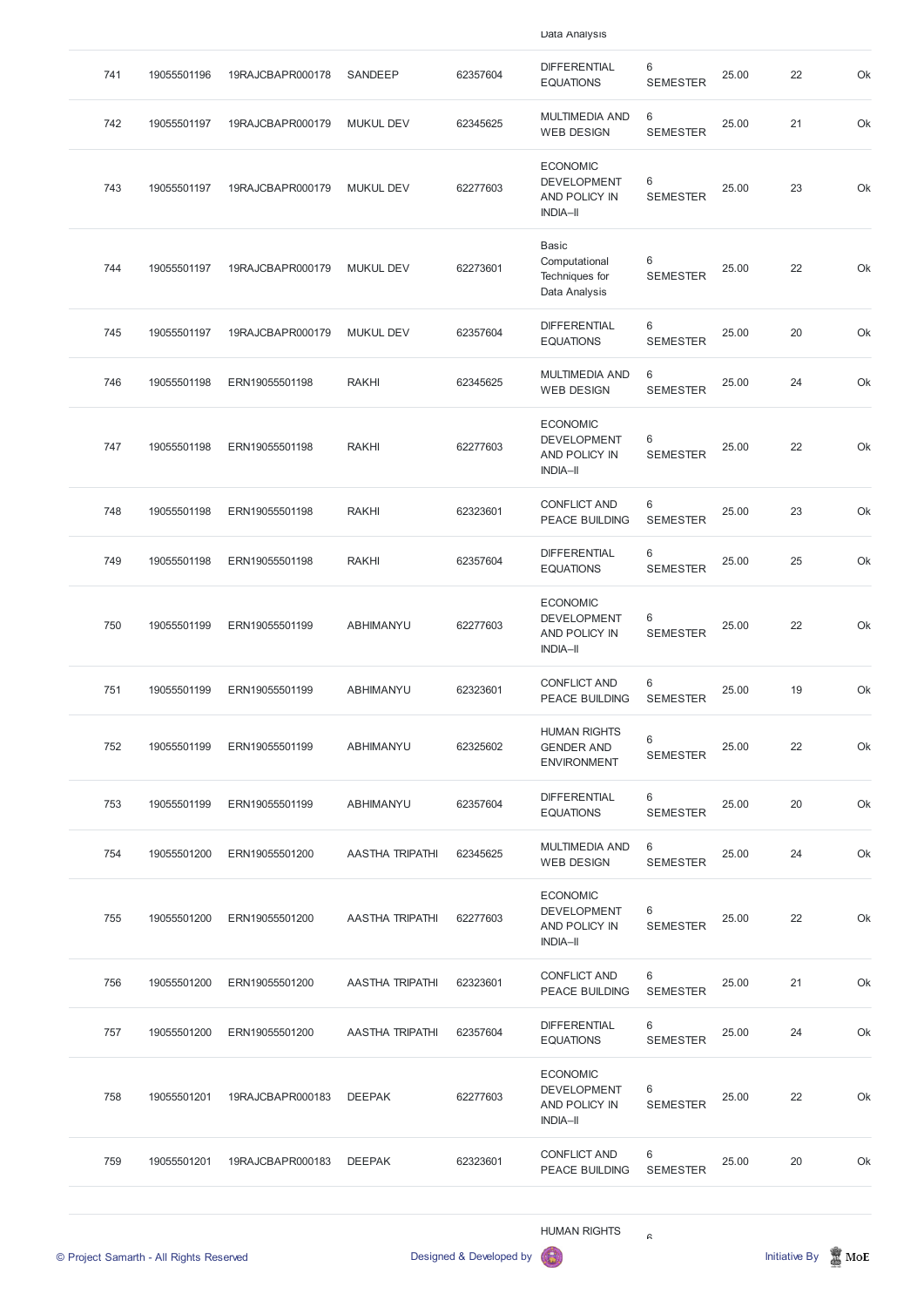| 761 | 19055501201 | 19RAJCBAPR000183 | <b>DEEPAK</b>         | 62357604 | <b>DIFFERENTIAL</b><br><b>EQUATIONS</b>                                   | 6<br><b>SEMESTER</b> | 25.00 | 23 | Ok |
|-----|-------------|------------------|-----------------------|----------|---------------------------------------------------------------------------|----------------------|-------|----|----|
| 762 | 19055501202 | ERN19055501202   | RADHIKA BANSAL        | 62345625 | <b>MULTIMEDIA AND</b><br><b>WEB DESIGN</b>                                | 6<br><b>SEMESTER</b> | 25.00 | 22 | Ok |
| 763 | 19055501202 | ERN19055501202   | RADHIKA BANSAL        | 62277603 | <b>ECONOMIC</b><br><b>DEVELOPMENT</b><br>AND POLICY IN<br><b>INDIA-II</b> | 6<br><b>SEMESTER</b> | 25.00 | 22 | Ok |
| 764 | 19055501202 | ERN19055501202   | RADHIKA BANSAL        | 62273601 | <b>Basic</b><br>Computational<br>Techniques for<br>Data Analysis          | 6<br><b>SEMESTER</b> | 25.00 | 22 | Ok |
| 765 | 19055501202 | ERN19055501202   | RADHIKA BANSAL        | 62357604 | <b>DIFFERENTIAL</b><br><b>EQUATIONS</b>                                   | 6<br><b>SEMESTER</b> | 25.00 | 20 | Ok |
| 766 | 19055501203 | ERN19055501203   | <b>UJJWAL SHARMA</b>  | 62277603 | <b>ECONOMIC</b><br><b>DEVELOPMENT</b><br>AND POLICY IN<br><b>INDIA-II</b> | 6<br><b>SEMESTER</b> | 25.00 | 22 | Ok |
| 767 | 19055501203 | ERN19055501203   | <b>UJJWAL SHARMA</b>  | 62035918 | <b>ACADEMIC</b><br><b>WRITING AND</b><br><b>COMPOSITION</b>               | 6<br><b>SEMESTER</b> | 25.00 | 17 | Ok |
| 768 | 19055501203 | ERN19055501203   | <b>UJJWAL SHARMA</b>  | 62273601 | <b>Basic</b><br>Computational<br>Techniques for<br>Data Analysis          | 6<br><b>SEMESTER</b> | 25.00 | 23 | Ok |
| 769 | 19055501203 | ERN19055501203   | <b>UJJWAL SHARMA</b>  | 62357604 | <b>DIFFERENTIAL</b><br><b>EQUATIONS</b>                                   | 6<br><b>SEMESTER</b> | 25.00 | 21 | Ok |
| 770 | 19055501204 | 19RAJCBAPR000187 | <b>UMESH SHARMA</b>   | 62345625 | <b>MULTIMEDIA AND</b><br><b>WEB DESIGN</b>                                | 6<br><b>SEMESTER</b> | 25.00 | 20 | Ok |
| 771 | 19055501204 | 19RAJCBAPR000187 | <b>UMESH SHARMA</b>   | 62277603 | <b>ECONOMIC</b><br><b>DEVELOPMENT</b><br>AND POLICY IN<br><b>INDIA-II</b> | 6<br><b>SEMESTER</b> | 25.00 | 21 | Ok |
| 772 | 19055501204 | 19RAJCBAPR000187 | <b>UMESH SHARMA</b>   | 62273601 | <b>Basic</b><br>Computational<br>Techniques for<br>Data Analysis          | 6<br><b>SEMESTER</b> | 25.00 | 25 | Ok |
| 773 | 19055501204 | 19RAJCBAPR000187 | <b>UMESH SHARMA</b>   | 62357604 | <b>DIFFERENTIAL</b><br><b>EQUATIONS</b>                                   | 6<br><b>SEMESTER</b> | 25.00 | 23 | Ok |
| 774 | 19055501205 | 19RAJCBAPR000188 | <b>KAMAL KARTIKAY</b> | 62035918 | <b>ACADEMIC</b><br><b>WRITING AND</b><br><b>COMPOSITION</b>               | 6<br><b>SEMESTER</b> | 25.00 | 17 | Ok |
| 775 | 19055501205 | 19RAJCBAPR000188 | <b>KAMAL KARTIKAY</b> | 62277603 | <b>ECONOMIC</b><br><b>DEVELOPMENT</b><br>AND POLICY IN<br><b>INDIA-II</b> | 6<br><b>SEMESTER</b> | 25.00 | 21 | Ok |

| 776 | 19055501205 | 19RAJCBAPR000188 | KAMAL KARTIKAY | 62273601 | Basic<br>Computational<br>Techniques for<br>Data Analysis | 6<br><b>SEMESTER</b> | 25.00 | 22 | Ok |
|-----|-------------|------------------|----------------|----------|-----------------------------------------------------------|----------------------|-------|----|----|
| 777 | 19055501205 | 19RAJCBAPR000188 | KAMAL KARTIKAY | 62357604 | <b>DIFFERENTIAL</b><br><b>EQUATIONS</b>                   | 6<br><b>SEMESTER</b> | 25.00 | 21 | Ok |

ECONOMIC

 $\mathbf{\Omega}$ 



DEVELOPMENT OF STATISTICS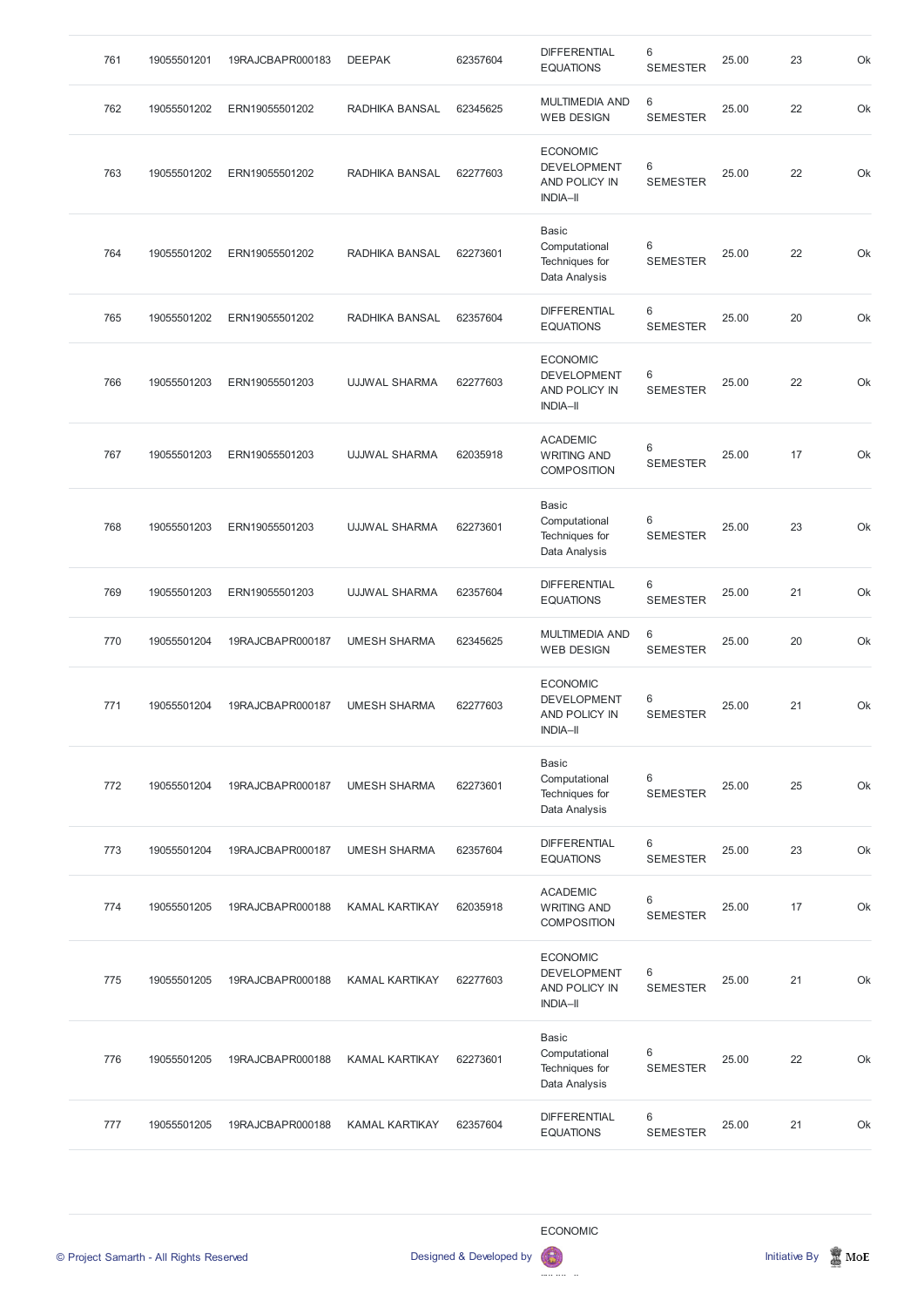|     |             |                  |                            |          | $IIVUIA-II$                                                               |                            |       |    |    |
|-----|-------------|------------------|----------------------------|----------|---------------------------------------------------------------------------|----------------------------|-------|----|----|
| 779 | 19055501206 | 19RAJCBAPR000189 | <b>NIKHIL</b>              | 62273601 | <b>Basic</b><br>Computational<br>Techniques for<br>Data Analysis          | 6<br><b>SEMESTER</b>       | 25.00 | 23 | Ok |
| 780 | 19055501206 | 19RAJCBAPR000189 | <b>NIKHIL</b>              | 62357604 | <b>DIFFERENTIAL</b><br><b>EQUATIONS</b>                                   | 6<br><b>SEMESTER</b>       | 25.00 | 21 | Ok |
| 781 | 19055501206 | 19RAJCBAPR000189 | <b>NIKHIL</b>              | 62035918 | <b>ACADEMIC</b><br><b>WRITING AND</b><br><b>COMPOSITION</b>               | 6<br><b>SEMESTER</b>       | 25.00 | 17 | Ok |
| 782 | 19055501207 | 19RAJCBAPR000190 | <b>MUSKAN</b>              | 62277603 | <b>ECONOMIC</b><br><b>DEVELOPMENT</b><br>AND POLICY IN<br><b>INDIA-II</b> | 6<br><b>SEMESTER</b>       | 25.00 | 23 | Ok |
| 783 | 19055501207 | 19RAJCBAPR000190 | <b>MUSKAN</b>              | 62035918 | <b>ACADEMIC</b><br><b>WRITING AND</b><br><b>COMPOSITION</b>               | 6<br><b>SEMESTER</b>       | 25.00 | 16 | Ok |
| 784 | 19055501207 | 19RAJCBAPR000190 | <b>MUSKAN</b>              | 62273601 | <b>Basic</b><br>Computational<br>Techniques for<br>Data Analysis          | 6<br><b>SEMESTER</b>       | 25.00 | 23 | Ok |
| 785 | 19055501207 | 19RAJCBAPR000190 | <b>MUSKAN</b>              | 62357604 | <b>DIFFERENTIAL</b><br><b>EQUATIONS</b>                                   | 6<br><b>SEMESTER</b>       | 25.00 | 22 | Ok |
| 786 | 19055501208 | 19RAJCBAPR000191 | AISHWARYA A<br><b>NAIR</b> | 62277603 | <b>ECONOMIC</b><br><b>DEVELOPMENT</b><br>AND POLICY IN<br><b>INDIA-II</b> | 6<br><b>SEMESTER</b>       | 25.00 | 22 | Ok |
| 787 | 19055501208 | 19RAJCBAPR000191 | AISHWARYA A<br><b>NAIR</b> | 62035918 | <b>ACADEMIC</b><br><b>WRITING AND</b><br><b>COMPOSITION</b>               | 6<br><b>SEMESTER</b>       | 25.00 | 16 | Ok |
| 788 | 19055501208 | 19RAJCBAPR000191 | AISHWARYA A<br><b>NAIR</b> | 62323601 | <b>CONFLICT AND</b><br><b>PEACE BUILDING</b>                              | 6<br><b>SEMESTER</b>       | 25.00 | 21 | Ok |
| 789 | 19055501208 | 19RAJCBAPR000191 | AISHWARYA A<br><b>NAIR</b> | 62357604 | <b>DIFFERENTIAL</b><br><b>EQUATIONS</b>                                   | 6<br><b>SEMESTER</b>       | 25.00 | 25 | Ok |
| 790 | 19055501209 | 19RAJCBAPR000192 | <b>HADER ALI</b>           | 62345625 | <b>MULTIMEDIA AND</b><br><b>WEB DESIGN</b>                                | $\,6\,$<br><b>SEMESTER</b> | 25.00 | 21 | Ok |
| 791 | 19055501209 | 19RAJCBAPR000192 | <b>HADER ALI</b>           | 62277603 | <b>ECONOMIC</b><br><b>DEVELOPMENT</b><br>AND POLICY IN<br><b>INDIA-II</b> | 6<br><b>SEMESTER</b>       | 25.00 | 21 | Ok |
| 792 | 19055501209 | 19RAJCBAPR000192 | <b>HADER ALI</b>           | 62273601 | <b>Basic</b><br>Computational<br>Techniques for<br>Data Analysis          | 6<br><b>SEMESTER</b>       | 25.00 | 23 | Ok |
|     |             |                  |                            |          |                                                                           |                            |       |    |    |

Computational The contract of the contract of the contract of the contract of the contract of the contract of the contract of

© Project Samarth - All Rights Reserved **Designed & Developed by Initiative By Initiative By Initiative By Initiative By Initiative By Initiative By Initiative By Initiative By Initiative By Initiative By Initiative By Ini** 

| 793 | 19055501209 | 19RAJCBAPR000192 | <b>HADER ALI</b>   | 62357604 | <b>DIFFERENTIAL</b><br><b>EQUATIONS</b>                                   | 6<br><b>SEMESTER</b> | 25.00 | 23 | Ok |
|-----|-------------|------------------|--------------------|----------|---------------------------------------------------------------------------|----------------------|-------|----|----|
| 794 | 19055501210 | 19RAJCBAPR000193 | <b>KHUSHI GARG</b> | 62277603 | <b>ECONOMIC</b><br><b>DEVELOPMENT</b><br>AND POLICY IN<br><b>INDIA-II</b> | 6<br><b>SEMESTER</b> | 25.00 | 23 | Ok |
| 795 | 19055501210 | 19RAJCBAPR000193 | <b>KHUSHI GARG</b> | 62035918 | <b>ACADEMIC</b><br><b>WRITING AND</b><br><b>COMPOSITION</b>               | 6<br><b>SEMESTER</b> | 25.00 | 19 | Ok |

Basic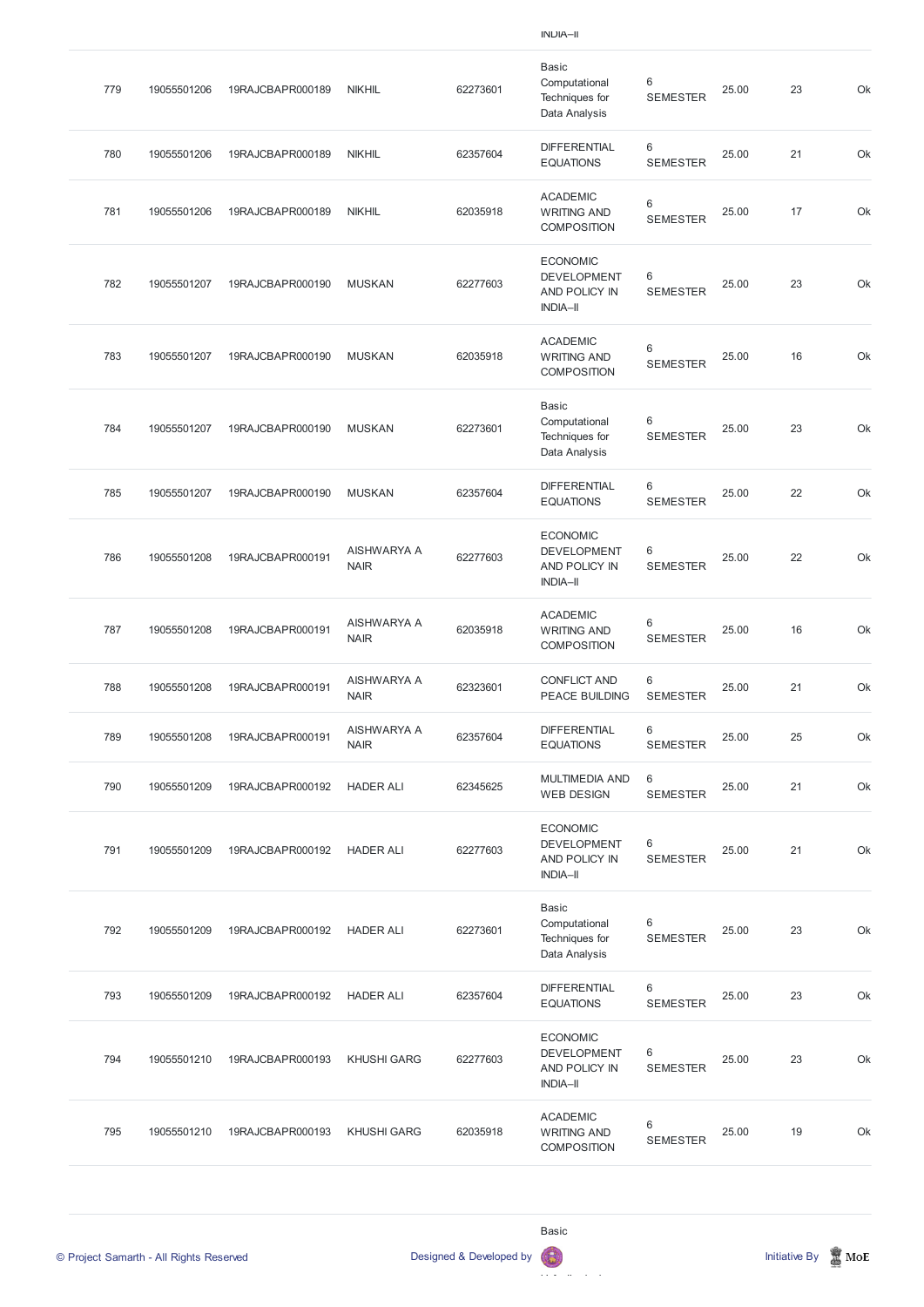| 797 | 19055501210 | 19RAJCBAPR000193 | <b>KHUSHI GARG</b>                | 62357604 | <b>DIFFERENTIAL</b><br><b>EQUATIONS</b>                                   | $6\phantom{1}$<br><b>SEMESTER</b>  | 25.00 | 20          | Ok |
|-----|-------------|------------------|-----------------------------------|----------|---------------------------------------------------------------------------|------------------------------------|-------|-------------|----|
| 798 | 19055501211 | 19RAJCBAPR000194 | <b>ROHIT KUMAR</b>                | 62345625 | <b>MULTIMEDIA AND</b><br><b>WEB DESIGN</b>                                | $6\phantom{1}$<br><b>SEMESTER</b>  | 25.00 | 20          | Ok |
| 799 | 19055501211 | 19RAJCBAPR000194 | <b>ROHIT KUMAR</b>                | 62277603 | <b>ECONOMIC</b><br><b>DEVELOPMENT</b><br>AND POLICY IN<br><b>INDIA-II</b> | $6\,$<br><b>SEMESTER</b>           | 25.00 | 21          | Ok |
| 800 | 19055501211 | 19RAJCBAPR000194 | <b>ROHIT KUMAR</b>                | 62273601 | Basic<br>Computational<br>Techniques for<br>Data Analysis                 | $6\,$<br><b>SEMESTER</b>           | 25.00 | 25          | Ok |
| 801 | 19055501211 | 19RAJCBAPR000194 | <b>ROHIT KUMAR</b>                | 62357604 | <b>DIFFERENTIAL</b><br><b>EQUATIONS</b>                                   | $6\phantom{1}6$<br><b>SEMESTER</b> | 25.00 | 21          | Ok |
| 802 | 19055501212 | ERN19055501212   | PAREENA GUPTA                     | 12033902 | <b>ENGLISH</b><br>LANGUAGE<br><b>TEACHING</b>                             | $6\,$<br><b>SEMESTER</b>           | 25.00 | 18          | Ok |
| 803 | 19055501212 | ERN19055501212   | PAREENA GUPTA                     | 62277603 | <b>ECONOMIC</b><br><b>DEVELOPMENT</b><br>AND POLICY IN<br><b>INDIA-II</b> | 6<br><b>SEMESTER</b>               | 25.00 | 21          | Ok |
| 804 | 19055501212 | ERN19055501212   | PAREENA GUPTA                     | 62035918 | <b>ACADEMIC</b><br><b>WRITING AND</b><br><b>COMPOSITION</b>               | $6\,$<br><b>SEMESTER</b>           | 25.00 | 19          | Ok |
| 805 | 19055501212 | ERN19055501212   | PAREENA GUPTA                     | 62357604 | <b>DIFFERENTIAL</b><br><b>EQUATIONS</b>                                   | 6<br><b>SEMESTER</b>               | 25.00 | 19          | Ok |
| 806 | 19055501213 | 19RAJCBAPR000196 | <b>KARISHMA</b>                   | 62277603 | <b>ECONOMIC</b><br><b>DEVELOPMENT</b><br>AND POLICY IN<br><b>INDIA-II</b> | 6<br><b>SEMESTER</b>               | 25.00 | 20          | Ok |
| 807 | 19055501213 | 19RAJCBAPR000196 | <b>KARISHMA</b>                   | 62035918 | <b>ACADEMIC</b><br><b>WRITING AND</b><br><b>COMPOSITION</b>               | 6<br><b>SEMESTER</b>               | 25.00 | 15          | Ok |
| 808 | 19055501213 | 19RAJCBAPR000196 | <b>KARISHMA</b>                   | 62323601 | <b>CONFLICT AND</b><br><b>PEACE BUILDING</b>                              | 6<br><b>SEMESTER</b>               | 25.00 | 23          | Ok |
| 809 | 19055501213 | 19RAJCBAPR000196 | <b>KARISHMA</b>                   | 62357604 | <b>DIFFERENTIAL</b><br><b>EQUATIONS</b>                                   | 6<br><b>SEMESTER</b>               | 25.00 | 18          | Ok |
| 810 | 19055501214 | 19RAJCBAPR000197 | <b>SHUBHAM</b><br><b>AGGARWAL</b> | 62277603 | <b>ECONOMIC</b><br><b>DEVELOPMENT</b><br>AND POLICY IN<br><b>INDIA-II</b> | 6<br><b>SEMESTER</b>               | 25.00 | $\mathsf 0$ | Ok |
| 811 | 19055501214 | 19RAJCBAPR000197 | <b>SHUBHAM</b><br><b>AGGARWAL</b> | 62035918 | <b>ACADEMIC</b><br><b>WRITING AND</b><br>OMIDCITION                       | 6<br><b>SEMESTER</b>               | 25.00 | 8           | Ok |

COMPOSITION

Data Analysis

| © Project Samarth - All Rights Reserved |             |                  | Designed & Developed by           | 6        | R                                                                         |                      | <b>Initiative By</b> | $\mathbb Z$ MoE |    |
|-----------------------------------------|-------------|------------------|-----------------------------------|----------|---------------------------------------------------------------------------|----------------------|----------------------|-----------------|----|
|                                         |             |                  |                                   |          | <b>ACADEMIC</b>                                                           |                      |                      |                 |    |
| 814                                     | 19055501215 | 19RAJCBAPR000198 | <b>SHREYANSH JAIN</b>             | 62277603 | <b>ECONOMIC</b><br><b>DEVELOPMENT</b><br>AND POLICY IN<br><b>INDIA-II</b> | 6<br><b>SEMESTER</b> | 25.00                | 23              | Ok |
| 813                                     | 19055501214 | 19RAJCBAPR000197 | <b>SHUBHAM</b><br><b>AGGARWAL</b> | 62323601 | <b>CONFLICT AND</b><br><b>PEACE BUILDING</b>                              | 6<br><b>SEMESTER</b> | 25.00                | 20              | Ok |
| 812                                     | 19055501214 | 19RAJCBAPR000197 | <b>SHUBHAM</b><br><b>AGGARWAL</b> | 62357604 | <b>DIFFERENTIAL</b><br><b>EQUATIONS</b>                                   | 6<br><b>SEMESTER</b> | 25.00                | 10              | Ok |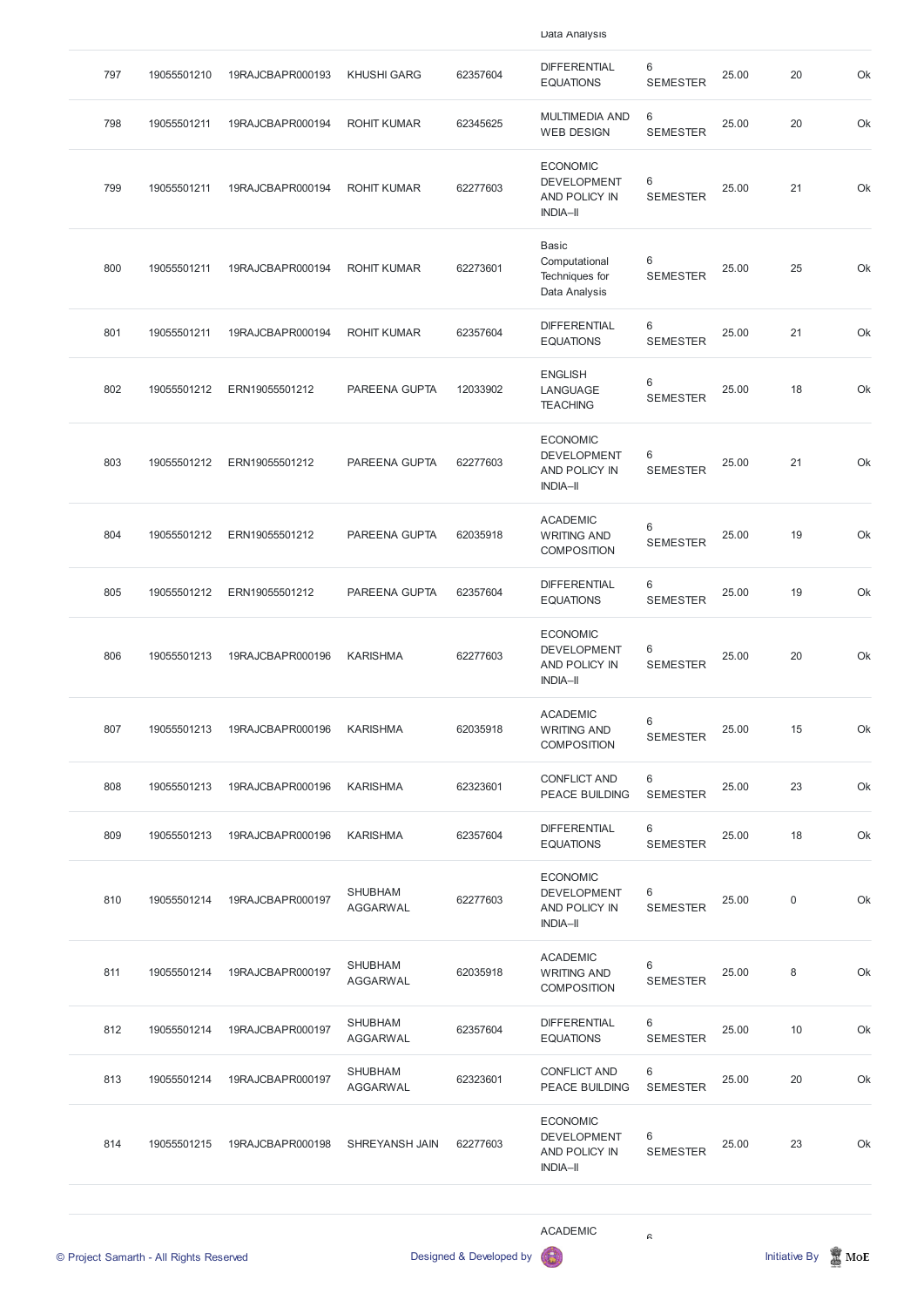| 816                                            | 19055501215 | 19RAJCBAPR000198         | SHREYANSH JAIN                       | 62323601                                   | <b>CONFLICT AND</b><br><b>PEACE BUILDING</b>                              | 6<br><b>SEMESTER</b> | 25.00 | 22                         | Ok            |
|------------------------------------------------|-------------|--------------------------|--------------------------------------|--------------------------------------------|---------------------------------------------------------------------------|----------------------|-------|----------------------------|---------------|
| 817                                            | 19055501215 | 19RAJCBAPR000198         | SHREYANSH JAIN                       | 62357604                                   | <b>DIFFERENTIAL</b><br><b>EQUATIONS</b>                                   | 6<br><b>SEMESTER</b> | 25.00 | 20                         | Ok            |
| 818                                            | 19055501216 | ERN19055501216           | <b>KUSHAGRA</b><br><b>SRIVASTAVA</b> | 62277603                                   | <b>ECONOMIC</b><br><b>DEVELOPMENT</b><br>AND POLICY IN<br><b>INDIA-II</b> | 6<br><b>SEMESTER</b> | 25.00 | 21                         | Ok            |
| 819                                            | 19055501216 | ERN19055501216           | <b>KUSHAGRA</b><br><b>SRIVASTAVA</b> | 62325602                                   | <b>HUMAN RIGHTS</b><br><b>GENDER AND</b><br><b>ENVIRONMENT</b>            | 6<br><b>SEMESTER</b> | 25.00 | 23                         | Ok            |
| 820                                            | 19055501216 | ERN19055501216           | <b>KUSHAGRA</b><br><b>SRIVASTAVA</b> | 62273601                                   | <b>Basic</b><br>Computational<br>Techniques for<br>Data Analysis          | 6<br><b>SEMESTER</b> | 25.00 | 23                         | Ok            |
| 821                                            | 19055501216 | ERN19055501216           | <b>KUSHAGRA</b><br><b>SRIVASTAVA</b> | 62357604                                   | <b>DIFFERENTIAL</b><br><b>EQUATIONS</b>                                   | 6<br><b>SEMESTER</b> | 25.00 | 20                         | Ok            |
| 822                                            | 19055501217 | 19RAJCBAPR000200         | <b>HARSH GOGIA</b>                   | 62277603                                   | <b>ECONOMIC</b><br><b>DEVELOPMENT</b><br>AND POLICY IN<br><b>INDIA-II</b> | 6<br><b>SEMESTER</b> | 25.00 | 20                         | Ok            |
| 823                                            | 19055501217 | 19RAJCBAPR000200         | <b>HARSH GOGIA</b>                   | 62035918                                   | <b>ACADEMIC</b><br><b>WRITING AND</b><br><b>COMPOSITION</b>               | 6<br><b>SEMESTER</b> | 25.00 | 20                         | Ok            |
| 824                                            | 19055501217 | 19RAJCBAPR000200         | <b>HARSH GOGIA</b>                   | 62273601                                   | <b>Basic</b><br>Computational<br>Techniques for<br>Data Analysis          | 6<br><b>SEMESTER</b> | 25.00 | 23                         | Ok            |
| 825                                            | 19055501217 | 19RAJCBAPR000200         | <b>HARSH GOGIA</b>                   | 62357604                                   | <b>DIFFERENTIAL</b><br><b>EQUATIONS</b>                                   | 6<br><b>SEMESTER</b> | 25.00 | 25                         | Ok            |
| 826                                            | 19055501218 | 19RAJCBAPR000202         | <b>MANYA</b>                         | 62277603                                   | <b>ECONOMIC</b><br><b>DEVELOPMENT</b><br>AND POLICY IN<br><b>INDIA-II</b> | 6<br><b>SEMESTER</b> | 25.00 | 23                         | Ok            |
| 827                                            | 19055501218 | 19RAJCBAPR000202         | <b>MANYA</b>                         | 62035918                                   | <b>ACADEMIC</b><br><b>WRITING AND</b><br><b>COMPOSITION</b>               | 6<br><b>SEMESTER</b> | 25.00 | 18                         | Ok            |
| 828                                            | 19055501218 | 19RAJCBAPR000202         | <b>MANYA</b>                         | 62273601                                   | <b>Basic</b><br>Computational<br>Techniques for<br>Data Analysis          | 6<br><b>SEMESTER</b> | 25.00 | 23                         | Ok            |
| 829                                            | 19055501218 | 19RAJCBAPR000202         | <b>MANYA</b>                         | 62357604                                   | <b>DIFFERENTIAL</b><br><b>EQUATIONS</b>                                   | 6<br><b>SEMESTER</b> | 25.00 | 21                         | Ok            |
| 830                                            | 19055501219 | 19RAJCBAPR000203         | <b>VIDHI MITTAL</b>                  | 62277603                                   | <b>ECONOMIC</b><br><b>DEVELOPMENT</b><br>AND POLICY IN<br><b>INDIA-II</b> | 6<br><b>SEMESTER</b> | 25.00 | 23                         | Ok            |
| 831                                            | 19055501219 | 19RAJCBAPR000203         | <b>VIDHI MITTAL</b>                  | 62035918                                   | <b>ACADEMIC</b><br><b>WRITING AND</b><br><b>COMPOSITION</b>               | 6<br><b>SEMESTER</b> | 25.00 | 18                         | Ok            |
| 832                                            | 19055501219 | 19RAJCBAPR000203         | <b>VIDHI MITTAL</b>                  | 62273601                                   | <b>Basic</b><br>Computational<br>Techniques for<br>Data Analysis          | 6<br><b>SEMESTER</b> | 25.00 | 22                         | Ok            |
| ひょう<br>© Project Samarth - All Rights Reserved | 10055501210 | <b>10DA ICRADDO00002</b> | <b>VIDLIMITTAI</b>                   | <b>GOREZGOA</b><br>Designed & Developed by | <b>DIFFERENTIAL</b>                                                       | 6                    | OF UU | ገበ<br><b>Initiative By</b> | $\cap$<br>MoE |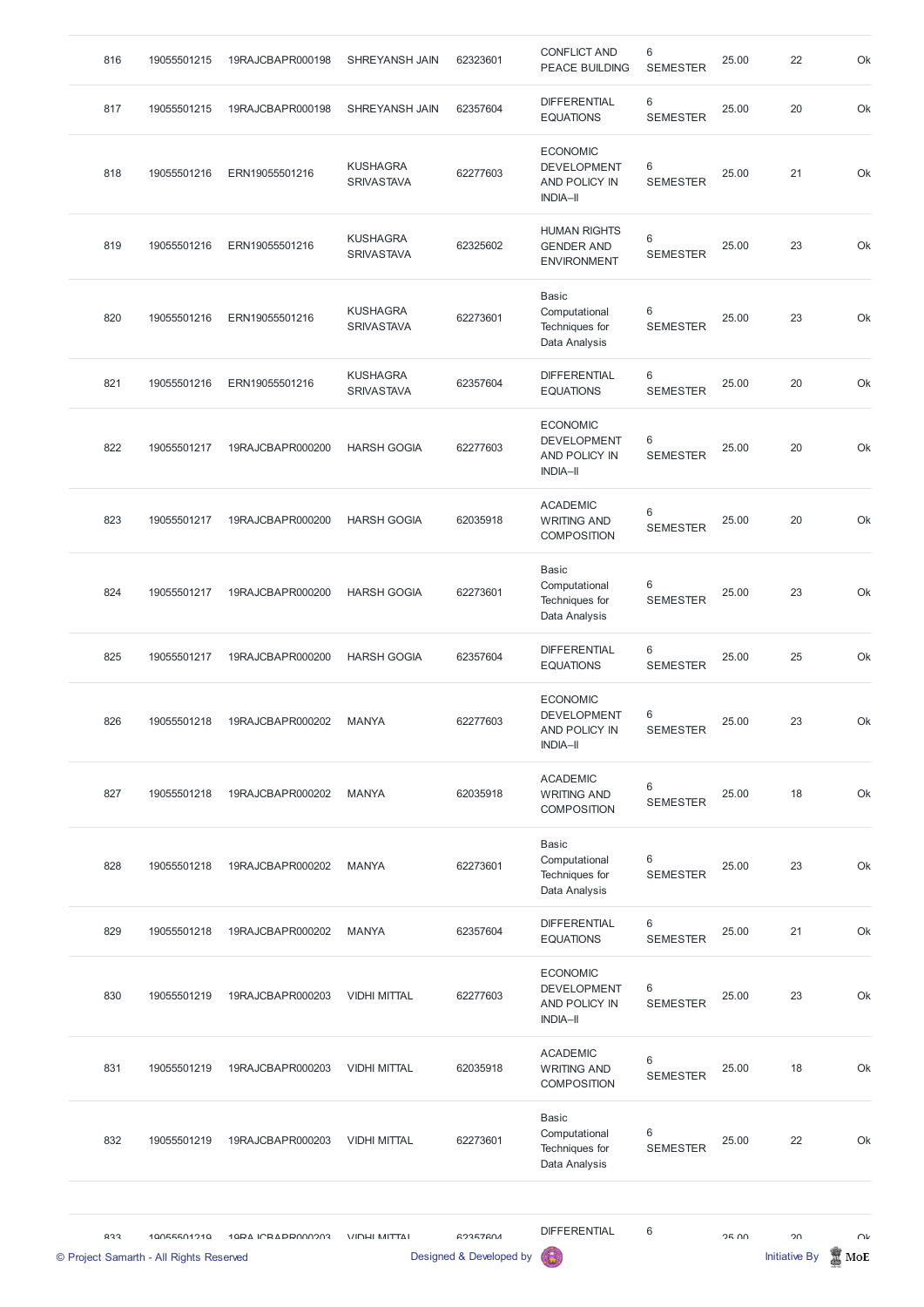| 834 | 19055501220 | 19RAJCBAPR000206 | <b>JATIN SINGH</b>    | 62277603 | <b>ECONOMIC</b><br><b>DEVELOPMENT</b><br>AND POLICY IN<br><b>INDIA-II</b> | 6<br><b>SEMESTER</b>              | 25.00 | 20 | Ok |
|-----|-------------|------------------|-----------------------|----------|---------------------------------------------------------------------------|-----------------------------------|-------|----|----|
| 835 | 19055501220 | 19RAJCBAPR000206 | <b>JATIN SINGH</b>    | 62035918 | <b>ACADEMIC</b><br><b>WRITING AND</b><br><b>COMPOSITION</b>               | $\,6\,$<br><b>SEMESTER</b>        | 25.00 | 18 | Ok |
| 836 | 19055501220 | 19RAJCBAPR000206 | <b>JATIN SINGH</b>    | 62273601 | <b>Basic</b><br>Computational<br>Techniques for<br>Data Analysis          | 6<br><b>SEMESTER</b>              | 25.00 | 22 | Ok |
| 837 | 19055501220 | 19RAJCBAPR000206 | <b>JATIN SINGH</b>    | 62357604 | <b>DIFFERENTIAL</b><br><b>EQUATIONS</b>                                   | 6<br><b>SEMESTER</b>              | 25.00 | 21 | Ok |
| 838 | 19055501221 | ERN19055501221   | <b>MUSKAN SETIA</b>   | 62345625 | <b>MULTIMEDIA AND</b><br><b>WEB DESIGN</b>                                | $6\phantom{1}$<br><b>SEMESTER</b> | 25.00 | 21 | Ok |
| 839 | 19055501221 | ERN19055501221   | <b>MUSKAN SETIA</b>   | 62277603 | <b>ECONOMIC</b><br><b>DEVELOPMENT</b><br>AND POLICY IN<br><b>INDIA-II</b> | 6<br><b>SEMESTER</b>              | 25.00 | 23 | Ok |
| 840 | 19055501221 | ERN19055501221   | <b>MUSKAN SETIA</b>   | 62273601 | <b>Basic</b><br>Computational<br>Techniques for<br>Data Analysis          | 6<br><b>SEMESTER</b>              | 25.00 | 23 | Ok |
| 841 | 19055501221 | ERN19055501221   | <b>MUSKAN SETIA</b>   | 62357604 | <b>DIFFERENTIAL</b><br><b>EQUATIONS</b>                                   | 6<br><b>SEMESTER</b>              | 25.00 | 20 | Ok |
| 842 | 19055501222 | 19RAJCBAPR000208 | <b>JATIN BHARDWAJ</b> | 62035918 | <b>ACADEMIC</b><br><b>WRITING AND</b><br><b>COMPOSITION</b>               | $\,6\,$<br><b>SEMESTER</b>        | 25.00 | 18 | Ok |
| 843 | 19055501222 | 19RAJCBAPR000208 | <b>JATIN BHARDWAJ</b> | 62277603 | <b>ECONOMIC</b><br><b>DEVELOPMENT</b><br>AND POLICY IN<br><b>INDIA-II</b> | 6<br><b>SEMESTER</b>              | 25.00 | 21 | Ok |
| 844 | 19055501222 | 19RAJCBAPR000208 | JATIN BHARDWAJ        | 62273601 | <b>Basic</b><br>Computational<br>Techniques for<br>Data Analysis          | 6<br><b>SEMESTER</b>              | 25.00 | 22 | Ok |
| 845 | 19055501222 | 19RAJCBAPR000208 | <b>JATIN BHARDWAJ</b> | 62357604 | <b>DIFFERENTIAL</b><br><b>EQUATIONS</b>                                   | 6<br><b>SEMESTER</b>              | 25.00 | 22 | Ok |
| 846 | 19055501223 | 19RAJCBAPR000209 | <b>GANESH</b>         | 62345625 | <b>MULTIMEDIA AND</b><br><b>WEB DESIGN</b>                                | $6\phantom{1}$<br><b>SEMESTER</b> | 25.00 | 20 | Ok |
| 847 | 19055501223 | 19RAJCBAPR000209 | <b>GANESH</b>         | 62277603 | <b>ECONOMIC</b><br><b>DEVELOPMENT</b><br>AND POLICY IN<br><b>INDIA-II</b> | 6<br><b>SEMESTER</b>              | 25.00 | 23 | Ok |
| 848 | 19055501223 | 19RAJCBAPR000209 | <b>GANESH</b>         | 62273601 | Basic<br>Computational<br>Techniques for<br>Data Analysis                 | 6<br><b>SEMESTER</b>              | 25.00 | 25 | Ok |
| 849 | 19055501223 | 19RAJCBAPR000209 | <b>GANESH</b>         | 62357604 | <b>DIFFERENTIAL</b><br><b>EQUATIONS</b>                                   | 6<br><b>SEMESTER</b>              | 25.00 | 21 | Ok |
| 850 | 19055501224 | 19RAJCBAPR000210 | <b>TANNU</b>          | 62277603 | <b>ECONOMIC</b><br><b>DEVELOPMENT</b><br>AND POLICY IN<br><b>INDIA-II</b> | 6<br><b>SEMESTER</b>              | 25.00 | 22 | Ok |

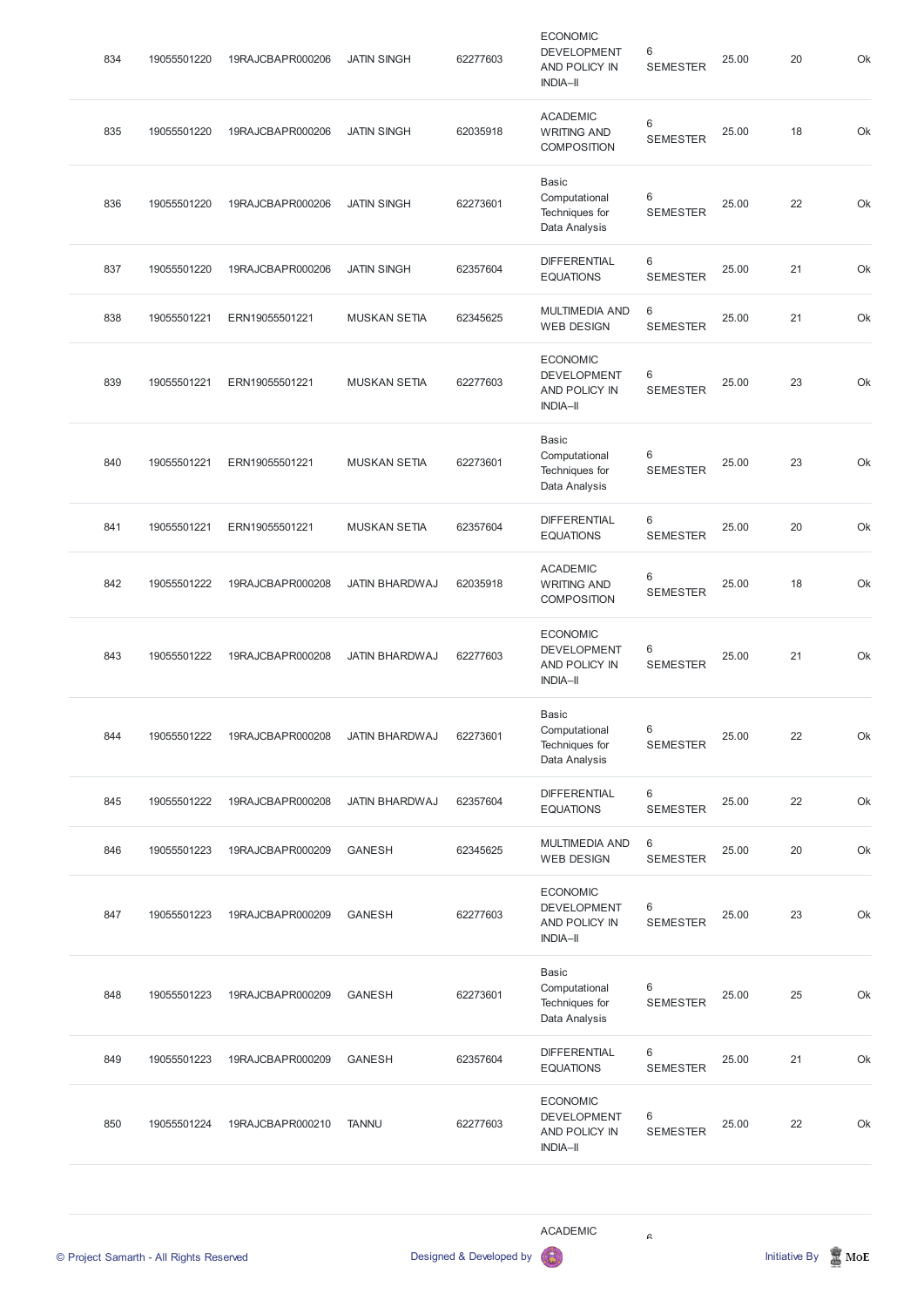| 852 | 19055501224 | 19RAJCBAPR000210 | <b>TANNU</b>          | 62323601 | <b>CONFLICT AND</b><br><b>PEACE BUILDING</b>                              | 6<br><b>SEMESTER</b> | 25.00 | 23 | Ok |
|-----|-------------|------------------|-----------------------|----------|---------------------------------------------------------------------------|----------------------|-------|----|----|
| 853 | 19055501224 | 19RAJCBAPR000210 | <b>TANNU</b>          | 62357604 | <b>DIFFERENTIAL</b><br><b>EQUATIONS</b>                                   | 6<br><b>SEMESTER</b> | 25.00 | 24 | Ok |
| 854 | 19055501225 | 19RAJCBAPR000211 | <b>VIPUL DABAS</b>    | 62277603 | <b>ECONOMIC</b><br><b>DEVELOPMENT</b><br>AND POLICY IN<br><b>INDIA-II</b> | 6<br><b>SEMESTER</b> | 25.00 | 21 | Ok |
| 855 | 19055501225 | 19RAJCBAPR000211 | <b>VIPUL DABAS</b>    | 62323601 | <b>CONFLICT AND</b><br><b>PEACE BUILDING</b>                              | 6<br><b>SEMESTER</b> | 25.00 | 20 | Ok |
| 856 | 19055501225 | 19RAJCBAPR000211 | <b>VIPUL DABAS</b>    | 62325602 | <b>HUMAN RIGHTS</b><br><b>GENDER AND</b><br><b>ENVIRONMENT</b>            | 6<br><b>SEMESTER</b> | 25.00 | 22 | Ok |
| 857 | 19055501225 | 19RAJCBAPR000211 | <b>VIPUL DABAS</b>    | 62357604 | <b>DIFFERENTIAL</b><br><b>EQUATIONS</b>                                   | 6<br><b>SEMESTER</b> | 25.00 | 10 | Ok |
| 858 | 19055501226 | 19RAJCBAPR000213 | <b>PULKIT BATRA</b>   | 62345625 | <b>MULTIMEDIA AND</b><br><b>WEB DESIGN</b>                                | 6<br><b>SEMESTER</b> | 25.00 | 21 | Ok |
| 859 | 19055501226 | 19RAJCBAPR000213 | <b>PULKIT BATRA</b>   | 62277603 | <b>ECONOMIC</b><br><b>DEVELOPMENT</b><br>AND POLICY IN<br><b>INDIA-II</b> | 6<br><b>SEMESTER</b> | 25.00 | 23 | Ok |
| 860 | 19055501226 | 19RAJCBAPR000213 | <b>PULKIT BATRA</b>   | 62273601 | Basic<br>Computational<br>Techniques for<br>Data Analysis                 | 6<br><b>SEMESTER</b> | 25.00 | 25 | Ok |
| 861 | 19055501226 | 19RAJCBAPR000213 | <b>PULKIT BATRA</b>   | 62357604 | <b>DIFFERENTIAL</b><br><b>EQUATIONS</b>                                   | 6<br><b>SEMESTER</b> | 25.00 | 20 | Ok |
| 862 | 19055501227 | ERN19055501227   | <b>HARSH SHEORAN</b>  | 62277603 | <b>ECONOMIC</b><br><b>DEVELOPMENT</b><br>AND POLICY IN<br><b>INDIA-II</b> | 6<br><b>SEMESTER</b> | 25.00 | 21 | Ok |
| 863 | 19055501227 | ERN19055501227   | <b>HARSH SHEORAN</b>  | 62325602 | <b>HUMAN RIGHTS</b><br><b>GENDER AND</b><br><b>ENVIRONMENT</b>            | 6<br><b>SEMESTER</b> | 25.00 | 22 | Ok |
| 864 | 19055501227 | ERN19055501227   | <b>HARSH SHEORAN</b>  | 62273601 | <b>Basic</b><br>Computational<br>Techniques for<br>Data Analysis          | 6<br><b>SEMESTER</b> | 25.00 | 23 | Ok |
| 865 | 19055501227 | ERN19055501227   | <b>HARSH SHEORAN</b>  | 62357604 | <b>DIFFERENTIAL</b><br><b>EQUATIONS</b>                                   | 6<br><b>SEMESTER</b> | 25.00 | 24 | Ok |
| 866 | 19055501228 | 19RAJCBAPR000215 | <b>VINAYAK PANDEY</b> | 62277603 | <b>ECONOMIC</b><br><b>DEVELOPMENT</b><br>AND POLICY IN<br><b>INDIA-II</b> | 6<br><b>SEMESTER</b> | 25.00 | 22 | Ok |

|     | © Project Samarth - All Rights Reserved |                  |                       | Designed & Developed by | 63                                               |                      |       | <b>Initiative By</b> | MoE |
|-----|-----------------------------------------|------------------|-----------------------|-------------------------|--------------------------------------------------|----------------------|-------|----------------------|-----|
| 970 | 10055501220                             | EDN110055501220  | <b>DOLIT</b>          | <b>GORDRAN</b>          | <b>CONFLICT AND</b>                              | 6                    | 2500  | າາ                   |     |
| 869 | 19055501228                             | 19RAJCBAPR000215 | <b>VINAYAK PANDEY</b> | 62275607                | The Indian<br>Economy                            | 6<br><b>SEMESTER</b> | 25.00 | 21                   |     |
| 868 | 19055501228                             | 19RAJCBAPR000215 | <b>VINAYAK PANDEY</b> | 62357604                | <b>DIFFERENTIAL</b><br><b>EQUATIONS</b>          | 6<br><b>SEMESTER</b> | 25.00 | 21                   |     |
| 867 | 19055501228                             | 19RAJCBAPR000215 | <b>VINAYAK PANDEY</b> | 62273601                | Computational<br>Techniques for<br>Data Analysis | 6<br><b>SEMESTER</b> | 25.00 | 25                   |     |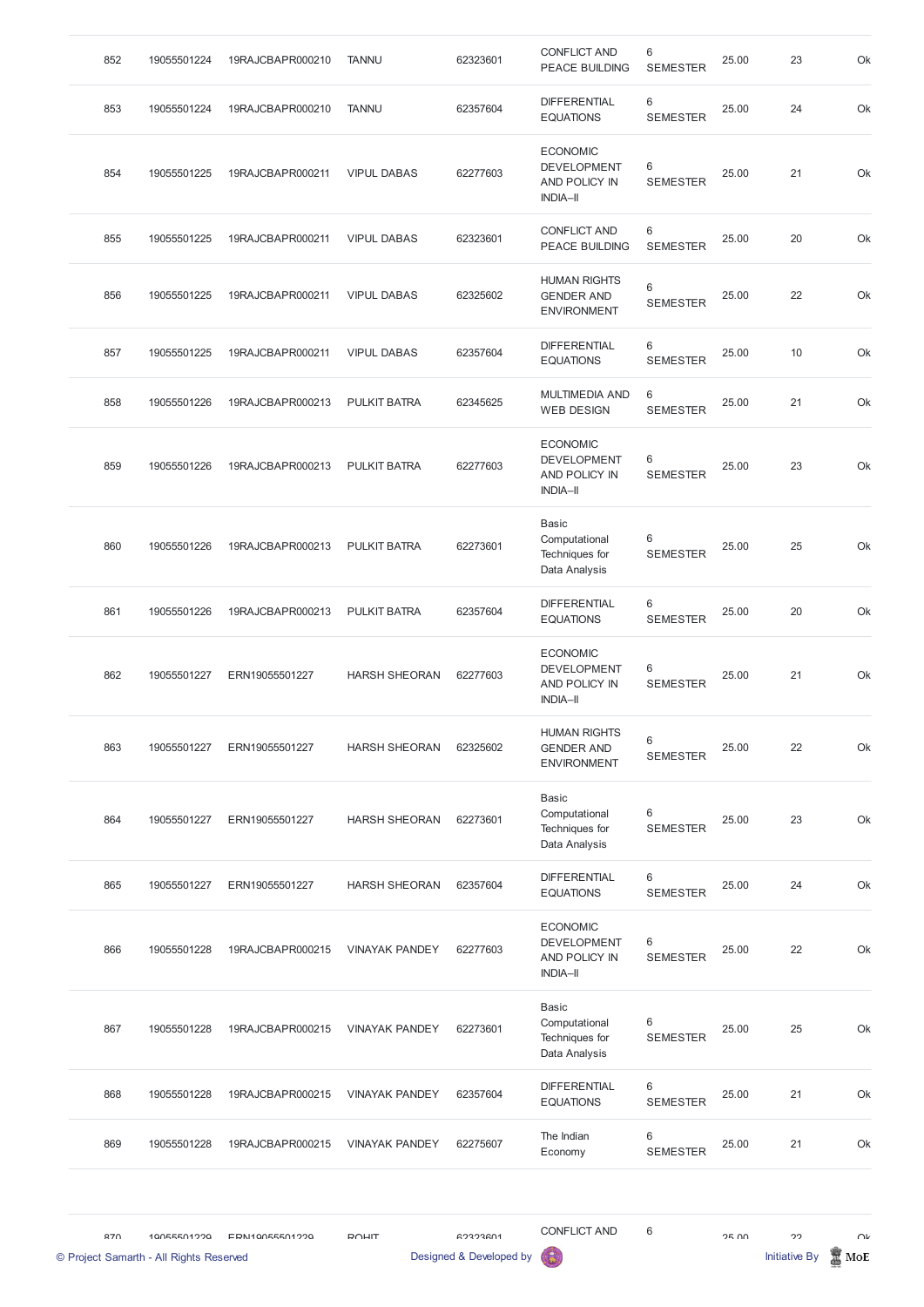| 871 | 19055501229                             | ERN19055501229                | <b>ROHIT</b>        | 62325602                | <b>HUMAN RIGHTS</b><br><b>GENDER AND</b><br><b>ENVIRONMENT</b>            | 6<br><b>SEMESTER</b>     | 25.00 | 23                   | Ok              |
|-----|-----------------------------------------|-------------------------------|---------------------|-------------------------|---------------------------------------------------------------------------|--------------------------|-------|----------------------|-----------------|
| 872 | 19055501229                             | ERN19055501229                | <b>ROHIT</b>        | 62327602                | <b>DEMOCRACY</b><br><b>AND</b><br><b>GOVERNANCE</b>                       | 6<br><b>SEMESTER</b>     | 25.00 | 16                   | Ok              |
| 873 | 19055501229                             | ERN19055501229                | <b>ROHIT</b>        | 62277603                | <b>ECONOMIC</b><br><b>DEVELOPMENT</b><br>AND POLICY IN<br><b>INDIA-II</b> | $\,6$<br><b>SEMESTER</b> | 25.00 | 21                   | Ok              |
| 874 | 19055501231                             | 19RAJCBAPR000217              | <b>NITESH</b>       | 62345625                | <b>MULTIMEDIA AND</b><br><b>WEB DESIGN</b>                                | 6<br><b>SEMESTER</b>     | 25.00 | 21                   | Ok              |
| 875 | 19055501231                             | 19RAJCBAPR000217              | <b>NITESH</b>       | 62277603                | <b>ECONOMIC</b><br><b>DEVELOPMENT</b><br>AND POLICY IN<br><b>INDIA-II</b> | 6<br><b>SEMESTER</b>     | 25.00 | 21                   | Ok              |
| 876 | 19055501231                             | 19RAJCBAPR000217              | <b>NITESH</b>       | 62273601                | <b>Basic</b><br>Computational<br>Techniques for<br>Data Analysis          | 6<br><b>SEMESTER</b>     | 25.00 | 23                   | Ok              |
| 877 | 19055501231                             | 19RAJCBAPR000217              | <b>NITESH</b>       | 62357604                | <b>DIFFERENTIAL</b><br><b>EQUATIONS</b>                                   | 6<br><b>SEMESTER</b>     | 25.00 | 22                   | Ok              |
| 878 | 19055501232                             | ERN19055501232                | <b>KUMAR ADITYA</b> | 12033902                | <b>ENGLISH</b><br>LANGUAGE<br><b>TEACHING</b>                             | 6<br><b>SEMESTER</b>     | 25.00 | 17 <sup>2</sup>      | Ok              |
| 879 | 19055501232                             | ERN19055501232                | <b>KUMAR ADITYA</b> | 62277603                | <b>ECONOMIC</b><br><b>DEVELOPMENT</b><br>AND POLICY IN<br><b>INDIA-II</b> | 6<br><b>SEMESTER</b>     | 25.00 | 19                   | Ok              |
| 880 | 19055501232                             | ERN19055501232                | KUMAR ADITYA        | 62035918                | <b>ACADEMIC</b><br><b>WRITING AND</b><br><b>COMPOSITION</b>               | $\,6$<br><b>SEMESTER</b> | 25.00 | 17                   | Ok              |
| 881 | 19055501232                             | ERN19055501232                | <b>KUMAR ADITYA</b> | 62327602                | <b>DEMOCRACY</b><br><b>AND</b><br><b>GOVERNANCE</b>                       | 6<br><b>SEMESTER</b>     | 25.00 | 17                   | Ok              |
| 882 | 19055501233                             | 19RAJCBAPR000219              | <b>NIKHIL SWAMI</b> | 62277603                | <b>ECONOMIC</b><br><b>DEVELOPMENT</b><br>AND POLICY IN<br><b>INDIA-II</b> | 6<br><b>SEMESTER</b>     | 25.00 | 21                   | Ok              |
| 883 | 19055501233                             | 19RAJCBAPR000219              | <b>NIKHIL SWAMI</b> | 62055634                | <b>HINDI CINEMA</b><br><b>AUR USKA</b><br><b>ADHYAN</b>                   | 6<br><b>SEMESTER</b>     | 25.00 | 21                   | Ok              |
| 884 | 19055501233                             | 19RAJCBAPR000219              | <b>NIKHIL SWAMI</b> | 62327602                | <b>DEMOCRACY</b><br><b>AND</b><br><b>GOVERNANCE</b>                       | 6<br><b>SEMESTER</b>     | 25.00 | 17                   | Ok              |
| 885 | 19055501233                             | 19RAJCBAPR000219 NIKHIL SWAMI |                     | 62313620                | Understanding<br>Text, Retuals and<br>Orality in Indian<br>History        | 6<br><b>SEMESTER</b>     | 25.00 | 20                   | Ok              |
| 886 | 19055501235                             | ERN19055501235                | MOHD HASHIM         | 12033902                | <b>ENGLISH</b><br>LANGUAGE<br><b>TEACHING</b>                             | 6<br><b>SEMESTER</b>     | 25.00 | 18                   | Ok              |
| 887 | 19055501235                             | ERN19055501235                | MOHD HASHIM         | 62277603                | <b>ECONOMIC</b><br><b>DEVELOPMENT</b><br>AND POLICY IN<br><b>INDIA-II</b> | 6<br><b>SEMESTER</b>     | 25.00 | 22                   | Ok              |
|     |                                         |                               |                     |                         | <b>DEMOCRACY</b>                                                          | $\mathrel{\mathsf{G}}$   |       |                      |                 |
|     | © Project Samarth - All Rights Reserved |                               |                     | Designed & Developed by |                                                                           |                          |       | <b>Initiative By</b> | $\mathbb Z$ MoE |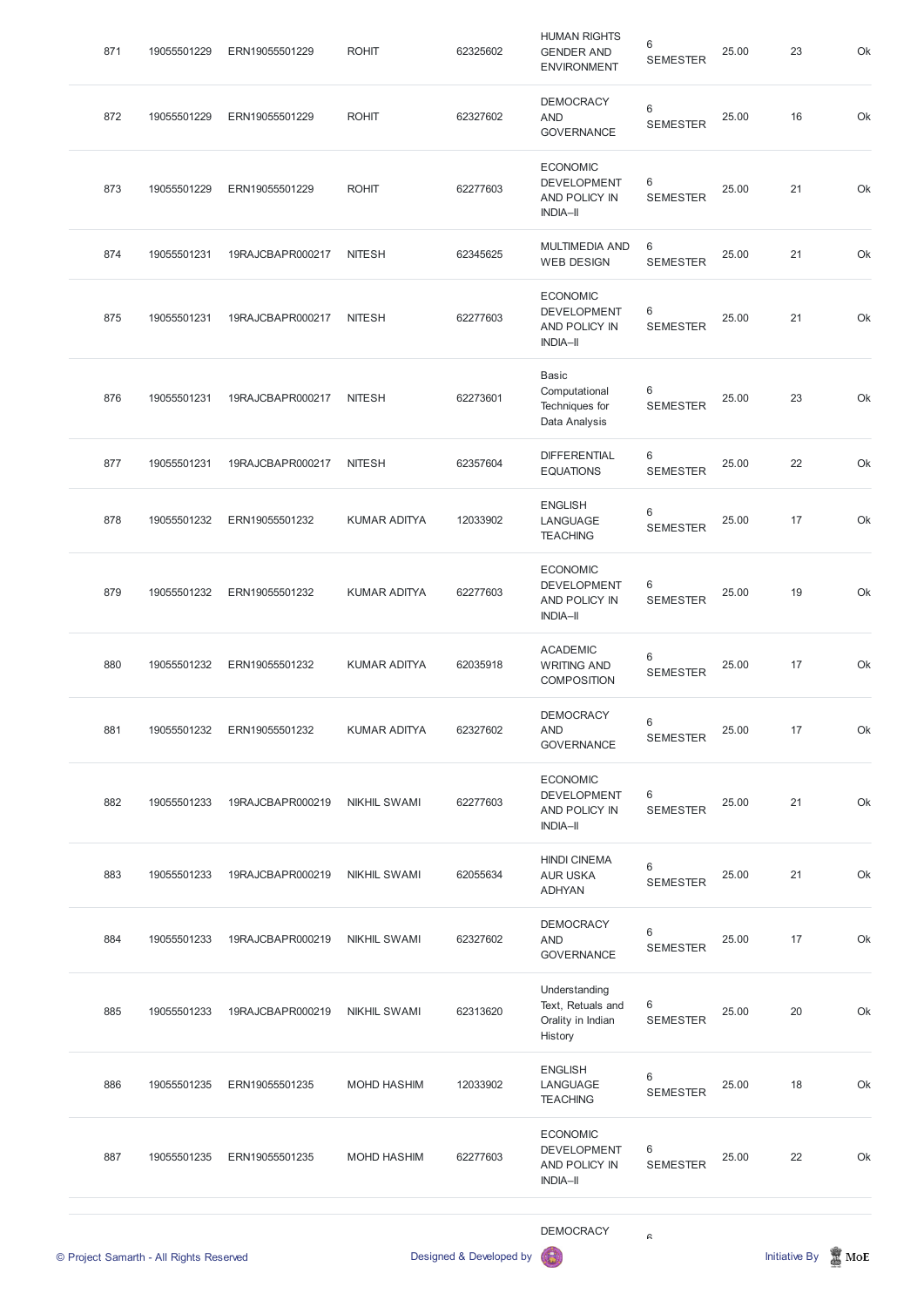| 889 | 19055501235 | ERN19055501235   | <b>MOHD HASHIM</b>    | 62325602 | <b>HUMAN RIGHTS</b><br><b>GENDER AND</b><br><b>ENVIRONMENT</b>            | 6<br><b>SEMESTER</b> | 25.00 | 22 | Ok |
|-----|-------------|------------------|-----------------------|----------|---------------------------------------------------------------------------|----------------------|-------|----|----|
| 890 | 19055501236 | ERN19055501236   | <b>DIKSHANT YADAV</b> | 62277603 | <b>ECONOMIC</b><br><b>DEVELOPMENT</b><br>AND POLICY IN<br><b>INDIA-II</b> | 6<br><b>SEMESTER</b> | 25.00 | 21 | Ok |
| 891 | 19055501236 | ERN19055501236   | <b>DIKSHANT YADAV</b> | 62323601 | <b>CONFLICT AND</b><br>PEACE BUILDING                                     | 6<br><b>SEMESTER</b> | 25.00 | 23 | Ok |
| 892 | 19055501236 | ERN19055501236   | <b>DIKSHANT YADAV</b> | 62327601 | <b>UNDERSTANDING</b><br><b>GLOBALIZATION</b>                              | 6<br><b>SEMESTER</b> | 25.00 | 21 | Ok |
| 893 | 19055501236 | ERN19055501236   | <b>DIKSHANT YADAV</b> | 62325602 | <b>HUMAN RIGHTS</b><br><b>GENDER AND</b><br><b>ENVIRONMENT</b>            | 6<br><b>SEMESTER</b> | 25.00 | 22 | Ok |
| 894 | 19055501237 | ERN19055501237   | <b>VIKAS</b>          | 62277603 | <b>ECONOMIC</b><br><b>DEVELOPMENT</b><br>AND POLICY IN<br><b>INDIA-II</b> | 6<br><b>SEMESTER</b> | 25.00 | 22 | Ok |
| 895 | 19055501237 | ERN19055501237   | <b>VIKAS</b>          | 62327602 | <b>DEMOCRACY</b><br><b>AND</b><br><b>GOVERNANCE</b>                       | 6<br><b>SEMESTER</b> | 25.00 | 19 | Ok |
| 896 | 19055501237 | ERN19055501237   | <b>VIKAS</b>          | 62323601 | <b>CONFLICT AND</b><br><b>PEACE BUILDING</b>                              | 6<br><b>SEMESTER</b> | 25.00 | 20 | Ok |
| 897 | 19055501237 | ERN19055501237   | <b>VIKAS</b>          | 62325602 | <b>HUMAN RIGHTS</b><br><b>GENDER AND</b><br><b>ENVIRONMENT</b>            | 6<br><b>SEMESTER</b> | 25.00 | 22 | Ok |
| 898 | 19055501238 | ERN19055501238   | <b>PARYAS</b>         | 62277603 | <b>ECONOMIC</b><br><b>DEVELOPMENT</b><br>AND POLICY IN<br><b>INDIA-II</b> | 6<br><b>SEMESTER</b> | 25.00 | 21 | Ok |
| 899 | 19055501238 | ERN19055501238   | <b>PARYAS</b>         | 62327602 | <b>DEMOCRACY</b><br><b>AND</b><br><b>GOVERNANCE</b>                       | 6<br><b>SEMESTER</b> | 25.00 | 16 | Ok |
| 900 | 19055501238 | ERN19055501238   | <b>PARYAS</b>         | 62323601 | <b>CONFLICT AND</b><br><b>PEACE BUILDING</b>                              | 6<br><b>SEMESTER</b> | 25.00 | 19 | Ok |
| 901 | 19055501238 | ERN19055501238   | <b>PARYAS</b>         | 62325602 | <b>HUMAN RIGHTS</b><br><b>GENDER AND</b><br><b>ENVIRONMENT</b>            | 6<br><b>SEMESTER</b> | 25.00 | 22 | Ok |
| 902 | 19055501239 | 19RAJCBAPR000226 | <b>SHIVANGI</b>       | 62273601 | <b>Basic</b><br>Computational<br>Techniques for<br>Data Analysis          | 6<br><b>SEMESTER</b> | 25.00 | 25 | Ok |
| 903 | 19055501239 | 19RAJCBAPR000226 | <b>SHIVANGI</b>       | 62345625 | <b>MULTIMEDIA AND</b><br><b>WEB DESIGN</b>                                | 6<br><b>SEMESTER</b> | 25.00 | 22 | Ok |

| 904 | 19055501239 | 19RAJCBAPR000226 | <b>SHIVANGI</b> | 62277603 | <b>ECONOMIC</b><br><b>DEVELOPMENT</b><br>AND POLICY IN<br><b>INDIA-II</b> | 6<br><b>SEMESTER</b> | 25.00 | 22 | Ok |
|-----|-------------|------------------|-----------------|----------|---------------------------------------------------------------------------|----------------------|-------|----|----|
| 905 | 19055501239 | 19RAJCBAPR000226 | <b>SHIVANGI</b> | 62327602 | <b>DEMOCRACY</b><br><b>AND</b><br><b>GOVERNANCE</b>                       | 6<br><b>SEMESTER</b> | 25.00 | 20 | Ok |



ECONOMIC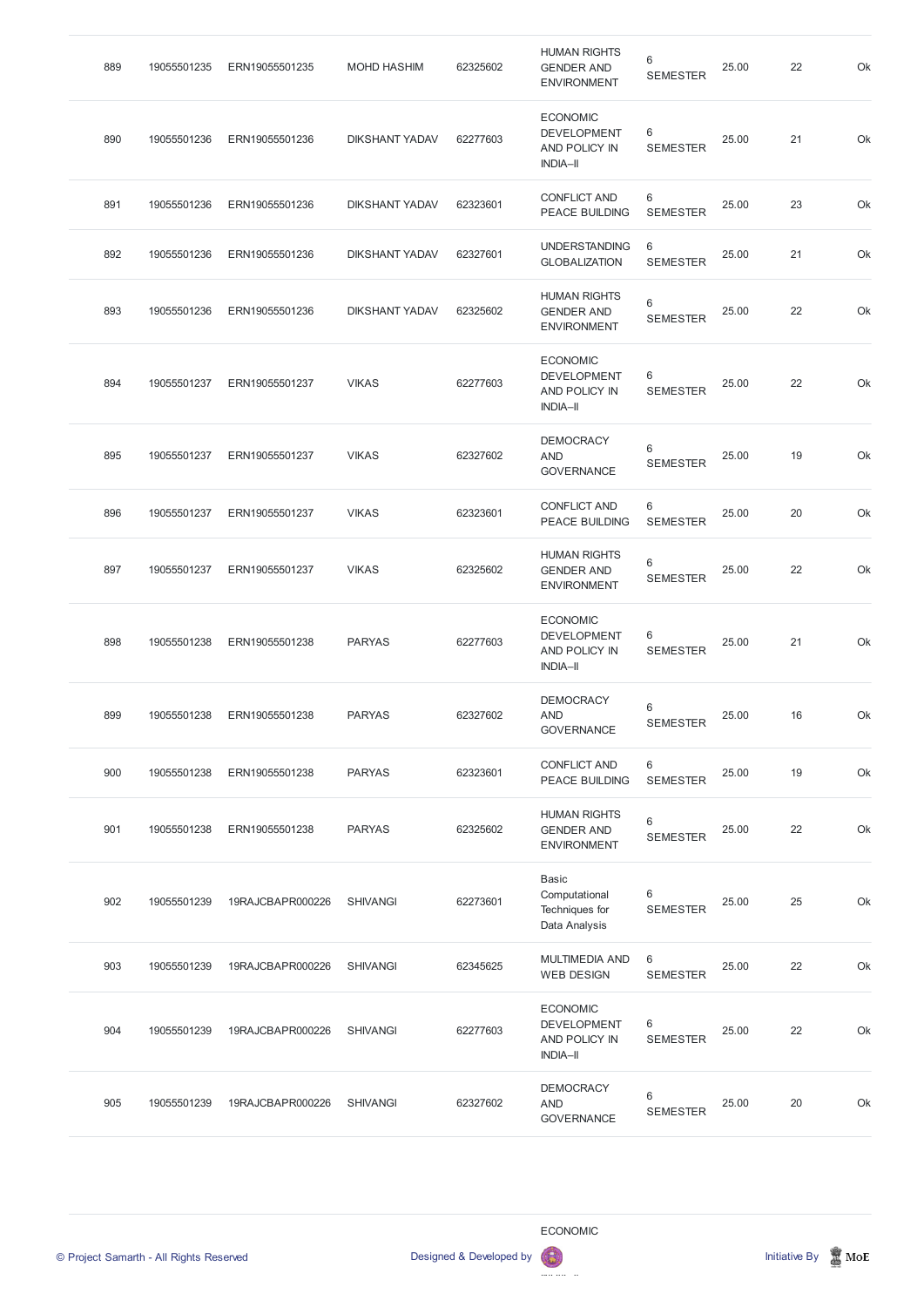| 907 | 19055501240 | 19RAJCBAPR000227 | <b>ANKIT KUMAR</b>                 | 62327602 | <b>DEMOCRACY</b><br><b>AND</b><br><b>GOVERNANCE</b>                       | 6<br><b>SEMESTER</b> | 25.00 | 20 | Ok |
|-----|-------------|------------------|------------------------------------|----------|---------------------------------------------------------------------------|----------------------|-------|----|----|
| 908 | 19055501240 | 19RAJCBAPR000227 | <b>ANKIT KUMAR</b>                 | 62325602 | <b>HUMAN RIGHTS</b><br><b>GENDER AND</b><br><b>ENVIRONMENT</b>            | 6<br><b>SEMESTER</b> | 25.00 | 23 | Ok |
| 909 | 19055501240 | 19RAJCBAPR000227 | <b>ANKIT KUMAR</b>                 | 62273601 | <b>Basic</b><br>Computational<br>Techniques for<br>Data Analysis          | 6<br><b>SEMESTER</b> | 25.00 | 25 | Ok |
| 910 | 19055501241 | 19RAJCBAPR000228 | <b>PARAS</b>                       | 62277603 | <b>ECONOMIC</b><br><b>DEVELOPMENT</b><br>AND POLICY IN<br><b>INDIA-II</b> | 6<br><b>SEMESTER</b> | 25.00 | 21 | Ok |
| 911 | 19055501241 | 19RAJCBAPR000228 | <b>PARAS</b>                       | 62323601 | <b>CONFLICT AND</b><br>PEACE BUILDING                                     | 6<br><b>SEMESTER</b> | 25.00 | 22 | Ok |
| 912 | 19055501241 | 19RAJCBAPR000228 | <b>PARAS</b>                       | 62327601 | <b>UNDERSTANDING</b><br><b>GLOBALIZATION</b>                              | 6<br><b>SEMESTER</b> | 25.00 | 22 | Ok |
| 913 | 19055501241 | 19RAJCBAPR000228 | <b>PARAS</b>                       | 62325602 | <b>HUMAN RIGHTS</b><br><b>GENDER AND</b><br><b>ENVIRONMENT</b>            | 6<br><b>SEMESTER</b> | 25.00 | 22 | Ok |
| 914 | 19055501242 | ERN19055501242   | <b>PRIYANKA</b><br><b>BHARDWAJ</b> | 12033902 | <b>ENGLISH</b><br>LANGUAGE<br><b>TEACHING</b>                             | 6<br><b>SEMESTER</b> | 25.00 | 18 | Ok |
| 915 | 19055501242 | ERN19055501242   | <b>PRIYANKA</b><br><b>BHARDWAJ</b> | 62277603 | <b>ECONOMIC</b><br><b>DEVELOPMENT</b><br>AND POLICY IN<br><b>INDIA-II</b> | 6<br><b>SEMESTER</b> | 25.00 | 21 | Ok |
| 916 | 19055501242 | ERN19055501242   | <b>PRIYANKA</b><br><b>BHARDWAJ</b> | 62035918 | <b>ACADEMIC</b><br><b>WRITING AND</b><br><b>COMPOSITION</b>               | 6<br><b>SEMESTER</b> | 25.00 | 19 | Ok |
| 917 | 19055501242 | ERN19055501242   | <b>PRIYANKA</b><br><b>BHARDWAJ</b> | 62327601 | <b>UNDERSTANDING</b><br><b>GLOBALIZATION</b>                              | 6<br><b>SEMESTER</b> | 25.00 | 20 | Ok |
| 918 | 19055501243 | ERN19055501243   | <b>MANISH SHARMA</b>               | 62277603 | <b>ECONOMIC</b><br><b>DEVELOPMENT</b><br>AND POLICY IN<br><b>INDIA-II</b> | 6<br><b>SEMESTER</b> | 25.00 | 23 | Ok |
| 919 | 19055501243 | ERN19055501243   | <b>MANISH SHARMA</b>               | 62315620 | <b>DELHI THROUGH</b><br>THE AGES                                          | 6<br><b>SEMESTER</b> | 25.00 | 21 | Ok |
| 920 | 19055501243 | ERN19055501243   | <b>MANISH SHARMA</b>               | 62327602 | <b>DEMOCRACY</b><br><b>AND</b><br><b>GOVERNANCE</b>                       | 6<br><b>SEMESTER</b> | 25.00 | 19 | Ok |
| 921 | 19055501243 | ERN19055501243   | <b>MANISH SHARMA</b>               | 62323601 | <b>CONFLICT AND</b>                                                       | 6                    | 25.00 | 21 | Ok |

PEACE BUILDING SEMESTER

| 922 | 19055501245 | 19RAJCBAPR000232 | MEGHA BHARTI | 62277603 | <b>ECONOMIC</b><br><b>DEVELOPMENT</b><br>AND POLICY IN<br><b>INDIA-II</b> | 6<br><b>SEMESTER</b> | 25.00 | 21 | Ok |
|-----|-------------|------------------|--------------|----------|---------------------------------------------------------------------------|----------------------|-------|----|----|
| 923 | 19055501245 | 19RAJCBAPR000232 | MEGHA BHARTI | 62327602 | <b>DEMOCRACY</b><br>AND<br><b>GOVERNANCE</b>                              | 6<br><b>SEMESTER</b> | 25.00 | 18 | Ok |

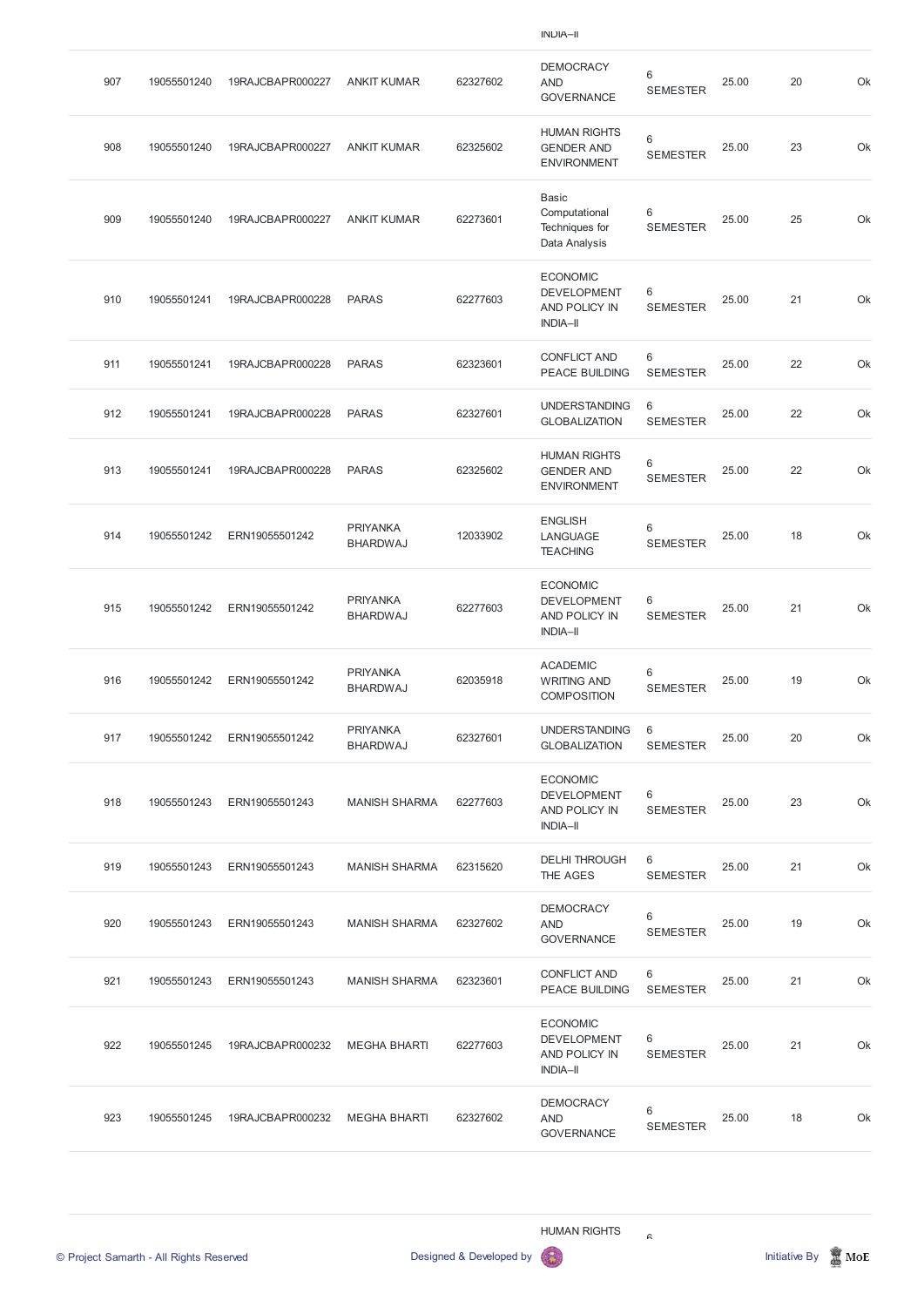| 925 | 19055501245 | 19RAJCBAPR000232 | <b>MEGHA BHARTI</b>              | 62313620 | Understanding<br>Text, Retuals and<br>Orality in Indian<br>History        | 6<br><b>SEMESTER</b>               | 25.00 | 22 | Ok |
|-----|-------------|------------------|----------------------------------|----------|---------------------------------------------------------------------------|------------------------------------|-------|----|----|
| 926 | 19055501246 | 19RAJCBAPR000233 | <b>JHANVI CHUGH</b>              | 62277603 | <b>ECONOMIC</b><br><b>DEVELOPMENT</b><br>AND POLICY IN<br><b>INDIA-II</b> | 6<br><b>SEMESTER</b>               | 25.00 | 22 | Ok |
| 927 | 19055501246 | 19RAJCBAPR000233 | <b>JHANVI CHUGH</b>              | 62323601 | <b>CONFLICT AND</b><br>PEACE BUILDING                                     | 6<br><b>SEMESTER</b>               | 25.00 | 22 | Ok |
| 928 | 19055501246 | 19RAJCBAPR000233 | <b>JHANVI CHUGH</b>              | 62327601 | <b>UNDERSTANDING</b><br><b>GLOBALIZATION</b>                              | 6<br><b>SEMESTER</b>               | 25.00 | 20 | Ok |
| 929 | 19055501246 | 19RAJCBAPR000233 | <b>JHANVI CHUGH</b>              | 62325602 | <b>HUMAN RIGHTS</b><br><b>GENDER AND</b><br><b>ENVIRONMENT</b>            | 6<br><b>SEMESTER</b>               | 25.00 | 23 | Ok |
| 930 | 19055501247 | 19RAJCBAPR000234 | <b>SHIKHA</b>                    | 62277603 | <b>ECONOMIC</b><br><b>DEVELOPMENT</b><br>AND POLICY IN<br><b>INDIA-II</b> | $6\phantom{1}6$<br><b>SEMESTER</b> | 25.00 | 21 | Ok |
| 931 | 19055501247 | 19RAJCBAPR000234 | <b>SHIKHA</b>                    | 62327602 | <b>DEMOCRACY</b><br><b>AND</b><br><b>GOVERNANCE</b>                       | 6<br><b>SEMESTER</b>               | 25.00 | 19 | Ok |
| 932 | 19055501247 | 19RAJCBAPR000234 | <b>SHIKHA</b>                    | 62325602 | <b>HUMAN RIGHTS</b><br><b>GENDER AND</b><br><b>ENVIRONMENT</b>            | 6<br><b>SEMESTER</b>               | 25.00 | 23 | Ok |
| 933 | 19055501247 | 19RAJCBAPR000234 | <b>SHIKHA</b>                    | 62273601 | <b>Basic</b><br>Computational<br>Techniques for<br>Data Analysis          | 6<br><b>SEMESTER</b>               | 25.00 | 25 | Ok |
| 934 | 19055501248 | 19RAJCBAPR000235 | <b>PAVITER SINGH</b>             | 62277603 | <b>ECONOMIC</b><br><b>DEVELOPMENT</b><br>AND POLICY IN<br><b>INDIA-II</b> | $6\phantom{1}6$<br><b>SEMESTER</b> | 25.00 | 22 | Ok |
| 935 | 19055501248 | 19RAJCBAPR000235 | PAVITER SINGH                    | 62327602 | <b>DEMOCRACY</b><br><b>AND</b><br><b>GOVERNANCE</b>                       | 6<br><b>SEMESTER</b>               | 25.00 | 19 | Ok |
| 936 | 19055501248 | 19RAJCBAPR000235 | PAVITER SINGH                    | 62323601 | <b>CONFLICT AND</b><br>PEACE BUILDING                                     | 6<br><b>SEMESTER</b>               | 25.00 | 21 | Ok |
| 937 | 19055501248 | 19RAJCBAPR000235 | PAVITER SINGH                    | 62325602 | <b>HUMAN RIGHTS</b><br><b>GENDER AND</b><br><b>ENVIRONMENT</b>            | 6<br><b>SEMESTER</b>               | 25.00 | 23 | Ok |
| 938 | 19055501249 | 19RAJCBAPR000236 | <b>PARSOON</b><br><b>AWASTHI</b> | 62345625 | <b>MULTIMEDIA AND</b><br><b>WEB DESIGN</b>                                | 6<br><b>SEMESTER</b>               | 25.00 | 22 | Ok |
| 939 | 19055501249 | 19RAJCBAPR000236 | <b>PARSOON</b><br><b>AWASTHI</b> | 62277603 | <b>ECONOMIC</b><br><b>DEVELOPMENT</b><br>AND POLICY IN<br><b>INDIA-II</b> | 6<br><b>SEMESTER</b>               | 25.00 | 23 | Ok |
| 940 | 19055501249 | 19RAJCBAPR000236 | <b>PARSOON</b><br><b>AWASTHI</b> | 62327602 | <b>DEMOCRACY</b><br><b>AND</b><br><b>GOVERNANCE</b>                       | $\,6$<br><b>SEMESTER</b>           | 25.00 | 19 | Ok |
| 941 | 19055501249 | 19RAJCBAPR000236 | <b>PARSOON</b><br><b>AWASTHI</b> | 62273601 | <b>Basic</b><br>Computational<br>Techniques for<br>Data Analysis          | 6<br><b>SEMESTER</b>               | 25.00 | 25 | Ok |
|     |             |                  |                                  |          |                                                                           |                                    |       |    |    |

# ECONOMIC

DEVELOPMENT OF STATISTICS  $\bigcirc$ 

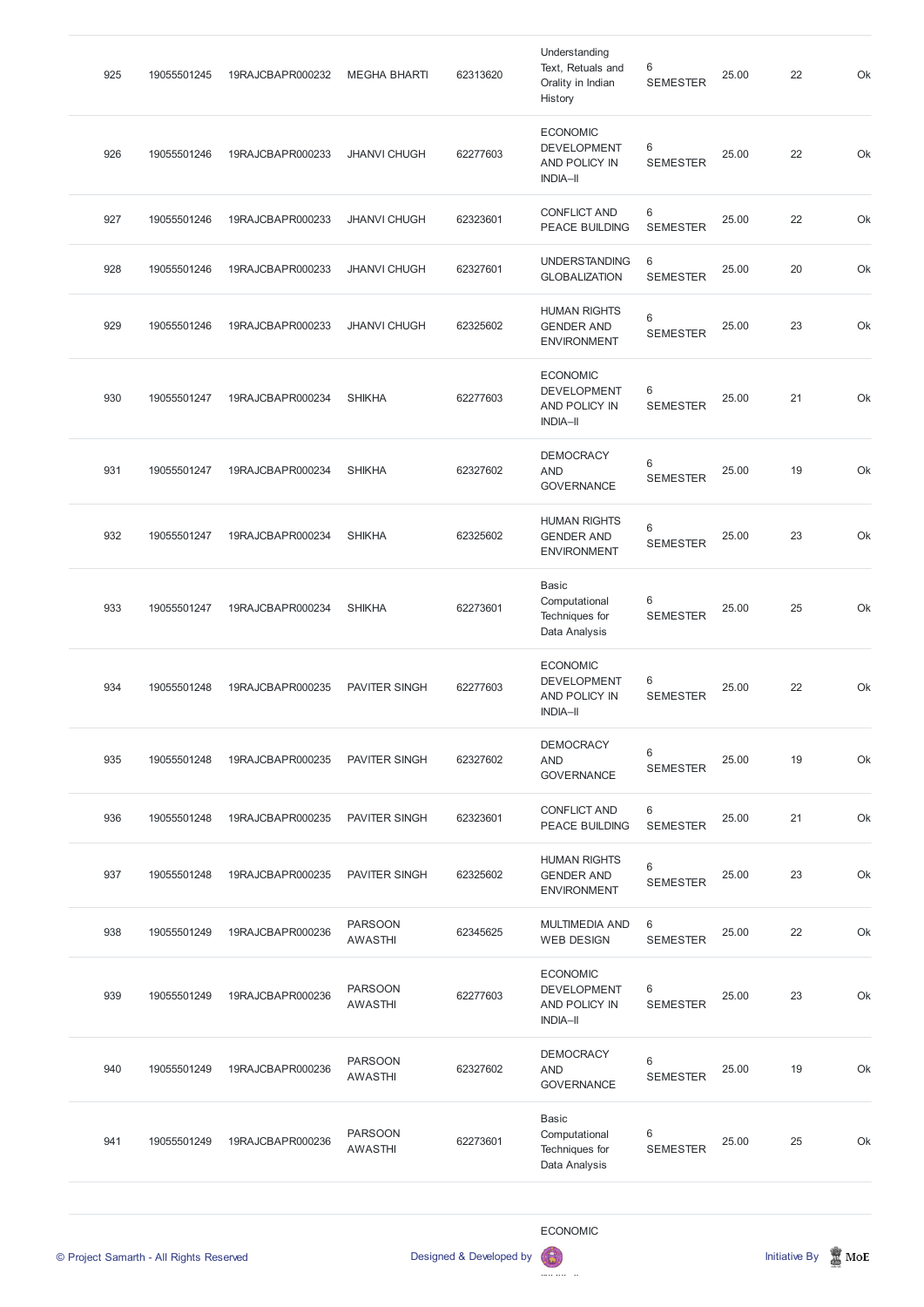| 943 | 19055501250 | ERN19055501250   | <b>NIKKI ANTIL</b> | 62315620 | <b>DELHI THROUGH</b><br>THE AGES                                          | 6<br><b>SEMESTER</b>       | 25.00 | 20 | Ok |
|-----|-------------|------------------|--------------------|----------|---------------------------------------------------------------------------|----------------------------|-------|----|----|
| 944 | 19055501250 | ERN19055501250   | <b>NIKKI ANTIL</b> | 62327602 | <b>DEMOCRACY</b><br><b>AND</b><br><b>GOVERNANCE</b>                       | 6<br><b>SEMESTER</b>       | 25.00 | 18 | Ok |
| 945 | 19055501250 | ERN19055501250   | <b>NIKKI ANTIL</b> | 62323601 | <b>CONFLICT AND</b><br><b>PEACE BUILDING</b>                              | 6<br><b>SEMESTER</b>       | 25.00 | 21 | Ok |
| 946 | 19055501251 | 19RAJCBAPR000238 | <b>NEHA</b>        | 62277603 | <b>ECONOMIC</b><br><b>DEVELOPMENT</b><br>AND POLICY IN<br><b>INDIA-II</b> | 6<br><b>SEMESTER</b>       | 25.00 | 23 | Ok |
| 947 | 19055501251 | 19RAJCBAPR000238 | <b>NEHA</b>        | 62327602 | <b>DEMOCRACY</b><br><b>AND</b><br><b>GOVERNANCE</b>                       | $\,6\,$<br><b>SEMESTER</b> | 25.00 | 18 | Ok |
| 948 | 19055501251 | 19RAJCBAPR000238 | <b>NEHA</b>        | 62325602 | <b>HUMAN RIGHTS</b><br><b>GENDER AND</b><br><b>ENVIRONMENT</b>            | $\,6$<br><b>SEMESTER</b>   | 25.00 | 22 | Ok |
| 949 | 19055501251 | 19RAJCBAPR000238 | <b>NEHA</b>        | 62313620 | Understanding<br>Text, Retuals and<br>Orality in Indian<br>History        | 6<br><b>SEMESTER</b>       | 25.00 | 24 | Ok |
| 950 | 19055501252 | 19RAJCBAPR000239 | <b>KULSUM</b>      | 62055634 | <b>HINDI CINEMA</b><br><b>AUR USKA</b><br><b>ADHYAN</b>                   | 6<br><b>SEMESTER</b>       | 25.00 | 22 | Ok |
| 951 | 19055501252 | 19RAJCBAPR000239 | <b>KULSUM</b>      | 62327602 | <b>DEMOCRACY</b><br><b>AND</b><br><b>GOVERNANCE</b>                       | $\,6\,$<br><b>SEMESTER</b> | 25.00 | 21 | Ok |
| 952 | 19055501252 | 19RAJCBAPR000239 | <b>KULSUM</b>      | 62277603 | <b>ECONOMIC</b><br><b>DEVELOPMENT</b><br>AND POLICY IN<br><b>INDIA-II</b> | $\,6$<br><b>SEMESTER</b>   | 25.00 | 22 | Ok |
| 953 | 19055501252 | 19RAJCBAPR000239 | <b>KULSUM</b>      | 62313620 | Understanding<br>Text, Retuals and<br>Orality in Indian<br>History        | 6<br><b>SEMESTER</b>       | 25.00 | 21 | Ok |
| 954 | 19055501253 | 19RAJCBAPR000240 | <b>NANDU</b>       | 62055634 | <b>HINDI CINEMA</b><br><b>AUR USKA</b><br><b>ADHYAN</b>                   | $\,6\,$<br><b>SEMESTER</b> | 25.00 | 21 | Ok |
| 955 | 19055501253 | 19RAJCBAPR000240 | <b>NANDU</b>       | 62277603 | <b>ECONOMIC</b><br><b>DEVELOPMENT</b><br>AND POLICY IN<br><b>INDIA-II</b> | 6<br><b>SEMESTER</b>       | 25.00 | 22 | Ok |
| 956 | 19055501253 | 19RAJCBAPR000240 | <b>NANDU</b>       | 62327602 | <b>DEMOCRACY</b><br><b>AND</b><br>OMIDNIANDF                              | $\,6\,$<br><b>SEMESTER</b> | 25.00 | 21 | Ok |

| <b>GOVERNANCE</b> |
|-------------------|
|-------------------|

|     | © Project Samarth - All Rights Reserved |                  |                     | Designed & Developed by | 6                                                                         |                                   |              | <b>Initiative By</b> | MoE    |
|-----|-----------------------------------------|------------------|---------------------|-------------------------|---------------------------------------------------------------------------|-----------------------------------|--------------|----------------------|--------|
| 060 | 10055501254                             | EDN110055501254  | TANIVA CHADMA       | GORORAN                 | <b>CONFLICT AND</b>                                                       | 6                                 | <b>25 UV</b> | つつ                   | $\cap$ |
| 959 | 19055501254                             | ERN19055501254   | <b>TANYA SHARMA</b> | 62035918                | <b>ACADEMIC</b><br><b>WRITING AND</b><br><b>COMPOSITION</b>               | $6\phantom{1}$<br><b>SEMESTER</b> | 25.00        | 19                   | Ok     |
| 958 | 19055501254                             | ERN19055501254   | <b>TANYA SHARMA</b> | 62277603                | <b>ECONOMIC</b><br><b>DEVELOPMENT</b><br>AND POLICY IN<br><b>INDIA-II</b> | 6<br><b>SEMESTER</b>              | 25.00        | 20                   | Ok     |
| 957 | 19055501253                             | 19RAJCBAPR000240 | <b>NANDU</b>        | 62053612                | <b>COMPUTER AUR</b><br><b>HINDI BHASHA</b>                                | 6<br><b>SEMESTER</b>              | 25.00        | 17                   | Ok     |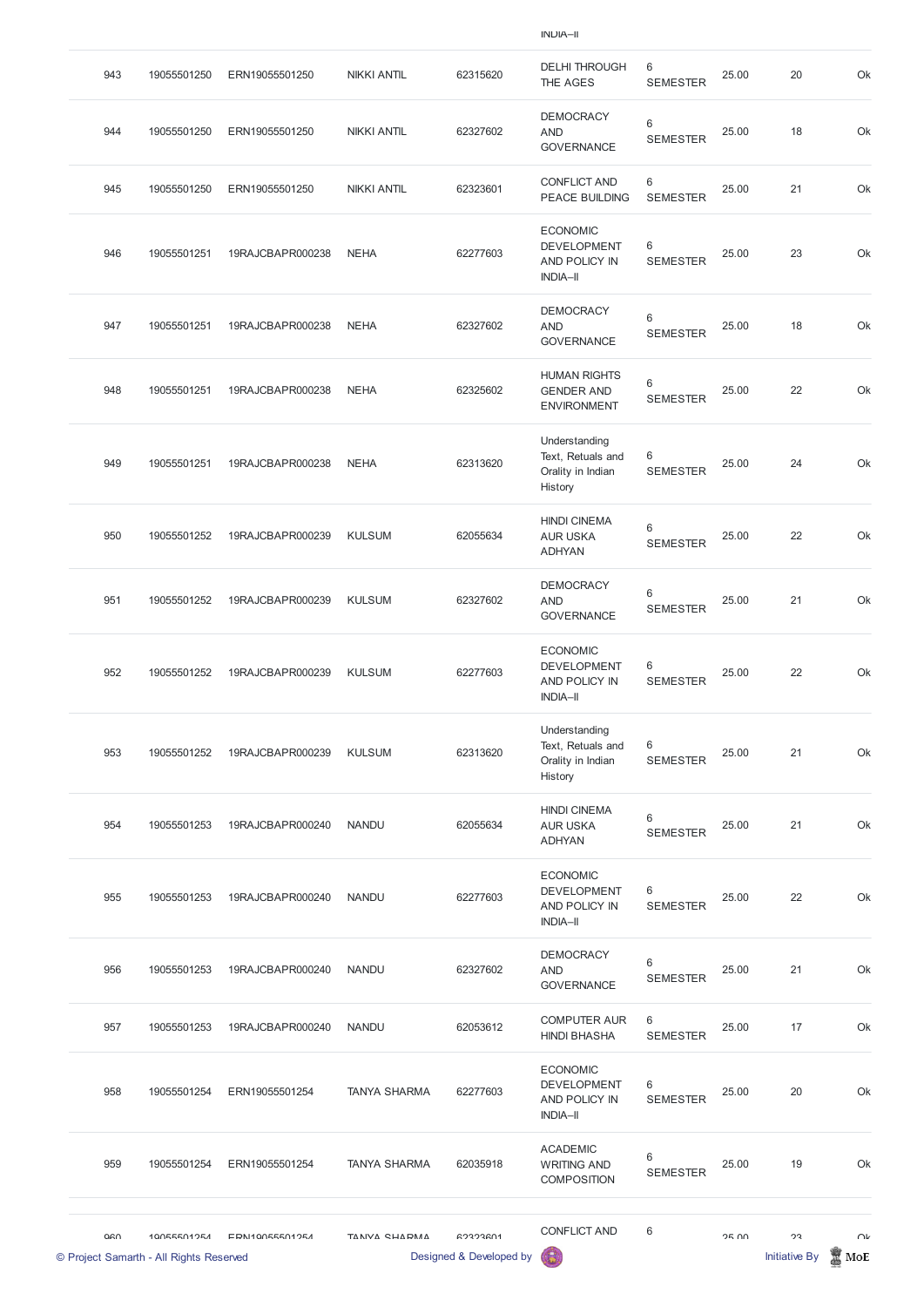| 961 | 19055501254 | ERN19055501254   | <b>TANYA SHARMA</b>              | 62327601 | <b>UNDERSTANDING</b><br><b>GLOBALIZATION</b>                              | 6<br><b>SEMESTER</b>     | 25.00 | 21 | Ok |
|-----|-------------|------------------|----------------------------------|----------|---------------------------------------------------------------------------|--------------------------|-------|----|----|
| 962 | 19055501255 | 19RAJCBAPR000242 | <b>TARUN</b>                     | 62277603 | <b>ECONOMIC</b><br><b>DEVELOPMENT</b><br>AND POLICY IN<br><b>INDIA-II</b> | 6<br><b>SEMESTER</b>     | 25.00 | 20 | Ok |
| 963 | 19055501255 | 19RAJCBAPR000242 | <b>TARUN</b>                     | 62323601 | <b>CONFLICT AND</b><br>PEACE BUILDING                                     | 6<br><b>SEMESTER</b>     | 25.00 | 20 | Ok |
| 964 | 19055501255 | 19RAJCBAPR000242 | <b>TARUN</b>                     | 62327601 | <b>UNDERSTANDING</b><br><b>GLOBALIZATION</b>                              | 6<br><b>SEMESTER</b>     | 25.00 | 23 | Ok |
| 965 | 19055501255 | 19RAJCBAPR000242 | <b>TARUN</b>                     | 62325602 | <b>HUMAN RIGHTS</b><br><b>GENDER AND</b><br><b>ENVIRONMENT</b>            | $\,6$<br><b>SEMESTER</b> | 25.00 | 23 | Ok |
| 966 | 19055501256 | 19RAJCBAPR000243 | <b>RAHUL KUMAR</b>               | 62277603 | <b>ECONOMIC</b><br><b>DEVELOPMENT</b><br>AND POLICY IN<br><b>INDIA-II</b> | 6<br><b>SEMESTER</b>     | 25.00 | 21 | Ok |
| 967 | 19055501256 | 19RAJCBAPR000243 | <b>RAHUL KUMAR</b>               | 62323601 | <b>CONFLICT AND</b><br><b>PEACE BUILDING</b>                              | 6<br><b>SEMESTER</b>     | 25.00 | 22 | Ok |
| 968 | 19055501256 | 19RAJCBAPR000243 | <b>RAHUL KUMAR</b>               | 62325602 | <b>HUMAN RIGHTS</b><br><b>GENDER AND</b><br><b>ENVIRONMENT</b>            | $\,6$<br><b>SEMESTER</b> | 25.00 | 22 | Ok |
| 969 | 19055501256 | 19RAJCBAPR000243 | <b>RAHUL KUMAR</b>               | 62327601 | <b>UNDERSTANDING</b><br><b>GLOBALIZATION</b>                              | $\,6$<br><b>SEMESTER</b> | 25.00 | 20 | Ok |
| 970 | 19055501257 | ERN19055501257   | <b>AVANTIKA</b><br><b>THAKUR</b> | 62345625 | <b>MULTIMEDIA AND</b><br><b>WEB DESIGN</b>                                | 6<br><b>SEMESTER</b>     | 25.00 | 23 | Ok |
| 971 | 19055501257 | ERN19055501257   | <b>AVANTIKA</b><br><b>THAKUR</b> | 62277603 | <b>ECONOMIC</b><br><b>DEVELOPMENT</b><br>AND POLICY IN<br><b>INDIA-II</b> | 6<br><b>SEMESTER</b>     | 25.00 | 20 | Ok |
| 972 | 19055501257 | ERN19055501257   | <b>AVANTIKA</b><br><b>THAKUR</b> | 62357604 | <b>DIFFERENTIAL</b><br><b>EQUATIONS</b>                                   | 6<br><b>SEMESTER</b>     | 25.00 | 22 | Ok |
| 973 | 19055501257 | ERN19055501257   | <b>AVANTIKA</b><br><b>THAKUR</b> | 62273601 | <b>Basic</b><br>Computational<br>Techniques for<br>Data Analysis          | 6<br><b>SEMESTER</b>     | 25.00 | 23 | Ok |
| 974 | 19055501258 | 19RAJCBAPR000201 | SHREESH JAIN                     | 62277603 | <b>ECONOMIC</b><br><b>DEVELOPMENT</b><br>AND POLICY IN<br><b>INDIA-II</b> | 6<br><b>SEMESTER</b>     | 25.00 | 21 | Ok |
| 975 | 19055501258 | 19RAJCBAPR000201 | SHREESH JAIN                     | 62035918 | <b>ACADEMIC</b><br><b>WRITING AND</b><br><b>COMPOSITION</b>               | 6<br><b>SEMESTER</b>     | 25.00 | 17 | Ok |
|     |             |                  |                                  |          |                                                                           |                          |       |    |    |

| 976 | 19055501258 | 19RAJCBAPR000201 | SHREESH JAIN | 62273601 | Computational<br>Techniques for<br>Data Analysis | 6<br><b>SEMESTER</b> | 25.00 | 22 | Ok |
|-----|-------------|------------------|--------------|----------|--------------------------------------------------|----------------------|-------|----|----|
| 977 | 19055501258 | 19RAJCBAPR000201 | SHREESH JAIN | 62357604 | <b>DIFFERENTIAL</b><br><b>EQUATIONS</b>          | 6<br><b>SEMESTER</b> | 25.00 | 22 | Ok |
| 978 | 19055501259 | 19RAJCBAPR000244 | <b>SUDHA</b> | 12033902 | <b>ENGLISH</b><br>LANGUAGE<br><b>TEACHING</b>    | 6<br><b>SEMESTER</b> | 25.00 | 21 | Ok |





DEVELOPMENT OF STATISTICS  $\boldsymbol{\Theta}$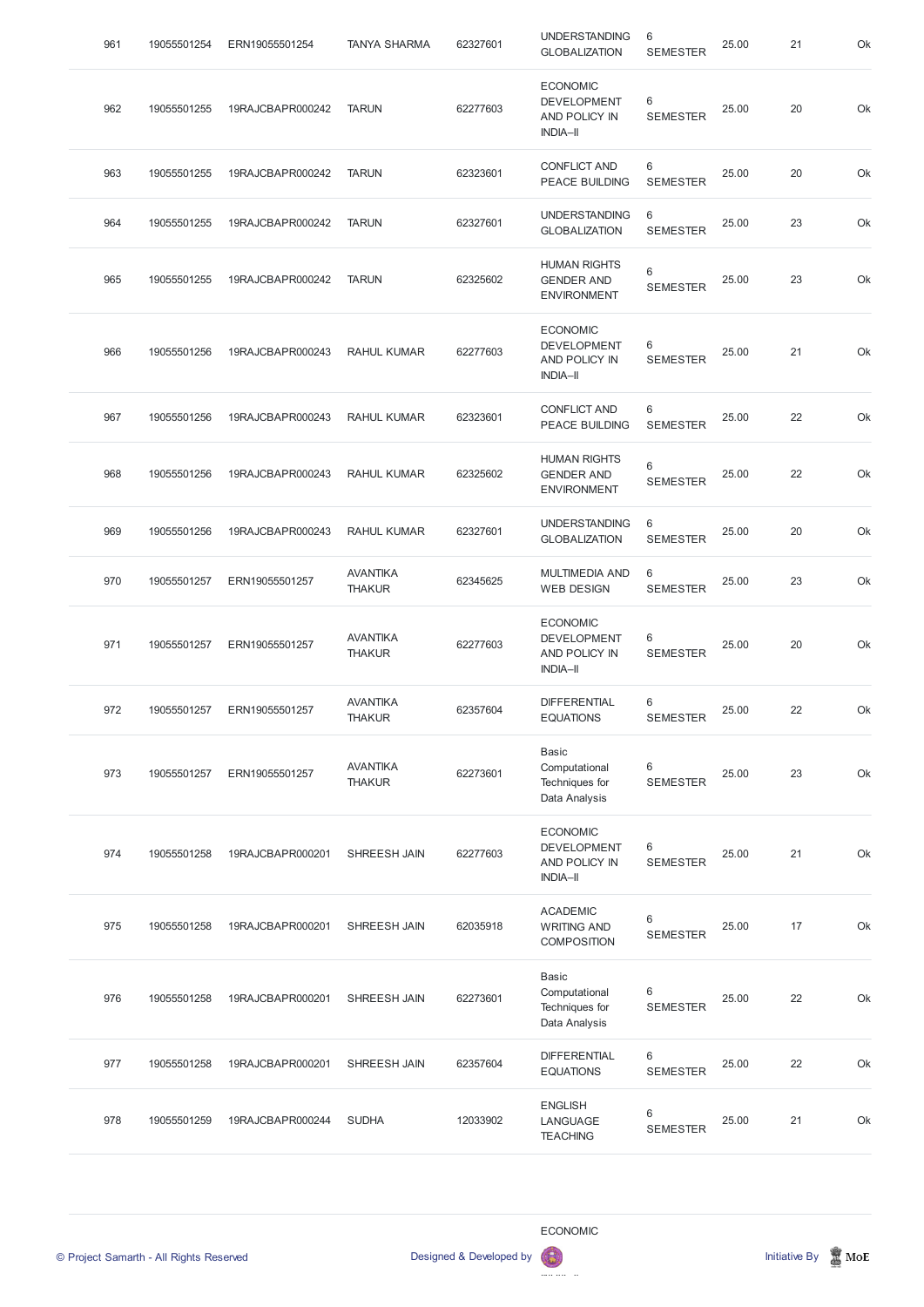| 980 | 19055501259 | 19RAJCBAPR000244 | <b>SUDHA</b>                       | 62327601 | <b>UNDERSTANDING</b><br><b>GLOBALIZATION</b>                              | 6<br><b>SEMESTER</b>              | 25.00 | 23 | Ok |
|-----|-------------|------------------|------------------------------------|----------|---------------------------------------------------------------------------|-----------------------------------|-------|----|----|
| 981 | 19055501259 | 19RAJCBAPR000244 | <b>SUDHA</b>                       | 62325602 | <b>HUMAN RIGHTS</b><br><b>GENDER AND</b><br><b>ENVIRONMENT</b>            | 6<br><b>SEMESTER</b>              | 25.00 | 22 | Ok |
| 982 | 19055501260 | 19RAJCBAPR000245 | <b>KANUPRIYA</b><br><b>GANGWAR</b> | 62277603 | <b>ECONOMIC</b><br><b>DEVELOPMENT</b><br>AND POLICY IN<br><b>INDIA-II</b> | 6<br><b>SEMESTER</b>              | 25.00 | 21 | Ok |
| 983 | 19055501260 | 19RAJCBAPR000245 | <b>KANUPRIYA</b><br><b>GANGWAR</b> | 62323601 | <b>CONFLICT AND</b><br><b>PEACE BUILDING</b>                              | 6<br><b>SEMESTER</b>              | 25.00 | 23 | Ok |
| 984 | 19055501260 | 19RAJCBAPR000245 | <b>KANUPRIYA</b><br><b>GANGWAR</b> | 62327601 | <b>UNDERSTANDING</b><br><b>GLOBALIZATION</b>                              | 6<br><b>SEMESTER</b>              | 25.00 | 22 | Ok |
| 985 | 19055501260 | 19RAJCBAPR000245 | <b>KANUPRIYA</b><br><b>GANGWAR</b> | 62325602 | <b>HUMAN RIGHTS</b><br><b>GENDER AND</b><br><b>ENVIRONMENT</b>            | 6<br><b>SEMESTER</b>              | 25.00 | 22 | Ok |
| 986 | 19055501261 | 19RAJCBAPR000246 | <b>NISHANT</b>                     | 12033902 | <b>ENGLISH</b><br>LANGUAGE<br><b>TEACHING</b>                             | 6<br><b>SEMESTER</b>              | 25.00 | 23 | Ok |
| 987 | 19055501261 | 19RAJCBAPR000246 | <b>NISHANT</b>                     | 62277603 | <b>ECONOMIC</b><br><b>DEVELOPMENT</b><br>AND POLICY IN<br><b>INDIA-II</b> | 6<br><b>SEMESTER</b>              | 25.00 | 21 | Ok |
| 988 | 19055501261 | 19RAJCBAPR000246 | <b>NISHANT</b>                     | 62327601 | <b>UNDERSTANDING</b><br><b>GLOBALIZATION</b>                              | $6\phantom{1}$<br><b>SEMESTER</b> | 25.00 | 23 | Ok |
| 989 | 19055501261 | 19RAJCBAPR000246 | <b>NISHANT</b>                     | 62325602 | <b>HUMAN RIGHTS</b><br><b>GENDER AND</b><br><b>ENVIRONMENT</b>            | 6<br><b>SEMESTER</b>              | 25.00 | 22 | Ok |
| 990 | 19055501262 | 19RAJCBAPR000247 | <b>GOURAV DAS</b>                  | 62345625 | <b>MULTIMEDIA AND</b><br><b>WEB DESIGN</b>                                | 6<br><b>SEMESTER</b>              | 25.00 | 25 | Ok |
| 991 | 19055501262 | 19RAJCBAPR000247 | <b>GOURAV DAS</b>                  | 62277603 | <b>ECONOMIC</b><br><b>DEVELOPMENT</b><br>AND POLICY IN<br><b>INDIA-II</b> | 6<br><b>SEMESTER</b>              | 25.00 | 22 | Ok |
| 992 | 19055501262 | 19RAJCBAPR000247 | <b>GOURAV DAS</b>                  | 62327601 | <b>UNDERSTANDING</b><br><b>GLOBALIZATION</b>                              | $6\phantom{1}$<br><b>SEMESTER</b> | 25.00 | 23 | Ok |
| 993 | 19055501262 | 19RAJCBAPR000247 | <b>GOURAV DAS</b>                  | 62273601 | <b>Basic</b><br>Computational<br>Techniques for<br>Data Analysis          | 6<br><b>SEMESTER</b>              | 25.00 | 22 | Ok |
| 994 | 19055501263 | ERN19055501263   | <b>DHEERAJ KUMAR</b>               | 62277603 | <b>ECONOMIC</b><br><b>DEVELOPMENT</b><br>AND POLICY IN                    | 6<br><b>SEMESTER</b>              | 25.00 | 23 | Ok |

|     | © Project Samarth - All Rights Reserved |                |                      | Designed & Developed by | <b>ECONOMIC</b><br>6                                           |                      |       | <b>Initiative By</b> | $\mathbb Z$ MoE |
|-----|-----------------------------------------|----------------|----------------------|-------------------------|----------------------------------------------------------------|----------------------|-------|----------------------|-----------------|
| 997 | 19055501263                             | ERN19055501263 | <b>DHEERAJ KUMAR</b> | 62273601                | Basic<br>Computational<br>Techniques for<br>Data Analysis      | 6<br><b>SEMESTER</b> | 25.00 | 25                   | Ok              |
| 996 | 19055501263                             | ERN19055501263 | <b>DHEERAJ KUMAR</b> | 62325602                | <b>HUMAN RIGHTS</b><br><b>GENDER AND</b><br><b>ENVIRONMENT</b> | 6<br><b>SEMESTER</b> | 25.00 | 24                   | Ok              |
| 995 | 19055501263                             | ERN19055501263 | <b>DHEERAJ KUMAR</b> | 62327601                | <b>UNDERSTANDING</b><br><b>GLOBALIZATION</b>                   | 6<br><b>SEMESTER</b> | 25.00 | 23                   | Ok              |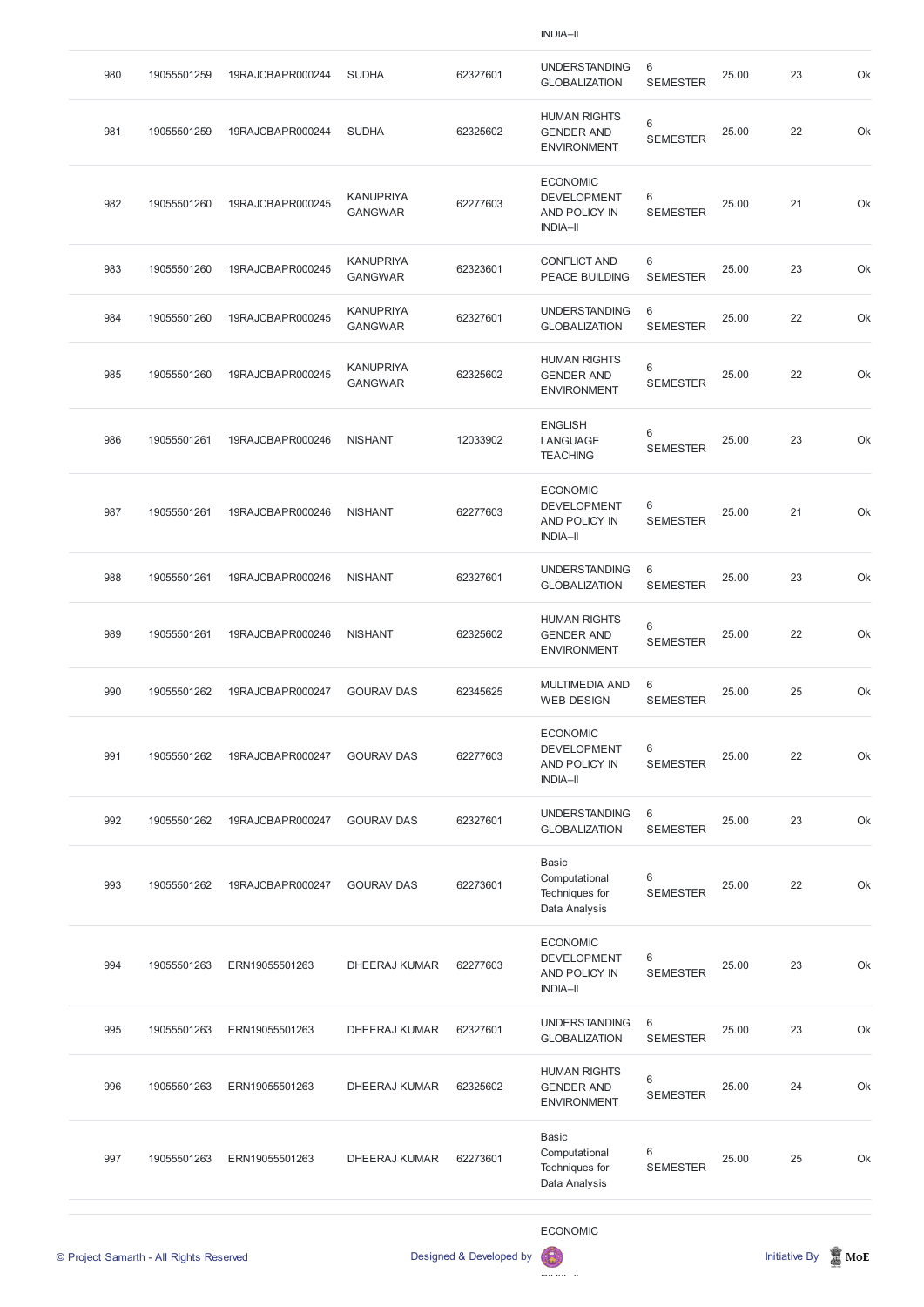| 999  | 19055501264 | 19RAJCBAPR000249 | <b>VIRAT</b><br><b>CHAUDHARY</b> | 62327601 | <b>UNDERSTANDING</b><br><b>GLOBALIZATION</b>                              | 6<br><b>SEMESTER</b>              | 25.00 | 23 | Ok |
|------|-------------|------------------|----------------------------------|----------|---------------------------------------------------------------------------|-----------------------------------|-------|----|----|
| 1000 | 19055501264 | 19RAJCBAPR000249 | <b>VIRAT</b><br><b>CHAUDHARY</b> | 62325602 | <b>HUMAN RIGHTS</b><br><b>GENDER AND</b><br><b>ENVIRONMENT</b>            | 6<br><b>SEMESTER</b>              | 25.00 | 22 | Ok |
| 1001 | 19055501264 | 19RAJCBAPR000249 | <b>VIRAT</b><br><b>CHAUDHARY</b> | 62313620 | Understanding<br>Text, Retuals and<br>Orality in Indian<br>History        | 6<br><b>SEMESTER</b>              | 25.00 | 21 | Ok |
| 1002 | 19055501265 | 19RAJCBAPR000250 | <b>VISHAKHA</b>                  | 62277603 | <b>ECONOMIC</b><br><b>DEVELOPMENT</b><br>AND POLICY IN<br><b>INDIA-II</b> | 6<br><b>SEMESTER</b>              | 25.00 | 22 | Ok |
| 1003 | 19055501265 | 19RAJCBAPR000250 | <b>VISHAKHA</b>                  | 62315620 | <b>DELHI THROUGH</b><br>THE AGES                                          | $6\phantom{1}$<br><b>SEMESTER</b> | 25.00 | 20 | Ok |
| 1004 | 19055501265 | 19RAJCBAPR000250 | <b>VISHAKHA</b>                  | 62323601 | <b>CONFLICT AND</b><br>PEACE BUILDING                                     | $6\,$<br><b>SEMESTER</b>          | 25.00 | 23 | Ok |
| 1005 | 19055501265 | 19RAJCBAPR000250 | <b>VISHAKHA</b>                  | 62327601 | <b>UNDERSTANDING</b><br><b>GLOBALIZATION</b>                              | 6<br><b>SEMESTER</b>              | 25.00 | 23 | Ok |
| 1006 | 19055501266 | 19RAJCBAPR000251 | <b>KAJAL</b>                     | 62277603 | <b>ECONOMIC</b><br><b>DEVELOPMENT</b><br>AND POLICY IN<br><b>INDIA-II</b> | 6<br><b>SEMESTER</b>              | 25.00 | 21 | Ok |
| 1007 | 19055501266 | 19RAJCBAPR000251 | <b>KAJAL</b>                     | 62327601 | <b>UNDERSTANDING</b><br><b>GLOBALIZATION</b>                              | 6<br><b>SEMESTER</b>              | 25.00 | 23 | Ok |
| 1008 | 19055501266 | 19RAJCBAPR000251 | <b>KAJAL</b>                     | 62325602 | <b>HUMAN RIGHTS</b><br><b>GENDER AND</b><br><b>ENVIRONMENT</b>            | 6<br><b>SEMESTER</b>              | 25.00 | 23 | Ok |
| 1009 | 19055501266 | 19RAJCBAPR000251 | KAJAL                            | 62053612 | <b>COMPUTER AUR</b><br><b>HINDI BHASHA</b>                                | 6<br><b>SEMESTER</b>              | 25.00 | 19 | Ok |
| 1010 | 19055501267 | ERN19055501267   | <b>KAJAL</b>                     | 62277603 | <b>ECONOMIC</b><br><b>DEVELOPMENT</b><br>AND POLICY IN<br><b>INDIA-II</b> | 6<br><b>SEMESTER</b>              | 25.00 | 20 | Ok |
| 1011 | 19055501267 | ERN19055501267   | <b>KAJAL</b>                     | 62315620 | <b>DELHI THROUGH</b><br>THE AGES                                          | 6<br><b>SEMESTER</b>              | 25.00 | 22 | Ok |
| 1012 | 19055501267 | ERN19055501267   | <b>KAJAL</b>                     | 62323601 | <b>CONFLICT AND</b><br><b>PEACE BUILDING</b>                              | 6<br><b>SEMESTER</b>              | 25.00 | 19 | Ok |
| 1013 | 19055501267 | ERN19055501267   | <b>KAJAL</b>                     | 62327601 | <b>UNDERSTANDING</b><br><b>GLOBALIZATION</b>                              | 6<br><b>SEMESTER</b>              | 25.00 | 21 | Ok |
| 1014 | 19055501268 | 19RAJCBAPR000253 | <b>HEMANG</b><br><b>SHARMA</b>   | 62277603 | <b>ECONOMIC</b><br><b>DEVELOPMENT</b><br>AND POLICY IN<br><b>INDIA-II</b> | 6<br><b>SEMESTER</b>              | 25.00 | 21 | Ok |
| 1015 | 19055501268 | 19RAJCBAPR000253 | <b>HEMANG</b><br><b>SHARMA</b>   | 62327601 | <b>UNDERSTANDING</b><br><b>GLOBALIZATION</b>                              | 6<br><b>SEMESTER</b>              | 25.00 | 23 | Ok |
| 1016 | 19055501268 | 19RAJCBAPR000253 | <b>HEMANG</b><br><b>SHARMA</b>   | 62325602 | <b>HUMAN RIGHTS</b><br><b>GENDER AND</b><br><b>ENVIRONMENT</b>            | 6<br><b>SEMESTER</b>              | 25.00 | 22 | Ok |

Understanding



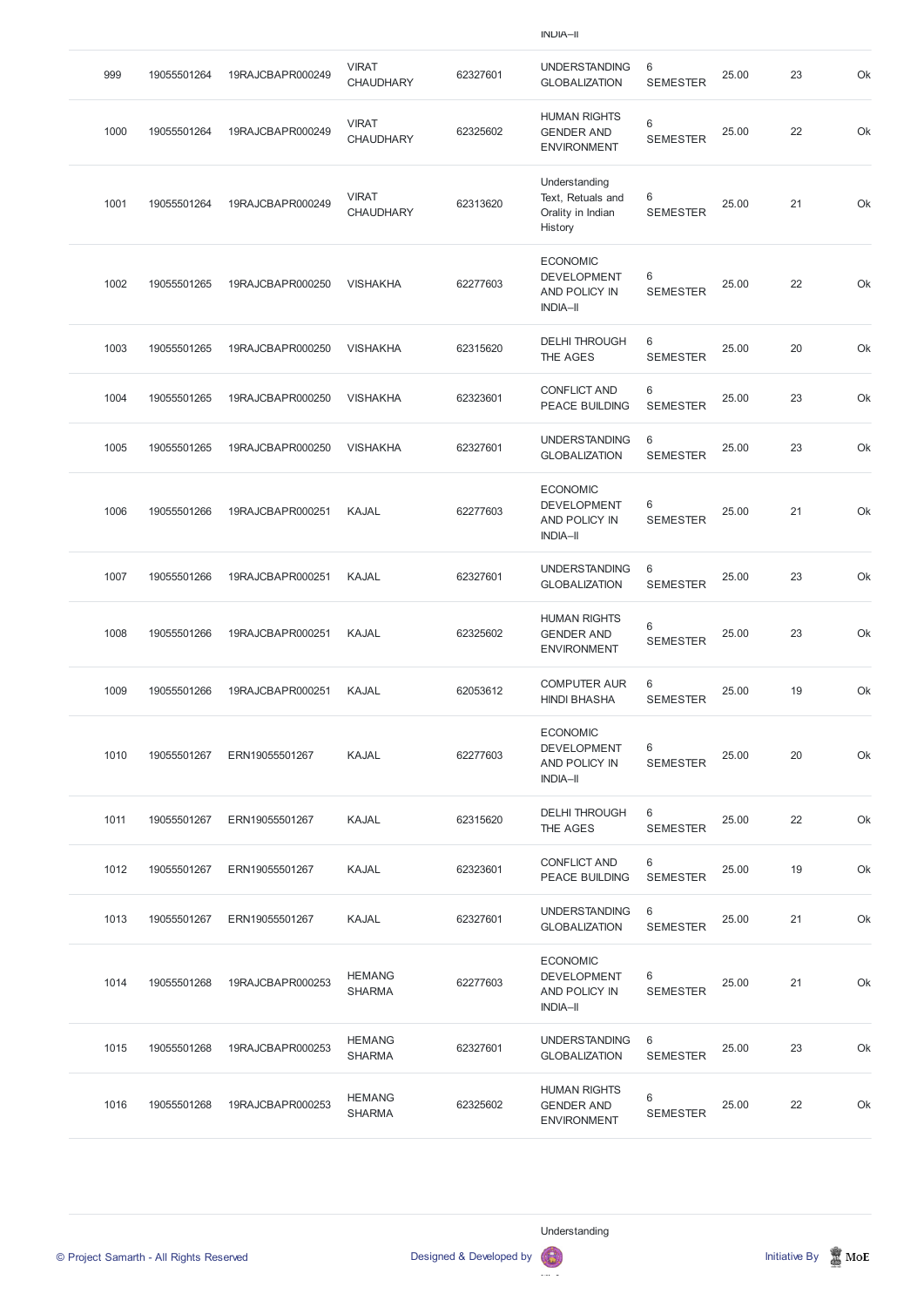|      |             |                  |                                   |          | <b>HISTORY</b>                                                            |                      |       |    |    |
|------|-------------|------------------|-----------------------------------|----------|---------------------------------------------------------------------------|----------------------|-------|----|----|
| 1018 | 19055501269 | 19RAJCBAPR000254 | <b>SAKSHI MISHRA</b>              | 62277603 | <b>ECONOMIC</b><br><b>DEVELOPMENT</b><br>AND POLICY IN<br><b>INDIA-II</b> | 6<br><b>SEMESTER</b> | 25.00 | 21 | Ok |
| 1019 | 19055501269 | 19RAJCBAPR000254 | <b>SAKSHI MISHRA</b>              | 62327601 | <b>UNDERSTANDING</b><br><b>GLOBALIZATION</b>                              | 6<br><b>SEMESTER</b> | 25.00 | 23 | Ok |
| 1020 | 19055501269 | 19RAJCBAPR000254 | <b>SAKSHI MISHRA</b>              | 62325602 | <b>HUMAN RIGHTS</b><br><b>GENDER AND</b><br><b>ENVIRONMENT</b>            | 6<br><b>SEMESTER</b> | 25.00 | 23 | Ok |
| 1021 | 19055501269 | 19RAJCBAPR000254 | <b>SAKSHI MISHRA</b>              | 62273601 | <b>Basic</b><br>Computational<br>Techniques for<br>Data Analysis          | 6<br><b>SEMESTER</b> | 25.00 | 25 | Ok |
| 1022 | 19055501271 | 19RAJCBAPR000256 | <b>SUDHA</b>                      | 62315620 | <b>DELHI THROUGH</b><br>THE AGES                                          | 6<br><b>SEMESTER</b> | 25.00 | 20 | Ok |
| 1023 | 19055501271 | 19RAJCBAPR000256 | <b>SUDHA</b>                      | 62323601 | <b>CONFLICT AND</b><br><b>PEACE BUILDING</b>                              | 6<br><b>SEMESTER</b> | 25.00 | 21 | Ok |
| 1024 | 19055501271 | 19RAJCBAPR000256 | <b>SUDHA</b>                      | 62327601 | <b>UNDERSTANDING</b><br><b>GLOBALIZATION</b>                              | 6<br><b>SEMESTER</b> | 25.00 | 22 | Ok |
| 1025 | 19055501271 | 19RAJCBAPR000256 | <b>SUDHA</b>                      | 62317641 | Issues in<br><b>Twentieth Century</b><br>World History II                 | 6<br><b>SEMESTER</b> | 25.00 | 20 | Ok |
| 1026 | 19055501272 | 19RAJCBAPR000257 | <b>SHIVSHANKAR</b><br><b>GIRI</b> | 62055634 | <b>HINDI CINEMA</b><br><b>AUR USKA</b><br><b>ADHYAN</b>                   | 6<br><b>SEMESTER</b> | 25.00 | 20 | Ok |
| 1027 | 19055501272 | 19RAJCBAPR000257 | <b>SHIVSHANKAR</b><br><b>GIRI</b> | 62323601 | <b>CONFLICT AND</b><br><b>PEACE BUILDING</b>                              | 6<br><b>SEMESTER</b> | 25.00 | 20 | Ok |
| 1028 | 19055501272 | 19RAJCBAPR000257 | <b>SHIVSHANKAR</b><br><b>GIRI</b> | 62327601 | <b>UNDERSTANDING</b><br><b>GLOBALIZATION</b>                              | 6<br><b>SEMESTER</b> | 25.00 | 22 | Ok |
| 1029 | 19055501272 | 19RAJCBAPR000257 | <b>SHIVSHANKAR</b><br><b>GIRI</b> | 62317641 | Issues in<br><b>Twentieth Century</b><br>World History II                 | 6<br><b>SEMESTER</b> | 25.00 | 10 | Ok |
| 1030 | 19055501273 | 19RAJCBAPR000258 | <b>DISHIKA</b>                    | 62345625 | <b>MULTIMEDIA AND</b><br><b>WEB DESIGN</b>                                | 6<br><b>SEMESTER</b> | 25.00 | 23 | Ok |
| 1031 | 19055501273 | 19RAJCBAPR000258 | <b>DISHIKA</b>                    | 12033902 | <b>ENGLISH</b><br>LANGUAGE<br><b>TEACHING</b>                             | 6<br><b>SEMESTER</b> | 25.00 | 20 | Ok |
| 1032 | 19055501273 | 19RAJCBAPR000258 | <b>DISHIKA</b>                    | 62327601 | <b>UNDERSTANDING</b><br><b>GLOBALIZATION</b>                              | 6<br><b>SEMESTER</b> | 25.00 | 23 | Ok |
| 1033 | 19055501273 | 19RAJCBAPR000258 | <b>DISHIKA</b>                    | 62317641 | Issues in<br><b>Twentieth Century</b><br>World History II                 | 6<br><b>SEMESTER</b> | 25.00 | 13 | Ok |

| 1034 | 19055501274 | 19RAJCBAPR000259 | SONU | 62327601 | <b>UNDERSTANDING</b><br><b>GLOBALIZATION</b>              | 6<br><b>SEMESTER</b> | 25.00 | 23 | Ok |
|------|-------------|------------------|------|----------|-----------------------------------------------------------|----------------------|-------|----|----|
| 1035 | 19055501274 | 19RAJCBAPR000259 | SONU | 62317641 | Issues in<br><b>Twentieth Century</b><br>World History II | 6<br><b>SEMESTER</b> | 25.00 | 15 | Ok |
| 1036 | 19055501274 | 19RAJCBAPR000259 | SONU | 62323601 | <b>CONFLICT AND</b><br><b>PEACE BUILDING</b>              | 6<br><b>SEMESTER</b> | 25.00 | 22 | Ok |

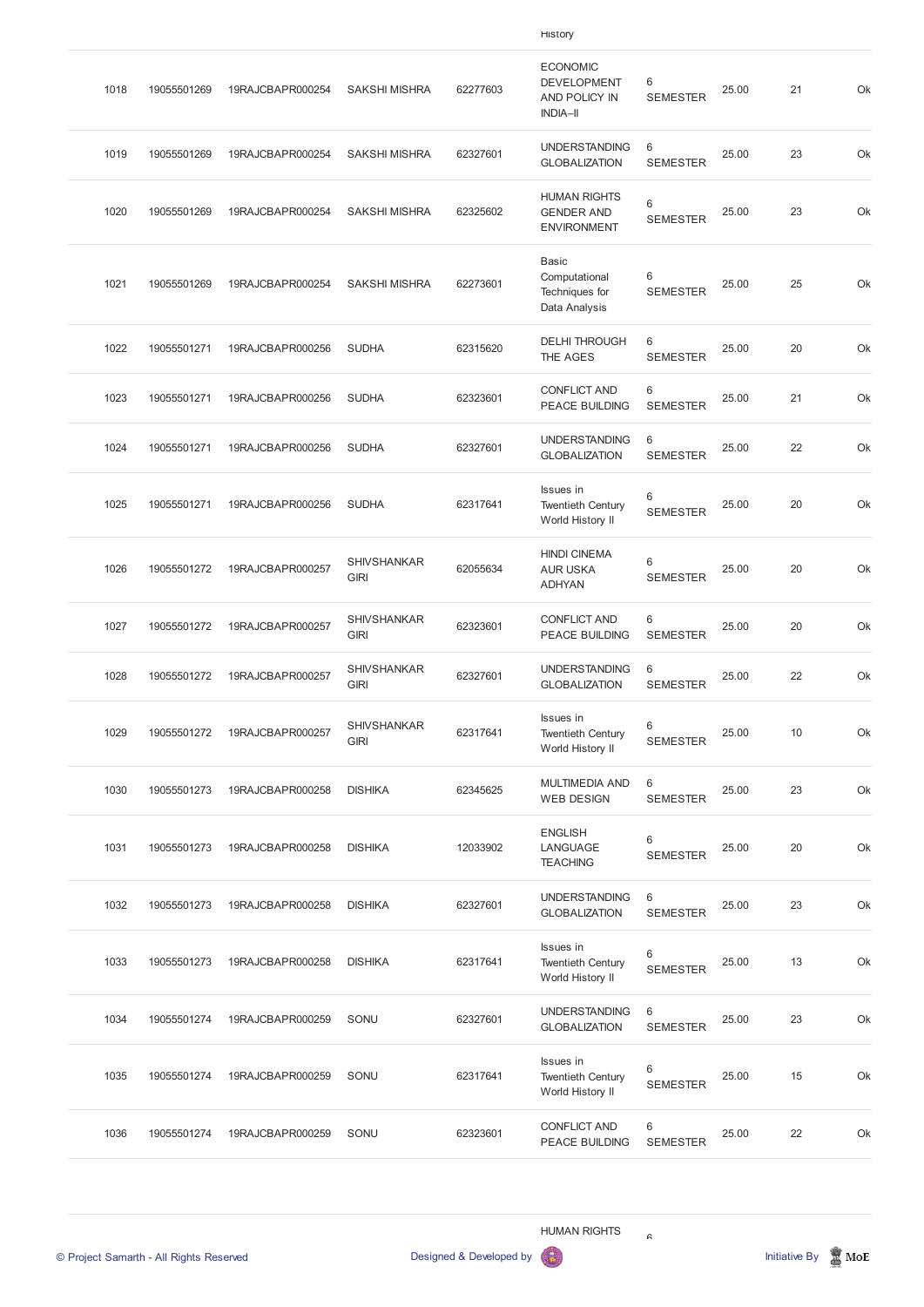| 1038                                    | 19055501275 | 19RAJCBAPR000260 | <b>PRINCE</b>                       | 62323601                | <b>CONFLICT AND</b><br><b>PEACE BUILDING</b>                       | $\,6$<br><b>SEMESTER</b>   | 25.00 | 22                   | Ok               |
|-----------------------------------------|-------------|------------------|-------------------------------------|-------------------------|--------------------------------------------------------------------|----------------------------|-------|----------------------|------------------|
| 1039                                    | 19055501275 | 19RAJCBAPR000260 | <b>PRINCE</b>                       | 62327601                | <b>UNDERSTANDING</b><br><b>GLOBALIZATION</b>                       | 6<br><b>SEMESTER</b>       | 25.00 | 23                   | Ok               |
| 1040                                    | 19055501275 | 19RAJCBAPR000260 | <b>PRINCE</b>                       | 62317641                | <b>Issues</b> in<br><b>Twentieth Century</b><br>World History II   | $\,6\,$<br><b>SEMESTER</b> | 25.00 | 12                   | Ok               |
| 1041                                    | 19055501275 | 19RAJCBAPR000260 | <b>PRINCE</b>                       | 62325602                | <b>HUMAN RIGHTS</b><br><b>GENDER AND</b><br><b>ENVIRONMENT</b>     | $\,6$<br><b>SEMESTER</b>   | 25.00 | 23                   | Ok               |
| 1042                                    | 19055501276 | 19RAJCBAPR000261 | <b>HIMANSHI</b><br><b>PRAJAPAT</b>  | 62055634                | <b>HINDI CINEMA</b><br><b>AUR USKA</b><br><b>ADHYAN</b>            | $\,6\,$<br><b>SEMESTER</b> | 25.00 | 22                   | Ok               |
| 1043                                    | 19055501276 | 19RAJCBAPR000261 | <b>HIMANSHI</b><br><b>PRAJAPAT</b>  | 62327601                | <b>UNDERSTANDING</b><br><b>GLOBALIZATION</b>                       | 6<br><b>SEMESTER</b>       | 25.00 | 22                   | Ok               |
| 1044                                    | 19055501276 | 19RAJCBAPR000261 | <b>HIMANSHI</b><br><b>PRAJAPAT</b>  | 62313620                | Understanding<br>Text, Retuals and<br>Orality in Indian<br>History | 6<br><b>SEMESTER</b>       | 25.00 | 20                   | Ok               |
| 1045                                    | 19055501276 | 19RAJCBAPR000261 | <b>HIMANSHI</b><br><b>PRAJAPAT</b>  | 62317641                | Issues in<br><b>Twentieth Century</b><br>World History II          | 6<br><b>SEMESTER</b>       | 25.00 | $\mathbf 0$          | Ok               |
| 1046                                    | 19055501277 | 19RAJCBAPR000262 | <b>ANEESH KUMAR</b>                 | 62327601                | <b>UNDERSTANDING</b><br><b>GLOBALIZATION</b>                       | 6<br><b>SEMESTER</b>       | 25.00 | 22                   | Ok               |
| 1047                                    | 19055501277 | 19RAJCBAPR000262 | <b>ANEESH KUMAR</b>                 | 62325602                | <b>HUMAN RIGHTS</b><br><b>GENDER AND</b><br><b>ENVIRONMENT</b>     | 6<br><b>SEMESTER</b>       | 25.00 | 22                   | Ok               |
| 1048                                    | 19055501277 | 19RAJCBAPR000262 | <b>ANEESH KUMAR</b>                 | 62313620                | Understanding<br>Text, Retuals and<br>Orality in Indian<br>History | 6<br><b>SEMESTER</b>       | 25.00 | 21                   | Ok               |
| 1049                                    | 19055501277 | 19RAJCBAPR000262 | <b>ANEESH KUMAR</b>                 | 62317641                | Issues in<br><b>Twentieth Century</b><br>World History II          | 6<br><b>SEMESTER</b>       | 25.00 | 17                   | Ok               |
| 1050                                    | 19055501279 | ERN19055501279   | <b>IJHAR HUSSAIN</b>                | 62323601                | <b>CONFLICT AND</b><br>PEACE BUILDING                              | 6<br><b>SEMESTER</b>       | 25.00 | 22                   | Ok               |
| 1051                                    | 19055501279 | ERN19055501279   | <b>IJHAR HUSSAIN</b>                | 62327601                | <b>UNDERSTANDING</b><br><b>GLOBALIZATION</b>                       | 6<br><b>SEMESTER</b>       | 25.00 | 23                   | Ok               |
| 1052                                    | 19055501279 | ERN19055501279   | <b>IJHAR HUSSAIN</b>                | 62325602                | <b>HUMAN RIGHTS</b><br><b>GENDER AND</b><br><b>ENVIRONMENT</b>     | $6\,$<br><b>SEMESTER</b>   | 25.00 | 23                   | Ok               |
| 1053                                    | 19055501279 | ERN19055501279   | <b>IJHAR HUSSAIN</b>                | 62317641                | Issues in<br><b>Twentieth Century</b><br>World History II          | 6<br><b>SEMESTER</b>       | 25.00 | 16                   | Ok               |
| 1054                                    | 19055501280 | 19RAJCBAPR000265 | <b>JAI PRAKASH</b><br><b>SHARMA</b> | 62323601                | <b>CONFLICT AND</b><br>PEACE BUILDING                              | 6<br><b>SEMESTER</b>       | 25.00 | 21                   | Ok               |
| 1055                                    | 19055501280 | 19RAJCBAPR000265 | <b>JAI PRAKASH</b><br><b>SHARMA</b> | 62327601                | <b>UNDERSTANDING</b><br><b>GLOBALIZATION</b>                       | 6<br><b>SEMESTER</b>       | 25.00 | 23                   | Ok               |
| 1056                                    | 19055501280 | 19RAJCBAPR000265 | <b>JAI PRAKASH</b><br><b>SHARMA</b> | 62325602                | <b>HUMAN RIGHTS</b><br><b>GENDER AND</b><br><b>ENVIRONMENT</b>     | $\,6\,$<br><b>SEMESTER</b> | 25.00 | 22                   | Ok               |
| © Project Samarth - All Rights Reserved |             |                  | IVI DDVKVCH                         | Designed & Developed by | Issues in                                                          | $\mathrel{\mathsf{G}}$     |       | <b>Initiative By</b> | $\mathbb{Z}$ MoE |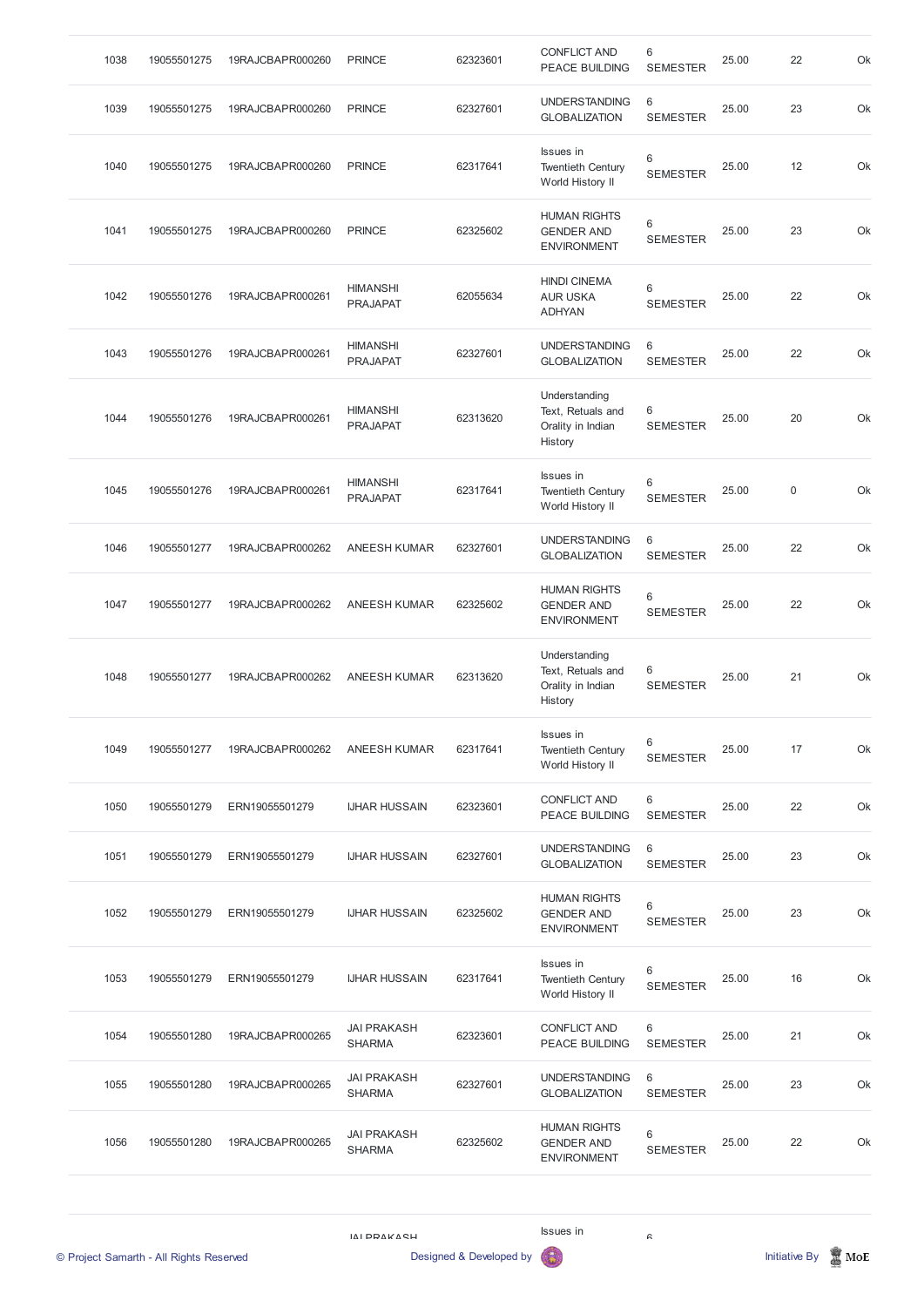| 1058 | 19055501281 | 19RAJCBAPR000266 | KHYATI                              | 62035918 | <b>ACADEMIC</b><br><b>WRITING AND</b><br><b>COMPOSITION</b>        | 6<br><b>SEMESTER</b> | 25.00 | 17               | Ok |
|------|-------------|------------------|-------------------------------------|----------|--------------------------------------------------------------------|----------------------|-------|------------------|----|
| 1059 | 19055501281 | 19RAJCBAPR000266 | KHYATI                              | 62323601 | <b>CONFLICT AND</b><br><b>PEACE BUILDING</b>                       | 6<br><b>SEMESTER</b> | 25.00 | 22               | Ok |
| 1060 | 19055501281 | 19RAJCBAPR000266 | KHYATI                              | 62327601 | <b>UNDERSTANDING</b><br><b>GLOBALIZATION</b>                       | 6<br><b>SEMESTER</b> | 25.00 | 22               | Ok |
| 1061 | 19055501281 | 19RAJCBAPR000266 | KHYATI                              | 62317641 | Issues in<br><b>Twentieth Century</b><br>World History II          | 6<br><b>SEMESTER</b> | 25.00 | $\boldsymbol{0}$ | Ok |
| 1062 | 19055501282 | 19RAJCBAPR000267 | <b>SUJATA</b>                       | 62323601 | <b>CONFLICT AND</b><br><b>PEACE BUILDING</b>                       | 6<br><b>SEMESTER</b> | 25.00 | 22               | Ok |
| 1063 | 19055501282 | 19RAJCBAPR000267 | <b>SUJATA</b>                       | 62327601 | <b>UNDERSTANDING</b><br><b>GLOBALIZATION</b>                       | 6<br><b>SEMESTER</b> | 25.00 | 23               | Ok |
| 1064 | 19055501282 | 19RAJCBAPR000267 | <b>SUJATA</b>                       | 62325602 | <b>HUMAN RIGHTS</b><br><b>GENDER AND</b><br><b>ENVIRONMENT</b>     | 6<br><b>SEMESTER</b> | 25.00 | 23               | Ok |
| 1065 | 19055501282 | 19RAJCBAPR000267 | <b>SUJATA</b>                       | 62317641 | Issues in<br><b>Twentieth Century</b><br>World History II          | 6<br><b>SEMESTER</b> | 25.00 | 18               | Ok |
| 1066 | 19055501284 | ERN19055501284   | <b>TARUNENDRA</b><br><b>JAISWAL</b> | 62323601 | <b>CONFLICT AND</b><br><b>PEACE BUILDING</b>                       | 6<br><b>SEMESTER</b> | 25.00 | 22               | Ok |
| 1067 | 19055501284 | ERN19055501284   | <b>TARUNENDRA</b><br><b>JAISWAL</b> | 62327601 | <b>UNDERSTANDING</b><br><b>GLOBALIZATION</b>                       | 6<br><b>SEMESTER</b> | 25.00 | 22               | Ok |
| 1068 | 19055501284 | ERN19055501284   | <b>TARUNENDRA</b><br><b>JAISWAL</b> | 62325602 | <b>HUMAN RIGHTS</b><br><b>GENDER AND</b><br><b>ENVIRONMENT</b>     | 6<br><b>SEMESTER</b> | 25.00 | 23               | Ok |
| 1069 | 19055501284 | ERN19055501284   | <b>TARUNENDRA</b><br><b>JAISWAL</b> | 62317641 | Issues in<br><b>Twentieth Century</b><br>World History II          | 6<br><b>SEMESTER</b> | 25.00 | 18               | Ok |
| 1070 | 19055501285 | 19RAJCBAPR000270 | <b>NIDHI</b>                        | 62327601 | <b>UNDERSTANDING</b><br><b>GLOBALIZATION</b>                       | 6<br><b>SEMESTER</b> | 25.00 | 23               | Ok |
| 1071 | 19055501285 | 19RAJCBAPR000270 | <b>NIDHI</b>                        | 62325602 | <b>HUMAN RIGHTS</b><br><b>GENDER AND</b><br><b>ENVIRONMENT</b>     | 6<br><b>SEMESTER</b> | 25.00 | 22               | Ok |
| 1072 | 19055501285 | 19RAJCBAPR000270 | <b>NIDHI</b>                        | 62313620 | Understanding<br>Text, Retuals and<br>Orality in Indian<br>History | 6<br><b>SEMESTER</b> | 25.00 | 21               | Ok |
| 1073 | 19055501285 | 19RAJCBAPR000270 | <b>NIDHI</b>                        | 62317641 | <b>Issues</b> in<br><b>Twentieth Century</b><br>World History II   | 6<br><b>SEMESTER</b> | 25.00 | 20               | Ok |

| 1074 | 19055501286 | ERN19055501286 | <b>ROSHAN KUMAR</b> | 62327601 | <b>UNDERSTANDING</b><br><b>GLOBALIZATION</b>                       | 6<br><b>SEMESTER</b> | 25.00 | 21 | Ok |
|------|-------------|----------------|---------------------|----------|--------------------------------------------------------------------|----------------------|-------|----|----|
| 1075 | 19055501286 | ERN19055501286 | <b>ROSHAN KUMAR</b> | 62325602 | <b>HUMAN RIGHTS</b><br><b>GENDER AND</b><br><b>ENVIRONMENT</b>     | 6<br><b>SEMESTER</b> | 25.00 | 22 | Ok |
| 1076 | 19055501286 | ERN19055501286 | <b>ROSHAN KUMAR</b> | 62313620 | Understanding<br>Text, Retuals and<br>Orality in Indian<br>History | 6<br><b>SEMESTER</b> | 25.00 | 19 | Ok |
|      |             |                |                     |          |                                                                    |                      |       |    |    |

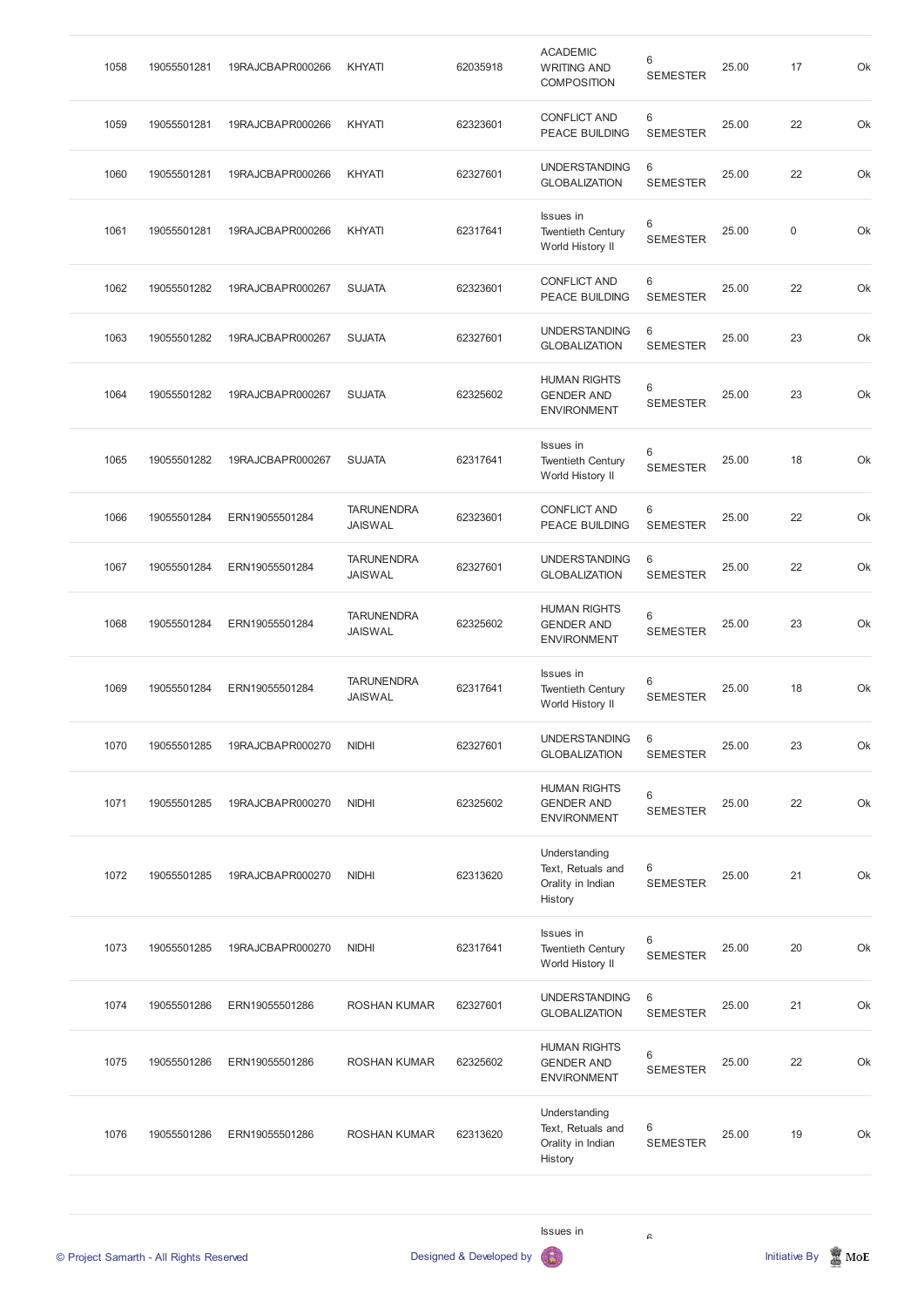| 1078 | 19055501287                                            | 19RAJCBAPR000272  | <b>GAUTAM PRASAD</b>                 | 62323601                            | <b>CONFLICT AND</b>                                            | 6                          | 25.00 | 21                                     | Ok        |
|------|--------------------------------------------------------|-------------------|--------------------------------------|-------------------------------------|----------------------------------------------------------------|----------------------------|-------|----------------------------------------|-----------|
|      |                                                        |                   | <b>MEHTA</b><br><b>GAUTAM PRASAD</b> |                                     | PEACE BUILDING<br><b>UNDERSTANDING</b>                         | <b>SEMESTER</b><br>6       |       |                                        |           |
| 1079 | 19055501287                                            | 19RAJCBAPR000272  | <b>MEHTA</b>                         | 62327601                            | <b>GLOBALIZATION</b>                                           | <b>SEMESTER</b>            | 25.00 | 23                                     | Ok        |
| 1080 | 19055501287                                            | 19RAJCBAPR000272  | <b>GAUTAM PRASAD</b><br><b>MEHTA</b> | 62325602                            | <b>HUMAN RIGHTS</b><br><b>GENDER AND</b><br><b>ENVIRONMENT</b> | $6\,$<br><b>SEMESTER</b>   | 25.00 | 22                                     | Ok        |
| 1081 | 19055501287                                            | 19RAJCBAPR000272  | <b>GAUTAM PRASAD</b><br><b>MEHTA</b> | 62317641                            | Issues in<br><b>Twentieth Century</b><br>World History II      | 6<br><b>SEMESTER</b>       | 25.00 | 18                                     | Ok        |
| 1082 | 19055501288                                            | 19RAJCBAPR000273  | <b>VINAY</b>                         | 62323601                            | <b>CONFLICT AND</b><br>PEACE BUILDING                          | 6<br><b>SEMESTER</b>       | 25.00 | 22                                     | Ok        |
| 1083 | 19055501288                                            | 19RAJCBAPR000273  | <b>VINAY</b>                         | 62327601                            | <b>UNDERSTANDING</b><br><b>GLOBALIZATION</b>                   | $\,6$<br><b>SEMESTER</b>   | 25.00 | 23                                     | Ok        |
| 1084 | 19055501288                                            | 19RAJCBAPR000273  | <b>VINAY</b>                         | 62317641                            | Issues in<br><b>Twentieth Century</b><br>World History II      | 6<br><b>SEMESTER</b>       | 25.00 | 20                                     | Ok        |
| 1085 | 19055501288                                            | 19RAJCBAPR000273  | <b>VINAY</b>                         | 62055634                            | <b>HINDI CINEMA</b><br><b>AUR USKA</b><br><b>ADHYAN</b>        | 6<br><b>SEMESTER</b>       | 25.00 | 20                                     | Ok        |
| 1086 | 19055501289                                            | 19RAJCBAPR000274  | DEEPANSHU                            | 62323601                            | <b>CONFLICT AND</b><br>PEACE BUILDING                          | 6<br><b>SEMESTER</b>       | 25.00 | 20                                     | Ok        |
| 1087 | 19055501289                                            | 19RAJCBAPR000274  | <b>DEEPANSHU</b>                     | 62327601                            | <b>UNDERSTANDING</b><br><b>GLOBALIZATION</b>                   | 6<br><b>SEMESTER</b>       | 25.00 | 21                                     | Ok        |
| 1088 | 19055501289                                            | 19RAJCBAPR000274  | DEEPANSHU                            | 62325602                            | <b>HUMAN RIGHTS</b><br><b>GENDER AND</b><br><b>ENVIRONMENT</b> | $\,6\,$<br><b>SEMESTER</b> | 25.00 | 23                                     | Ok        |
| 1089 | 19055501289                                            | 19RAJCBAPR000274  | DEEPANSHU                            | 62317641                            | Issues in<br><b>Twentieth Century</b><br>World History II      | 6<br><b>SEMESTER</b>       | 25.00 | 17                                     | Ok        |
| 1090 | 19055501290                                            | 19RAJCBAPR000275  | <b>VIKRANT BOGIA</b>                 | 62035918                            | <b>ACADEMIC</b><br><b>WRITING AND</b><br><b>COMPOSITION</b>    | 6<br><b>SEMESTER</b>       | 25.00 | 19                                     | Ok        |
| 1091 | 19055501290                                            | 19RAJCBAPR000275  | <b>VIKRANT BOGIA</b>                 | 62323601                            | <b>CONFLICT AND</b><br>PEACE BUILDING                          | 6<br><b>SEMESTER</b>       | 25.00 | 23                                     | Ok        |
| 1092 | 19055501290                                            | 19RAJCBAPR000275  | <b>VIKRANT BOGIA</b>                 | 62327601                            | <b>UNDERSTANDING</b><br><b>GLOBALIZATION</b>                   | 6<br><b>SEMESTER</b>       | 25.00 | 23                                     | Ok        |
| 1093 | 19055501290                                            | 19RAJCBAPR000275  | <b>VIKRANT BOGIA</b>                 | 62317641                            | Issues in<br><b>Twentieth Century</b><br>World History II      | 6<br><b>SEMESTER</b>       | 25.00 | 24                                     | Ok        |
| 1094 | 19055501291                                            | ERN19055501291    | <b>TANZIN</b><br><b>WHANGDHA</b>     | 62323601                            | <b>CONFLICT AND</b><br>PEACE BUILDING                          | 6<br><b>SEMESTER</b>       | 25.00 | 22                                     | Ok        |
| 1095 | 19055501291                                            | ERN19055501291    | <b>TANZIN</b><br><b>WHANGDHA</b>     | 62327601                            | <b>UNDERSTANDING</b><br><b>GLOBALIZATION</b>                   | -6<br><b>SEMESTER</b>      | 25.00 | 20                                     | Ok        |
| 1096 | 19055501291                                            | ERN19055501291    | <b>TANZIN</b><br><b>WHANGDHA</b>     | 62325602                            | <b>HUMAN RIGHTS</b><br><b>GENDER AND</b><br><b>ENVIRONMENT</b> | 6<br><b>SEMESTER</b>       | 25.00 | 22                                     | Ok        |
| 1097 | 19055501291                                            | ERN19055501291    | <b>TANZIN</b><br><b>WHANGDHA</b>     | 62317641                            | Issues in<br><b>Twentieth Century</b><br>World History II      | 6<br><b>SEMESTER</b>       | 25.00 | 18                                     | Ok        |
| 1008 | 10055501202<br>© Project Samarth - All Rights Reserved | 10DA ICRADD000077 | DANIKA I VEDMA                       | GOR15GON<br>Designed & Developed by | <b>DELHI THROUGH</b><br>6                                      | 6                          | OF UU | 1 <sub>G</sub><br><b>Initiative By</b> | ωr<br>MoE |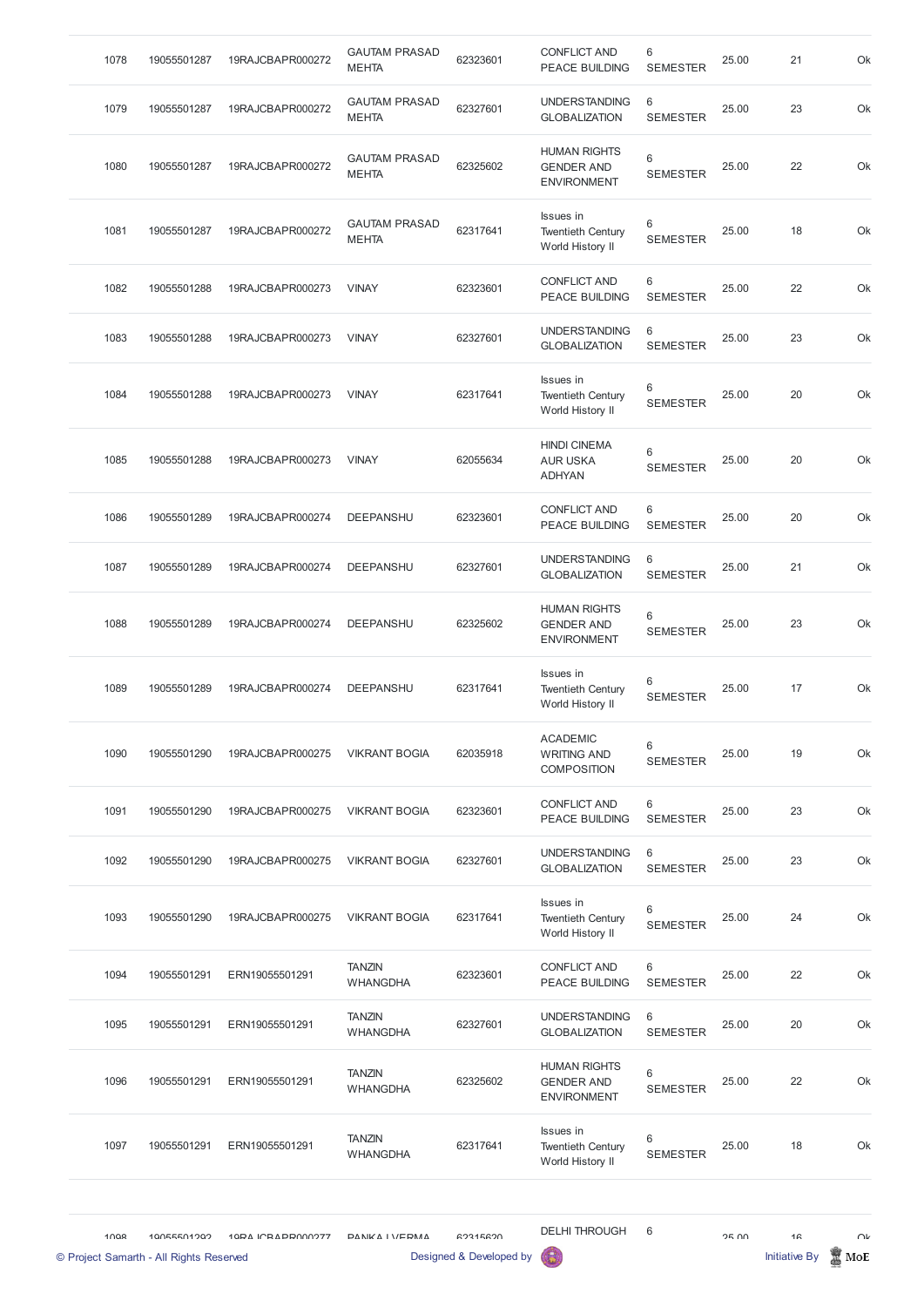| 1099 | 19055501292 | 19RAJCBAPR000277 | PANKAJ VERMA                     | 62323601 | <b>CONFLICT AND</b><br><b>PEACE BUILDING</b>                       | 6<br><b>SEMESTER</b>       | 25.00 | 22 | Ok |
|------|-------------|------------------|----------------------------------|----------|--------------------------------------------------------------------|----------------------------|-------|----|----|
| 1100 | 19055501292 | 19RAJCBAPR000277 | PANKAJ VERMA                     | 62327601 | <b>UNDERSTANDING</b><br><b>GLOBALIZATION</b>                       | 6<br><b>SEMESTER</b>       | 25.00 | 22 | Ok |
| 1101 | 19055501292 | 19RAJCBAPR000277 | PANKAJ VERMA                     | 62317641 | Issues in<br><b>Twentieth Century</b><br>World History II          | 6<br><b>SEMESTER</b>       | 25.00 | 18 | Ok |
| 1102 | 19055501293 | 19RAJCBAPR000278 | <b>TARUN KUMAR</b>               | 62323601 | <b>CONFLICT AND</b><br><b>PEACE BUILDING</b>                       | 6<br><b>SEMESTER</b>       | 25.00 | 21 | Ok |
| 1103 | 19055501293 | 19RAJCBAPR000278 | <b>TARUN KUMAR</b>               | 62327601 | <b>UNDERSTANDING</b><br><b>GLOBALIZATION</b>                       | 6<br><b>SEMESTER</b>       | 25.00 | 23 | Ok |
| 1104 | 19055501293 | 19RAJCBAPR000278 | <b>TARUN KUMAR</b>               | 62325602 | <b>HUMAN RIGHTS</b><br><b>GENDER AND</b><br><b>ENVIRONMENT</b>     | $6\,$<br><b>SEMESTER</b>   | 25.00 | 22 | Ok |
| 1105 | 19055501293 | 19RAJCBAPR000278 | <b>TARUN KUMAR</b>               | 62317641 | Issues in<br><b>Twentieth Century</b><br>World History II          | 6<br><b>SEMESTER</b>       | 25.00 | 20 | Ok |
| 1106 | 19055501294 | ERN19055501294   | <b>SARVENDER</b><br><b>SINGH</b> | 62325602 | <b>HUMAN RIGHTS</b><br><b>GENDER AND</b><br><b>ENVIRONMENT</b>     | 6<br><b>SEMESTER</b>       | 25.00 | 21 | Ok |
| 1107 | 19055501294 | ERN19055501294   | <b>SARVENDER</b><br><b>SINGH</b> | 62323601 | <b>CONFLICT AND</b><br><b>PEACE BUILDING</b>                       | 6<br><b>SEMESTER</b>       | 25.00 | 17 | Ok |
| 1108 | 19055501294 | ERN19055501294   | <b>SARVENDER</b><br><b>SINGH</b> | 62327601 | <b>UNDERSTANDING</b><br><b>GLOBALIZATION</b>                       | 6<br><b>SEMESTER</b>       | 25.00 | 21 | Ok |
| 1109 | 19055501294 | ERN19055501294   | <b>SARVENDER</b><br><b>SINGH</b> | 62317641 | <b>Issues</b> in<br><b>Twentieth Century</b><br>World History II   | 6<br><b>SEMESTER</b>       | 25.00 | 11 | Ok |
| 1110 | 19055501295 | 19RAJCBAPR000280 | <b>JITENDRA</b>                  | 62327601 | <b>UNDERSTANDING</b><br><b>GLOBALIZATION</b>                       | 6<br><b>SEMESTER</b>       | 25.00 | 23 | Ok |
| 1111 | 19055501295 | 19RAJCBAPR000280 | <b>JITENDRA</b>                  | 62325602 | <b>HUMAN RIGHTS</b><br><b>GENDER AND</b><br><b>ENVIRONMENT</b>     | $\,6\,$<br><b>SEMESTER</b> | 25.00 | 22 | Ok |
| 1112 | 19055501295 | 19RAJCBAPR000280 | <b>JITENDRA</b>                  | 62313620 | Understanding<br>Text, Retuals and<br>Orality in Indian<br>History | 6<br><b>SEMESTER</b>       | 25.00 | 19 | Ok |
| 1113 | 19055501295 | 19RAJCBAPR000280 | <b>JITENDRA</b>                  | 62317641 | Issues in<br><b>Twentieth Century</b><br>World History II          | 6<br><b>SEMESTER</b>       | 25.00 | 23 | Ok |
| 1114 | 19055501296 | 19RAJCBAPR000281 | <b>RAM BHAROSH</b>               | 62323601 | <b>CONFLICT AND</b><br><b>PEACE BUILDING</b>                       | 6<br><b>SEMESTER</b>       | 25.00 | 22 | Ok |
| 1115 | 19055501296 | 19RAJCBAPR000281 | <b>RAM BHAROSH</b>               | 62327601 | <b>UNDERSTANDING</b><br><b>GLOBALIZATION</b>                       | 6<br><b>SEMESTER</b>       | 25.00 | 23 | Ok |

|      | © Project Samarth - All Rights Reserved |                   |                    | Designed & Developed by | 偈                                                                |                          |              | <b>Initiative By</b> | MoE    |
|------|-----------------------------------------|-------------------|--------------------|-------------------------|------------------------------------------------------------------|--------------------------|--------------|----------------------|--------|
| 1110 | 10055501207                             | 10PA ICRAPPO00282 | <b>CIMEETV</b>     | 62327601                | <b>UNDERSTANDING</b>                                             | 6                        | <b>25 UU</b> | วว                   | $\cap$ |
| 1118 | 19055501297                             | 19RAJCBAPR000282  | <b>SWEETY</b>      | 62035918                | <b>ACADEMIC</b><br><b>WRITING AND</b><br><b>COMPOSITION</b>      | $6\,$<br><b>SEMESTER</b> | 25.00        | 16                   | Ok     |
| 1117 | 19055501296                             | 19RAJCBAPR000281  | <b>RAM BHAROSH</b> | 62317641                | <b>Issues</b> in<br><b>Twentieth Century</b><br>World History II | 6<br><b>SEMESTER</b>     | 25.00        | 17                   | Ok     |
| 1116 | 19055501296                             | 19RAJCBAPR000281  | <b>RAM BHAROSH</b> | 62325602                | <b>HUMAN RIGHTS</b><br><b>GENDER AND</b><br><b>ENVIRONMENT</b>   | 6<br><b>SEMESTER</b>     | 25.00        | 22                   | Ok     |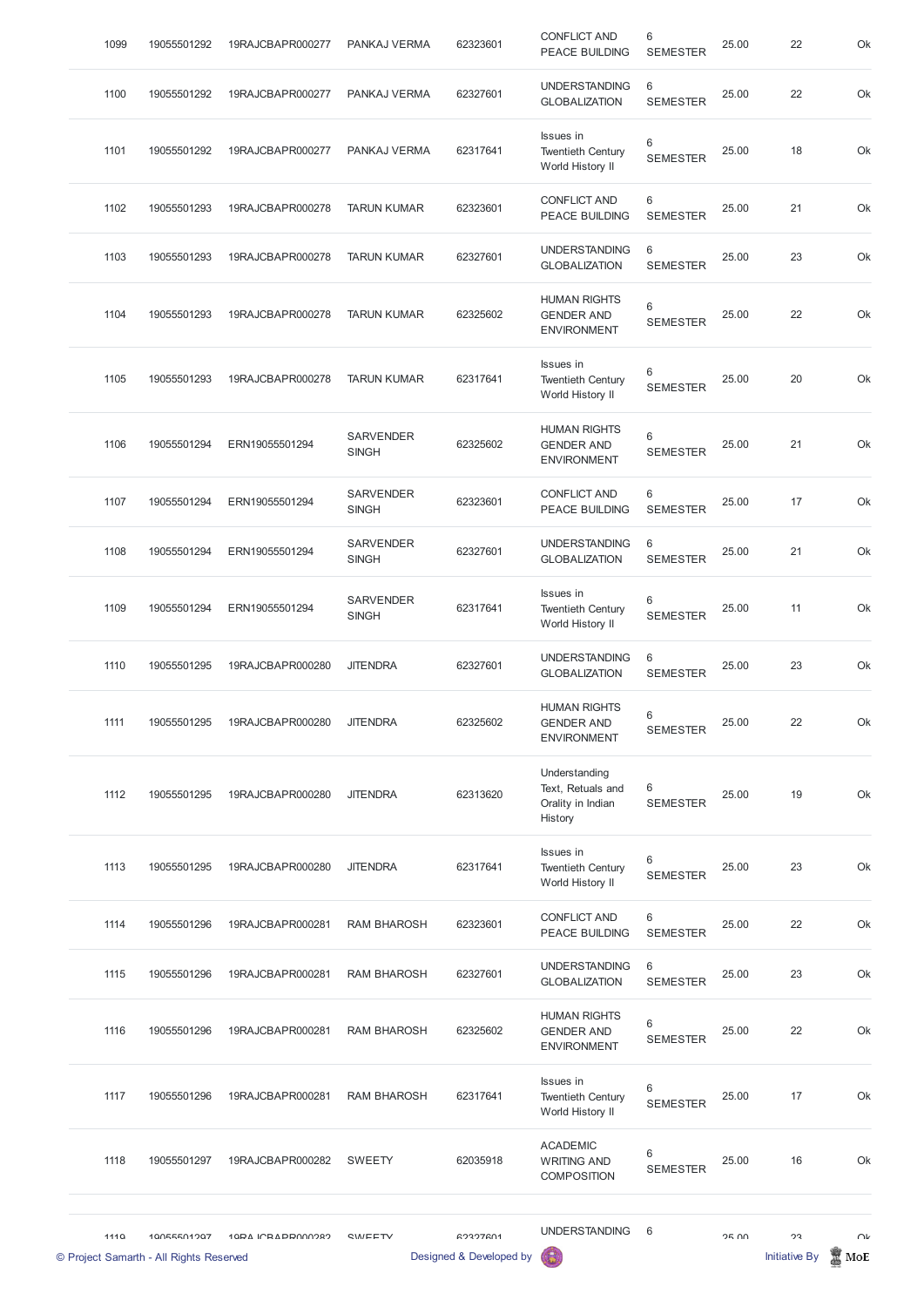| 1120 | 19055501297 | 19RAJCBAPR000282 | <b>SWEETY</b>        | 62313620 | Understanding<br>Text, Retuals and<br>Orality in Indian<br>History | 6<br><b>SEMESTER</b> | 25.00 | 21          | Ok |
|------|-------------|------------------|----------------------|----------|--------------------------------------------------------------------|----------------------|-------|-------------|----|
| 1121 | 19055501297 | 19RAJCBAPR000282 | <b>SWEETY</b>        | 62317641 | Issues in<br><b>Twentieth Century</b><br>World History II          | 6<br><b>SEMESTER</b> | 25.00 | 18          | Ok |
| 1122 | 19055501298 | 19RAJCBAPR000283 | <b>ASHISH DESWAL</b> | 62323601 | <b>CONFLICT AND</b><br>PEACE BUILDING                              | 6<br><b>SEMESTER</b> | 25.00 | 20          | Ok |
| 1123 | 19055501298 | 19RAJCBAPR000283 | <b>ASHISH DESWAL</b> | 62327601 | <b>UNDERSTANDING</b><br><b>GLOBALIZATION</b>                       | 6<br><b>SEMESTER</b> | 25.00 | 23          | Ok |
| 1124 | 19055501298 | 19RAJCBAPR000283 | <b>ASHISH DESWAL</b> | 62325602 | <b>HUMAN RIGHTS</b><br><b>GENDER AND</b><br><b>ENVIRONMENT</b>     | 6<br><b>SEMESTER</b> | 25.00 | 23          | Ok |
| 1125 | 19055501298 | 19RAJCBAPR000283 | <b>ASHISH DESWAL</b> | 62317641 | Issues in<br><b>Twentieth Century</b><br>World History II          | 6<br><b>SEMESTER</b> | 25.00 | $\mathsf 0$ | Ok |
| 1126 | 19055501299 | 19RAJCBAPR000284 | <b>PRINCE</b>        | 62315620 | <b>DELHI THROUGH</b><br>THE AGES                                   | 6<br><b>SEMESTER</b> | 25.00 | 22          | Ok |
| 1127 | 19055501299 | 19RAJCBAPR000284 | <b>PRINCE</b>        | 62327601 | <b>UNDERSTANDING</b><br><b>GLOBALIZATION</b>                       | 6<br><b>SEMESTER</b> | 25.00 | 23          | Ok |
| 1128 | 19055501299 | 19RAJCBAPR000284 | <b>PRINCE</b>        | 62317641 | Issues in<br><b>Twentieth Century</b><br>World History II          | 6<br><b>SEMESTER</b> | 25.00 | 19          | Ok |
| 1129 | 19055501299 | 19RAJCBAPR000284 | <b>PRINCE</b>        | 62323601 | <b>CONFLICT AND</b><br><b>PEACE BUILDING</b>                       | 6<br><b>SEMESTER</b> | 25.00 | 21          | Ok |
| 1130 | 19055501300 | 19RAJCBAPR000285 | <b>SHRIMAN</b>       | 62327601 | <b>UNDERSTANDING</b><br><b>GLOBALIZATION</b>                       | 6<br><b>SEMESTER</b> | 25.00 | 23          | Ok |
| 1131 | 19055501300 | 19RAJCBAPR000285 | <b>SHRIMAN</b>       | 62053612 | <b>COMPUTER AUR</b><br><b>HINDI BHASHA</b>                         | 6<br><b>SEMESTER</b> | 25.00 | 19          | Ok |
| 1132 | 19055501300 | 19RAJCBAPR000285 | <b>SHRIMAN</b>       | 62317641 | Issues in<br><b>Twentieth Century</b><br>World History II          | 6<br><b>SEMESTER</b> | 25.00 | 15          | Ok |
| 1133 | 19055501300 | 19RAJCBAPR000285 | <b>SHRIMAN</b>       | 62325602 | <b>HUMAN RIGHTS</b><br><b>GENDER AND</b><br><b>ENVIRONMENT</b>     | 6<br><b>SEMESTER</b> | 25.00 | 23          | Ok |
| 1134 | 19055501301 | 19RAJCBAPR000286 | <b>MOHD IBRAR</b>    | 62323601 | <b>CONFLICT AND</b><br><b>PEACE BUILDING</b>                       | 6<br><b>SEMESTER</b> | 25.00 | 22          | Ok |
| 1135 | 19055501301 | 19RAJCBAPR000286 | <b>MOHD IBRAR</b>    | 62327601 | <b>UNDERSTANDING</b><br><b>GLOBALIZATION</b>                       | 6<br><b>SEMESTER</b> | 25.00 | 21          | Ok |
| 1136 | 19055501301 | 19RAJCBAPR000286 | <b>MOHD IBRAR</b>    | 62325602 | <b>HUMAN RIGHTS</b><br><b>GENDER AND</b><br><b>ENVIRONMENT</b>     | 6<br><b>SEMESTER</b> | 25.00 | 22          | Ok |

| 1137 | 19055501301 | 19RAJCBAPR000286 | <b>MOHD IBRAR</b> | 62317641 | Issues in<br><b>Twentieth Century</b><br>World History II | 6<br><b>SEMESTER</b>  | 25.00 | 18 | Ok |
|------|-------------|------------------|-------------------|----------|-----------------------------------------------------------|-----------------------|-------|----|----|
| 1138 | 19055501302 | ERN19055501302   | <b>YOGESH</b>     | 62315620 | <b>DELHI THROUGH</b><br>THE AGES                          | -6<br><b>SEMESTER</b> | 25.00 | 22 | Ok |
| 1139 | 19055501302 | ERN19055501302   | <b>YOGESH</b>     | 62327601 | <b>UNDERSTANDING</b><br><b>GLOBALIZATION</b>              | -6<br><b>SEMESTER</b> | 25.00 | 23 | Ok |

Understanding



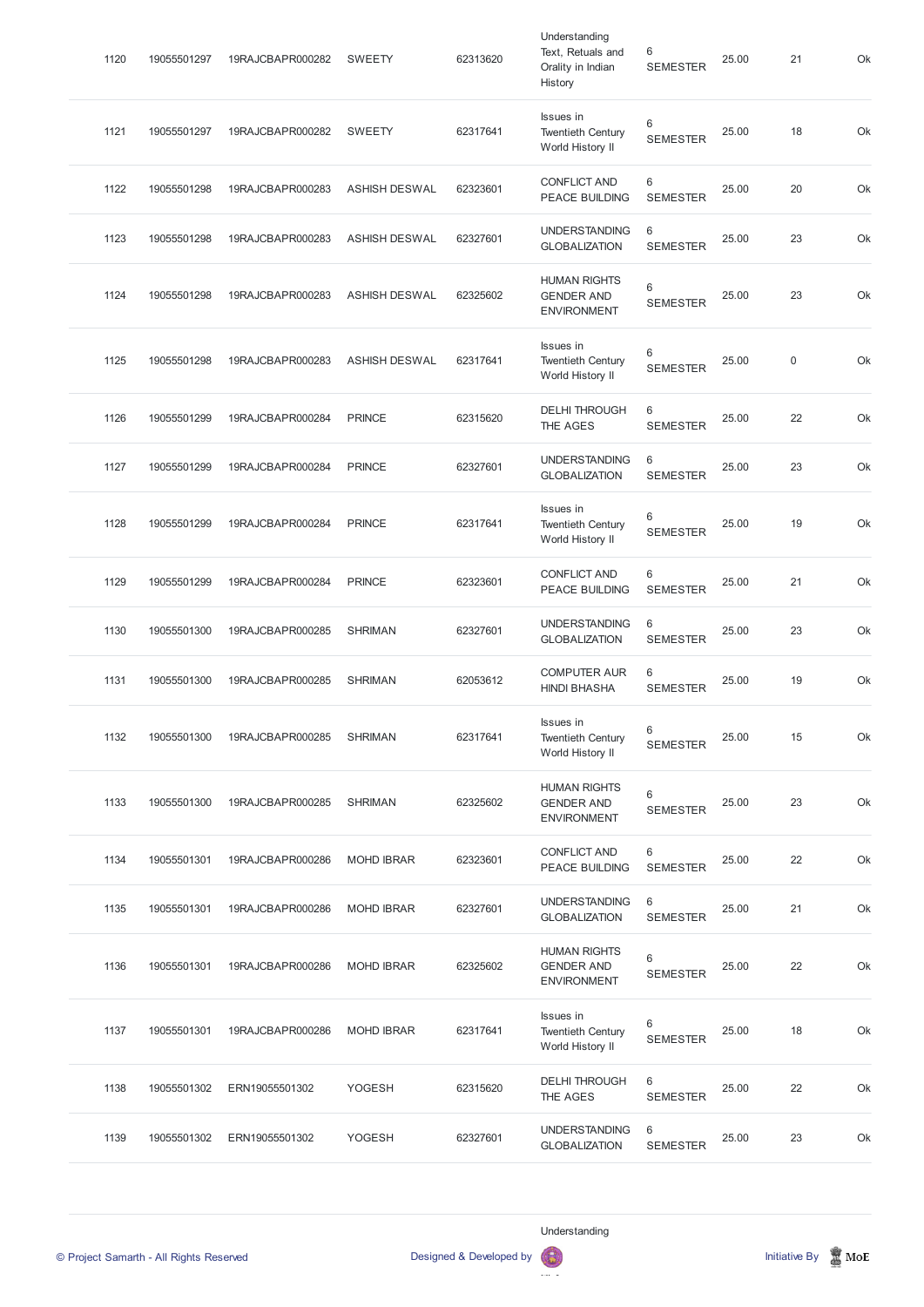|      |             |                  |                              |          | <b>HISTORY</b>                                                     |                      |       |         |    |
|------|-------------|------------------|------------------------------|----------|--------------------------------------------------------------------|----------------------|-------|---------|----|
| 1141 | 19055501302 | ERN19055501302   | <b>YOGESH</b>                | 62317641 | Issues in<br><b>Twentieth Century</b><br>World History II          | 6<br><b>SEMESTER</b> | 25.00 | 17      | Ok |
| 1142 | 19055501303 | ERN19055501303   | <b>AJAY KUMAR</b>            | 62323601 | <b>CONFLICT AND</b><br><b>PEACE BUILDING</b>                       | 6<br><b>SEMESTER</b> | 25.00 | 23      | Ok |
| 1143 | 19055501303 | ERN19055501303   | <b>AJAY KUMAR</b>            | 62327601 | <b>UNDERSTANDING</b><br><b>GLOBALIZATION</b>                       | 6<br><b>SEMESTER</b> | 25.00 | 21      | Ok |
| 1144 | 19055501303 | ERN19055501303   | <b>AJAY KUMAR</b>            | 62325602 | <b>HUMAN RIGHTS</b><br><b>GENDER AND</b><br><b>ENVIRONMENT</b>     | 6<br><b>SEMESTER</b> | 25.00 | 22      | Ok |
| 1145 | 19055501303 | ERN19055501303   | <b>AJAY KUMAR</b>            | 62317641 | Issues in<br><b>Twentieth Century</b><br>World History II          | 6<br><b>SEMESTER</b> | 25.00 | $\,0\,$ | Ok |
| 1146 | 19055501305 | 19RAJCBAPR000290 | <b>MANISHA RANI</b>          | 62055634 | <b>HINDI CINEMA</b><br><b>AUR USKA</b><br><b>ADHYAN</b>            | 6<br><b>SEMESTER</b> | 25.00 | 20      | Ok |
| 1147 | 19055501305 | 19RAJCBAPR000290 | <b>MANISHA RANI</b>          | 62327601 | <b>UNDERSTANDING</b><br><b>GLOBALIZATION</b>                       | 6<br><b>SEMESTER</b> | 25.00 | 22      | Ok |
| 1148 | 19055501305 | 19RAJCBAPR000290 | <b>MANISHA RANI</b>          | 62313620 | Understanding<br>Text, Retuals and<br>Orality in Indian<br>History | 6<br><b>SEMESTER</b> | 25.00 | 24      | Ok |
| 1149 | 19055501305 | 19RAJCBAPR000290 | <b>MANISHA RANI</b>          | 62317641 | Issues in<br><b>Twentieth Century</b><br>World History II          | 6<br><b>SEMESTER</b> | 25.00 | 16      | Ok |
| 1150 | 19055501306 | 19RAJCBAPR000291 | YAMAN                        | 62327601 | <b>UNDERSTANDING</b><br><b>GLOBALIZATION</b>                       | 6<br><b>SEMESTER</b> | 25.00 | 23      | Ok |
| 1151 | 19055501306 | 19RAJCBAPR000291 | YAMAN                        | 62325602 | <b>HUMAN RIGHTS</b><br><b>GENDER AND</b><br><b>ENVIRONMENT</b>     | 6<br><b>SEMESTER</b> | 25.00 | 23      | Ok |
| 1152 | 19055501306 | 19RAJCBAPR000291 | YAMAN                        | 62313620 | Understanding<br>Text, Retuals and<br>Orality in Indian<br>History | 6<br><b>SEMESTER</b> | 25.00 | 22      | Ok |
| 1153 | 19055501306 | 19RAJCBAPR000291 | YAMAN                        | 62317641 | Issues in<br><b>Twentieth Century</b><br>World History II          | 6<br><b>SEMESTER</b> | 25.00 | 22      | Ok |
| 1154 | 19055501307 | 19RAJCBAPR000333 | LALGOUTHANG<br><b>HAOKIP</b> | 62345625 | <b>MULTIMEDIA AND</b><br><b>WEB DESIGN</b>                         | 6<br><b>SEMESTER</b> | 25.00 | 21      | Ok |
| 1155 | 19055501307 | 19RAJCBAPR000333 | LALGOUTHANG<br><b>HAOKIP</b> | 12033902 | <b>ENGLISH</b><br>LANGUAGE<br><b>TEACHING</b>                      | 6<br><b>SEMESTER</b> | 25.00 | 21      | Ok |

|      | © Project Samarth - All Rights Reserved |                  |                              | Designed & Developed by |                                                                  |                      |       | <b>Initiative By</b> | MoE    |
|------|-----------------------------------------|------------------|------------------------------|-------------------------|------------------------------------------------------------------|----------------------|-------|----------------------|--------|
| 1160 | 10055501308                             | EDN10055501308   | C.                           | <b>GORDRAN</b>          | <b>CONFLICT AND</b>                                              | 6                    | 2500  | $\Omega$             | $\cap$ |
| 1159 | 19055501308                             | ERN19055501308   | C.<br>LALDUHTHLANA           | 62317641                | Issues in<br><b>Twentieth Century</b><br>World History II        | 6<br><b>SEMESTER</b> | 25.00 | $\,6$                | Ok     |
| 1158 | 19055501308                             | ERN19055501308   | C.<br>LALDUHTHLANA           | 62037617                | <b>WORLD</b><br><b>LITERATURES</b>                               | 6<br><b>SEMESTER</b> | 25.00 | $\boldsymbol{9}$     | Ok     |
| 1157 | 19055501307                             | 19RAJCBAPR000333 | LALGOUTHANG<br><b>HAOKIP</b> | 62317641                | <b>Issues</b> in<br><b>Twentieth Century</b><br>World History II | 6<br><b>SEMESTER</b> | 25.00 | 15                   | Ok     |
| 1156 | 19055501307                             | 19RAJCBAPR000333 | LALGOUTHANG<br><b>HAOKIP</b> | 62037617                | <b>WORLD</b><br><b>LITERATURES</b>                               | 6<br><b>SEMESTER</b> | 25.00 | 19                   | Ok     |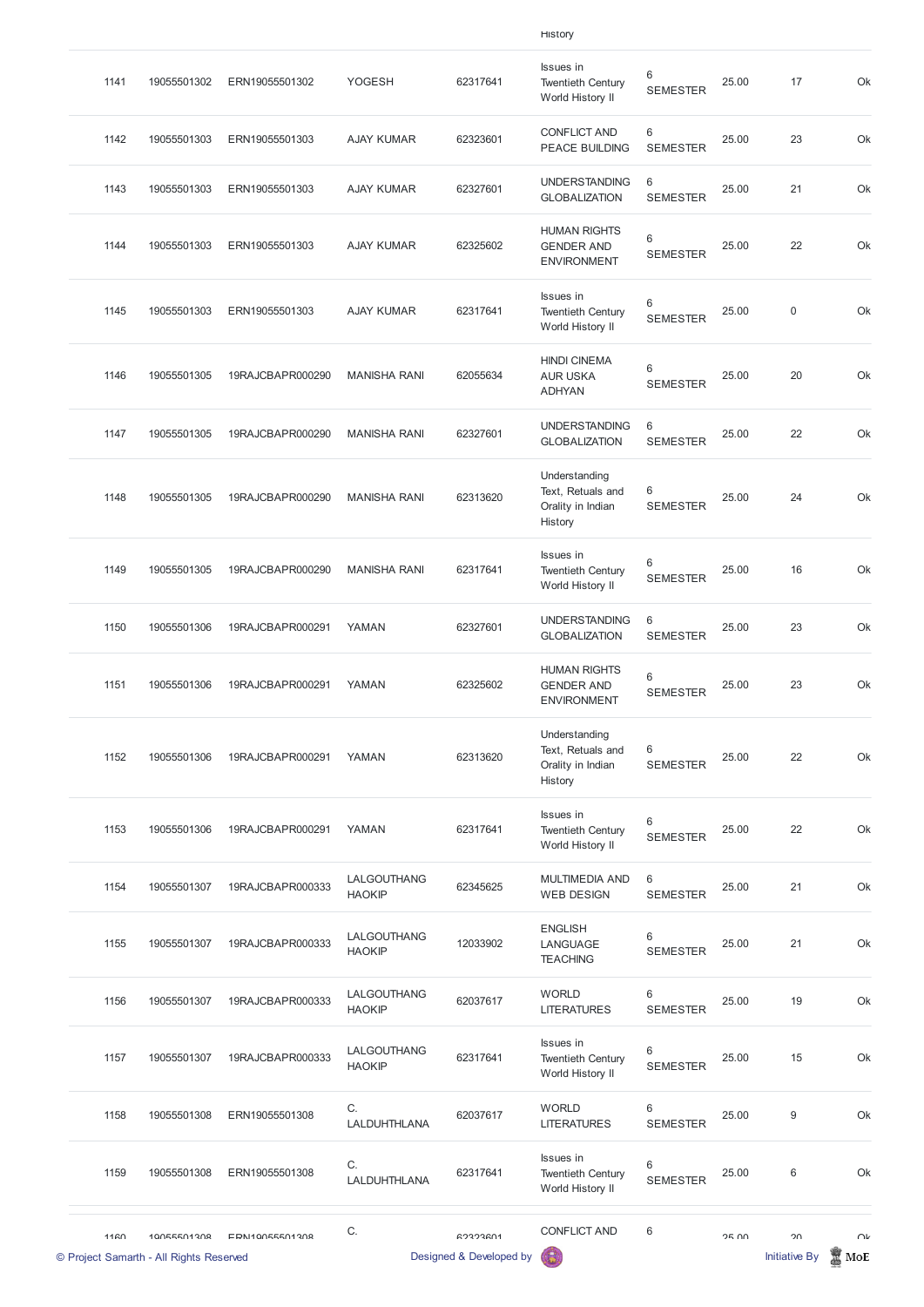| 1161 | 19055501308                             | ERN19055501308   | C.<br>LALDUHTHLANA                  | 62325602                | <b>HUMAN RIGHTS</b><br><b>GENDER AND</b><br><b>ENVIRONMENT</b>     | 6<br><b>SEMESTER</b>              | 25.00 | 22                   | Ok  |
|------|-----------------------------------------|------------------|-------------------------------------|-------------------------|--------------------------------------------------------------------|-----------------------------------|-------|----------------------|-----|
| 1162 | 19055501309                             | 19RAJCBAPR000335 | <b>NICK WANGDI</b><br><b>CHOTHE</b> | 12033902                | <b>ENGLISH</b><br>LANGUAGE<br><b>TEACHING</b>                      | $6\phantom{1}$<br><b>SEMESTER</b> | 25.00 | 16                   | Ok  |
| 1163 | 19055501309                             | 19RAJCBAPR000335 | <b>NICK WANGDI</b><br><b>CHOTHE</b> | 62035918                | <b>ACADEMIC</b><br><b>WRITING AND</b><br><b>COMPOSITION</b>        | 6<br><b>SEMESTER</b>              | 25.00 | 17                   | Ok  |
| 1164 | 19055501309                             | 19RAJCBAPR000335 | <b>NICK WANGDI</b><br><b>CHOTHE</b> | 62037617                | <b>WORLD</b><br><b>LITERATURES</b>                                 | $\,6$<br><b>SEMESTER</b>          | 25.00 | 20                   | Ok  |
| 1165 | 19055501309                             | 19RAJCBAPR000335 | <b>NICK WANGDI</b><br><b>CHOTHE</b> | 62317641                | Issues in<br><b>Twentieth Century</b><br>World History II          | 6<br><b>SEMESTER</b>              | 25.00 | 16                   | Ok  |
| 1166 | 19055501310                             | 19RAJCBAPR000336 | A KAPUO LEVI                        | 12033902                | <b>ENGLISH</b><br>LANGUAGE<br><b>TEACHING</b>                      | $6\phantom{1}$<br><b>SEMESTER</b> | 25.00 | 16                   | Ok  |
| 1167 | 19055501310                             | 19RAJCBAPR000336 | A KAPUO LEVI                        | 62035918                | <b>ACADEMIC</b><br><b>WRITING AND</b><br><b>COMPOSITION</b>        | $6\phantom{1}$<br><b>SEMESTER</b> | 25.00 | 19                   | Ok  |
| 1168 | 19055501310                             | 19RAJCBAPR000336 | A KAPUO LEVI                        | 62037617                | <b>WORLD</b><br><b>LITERATURES</b>                                 | 6<br><b>SEMESTER</b>              | 25.00 | 20                   | Ok  |
| 1169 | 19055501310                             | 19RAJCBAPR000336 | A KAPUO LEVI                        | 62317641                | Issues in<br><b>Twentieth Century</b><br>World History II          | $6\,$<br><b>SEMESTER</b>          | 25.00 | 16                   | Ok  |
| 1170 | 19055501311                             | 19RAJCBAPR000337 | <b>NIENGNUNHOI</b><br><b>KIPGEN</b> | 62345625                | <b>MULTIMEDIA AND</b><br><b>WEB DESIGN</b>                         | 6<br><b>SEMESTER</b>              | 25.00 | 20                   | Ok  |
| 1171 | 19055501311                             | 19RAJCBAPR000337 | <b>NIENGNUNHOI</b><br><b>KIPGEN</b> | 62323601                | <b>CONFLICT AND</b><br>PEACE BUILDING                              | 6<br><b>SEMESTER</b>              | 25.00 | 22                   | Ok  |
| 1172 | 19055501311                             | 19RAJCBAPR000337 | <b>NIENGNUNHOI</b><br><b>KIPGEN</b> | 62037617                | <b>WORLD</b><br><b>LITERATURES</b>                                 | $\,6\,$<br><b>SEMESTER</b>        | 25.00 | 21                   | Ok  |
| 1173 | 19055501311                             | 19RAJCBAPR000337 | <b>NIENGNUNHOI</b><br><b>KIPGEN</b> | 62317641                | Issues in<br><b>Twentieth Century</b><br>World History II          | 6<br><b>SEMESTER</b>              | 25.00 | 17                   | Ok  |
| 1174 | 19055501312                             | 19RAJCBAPR000338 | <b>SINGTITLA</b><br><b>SANGKHRO</b> | 62035918                | <b>ACADEMIC</b><br><b>WRITING AND</b><br><b>COMPOSITION</b>        | 6<br><b>SEMESTER</b>              | 25.00 | 17                   | Ok  |
| 1175 | 19055501312                             | 19RAJCBAPR000338 | <b>SINGTITLA</b><br><b>SANGKHRO</b> | 62323601                | <b>CONFLICT AND</b><br><b>PEACE BUILDING</b>                       | 6<br><b>SEMESTER</b>              | 25.00 | 22                   | Ok  |
| 1176 | 19055501312                             | 19RAJCBAPR000338 | <b>SINGTITLA</b><br><b>SANGKHRO</b> | 62037617                | <b>WORLD</b><br><b>LITERATURES</b>                                 | 6<br><b>SEMESTER</b>              | 25.00 | 21                   | Ok  |
| 1177 | 19055501312                             | 19RAJCBAPR000338 | <b>SINGTITLA</b><br><b>SANGKHRO</b> | 62317641                | Issues in<br><b>Twentieth Century</b><br>World History II          | 6<br><b>SEMESTER</b>              | 25.00 | 23                   | Ok  |
| 1178 | 19055501315                             | 19RAJCBAPR000341 | THOTREINGAM HL                      | 62037617                | <b>WORLD</b><br><b>LITERATURES</b>                                 | $6\phantom{1}$<br><b>SEMESTER</b> | 25.00 | 18                   | Ok  |
| 1179 | 19055501315                             | 19RAJCBAPR000341 | THOTREINGAM HL                      | 62325602                | <b>HUMAN RIGHTS</b><br><b>GENDER AND</b><br><b>ENVIRONMENT</b>     | $6\,$<br><b>SEMESTER</b>          | 25.00 | 22                   | Ok  |
| 1180 | 19055501315                             | 19RAJCBAPR000341 | THOTREINGAM HL                      | 62313620                | Understanding<br>Text, Retuals and<br>Orality in Indian<br>History | 6<br><b>SEMESTER</b>              | 25.00 | 21                   | Ok  |
|      |                                         |                  |                                     |                         | Issues in                                                          | R                                 |       |                      |     |
|      | © Project Samarth - All Rights Reserved |                  |                                     | Designed & Developed by |                                                                    |                                   |       | <b>Initiative By</b> | MoE |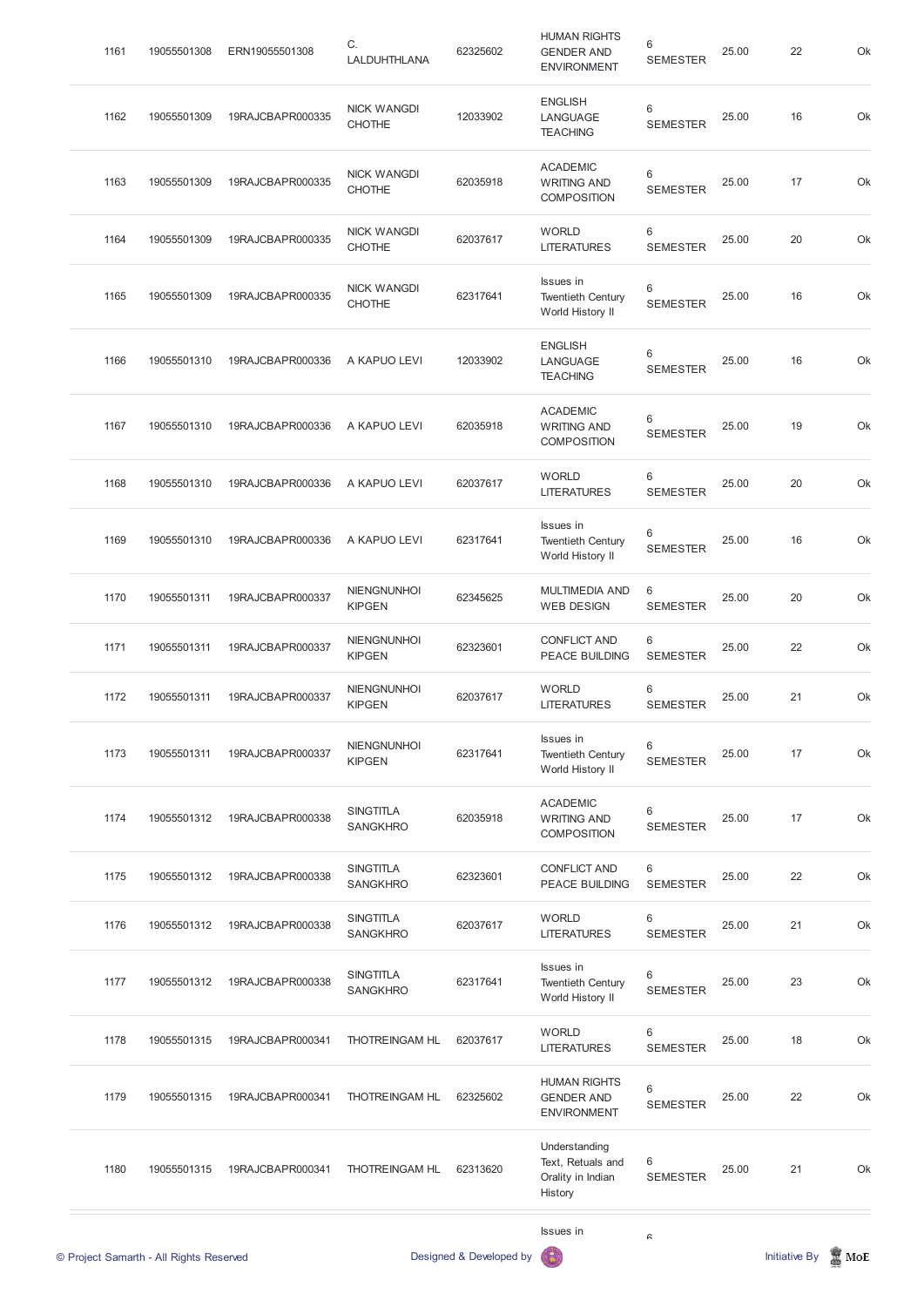| 1182 | 19055501317 | 19RAJCBAPR000343 | <b>PAOTINMANG</b><br><b>BAITE</b>   | 62035918 | <b>ACADEMIC</b><br><b>WRITING AND</b><br><b>COMPOSITION</b> | 6<br><b>SEMESTER</b> | 25.00 | 17 | Ok  |
|------|-------------|------------------|-------------------------------------|----------|-------------------------------------------------------------|----------------------|-------|----|-----|
| 1183 | 19055501317 | 19RAJCBAPR000343 | <b>PAOTINMANG</b><br><b>BAITE</b>   | 62323601 | <b>CONFLICT AND</b><br><b>PEACE BUILDING</b>                | 6<br><b>SEMESTER</b> | 25.00 | 22 | Ok  |
| 1184 | 19055501317 | 19RAJCBAPR000343 | <b>PAOTINMANG</b><br><b>BAITE</b>   | 62037617 | <b>WORLD</b><br><b>LITERATURES</b>                          | 6<br><b>SEMESTER</b> | 25.00 | 20 | Ok  |
| 1185 | 19055501317 | 19RAJCBAPR000343 | <b>PAOTINMANG</b><br><b>BAITE</b>   | 62317641 | Issues in<br><b>Twentieth Century</b><br>World History II   | 6<br><b>SEMESTER</b> | 25.00 | 14 | Ok  |
| 1186 | 19055501318 | 19RAJCBAPR000344 | <b>SANGE DROMA</b>                  | 62035918 | <b>ACADEMIC</b><br><b>WRITING AND</b><br><b>COMPOSITION</b> | 6<br><b>SEMESTER</b> | 25.00 | 19 | Ok  |
| 1187 | 19055501318 | 19RAJCBAPR000344 | <b>SANGE DROMA</b>                  | 62323601 | <b>CONFLICT AND</b><br><b>PEACE BUILDING</b>                | 6<br><b>SEMESTER</b> | 25.00 | 22 | Ok  |
| 1188 | 19055501318 | 19RAJCBAPR000344 | <b>SANGE DROMA</b>                  | 62037617 | <b>WORLD</b><br><b>LITERATURES</b>                          | 6<br><b>SEMESTER</b> | 25.00 | 20 | Ok  |
| 1189 | 19055501318 | 19RAJCBAPR000344 | <b>SANGE DROMA</b>                  | 62317641 | Issues in<br><b>Twentieth Century</b><br>World History II   | 6<br><b>SEMESTER</b> | 25.00 | 21 | Ok  |
| 1190 | 19055501319 | 19RAJCBAPR000345 | <b>HOILALNEI HMAR</b>               | 62035918 | <b>ACADEMIC</b><br><b>WRITING AND</b><br><b>COMPOSITION</b> | 6<br><b>SEMESTER</b> | 25.00 | 17 | Ok  |
| 1191 | 19055501319 | 19RAJCBAPR000345 | <b>HOILALNEI HMAR</b>               | 62323601 | <b>CONFLICT AND</b><br><b>PEACE BUILDING</b>                | 6<br><b>SEMESTER</b> | 25.00 | 23 | Ok  |
| 1192 | 19055501319 | 19RAJCBAPR000345 | <b>HOILALNEI HMAR</b>               | 62037617 | <b>WORLD</b><br><b>LITERATURES</b>                          | 6<br><b>SEMESTER</b> | 25.00 | 22 | Ok  |
| 1193 | 19055501319 | 19RAJCBAPR000345 | <b>HOILALNEI HMAR</b>               | 62317641 | Issues in<br><b>Twentieth Century</b><br>World History II   | 6<br><b>SEMESTER</b> | 25.00 | 20 | Ok  |
| 1194 | 19055501320 | 19RAJCBAPR000346 | <b>CHUIMIRIN</b><br><b>RAMSHANG</b> | 62035918 | <b>ACADEMIC</b><br><b>WRITING AND</b><br><b>COMPOSITION</b> | 6<br><b>SEMESTER</b> | 25.00 | 18 | Ok  |
| 1195 | 19055501320 | 19RAJCBAPR000346 | <b>CHUIMIRIN</b><br><b>RAMSHANG</b> | 62323601 | <b>CONFLICT AND</b><br><b>PEACE BUILDING</b>                | 6<br><b>SEMESTER</b> | 25.00 | 23 | Ok  |
| 1196 | 19055501320 | 19RAJCBAPR000346 | <b>CHUIMIRIN</b><br><b>RAMSHANG</b> | 62037617 | <b>WORLD</b><br><b>LITERATURES</b>                          | 6<br><b>SEMESTER</b> | 25.00 | 21 | Ok  |
| 1197 | 19055501320 | 19RAJCBAPR000346 | <b>CHUIMIRIN</b><br><b>RAMSHANG</b> | 62077604 | Language, history<br>and change                             | 6<br><b>SEMESTER</b> |       |    | Not |
| 1198 | 19055501321 | 19RAJCBAPR000347 | <b>MARINGMEI</b><br>KAJAIGAIPU      | 62035918 | <b>ACADEMIC</b><br><b>WRITING AND</b><br><b>COMPOSITION</b> | 6<br><b>SEMESTER</b> | 25.00 | 18 | Ok  |

|      | © Project Samarth - All Rights Reserved |                  |                                       | Designed & Developed by |                                                             |                      |       | <b>Initiative By</b> | I<br>MoE |
|------|-----------------------------------------|------------------|---------------------------------------|-------------------------|-------------------------------------------------------------|----------------------|-------|----------------------|----------|
| 1003 | 10055501322                             | EDN10055501322   | P. HEIDOYIVILE                        | 62323601                | <b>CONFLICT AND</b>                                         | 6                    | 2500  | 22                   | $\cap$   |
| 1202 | 19055501322                             | ERN19055501322   | P. HEIDOYIVILE<br><b>HAIDING</b>      | 62035918                | <b>ACADEMIC</b><br><b>WRITING AND</b><br><b>COMPOSITION</b> | 6<br><b>SEMESTER</b> | 25.00 | 19                   | Ok       |
| 1201 | 19055501321                             | 19RAJCBAPR000347 | <b>MARINGMEI</b><br><b>KAJAIGAIPU</b> | 62077604                | Language, history<br>and change                             | 6<br><b>SEMESTER</b> |       |                      | Not      |
| 1200 | 19055501321                             | 19RAJCBAPR000347 | <b>MARINGMEI</b><br><b>KAJAIGAIPU</b> | 62037617                | <b>WORLD</b><br><b>LITERATURES</b>                          | 6<br><b>SEMESTER</b> | 25.00 | 20                   | Ok       |
| 1199 | 19055501321                             | 19RAJCBAPR000347 | <b>MARINGMEI</b><br><b>KAJAIGAIPU</b> | 62323601                | <b>CONFLICT AND</b><br><b>PEACE BUILDING</b>                | 6<br><b>SEMESTER</b> | 25.00 | 20                   | Ok       |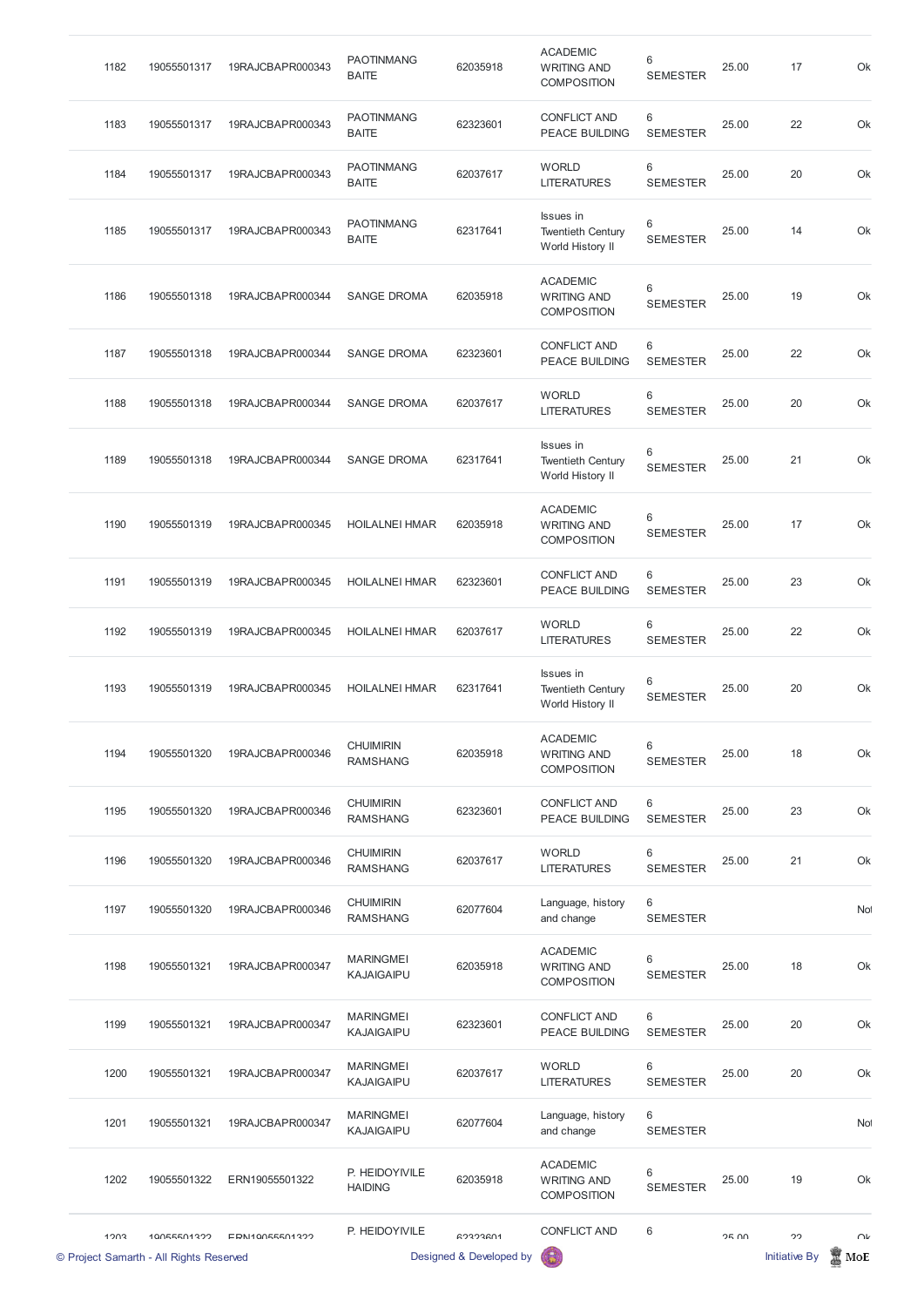| 1204<br>19055501322 | ERN19055501322   | P. HEIDOYIVILE<br><b>HAIDING</b>    | 62037617 | <b>WORLD</b><br><b>LITERATURES</b>                                        | $6\,$<br><b>SEMESTER</b>           | 25.00 | 22 | Ok  |
|---------------------|------------------|-------------------------------------|----------|---------------------------------------------------------------------------|------------------------------------|-------|----|-----|
| 1205<br>19055501322 | ERN19055501322   | P. HEIDOYIVILE<br><b>HAIDING</b>    | 62077604 | Language, history<br>and change                                           | 6<br><b>SEMESTER</b>               |       |    | Not |
| 1206<br>19055501323 | 19RAJCBAPR000349 | <b>GOLDSON</b><br><b>KUAME</b>      | 62035918 | <b>ACADEMIC</b><br><b>WRITING AND</b><br><b>COMPOSITION</b>               | $6\,$<br><b>SEMESTER</b>           | 25.00 | 17 | Ok  |
| 1207<br>19055501323 | 19RAJCBAPR000349 | <b>GOLDSON</b><br><b>KUAME</b>      | 62323601 | <b>CONFLICT AND</b><br><b>PEACE BUILDING</b>                              | $6\phantom{1}6$<br><b>SEMESTER</b> | 25.00 | 22 | Ok  |
| 1208<br>19055501323 | 19RAJCBAPR000349 | <b>GOLDSON</b><br><b>KUAME</b>      | 62037617 | <b>WORLD</b><br><b>LITERATURES</b>                                        | $6\phantom{1}6$<br><b>SEMESTER</b> | 25.00 | 19 | Ok  |
| 1209<br>19055501323 | 19RAJCBAPR000349 | <b>GOLDSON</b><br><b>KUAME</b>      | 62077604 | Language, history<br>and change                                           | 6<br><b>SEMESTER</b>               |       |    | Not |
| 1210<br>19055501324 | 19RAJCBAPR000350 | <b>THANGJALUN</b><br><b>HAOKIP</b>  | 62035918 | <b>ACADEMIC</b><br><b>WRITING AND</b><br><b>COMPOSITION</b>               | 6<br><b>SEMESTER</b>               | 25.00 | 17 | Ok  |
| 1211<br>19055501324 | 19RAJCBAPR000350 | <b>THANGJALUN</b><br><b>HAOKIP</b>  | 62323601 | <b>CONFLICT AND</b><br><b>PEACE BUILDING</b>                              | 6<br><b>SEMESTER</b>               | 25.00 | 22 | Ok  |
| 1212<br>19055501324 | 19RAJCBAPR000350 | <b>THANGJALUN</b><br><b>HAOKIP</b>  | 62037617 | <b>WORLD</b><br><b>LITERATURES</b>                                        | $6\phantom{1}6$<br><b>SEMESTER</b> | 25.00 | 20 | Ok  |
| 1213<br>19055501324 | 19RAJCBAPR000350 | <b>THANGJALUN</b><br><b>HAOKIP</b>  | 62077604 | Language, history<br>and change                                           | 6<br><b>SEMESTER</b>               |       |    | No  |
| 1214<br>19055501325 | 19RAJCBAPR000351 | T. LAMMINLAL<br><b>HAOKIP</b>       | 62035918 | <b>ACADEMIC</b><br><b>WRITING AND</b><br><b>COMPOSITION</b>               | 6<br><b>SEMESTER</b>               | 25.00 | 16 | Ok  |
| 1215<br>19055501325 | 19RAJCBAPR000351 | T. LAMMINLAL<br><b>HAOKIP</b>       | 62323601 | <b>CONFLICT AND</b><br><b>PEACE BUILDING</b>                              | 6<br><b>SEMESTER</b>               | 25.00 | 22 | Ok  |
| 1216<br>19055501325 | 19RAJCBAPR000351 | T. LAMMINLAL<br><b>HAOKIP</b>       | 62037617 | <b>WORLD</b><br><b>LITERATURES</b>                                        | $6\phantom{1}6$<br><b>SEMESTER</b> | 25.00 | 19 | Ok  |
| 1217<br>19055501325 | 19RAJCBAPR000351 | T. LAMMINLAL<br><b>HAOKIP</b>       | 62077604 | Language, history<br>and change                                           | 6<br><b>SEMESTER</b>               |       |    | Not |
| 1218<br>19055501326 | 19RAJCBAPR000352 | <b>LAMTHIANPAO</b><br><b>HAOKIP</b> | 62035918 | <b>ACADEMIC</b><br><b>WRITING AND</b><br><b>COMPOSITION</b>               | 6<br><b>SEMESTER</b>               | 25.00 | 17 | Ok  |
| 1219<br>19055501326 | 19RAJCBAPR000352 | <b>LAMTHIANPAO</b><br><b>HAOKIP</b> | 62323601 | <b>CONFLICT AND</b><br><b>PEACE BUILDING</b>                              | 6<br><b>SEMESTER</b>               | 25.00 | 22 | Ok  |
| 1220<br>19055501326 | 19RAJCBAPR000352 | <b>LAMTHIANPAO</b><br><b>HAOKIP</b> | 62037617 | <b>WORLD</b><br><b>LITERATURES</b>                                        | $6\phantom{1}6$<br><b>SEMESTER</b> | 25.00 | 21 | Ok  |
| 1221<br>19055501326 | 19RAJCBAPR000352 | <b>LAMTHIANPAO</b><br><b>HAOKIP</b> | 62077604 | Language, history<br>and change                                           | 6<br><b>SEMESTER</b>               |       |    | Not |
| 19055501327<br>1222 | 19RAJCBAPR000353 | <b>KALOPU</b><br>ROTAOMAI B         | 62277603 | <b>ECONOMIC</b><br><b>DEVELOPMENT</b><br>AND POLICY IN<br><b>INDIA-II</b> | 6<br><b>SEMESTER</b>               | 25.00 | 20 | Ok  |
|                     | 19RAJCBAPR000353 | <b>KALOPU</b><br>ROTAOMAI B         | 62325602 | <b>HUMAN RIGHTS</b><br><b>GENDER AND</b><br><b>ENVIRONMENT</b>            | 6<br><b>SEMESTER</b>               | 25.00 | 22 | Ok  |
| 1223<br>19055501327 |                  |                                     |          | Understanding                                                             |                                    |       |    |     |
| 1224<br>19055501327 | 19RAJCBAPR000353 | <b>KALOPU</b><br>ROTAOMAI B         | 62313620 | Text, Retuals and<br>Orality in Indian<br>History                         | 6<br><b>SEMESTER</b>               | 25.00 | 20 | Ok  |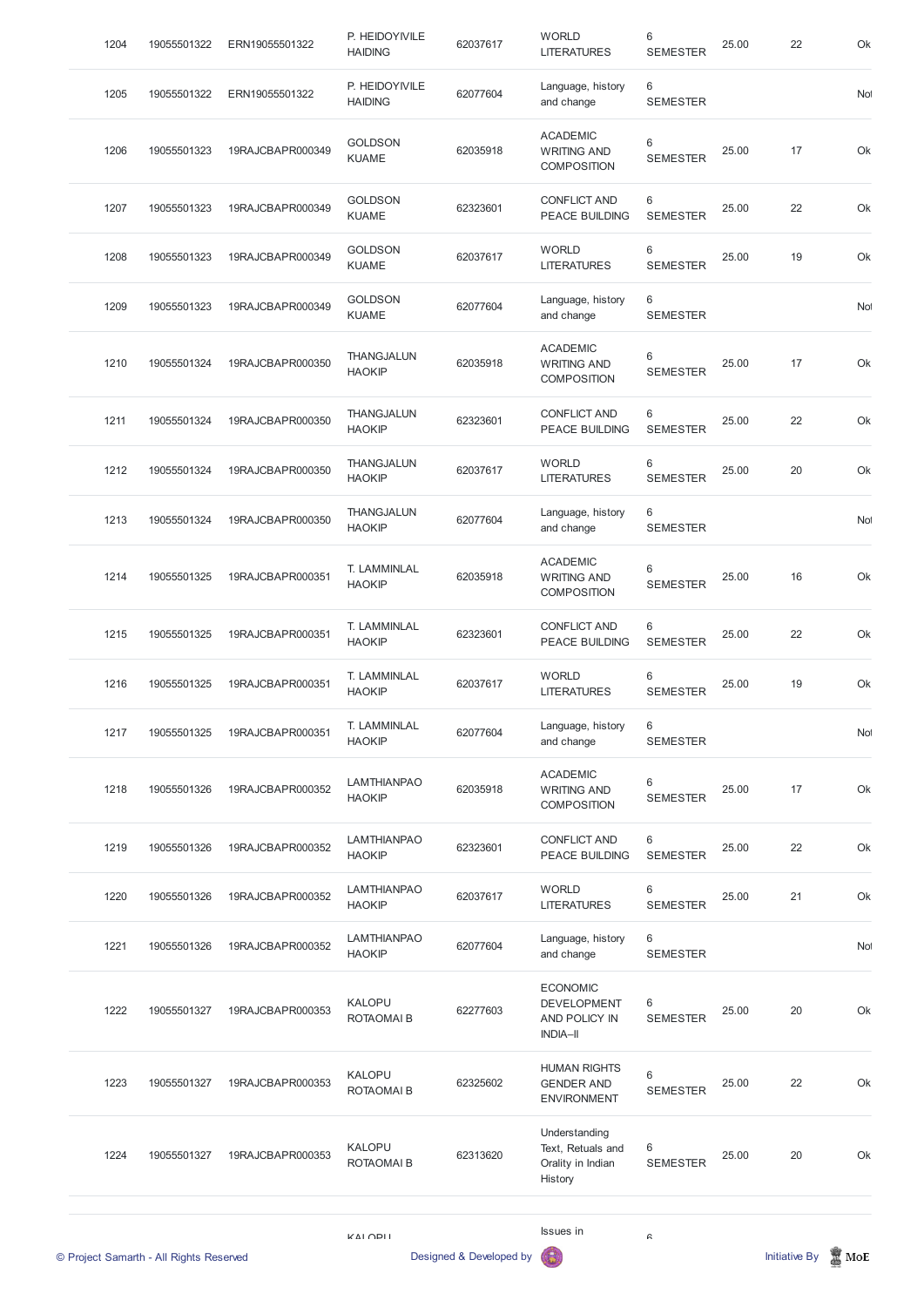| 1226 | 19055501328 | 20RAJCBAPR000015 | <b>EDWIN SORO</b>                  | 62277603 | <b>ECONOMIC</b><br><b>DEVELOPMENT</b><br>AND POLICY IN<br><b>INDIA-II</b> | 6<br><b>SEMESTER</b> | 25.00 | 20          | Ok |
|------|-------------|------------------|------------------------------------|----------|---------------------------------------------------------------------------|----------------------|-------|-------------|----|
| 1227 | 19055501328 | 20RAJCBAPR000015 | <b>EDWIN SORO</b>                  | 62325602 | <b>HUMAN RIGHTS</b><br><b>GENDER AND</b><br><b>ENVIRONMENT</b>            | 6<br><b>SEMESTER</b> | 25.00 | 22          | Ok |
| 1228 | 19055501328 | 20RAJCBAPR000015 | <b>EDWIN SORO</b>                  | 62313620 | Understanding<br>Text, Retuals and<br>Orality in Indian<br>History        | 6<br><b>SEMESTER</b> | 25.00 | 21          | Ok |
| 1229 | 19055501328 | 20RAJCBAPR000015 | <b>EDWIN SORO</b>                  | 62317641 | Issues in<br><b>Twentieth Century</b><br>World History II                 | 6<br><b>SEMESTER</b> | 25.00 | 19          | Ok |
| 1230 | 19055501329 | 19RAJCBAPR000355 | SONMUANSANG                        | 62277603 | <b>ECONOMIC</b><br>DEVELOPMENT<br><b>AND POLICY IN</b><br><b>INDIA-II</b> | 6<br><b>SEMESTER</b> | 25.00 | 20          | Ok |
| 1231 | 19055501329 | 19RAJCBAPR000355 | SONMUANSANG                        | 62035918 | <b>ACADEMIC</b><br><b>WRITING AND</b><br><b>COMPOSITION</b>               | 6<br><b>SEMESTER</b> | 25.00 | 16          | Ok |
| 1232 | 19055501329 | 19RAJCBAPR000355 | SONMUANSANG                        | 62323601 | <b>CONFLICT AND</b><br>PEACE BUILDING                                     | 6<br><b>SEMESTER</b> | 25.00 | 22          | Ok |
| 1233 | 19055501329 | 19RAJCBAPR000355 | SONMUANSANG                        | 62317641 | Issues in<br><b>Twentieth Century</b><br>World History II                 | 6<br><b>SEMESTER</b> | 25.00 | $\mathbf 0$ | Ok |
| 1234 | 19055501331 | 824              | <b>AMON T</b><br><b>BEIHROHNEI</b> | 12033902 | <b>ENGLISH</b><br>LANGUAGE<br><b>TEACHING</b>                             | 6<br><b>SEMESTER</b> | 25.00 | 14          | Ok |
| 1235 | 19055501331 | 824              | <b>AMON T</b><br><b>BEIHROHNEI</b> | 62277603 | <b>ECONOMIC</b><br><b>DEVELOPMENT</b><br>AND POLICY IN<br><b>INDIA-II</b> | 6<br><b>SEMESTER</b> | 25.00 | 20          | Ok |
| 1236 | 19055501331 | 824              | <b>AMON T</b><br><b>BEIHROHNEI</b> | 62325602 | <b>HUMAN RIGHTS</b><br><b>GENDER AND</b><br><b>ENVIRONMENT</b>            | 6<br><b>SEMESTER</b> | 25.00 | 22          | Ok |
| 1237 | 19055501331 | 824              | <b>AMON T</b><br><b>BEIHROHNEI</b> | 62317641 | Issues in<br><b>Twentieth Century</b><br>World History II                 | 6<br><b>SEMESTER</b> | 25.00 | 10          | Ok |
| 1238 | 19055501332 | ERN19055501332   | <b>STANZIN PALDAN</b>              | 62277603 | <b>ECONOMIC</b><br><b>DEVELOPMENT</b><br>AND POLICY IN<br><b>INDIA-II</b> | 6<br><b>SEMESTER</b> | 25.00 | 20          | Ok |
| 1239 | 19055501332 | ERN19055501332   | <b>STANZIN PALDAN</b>              | 62315620 | <b>DELHI THROUGH</b><br>THE AGES                                          | 6<br><b>SEMESTER</b> | 25.00 | 20          | Ok |

|      | © Project Samarth - All Rights Reserved |                |                       | Designed & Developed by | <b>ECONOMIC</b><br>63                                              |                      |       | <b>Initiative By</b> | $\mathbb Z$ MoE |
|------|-----------------------------------------|----------------|-----------------------|-------------------------|--------------------------------------------------------------------|----------------------|-------|----------------------|-----------------|
| 1242 | 19055501333                             | 19055501333    | T.T. PHOPI            | 12033902                | <b>ENGLISH</b><br>LANGUAGE<br><b>TEACHING</b>                      | 6<br><b>SEMESTER</b> | 25.00 | 14                   | Ok              |
| 1241 | 19055501332                             | ERN19055501332 | <b>STANZIN PALDAN</b> | 62317641                | Issues in<br><b>Twentieth Century</b><br>World History II          | 6<br><b>SEMESTER</b> | 25.00 | 18                   | Ok              |
| 1240 | 19055501332                             | ERN19055501332 | <b>STANZIN PALDAN</b> | 62313620                | Understanding<br>Text, Retuals and<br>Orality in Indian<br>History | 6<br><b>SEMESTER</b> | 25.00 | 21                   | Ok              |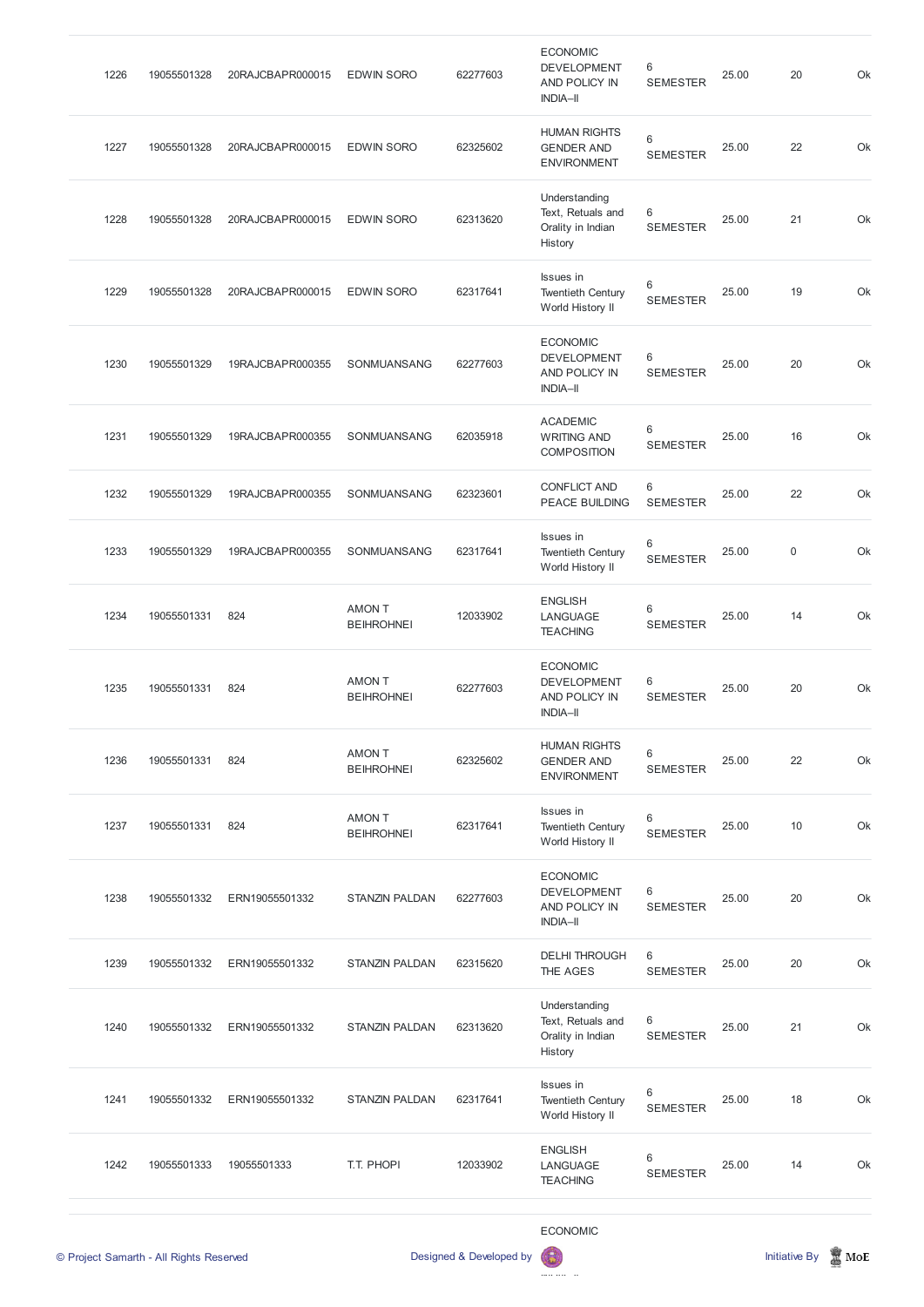| 1244 | 19055501333 | 19055501333    | T.T. PHOPI                          | 62325602 | <b>HUMAN RIGHTS</b><br><b>GENDER AND</b><br><b>ENVIRONMENT</b>            | $\,6$<br><b>SEMESTER</b> | 25.00 | 22          | Ok |
|------|-------------|----------------|-------------------------------------|----------|---------------------------------------------------------------------------|--------------------------|-------|-------------|----|
| 1245 | 19055501333 | 19055501333    | T.T. PHOPI                          | 62317641 | Issues in<br><b>Twentieth Century</b><br>World History II                 | 6<br><b>SEMESTER</b>     | 25.00 | $\sqrt{5}$  | Ok |
| 1246 | 19055501334 | ERN19055501334 | PP. BEIMONGIA                       | 62325602 | <b>HUMAN RIGHTS</b><br><b>GENDER AND</b><br><b>ENVIRONMENT</b>            | 6<br><b>SEMESTER</b>     | 25.00 | 22          | Ok |
| 1247 | 19055501334 | ERN19055501334 | PP. BEIMONGIA                       | 12033902 | <b>ENGLISH</b><br>LANGUAGE<br><b>TEACHING</b>                             | 6<br><b>SEMESTER</b>     | 25.00 | 12          | Ok |
| 1248 | 19055501334 | ERN19055501334 | PP. BEIMONGIA                       | 62277603 | <b>ECONOMIC</b><br><b>DEVELOPMENT</b><br>AND POLICY IN<br><b>INDIA-II</b> | 6<br><b>SEMESTER</b>     | 25.00 | 20          | Ok |
| 1249 | 19055501334 | ERN19055501334 | PP. BEIMONGIA                       | 62317641 | Issues in<br><b>Twentieth Century</b><br>World History II                 | 6<br><b>SEMESTER</b>     | 25.00 | $\mathsf 0$ | Ok |
| 1250 | 19055501335 | ERN19055501335 | <b>GUANGTULUNG</b><br><b>KAHMEI</b> | 62277603 | <b>ECONOMIC</b><br><b>DEVELOPMENT</b><br>AND POLICY IN<br><b>INDIA-II</b> | 6<br><b>SEMESTER</b>     | 25.00 | 20          | Ok |
| 1251 | 19055501335 | ERN19055501335 | <b>GUANGTULUNG</b><br><b>KAHMEI</b> | 62035918 | <b>ACADEMIC</b><br><b>WRITING AND</b><br><b>COMPOSITION</b>               | 6<br><b>SEMESTER</b>     | 25.00 | 17          | Ok |
| 1252 | 19055501335 | ERN19055501335 | <b>GUANGTULUNG</b><br><b>KAHMEI</b> | 62323601 | <b>CONFLICT AND</b><br><b>PEACE BUILDING</b>                              | 6<br><b>SEMESTER</b>     | 25.00 | 23          | Ok |
| 1253 | 19055501335 | ERN19055501335 | <b>GUANGTULUNG</b><br><b>KAHMEI</b> | 62327601 | <b>UNDERSTANDING</b><br><b>GLOBALIZATION</b>                              | 6<br><b>SEMESTER</b>     | 25.00 | 21          | Ok |
| 1254 | 19055501338 | ERN19055501338 | <b>SHONYALA</b><br><b>RALENG</b>    | 62277603 | <b>ECONOMIC</b><br><b>DEVELOPMENT</b><br>AND POLICY IN<br><b>INDIA-II</b> | 6<br><b>SEMESTER</b>     | 25.00 | 21          | Ok |
| 1255 | 19055501338 | ERN19055501338 | <b>SHONYALA</b><br><b>RALENG</b>    | 62323601 | <b>CONFLICT AND</b><br>PEACE BUILDING                                     | 6<br><b>SEMESTER</b>     | 25.00 | 23          | Ok |
| 1256 | 19055501338 | ERN19055501338 | <b>SHONYALA</b><br><b>RALENG</b>    | 62327601 | <b>UNDERSTANDING</b><br><b>GLOBALIZATION</b>                              | 6<br><b>SEMESTER</b>     | 25.00 | 23          | Ok |
| 1257 | 19055501338 | ERN19055501338 | <b>SHONYALA</b><br><b>RALENG</b>    | 62325602 | <b>HUMAN RIGHTS</b><br><b>GENDER AND</b><br><b>ENVIRONMENT</b>            | 6<br><b>SEMESTER</b>     | 25.00 | 22          | Ok |
| 1258 | 19055501339 | 19055501339    | LALTLANMAWII                        | 62277603 | <b>ECONOMIC</b><br><b>DEVELOPMENT</b>                                     | 6                        | 25.00 | 20          | Ok |

#### AND POLICY IN INDIA–II SEMESTER

| 1259 | 19055501339 | 19055501339 | LALTLANMAWII | 62323601 | CONFLICT AND<br><b>PEACE BUILDING</b>                          | 6<br><b>SEMESTER</b> | 25.00 | 22 | Ok |
|------|-------------|-------------|--------------|----------|----------------------------------------------------------------|----------------------|-------|----|----|
| 1260 | 19055501339 | 19055501339 | LALTLANMAWII | 62327601 | <b>UNDERSTANDING</b><br><b>GLOBALIZATION</b>                   | 6<br><b>SEMESTER</b> | 25.00 | 21 | Ok |
| 1261 | 19055501339 | 19055501339 | LALTLANMAWII | 62325602 | <b>HUMAN RIGHTS</b><br><b>GENDER AND</b><br><b>ENVIRONMENT</b> | 6<br><b>SEMESTER</b> | 25.00 | 22 | Ok |

# ECONOMIC



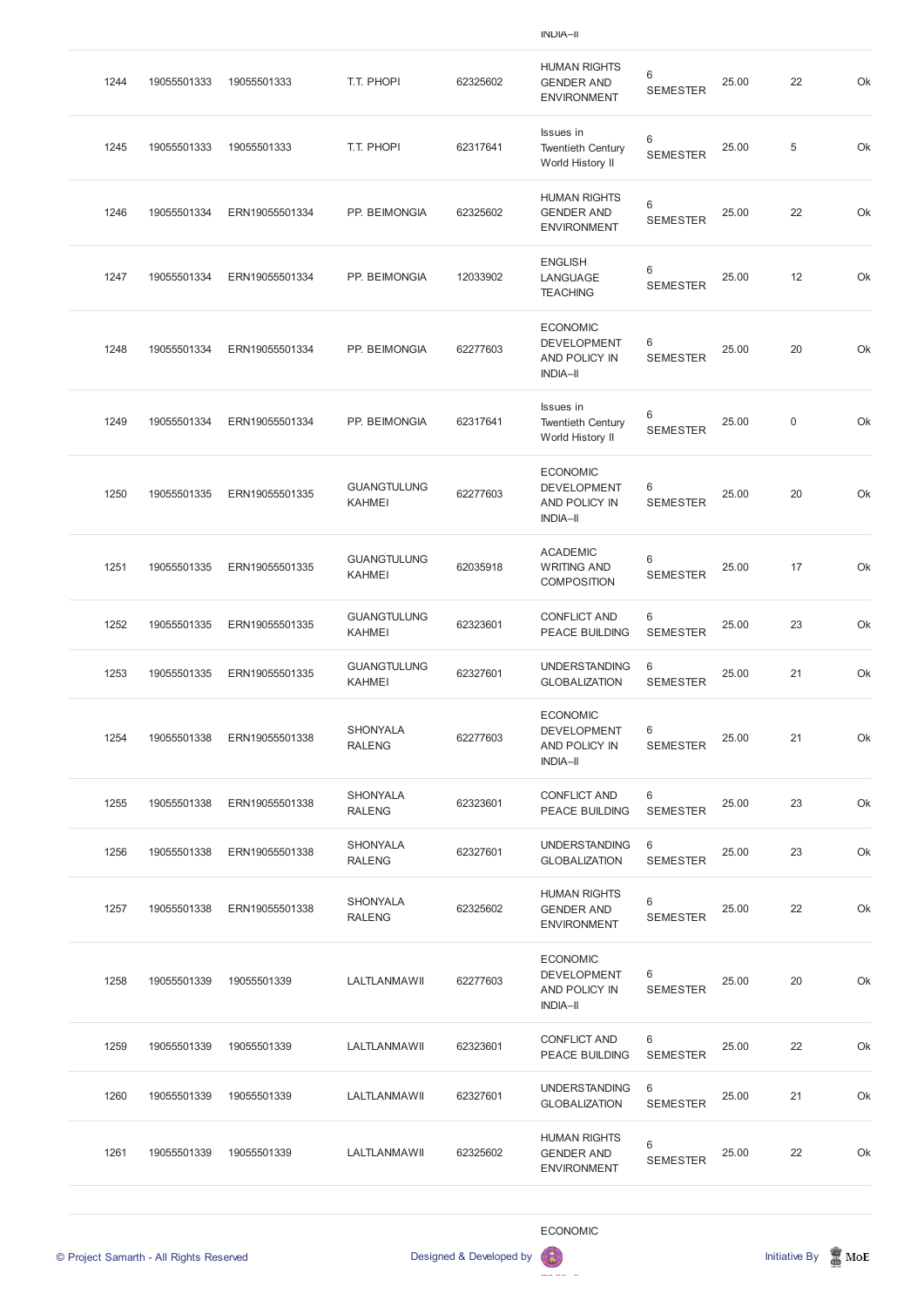| 1263                                    | 19055501340 | 19055501340      | <b>JERRY</b><br>LALDINHLUA           | 62323601                | <b>CONFLICT AND</b><br><b>PEACE BUILDING</b>                                     | 6<br><b>SEMESTER</b> | 25.00 | 22                   | Ok              |
|-----------------------------------------|-------------|------------------|--------------------------------------|-------------------------|----------------------------------------------------------------------------------|----------------------|-------|----------------------|-----------------|
| 1264                                    | 19055501340 | 19055501340      | <b>JERRY</b><br>LALDINHLUA           | 62327601                | <b>UNDERSTANDING</b><br><b>GLOBALIZATION</b>                                     | 6<br><b>SEMESTER</b> | 25.00 | 22                   | Ok              |
| 1265                                    | 19055501340 | 19055501340      | <b>JERRY</b><br>LALDINHLUA           | 62325602                | <b>HUMAN RIGHTS</b><br><b>GENDER AND</b><br><b>ENVIRONMENT</b>                   | 6<br><b>SEMESTER</b> | 25.00 | 22                   | Ok              |
| 1266                                    | 19055501341 | ERN19055501341   | <b>DAWA SINGAY</b><br><b>NAMGYAL</b> | 62345625                | <b>MULTIMEDIA AND</b><br><b>WEB DESIGN</b>                                       | 6<br><b>SEMESTER</b> | 25.00 | 22                   | Ok              |
| 1267                                    | 19055501341 | ERN19055501341   | <b>DAWA SINGAY</b><br><b>NAMGYAL</b> | 62277603                | <b>ECONOMIC</b><br><b>DEVELOPMENT</b><br>AND POLICY IN<br><b>INDIA-II</b>        | 6<br><b>SEMESTER</b> | 25.00 | 21                   | Ok              |
| 1268                                    | 19055501341 | ERN19055501341   | <b>DAWA SINGAY</b><br><b>NAMGYAL</b> | 62327601                | <b>UNDERSTANDING</b><br><b>GLOBALIZATION</b>                                     | 6<br><b>SEMESTER</b> | 25.00 | 23                   | Ok              |
| 1269                                    | 19055501341 | ERN19055501341   | <b>DAWA SINGAY</b><br><b>NAMGYAL</b> | 62273601                | <b>Basic</b><br>Computational<br>Techniques for<br>Data Analysis                 | 6<br><b>SEMESTER</b> | 25.00 | 23                   | Ok              |
| 1270                                    | 19055501342 | ERN19055501342   | <b>YASH</b>                          | 62323601                | <b>CONFLICT AND</b><br><b>PEACE BUILDING</b>                                     | 6<br><b>SEMESTER</b> | 25.00 | 16                   | Ok              |
| 1271                                    | 19055501342 | ERN19055501342   | <b>YASH</b>                          | 62277603                | <b>ECONOMIC</b><br><b>DEVELOPMENT</b><br>AND POLICY IN<br><b>INDIA-II</b>        | 6<br><b>SEMESTER</b> | 25.00 | 20                   | Ok              |
| 1272                                    | 19055501342 | ERN19055501342   | <b>YASH</b>                          | 62327601                | <b>UNDERSTANDING</b><br><b>GLOBALIZATION</b>                                     | 6<br><b>SEMESTER</b> | 25.00 | 23                   | Ok              |
| 1273                                    | 19055501342 | ERN19055501342   | <b>YASH</b>                          | 62325602                | <b>HUMAN RIGHTS</b><br><b>GENDER AND</b><br><b>ENVIRONMENT</b>                   | 6<br><b>SEMESTER</b> | 25.00 | 23                   | Ok              |
| 1274                                    | 19055501343 | 19RAJCBAPR000369 | <b>SHANSO</b><br><b>KASHUNG</b>      | 62277603                | <b>ECONOMIC</b><br><b>DEVELOPMENT</b><br><b>AND POLICY IN</b><br><b>INDIA-II</b> | 6<br><b>SEMESTER</b> | 25.00 | 21                   | Ok              |
| 1275                                    | 19055501343 | 19RAJCBAPR000369 | <b>SHANSO</b><br><b>KASHUNG</b>      | 62035918                | <b>ACADEMIC</b><br><b>WRITING AND</b><br><b>COMPOSITION</b>                      | 6<br><b>SEMESTER</b> | 25.00 | 16                   | Ok              |
| 1276                                    | 19055501343 | 19RAJCBAPR000369 | <b>SHANSO</b><br><b>KASHUNG</b>      | 62327601                | <b>UNDERSTANDING</b><br><b>GLOBALIZATION</b>                                     | 6<br><b>SEMESTER</b> | 25.00 | 20                   | Ok              |
| 1277                                    | 19055501343 | 19RAJCBAPR000369 | <b>SHANSO</b><br><b>KASHUNG</b>      | 62323601                | <b>CONFLICT AND</b><br>PEACE BUILDING                                            | 6<br><b>SEMESTER</b> | 25.00 | 23                   | Ok              |
| 1278                                    | 19055501344 | 837              | <b>IMANUEL</b><br>LALREMSANGPUII     | 62323601                | <b>CONFLICT AND</b><br><b>PEACE BUILDING</b>                                     | 6<br><b>SEMESTER</b> | 25.00 | 21                   | Ok              |
| 1279                                    | 19055501344 | 837              | <b>IMANUEL</b><br>LALREMSANGPUII     | 62325602                | <b>HUMAN RIGHTS</b><br><b>GENDER AND</b><br><b>ENVIRONMENT</b>                   | 6<br><b>SEMESTER</b> | 25.00 | 22                   | Ok              |
| 1280                                    | 19055501344 | 837              | <b>IMANUEL</b><br>LALREMSANGPUII     | 62277603                | <b>ECONOMIC</b><br><b>DEVELOPMENT</b><br>AND POLICY IN<br><b>INDIA-II</b>        | 6<br><b>SEMESTER</b> | 25.00 | 19                   | Ok              |
| 1281                                    | 19055501344 | 837              | <b>IMANUEL</b><br>LALREMSANGPUII     | 62327601                | <b>UNDERSTANDING</b><br><b>GLOBALIZATION</b>                                     | 6<br><b>SEMESTER</b> | 25.00 | 21                   | Ok              |
|                                         |             |                  |                                      |                         | <b>ECONOMIC</b>                                                                  |                      |       |                      |                 |
| © Project Samarth - All Rights Reserved |             |                  |                                      | Designed & Developed by |                                                                                  |                      |       | <b>Initiative By</b> | $\mathbb Z$ MoE |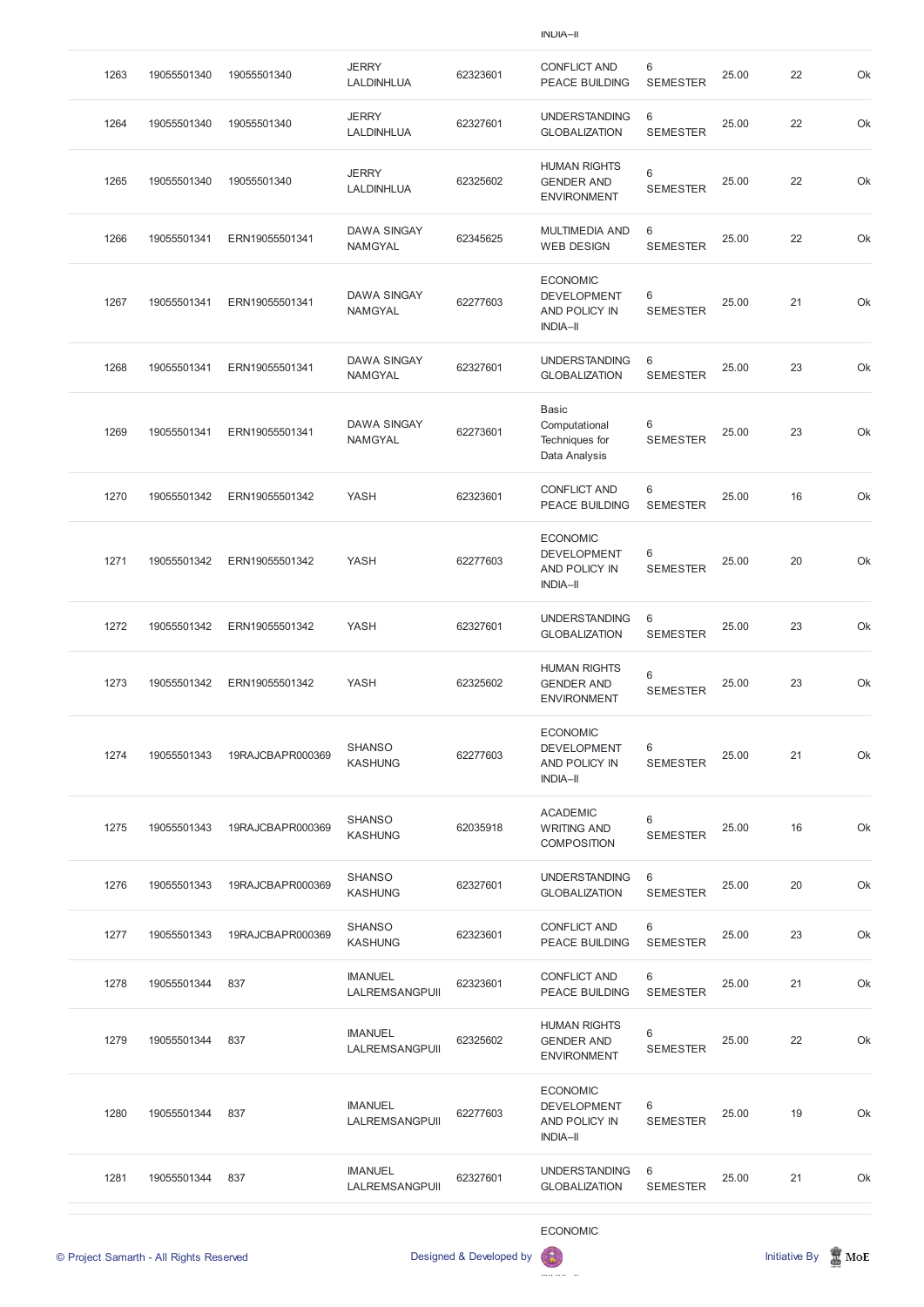| 1283 | 19055501345                             | 19055501345      | <b>K LALNUNSIAMI</b>                               | 62323601                | <b>CONFLICT AND</b><br><b>PEACE BUILDING</b>                              | $6\phantom{1}$<br><b>SEMESTER</b> | 25.00 | 22            | Ok                 |
|------|-----------------------------------------|------------------|----------------------------------------------------|-------------------------|---------------------------------------------------------------------------|-----------------------------------|-------|---------------|--------------------|
| 1284 | 19055501345                             | 19055501345      | <b>K LALNUNSIAMI</b>                               | 62327601                | <b>UNDERSTANDING</b><br><b>GLOBALIZATION</b>                              | 6<br><b>SEMESTER</b>              | 25.00 | 20            | Ok                 |
| 1285 | 19055501345                             | 19055501345      | <b>K LALNUNSIAMI</b>                               | 62325602                | <b>HUMAN RIGHTS</b><br><b>GENDER AND</b><br><b>ENVIRONMENT</b>            | $6\,$<br><b>SEMESTER</b>          | 25.00 | 22            | Ok                 |
| 1286 | 19055501347                             | 19RAJCBAPR000373 | <b>ABHISHEK</b><br><b>MEENA</b>                    | 62277603                | <b>ECONOMIC</b><br><b>DEVELOPMENT</b><br>AND POLICY IN<br><b>INDIA-II</b> | 6<br><b>SEMESTER</b>              | 25.00 | 20            | Ok                 |
| 1287 | 19055501347                             | 19RAJCBAPR000373 | <b>ABHISHEK</b><br><b>MEENA</b>                    | 62315620                | <b>DELHI THROUGH</b><br>THE AGES                                          | 6<br><b>SEMESTER</b>              | 25.00 | 21            | Ok                 |
| 1288 | 19055501347                             | 19RAJCBAPR000373 | <b>ABHISHEK</b><br><b>MEENA</b>                    | 62323601                | <b>CONFLICT AND</b><br><b>PEACE BUILDING</b>                              | 6<br><b>SEMESTER</b>              | 25.00 | 21            | Ok                 |
| 1289 | 19055501347                             | 19RAJCBAPR000373 | <b>ABHISHEK</b><br><b>MEENA</b>                    | 62327601                | <b>UNDERSTANDING</b><br><b>GLOBALIZATION</b>                              | 6<br><b>SEMESTER</b>              | 25.00 | 21            | Ok                 |
| 1290 | 19055501348                             | 19RAJCBAPR000374 | W. LONGSAH                                         | 62277603                | <b>ECONOMIC</b><br><b>DEVELOPMENT</b><br>AND POLICY IN<br><b>INDIA-II</b> | 6<br><b>SEMESTER</b>              | 25.00 | 18            | Ok                 |
| 1291 | 19055501348                             | 19RAJCBAPR000374 | W. LONGSAH                                         | 62035918                | <b>ACADEMIC</b><br><b>WRITING AND</b><br><b>COMPOSITION</b>               | $6\,$<br><b>SEMESTER</b>          | 25.00 | 19            | Ok                 |
| 1292 | 19055501348                             | 19RAJCBAPR000374 | W. LONGSAH                                         | 62323601                | <b>CONFLICT AND</b><br><b>PEACE BUILDING</b>                              | 6<br><b>SEMESTER</b>              | 25.00 | 23            | Ok                 |
| 1293 | 19055501348                             | 19RAJCBAPR000374 | W. LONGSAH                                         | 62327601                | <b>UNDERSTANDING</b><br><b>GLOBALIZATION</b>                              | 6<br><b>SEMESTER</b>              | 25.00 | 22            | Ok                 |
| 1294 | 19055501349                             | ERN19055501349   | <b>PAPA</b><br><b>CHRISTOPHER</b><br><b>CHOZAH</b> | 62277603                | <b>ECONOMIC</b><br><b>DEVELOPMENT</b><br>AND POLICY IN<br><b>INDIA-II</b> | 6<br><b>SEMESTER</b>              | 25.00 | 20            | Ok                 |
| 1295 | 19055501349                             | ERN19055501349   | <b>PAPA</b><br><b>CHRISTOPHER</b><br><b>CHOZAH</b> | 62323601                | <b>CONFLICT AND</b><br><b>PEACE BUILDING</b>                              | 6<br><b>SEMESTER</b>              | 25.00 | 21            | Ok                 |
| 1296 | 19055501349                             | ERN19055501349   | <b>PAPA</b><br><b>CHRISTOPHER</b><br>CHOZAH        | 62327601                | <b>UNDERSTANDING</b><br><b>GLOBALIZATION</b>                              | 6<br><b>SEMESTER</b>              | 25.00 | 20            | Ok                 |
| 1297 | 19055501349                             | ERN19055501349   | <b>PAPA</b><br><b>CHRISTOPHER</b><br><b>CHOZAH</b> | 62325602                | <b>HUMAN RIGHTS</b><br><b>GENDER AND</b><br><b>ENVIRONMENT</b>            | 6<br><b>SEMESTER</b>              | 25.00 | 22            | Ok                 |
| 1298 | 19055501350                             | 19RAJCBAPR000376 | M. Vabeivu                                         | 62327601                | <b>UNDERSTANDING</b><br><b>GLOBALIZATION</b>                              | 6<br><b>SEMESTER</b>              | 25.00 | 20            | Ok                 |
| 1299 | 19055501350                             | 19RAJCBAPR000376 | M. Vabeivu                                         | 62325602                | <b>HUMAN RIGHTS</b><br><b>GENDER AND</b><br><b>ENVIRONMENT</b>            | 6<br><b>SEMESTER</b>              | 25.00 | 22            | Ok                 |
| 1300 | 19055501350                             | 19RAJCBAPR000376 | M. Vabeivu                                         | 62277603                | <b>ECONOMIC</b><br><b>DEVELOPMENT</b><br>AND POLICY IN<br><b>INDIA-II</b> | 6<br><b>SEMESTER</b>              | 25.00 | 19            | Ok                 |
| 1301 | 19055501350                             | 19RAJCBAPR000376 | M. Vabeivu                                         | 62323601                | <b>CONFLICT AND</b><br>PEACE BUILDING                                     | 6<br><b>SEMESTER</b>              | 25.00 | 20            | Ok                 |
|      |                                         |                  | <b>CH IEDDVSUVI</b>                                |                         | <b>ENGLISH</b>                                                            | $\mathrel{\mathsf{G}}$            |       |               |                    |
|      | © Project Samarth - All Rights Reserved |                  |                                                    | Designed & Developed by | G                                                                         |                                   |       | Initiative By | $\blacksquare$ MoE |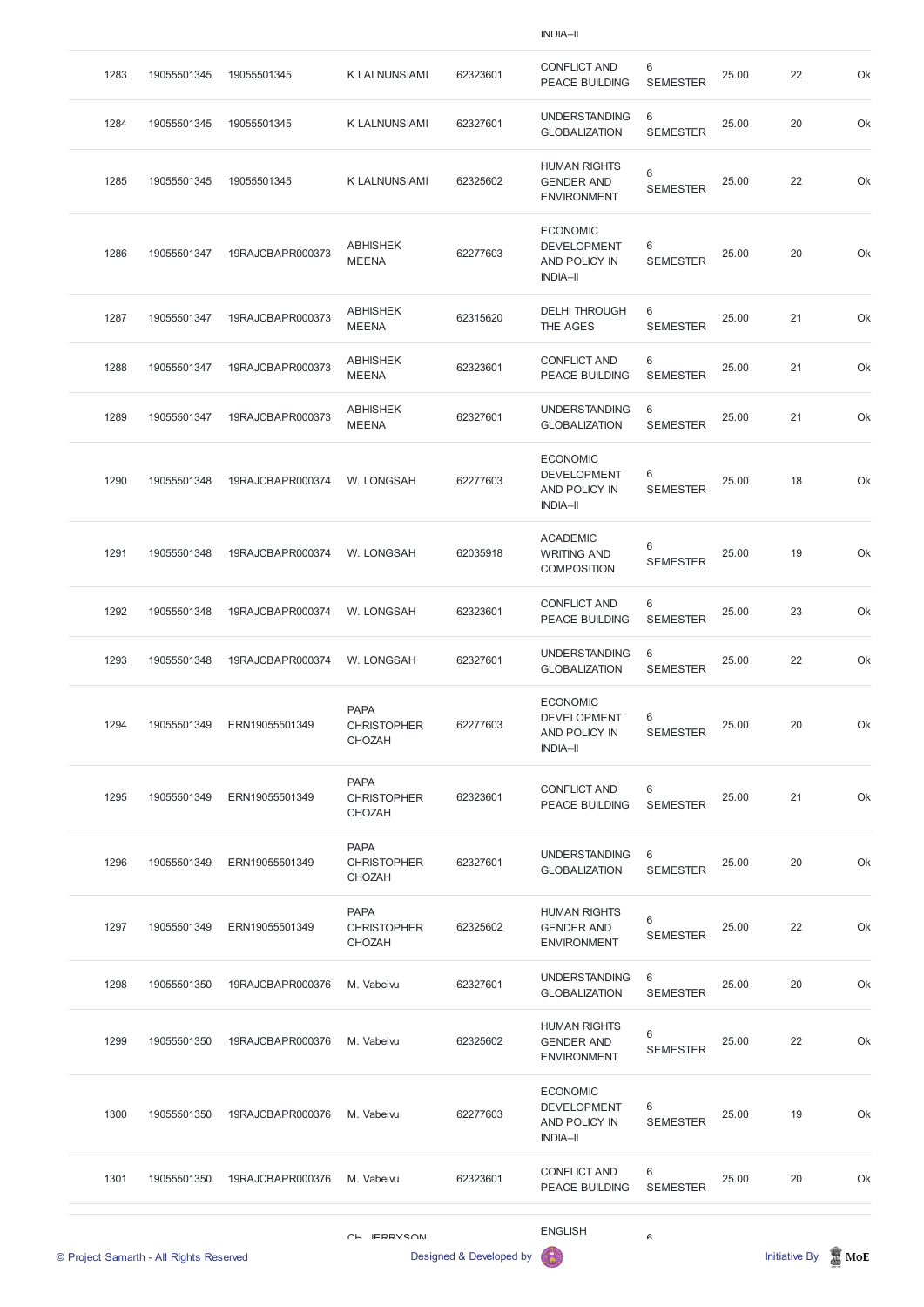| 1303 | 19055501351 | 19RAJCBAPR000377 | CH. JERRYSON<br><b>CHAWANG</b>            | 62277603 | <b>ECONOMIC</b><br><b>DEVELOPMENT</b><br>AND POLICY IN<br><b>INDIA-II</b> | 6<br><b>SEMESTER</b> | 25.00 | 20 | Ok |
|------|-------------|------------------|-------------------------------------------|----------|---------------------------------------------------------------------------|----------------------|-------|----|----|
| 1304 | 19055501351 | 19RAJCBAPR000377 | CH. JERRYSON<br><b>CHAWANG</b>            | 62327601 | <b>UNDERSTANDING</b><br><b>GLOBALIZATION</b>                              | 6<br><b>SEMESTER</b> | 25.00 | 22 | Ok |
| 1305 | 19055501351 | 19RAJCBAPR000377 | CH. JERRYSON<br><b>CHAWANG</b>            | 62325602 | <b>HUMAN RIGHTS</b><br><b>GENDER AND</b><br><b>ENVIRONMENT</b>            | 6<br><b>SEMESTER</b> | 25.00 | 22 | Ok |
| 1306 | 19055501352 | ERN19055501352   | <b>PEIMI SHARON</b>                       | 62325602 | <b>HUMAN RIGHTS</b><br><b>GENDER AND</b><br><b>ENVIRONMENT</b>            | 6<br><b>SEMESTER</b> | 25.00 | 23 | Ok |
| 1307 | 19055501352 | ERN19055501352   | <b>PEIMI SHARON</b>                       | 62277603 | <b>ECONOMIC</b><br><b>DEVELOPMENT</b><br>AND POLICY IN<br><b>INDIA-II</b> | 6<br><b>SEMESTER</b> | 25.00 | 21 | Ok |
| 1308 | 19055501352 | ERN19055501352   | <b>PEIMI SHARON</b>                       | 62323601 | <b>CONFLICT AND</b><br><b>PEACE BUILDING</b>                              | 6<br><b>SEMESTER</b> | 25.00 | 22 | Ok |
| 1309 | 19055501352 | ERN19055501352   | <b>PEIMI SHARON</b>                       | 62327601 | <b>UNDERSTANDING</b><br><b>GLOBALIZATION</b>                              | 6<br><b>SEMESTER</b> | 25.00 | 21 | Ok |
| 1310 | 19055501353 | ERN19055501353   | <b>SOLOMON K.</b><br><b>BEIRAHCHHITHA</b> | 62277603 | <b>ECONOMIC</b><br><b>DEVELOPMENT</b><br>AND POLICY IN<br><b>INDIA-II</b> | 6<br><b>SEMESTER</b> | 25.00 | 19 | Ok |
| 1311 | 19055501353 | ERN19055501353   | SOLOMON K.<br><b>BEIRAHCHHITHA</b>        | 62323601 | <b>CONFLICT AND</b><br><b>PEACE BUILDING</b>                              | 6<br><b>SEMESTER</b> | 25.00 | 22 | Ok |
| 1312 | 19055501353 | ERN19055501353   | SOLOMON K.<br><b>BEIRAHCHHITHA</b>        | 62327601 | <b>UNDERSTANDING</b><br><b>GLOBALIZATION</b>                              | 6<br><b>SEMESTER</b> | 25.00 | 20 | Ok |
| 1313 | 19055501353 | ERN19055501353   | SOLOMON K.<br><b>BEIRAHCHHITHA</b>        | 62325602 | <b>HUMAN RIGHTS</b><br><b>GENDER AND</b><br><b>ENVIRONMENT</b>            | 6<br><b>SEMESTER</b> | 25.00 | 22 | Ok |
| 1314 | 19055501354 | 19RAJCBAPR000380 | <b>SACHIN MEENA</b>                       | 62277603 | <b>ECONOMIC</b><br><b>DEVELOPMENT</b><br>AND POLICY IN<br><b>INDIA-II</b> | 6<br><b>SEMESTER</b> | 25.00 | 20 | Ok |
| 1315 | 19055501354 | 19RAJCBAPR000380 | <b>SACHIN MEENA</b>                       | 62323601 | <b>CONFLICT AND</b><br><b>PEACE BUILDING</b>                              | 6<br><b>SEMESTER</b> | 25.00 | 21 | Ok |
| 1316 | 19055501354 | 19RAJCBAPR000380 | <b>SACHIN MEENA</b>                       | 62327601 | <b>UNDERSTANDING</b><br><b>GLOBALIZATION</b>                              | 6<br><b>SEMESTER</b> | 25.00 | 21 | Ok |
| 1317 | 19055501354 | 19RAJCBAPR000380 | <b>SACHIN MEENA</b>                       | 62325602 | <b>HUMAN RIGHTS</b><br><b>GENDER AND</b><br><b>ENVIRONMENT</b>            | 6<br><b>SEMESTER</b> | 25.00 | 23 | Ok |
|      |             |                  |                                           |          |                                                                           |                      |       |    |    |

|      | © Project Samarth - All Rights Reserved |                  |                      | Designed & Developed by | <b>ECONOMIC</b><br>63                                       |                      |       | <b>Initiative By</b> | $\mathbb Z$ MoE |
|------|-----------------------------------------|------------------|----------------------|-------------------------|-------------------------------------------------------------|----------------------|-------|----------------------|-----------------|
| 1321 | 19055501355                             | 19RAJCBAPR000381 | <b>SUHIL JEBISOW</b> | 62327601                | <b>UNDERSTANDING</b><br><b>GLOBALIZATION</b>                | 6<br><b>SEMESTER</b> | 25.00 | 21                   | Ok              |
| 1320 | 19055501355                             | 19RAJCBAPR000381 | <b>SUHIL JEBISOW</b> | 62323601                | <b>CONFLICT AND</b><br>PEACE BUILDING                       | 6<br><b>SEMESTER</b> | 25.00 | 22                   | Ok              |
| 1319 | 19055501355                             | 19RAJCBAPR000381 | <b>SUHIL JEBISOW</b> | 62035918                | <b>ACADEMIC</b><br><b>WRITING AND</b><br><b>COMPOSITION</b> | 6<br><b>SEMESTER</b> | 25.00 | 14                   | Ok              |
| 1318 | 19055501355                             | 19RAJCBAPR000381 | <b>SUHIL JEBISOW</b> | 62277603                | <b>DEVELOPMENT</b><br>AND POLICY IN<br><b>INDIA-II</b>      | 6<br><b>SEMESTER</b> | 25.00 | 19                   | Ok              |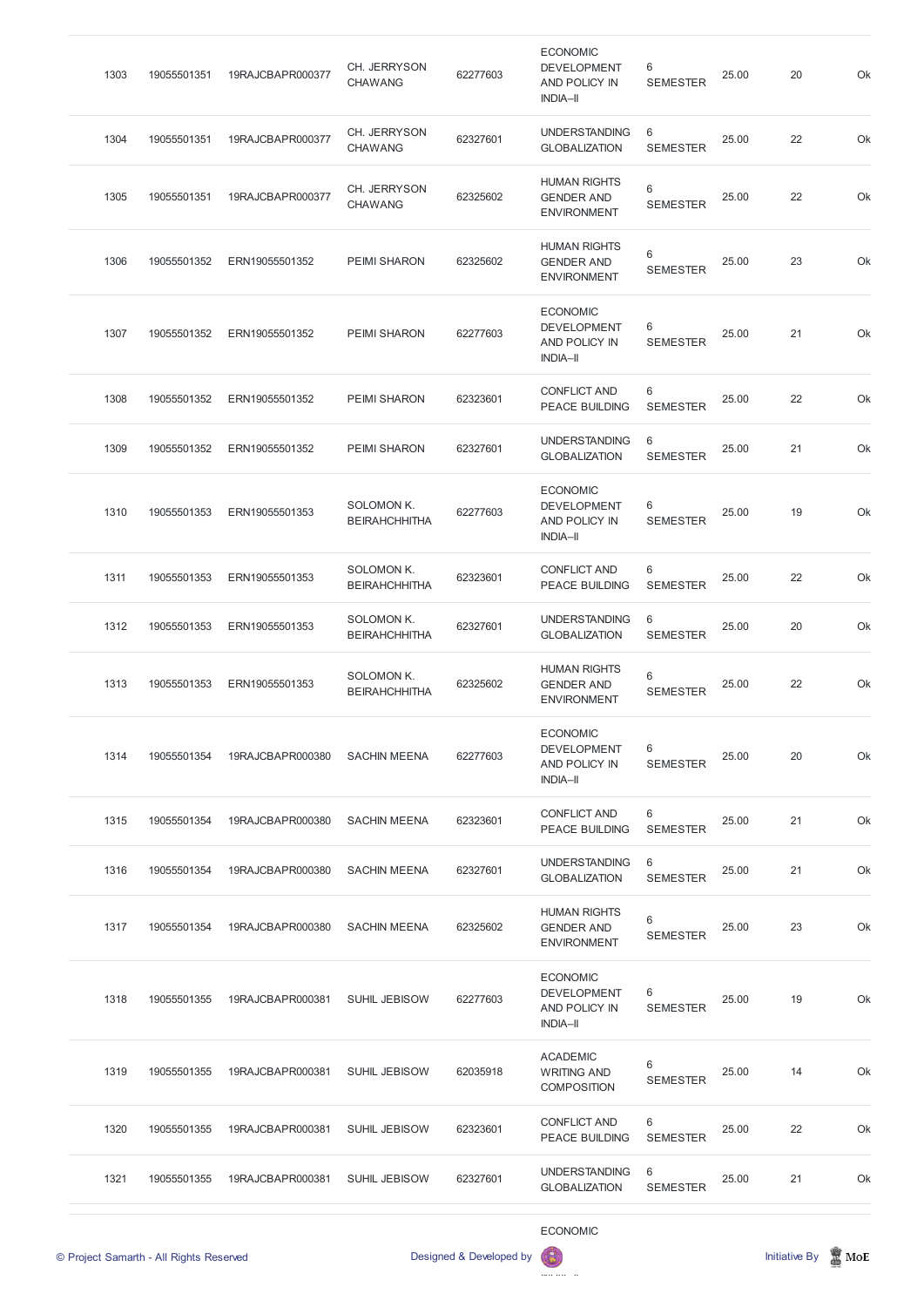INDIA–II

|      | © Project Samarth - All Rights Reserved |                  |                       | Designed & Developed by | <b>HINDI CINEMA</b>                                                                    | R                        |       | <b>Initiative By</b> | $\mathbb Z$ MoE |
|------|-----------------------------------------|------------------|-----------------------|-------------------------|----------------------------------------------------------------------------------------|--------------------------|-------|----------------------|-----------------|
| 1340 | 19055501360                             | 190089999        | <b>GOURAV MEENA</b>   | 62057636                | <b>VISHESH</b><br><b>ADHYAYAN EK</b><br><b>PRAMUKH</b><br><b>SAHITYAKAR</b><br>(KABIR) | 6<br><b>SEMESTER</b>     | 25.00 | 23                   | Ok              |
| 1339 | 19055501360                             | 190089999        | <b>GOURAV MEENA</b>   | 62323601                | <b>CONFLICT AND</b><br>PEACE BUILDING                                                  | 6<br><b>SEMESTER</b>     | 25.00 | 19                   | Ok              |
| 1338 | 19055501360                             | 190089999        | <b>GOURAV MEENA</b>   | 62327601                | <b>UNDERSTANDING</b><br><b>GLOBALIZATION</b>                                           | 6<br><b>SEMESTER</b>     | 25.00 | 20                   | Ok              |
| 1337 | 19055501359                             | ERN19055501359   | PADMA ANGMO           | 62057636                | <b>VISHESH</b><br><b>ADHYAYAN EK</b><br><b>PRAMUKH</b><br><b>SAHITYAKAR</b><br>(KABIR) | 6<br><b>SEMESTER</b>     | 25.00 | 23                   | Ok              |
| 1336 | 19055501359                             | ERN19055501359   | PADMA ANGMO           | 62327601                | <b>UNDERSTANDING</b><br><b>GLOBALIZATION</b>                                           | 6<br><b>SEMESTER</b>     | 25.00 | 23                   | Ok              |
| 1335 | 19055501359                             | ERN19055501359   | PADMA ANGMO           | 62035918                | <b>ACADEMIC</b><br><b>WRITING AND</b><br><b>COMPOSITION</b>                            | 6<br><b>SEMESTER</b>     | 25.00 | 17                   | Ok              |
| 1334 | 19055501359                             | ERN19055501359   | PADMA ANGMO           | 62323601                | <b>CONFLICT AND</b><br>PEACE BUILDING                                                  | 6<br><b>SEMESTER</b>     | 25.00 | 22                   | Ok              |
| 1333 | 19055501358                             | 19RAJCBAPR000384 | N HARISH              | 62317641                | Issues in<br><b>Twentieth Century</b><br>World History II                              | 6<br><b>SEMESTER</b>     | 25.00 | 21                   | Ok              |
| 1332 | 19055501358                             | 19RAJCBAPR000384 | N HARISH              | 62325602                | <b>HUMAN RIGHTS</b><br><b>GENDER AND</b><br><b>ENVIRONMENT</b>                         | 6<br><b>SEMESTER</b>     | 25.00 | 22                   | Ok              |
| 1331 | 19055501358                             | 19RAJCBAPR000384 | <b>N HARISH</b>       | 62057636                | <b>VISHESH</b><br><b>ADHYAYAN EK</b><br><b>PRAMUKH</b><br><b>SAHITYAKAR</b><br>(KABIR) | $\,6$<br><b>SEMESTER</b> | 25.00 | 23                   | Ok              |
| 1330 | 19055501358                             | 19RAJCBAPR000384 | N HARISH              | 62323601                | <b>CONFLICT AND</b><br><b>PEACE BUILDING</b>                                           | 6<br><b>SEMESTER</b>     | 25.00 | 22                   | Ok              |
| 1329 | 19055501357                             | ERN19055501357   | PAVEI BASHO. H        | 62327601                | <b>UNDERSTANDING</b><br><b>GLOBALIZATION</b>                                           | 6<br><b>SEMESTER</b>     | 25.00 | 22                   | Ok              |
| 1328 | 19055501357                             | ERN19055501357   | PAVEI BASHO. H        | 62323601                | <b>CONFLICT AND</b><br>PEACE BUILDING                                                  | 6<br><b>SEMESTER</b>     | 25.00 | 22                   | Ok              |
| 1327 | 19055501357                             | ERN19055501357   | PAVEI BASHO. H        | 62035918                | <b>ACADEMIC</b><br><b>WRITING AND</b><br><b>COMPOSITION</b>                            | 6<br><b>SEMESTER</b>     | 25.00 | 17                   | Ok              |
| 1326 | 19055501357                             | ERN19055501357   | PAVEI BASHO. H        | 62277603                | <b>ECONOMIC</b><br><b>DEVELOPMENT</b><br>AND POLICY IN<br><b>INDIA-II</b>              | 6<br><b>SEMESTER</b>     | 25.00 | 19                   | Ok              |
| 1325 | 19055501356                             | 19RAJCBAPR000382 | <b>THEMMAYO ZIMIK</b> | 62327601                | <b>UNDERSTANDING</b><br><b>GLOBALIZATION</b>                                           | 6<br><b>SEMESTER</b>     | 25.00 | 21                   | Ok              |
| 1324 | 19055501356                             | 19RAJCBAPR000382 | <b>THEMMAYO ZIMIK</b> | 62323601                | <b>CONFLICT AND</b><br>PEACE BUILDING                                                  | 6<br><b>SEMESTER</b>     | 25.00 | 22                   | Ok              |
| 1323 | 19055501356                             | 19RAJCBAPR000382 | <b>THEMMAYO ZIMIK</b> | 62035918                | <b>ACADEMIC</b><br><b>WRITING AND</b><br><b>COMPOSITION</b>                            | 6<br><b>SEMESTER</b>     | 25.00 | 15                   | Ok              |
|      |                                         |                  |                       |                         |                                                                                        |                          |       |                      |                 |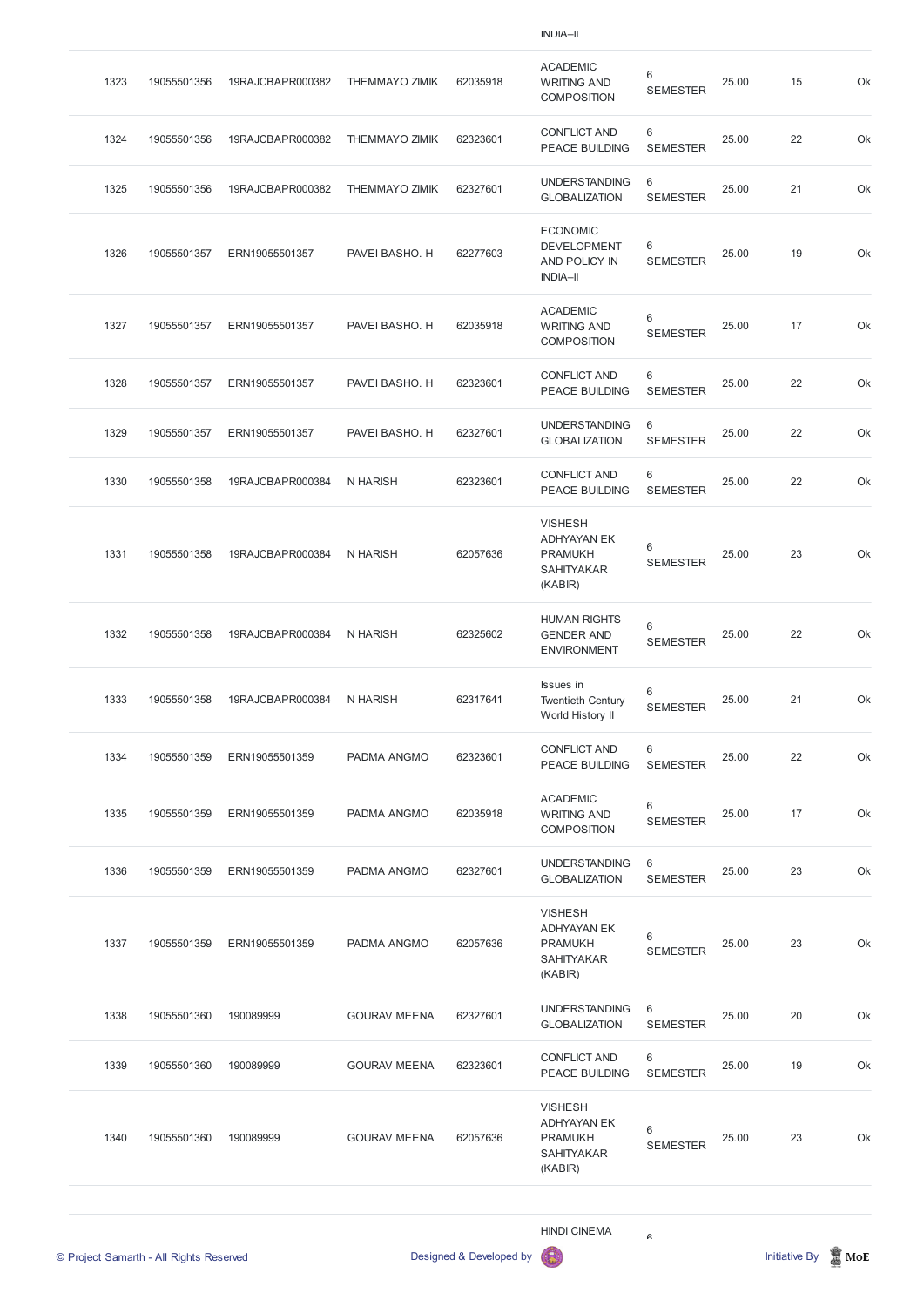| 1342 | 19055501361 | 19RAJCBAPR000386 | <b>ASHISH KUMAR</b>  | 12033902 | <b>ENGLISH</b><br>LANGUAGE<br><b>TEACHING</b>                             | 6<br><b>SEMESTER</b> | 25.00 | 19 | Ok              |
|------|-------------|------------------|----------------------|----------|---------------------------------------------------------------------------|----------------------|-------|----|-----------------|
| 1343 | 19055501361 | 19RAJCBAPR000386 | <b>ASHISH KUMAR</b>  | 62277603 | <b>ECONOMIC</b><br><b>DEVELOPMENT</b><br>AND POLICY IN<br><b>INDIA-II</b> | 6<br><b>SEMESTER</b> | 25.00 | 22 | Ok              |
| 1344 | 19055501361 | 19RAJCBAPR000386 | <b>ASHISH KUMAR</b>  | 62325602 | <b>HUMAN RIGHTS</b><br><b>GENDER AND</b><br><b>ENVIRONMENT</b>            | 6<br><b>SEMESTER</b> | 25.00 | 22 | Ok              |
| 1345 | 19055501361 | 19RAJCBAPR000386 | <b>ASHISH KUMAR</b>  | 62357604 | <b>DIFFERENTIAL</b><br><b>EQUATIONS</b>                                   | 6<br><b>SEMESTER</b> | 25.00 | 22 | Ok              |
| 1346 | 19055501362 | 19RAJCBAPR000387 | AJAY RAJ             | 62323601 | <b>CONFLICT AND</b><br><b>PEACE BUILDING</b>                              | 6<br><b>SEMESTER</b> | 25.00 | 22 | Ok              |
| 1347 | 19055501362 | 19RAJCBAPR000387 | AJAY RAJ             | 62327601 | <b>UNDERSTANDING</b><br><b>GLOBALIZATION</b>                              | 6<br><b>SEMESTER</b> | 25.00 | 21 | Ok              |
| 1348 | 19055501362 | 19RAJCBAPR000387 | <b>AJAY RAJ</b>      | 62275607 | The Indian<br>Economy                                                     | 6<br><b>SEMESTER</b> | 25.00 | 23 | Ok              |
| 1349 | 19055501362 | 19RAJCBAPR000387 | AJAY RAJ             | 62077604 | Language, history<br>and change                                           | 6<br><b>SEMESTER</b> |       |    | No <sup>1</sup> |
| 1350 | 19055501363 | 19055501363      | <b>SUJAAN GURJAR</b> | 62077604 | Language, history<br>and change                                           | 6<br><b>SEMESTER</b> |       |    | <b>No</b>       |
| 1351 | 19055501363 | 19055501363      | <b>SUJAAN GURJAR</b> | 62323601 | <b>CONFLICT AND</b><br>PEACE BUILDING                                     | 6<br><b>SEMESTER</b> | 25.00 | 16 | Ok              |
| 1352 | 19055501363 | 19055501363      | <b>SUJAAN GURJAR</b> | 62327601 | <b>UNDERSTANDING</b><br><b>GLOBALIZATION</b>                              | 6<br><b>SEMESTER</b> | 25.00 | 20 | Ok              |
| 1353 | 19055501363 | 19055501363      | <b>SUJAAN GURJAR</b> | 62325602 | <b>HUMAN RIGHTS</b><br><b>GENDER AND</b><br><b>ENVIRONMENT</b>            | 6<br><b>SEMESTER</b> | 25.00 | 23 | Ok              |
| 1354 | 19055501364 | 19RAJCBAPR000292 | <b>POOJA</b>         | 62323601 | <b>CONFLICT AND</b><br><b>PEACE BUILDING</b>                              | 6<br><b>SEMESTER</b> | 25.00 | 21 | Ok              |
| 1355 | 19055501364 | 19RAJCBAPR000292 | <b>POOJA</b>         | 62327601 | <b>UNDERSTANDING</b><br><b>GLOBALIZATION</b>                              | 6<br><b>SEMESTER</b> | 25.00 | 23 | Ok              |
| 1356 | 19055501364 | 19RAJCBAPR000292 | <b>POOJA</b>         | 62325602 | <b>HUMAN RIGHTS</b><br><b>GENDER AND</b><br><b>ENVIRONMENT</b>            | 6<br><b>SEMESTER</b> | 25.00 | 23 | Ok              |
| 1357 | 19055501364 | 19RAJCBAPR000292 | <b>POOJA</b>         | 62317641 | Issues in<br><b>Twentieth Century</b><br>World History II                 | 6<br><b>SEMESTER</b> | 25.00 | 17 | Ok              |
| 1358 | 19055501365 | 19RAJCBAPR000293 | <b>AMAN</b>          | 62323601 | <b>CONFLICT AND</b><br>PEACE BUILDING                                     | 6<br><b>SEMESTER</b> | 25.00 | 20 | Ok              |

| 1359 | 19055501365                                            | 19RAJCBAPR000293 | <b>AMAN</b>         | 62327601                            | <b>UNDERSTANDING</b><br><b>GLOBALIZATION</b>                   | 6<br><b>SEMESTER</b> | 25.00        | 23                         | Ok            |
|------|--------------------------------------------------------|------------------|---------------------|-------------------------------------|----------------------------------------------------------------|----------------------|--------------|----------------------------|---------------|
| 1360 | 19055501365                                            | 19RAJCBAPR000293 | AMAN                | 62325602                            | <b>HUMAN RIGHTS</b><br><b>GENDER AND</b><br><b>ENVIRONMENT</b> | 6<br><b>SEMESTER</b> | 25.00        | 23                         | Ok            |
| 1361 | 19055501365                                            | 19RAJCBAPR000293 | <b>AMAN</b>         | 62317641                            | Issues in<br><b>Twentieth Century</b><br>World History II      | 6<br><b>SEMESTER</b> | 25.00        | 17                         | Ok            |
| 1362 | 19055501366                                            | 19RAJCBAPR000294 | <b>RUDERKANT</b>    | 62323601                            | <b>CONFLICT AND</b><br><b>PEACE BUILDING</b>                   | 6<br><b>SEMESTER</b> | 25.00        | 22                         | Ok            |
| 1363 | 10055501366<br>© Project Samarth - All Rights Reserved | 10PA ICRAPPOOOOA | <b>DI INEDIZANT</b> | 62327601<br>Designed & Developed by | <b>UNDERSTANDING</b><br>G                                      | 6                    | <b>25 UU</b> | 21<br><b>Initiative By</b> | $\cap$<br>MoE |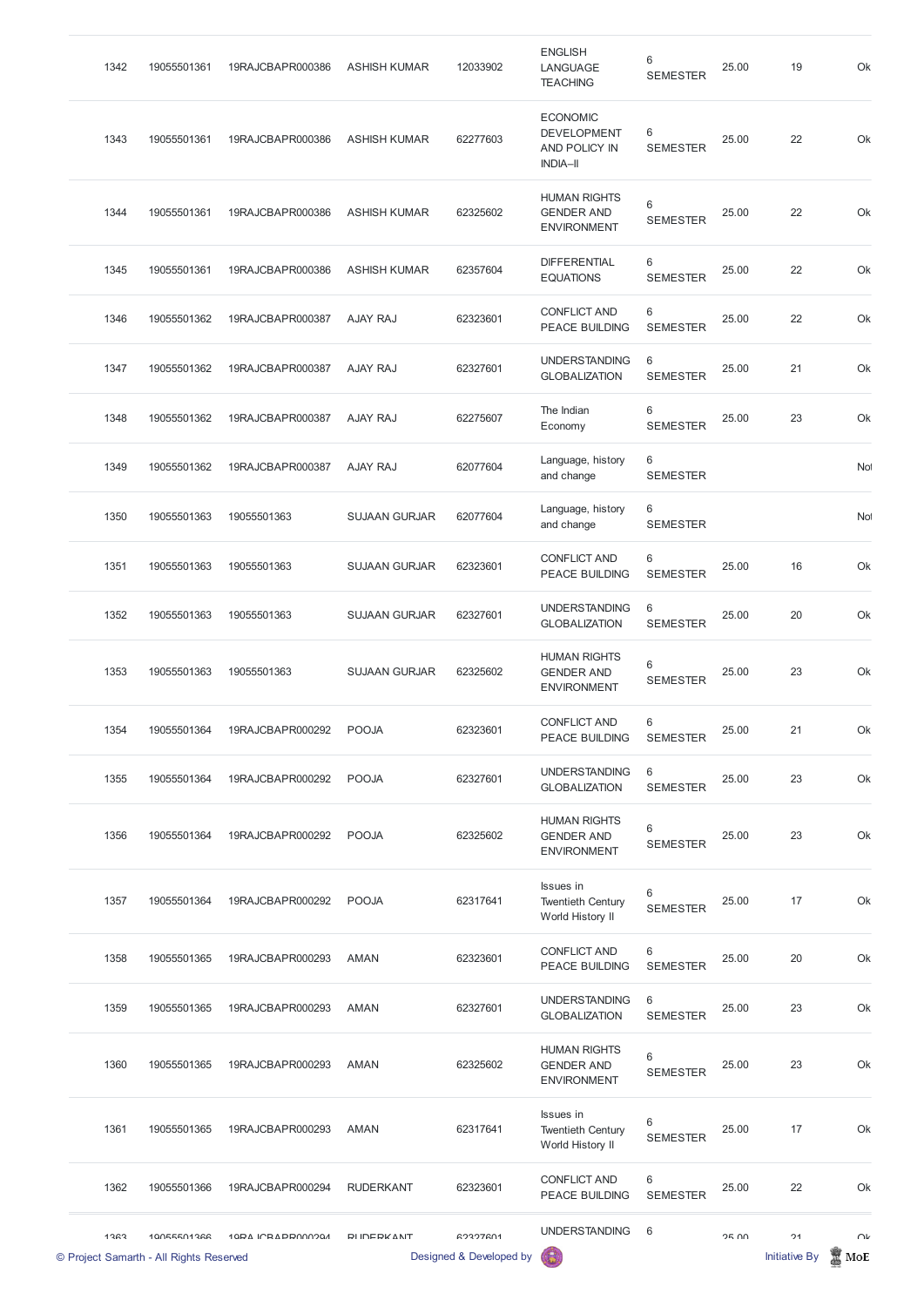|      |             |                  |                     |          | <b>HUMAN RIGHTS</b>                                                |                      |       |             |  |
|------|-------------|------------------|---------------------|----------|--------------------------------------------------------------------|----------------------|-------|-------------|--|
| 1383 | 19055501371 | ERN19055501371   | <b>DILEEP YADAV</b> | 62327601 | <b>UNDERSTANDING</b><br><b>GLOBALIZATION</b>                       | 6<br><b>SEMESTER</b> | 25.00 | 21          |  |
| 1382 | 19055501371 | ERN19055501371   | <b>DILEEP YADAV</b> | 62323601 | <b>CONFLICT AND</b><br><b>PEACE BUILDING</b>                       | 6<br><b>SEMESTER</b> | 25.00 | 22          |  |
| 1381 | 19055501370 | 19RAJCBAPR000298 | PREETINEGI          | 62317641 | Issues in<br><b>Twentieth Century</b><br>World History II          | 6<br><b>SEMESTER</b> | 25.00 | 18          |  |
| 1380 | 19055501370 | 19RAJCBAPR000298 | <b>PREETINEGI</b>   | 62325602 | <b>HUMAN RIGHTS</b><br><b>GENDER AND</b><br><b>ENVIRONMENT</b>     | 6<br><b>SEMESTER</b> | 25.00 | 22          |  |
| 1379 | 19055501370 | 19RAJCBAPR000298 | <b>PREETINEGI</b>   | 62327601 | <b>UNDERSTANDING</b><br><b>GLOBALIZATION</b>                       | 6<br><b>SEMESTER</b> | 25.00 | 23          |  |
| 1378 | 19055501370 | 19RAJCBAPR000298 | <b>PREETINEGI</b>   | 62323601 | <b>CONFLICT AND</b><br>PEACE BUILDING                              | 6<br><b>SEMESTER</b> | 25.00 | 23          |  |
| 1377 | 19055501369 | 19RAJCBAPR000297 | <b>DINESH</b>       | 62317641 | Issues in<br><b>Twentieth Century</b><br>World History II          | 6<br><b>SEMESTER</b> | 25.00 | 19          |  |
| 1376 | 19055501369 | 19RAJCBAPR000297 | <b>DINESH</b>       | 62327601 | <b>UNDERSTANDING</b><br><b>GLOBALIZATION</b>                       | 6<br><b>SEMESTER</b> | 25.00 | 20          |  |
| 1375 | 19055501369 | 19RAJCBAPR000297 | <b>DINESH</b>       | 62323601 | <b>CONFLICT AND</b><br>PEACE BUILDING                              | 6<br><b>SEMESTER</b> | 25.00 | 22          |  |
| 1374 | 19055501369 | 19RAJCBAPR000297 | <b>DINESH</b>       | 62055634 | <b>HINDI CINEMA</b><br><b>AUR USKA</b><br><b>ADHYAN</b>            | 6<br><b>SEMESTER</b> | 25.00 | 21          |  |
| 1373 | 19055501368 | ERN19055501368   | <b>ANKUR MALIK</b>  | 62317641 | Issues in<br><b>Twentieth Century</b><br>World History II          | 6<br><b>SEMESTER</b> | 25.00 | 19          |  |
| 1372 | 19055501368 | ERN19055501368   | <b>ANKUR MALIK</b>  | 62325602 | <b>HUMAN RIGHTS</b><br><b>GENDER AND</b><br><b>ENVIRONMENT</b>     | 6<br><b>SEMESTER</b> | 25.00 | 22          |  |
| 1371 | 19055501368 | ERN19055501368   | <b>ANKUR MALIK</b>  | 62327601 | <b>UNDERSTANDING</b><br><b>GLOBALIZATION</b>                       | 6<br><b>SEMESTER</b> | 25.00 | 23          |  |
| 1370 | 19055501368 | ERN19055501368   | <b>ANKUR MALIK</b>  | 62323601 | <b>CONFLICT AND</b><br>PEACE BUILDING                              | 6<br><b>SEMESTER</b> | 25.00 | 20          |  |
| 1369 | 19055501367 | ERN19055501367   | <b>BADAL KUMAR</b>  | 62317641 | Issues in<br><b>Twentieth Century</b><br>World History II          | 6<br><b>SEMESTER</b> | 25.00 | $\mathbf 0$ |  |
| 1368 | 19055501367 | ERN19055501367   | <b>BADAL KUMAR</b>  | 62313620 | Understanding<br>Text, Retuals and<br>Orality in Indian<br>History | 6<br><b>SEMESTER</b> | 25.00 | $\,$ 5 $\,$ |  |
| 1367 | 19055501367 | ERN19055501367   | <b>BADAL KUMAR</b>  | 62325602 | <b>HUMAN RIGHTS</b><br><b>GENDER AND</b><br><b>ENVIRONMENT</b>     | 6<br><b>SEMESTER</b> | 25.00 | 23          |  |
| 1366 | 19055501367 | ERN19055501367   | <b>BADAL KUMAR</b>  | 62327601 | <b>UNDERSTANDING</b><br><b>GLOBALIZATION</b>                       | 6<br><b>SEMESTER</b> | 25.00 | 20          |  |
| 1365 | 19055501366 | 19RAJCBAPR000294 | <b>RUDERKANT</b>    | 62317641 | Issues in<br><b>Twentieth Century</b><br>World History II          | 6<br><b>SEMESTER</b> | 25.00 | 12          |  |
| 1364 | 19055501366 | 19RAJCBAPR000294 | <b>RUDERKANT</b>    | 62325602 | <b>HUMAN RIGHTS</b><br><b>GENDER AND</b><br><b>ENVIRONMENT</b>     | 6<br><b>SEMESTER</b> | 25.00 | 23          |  |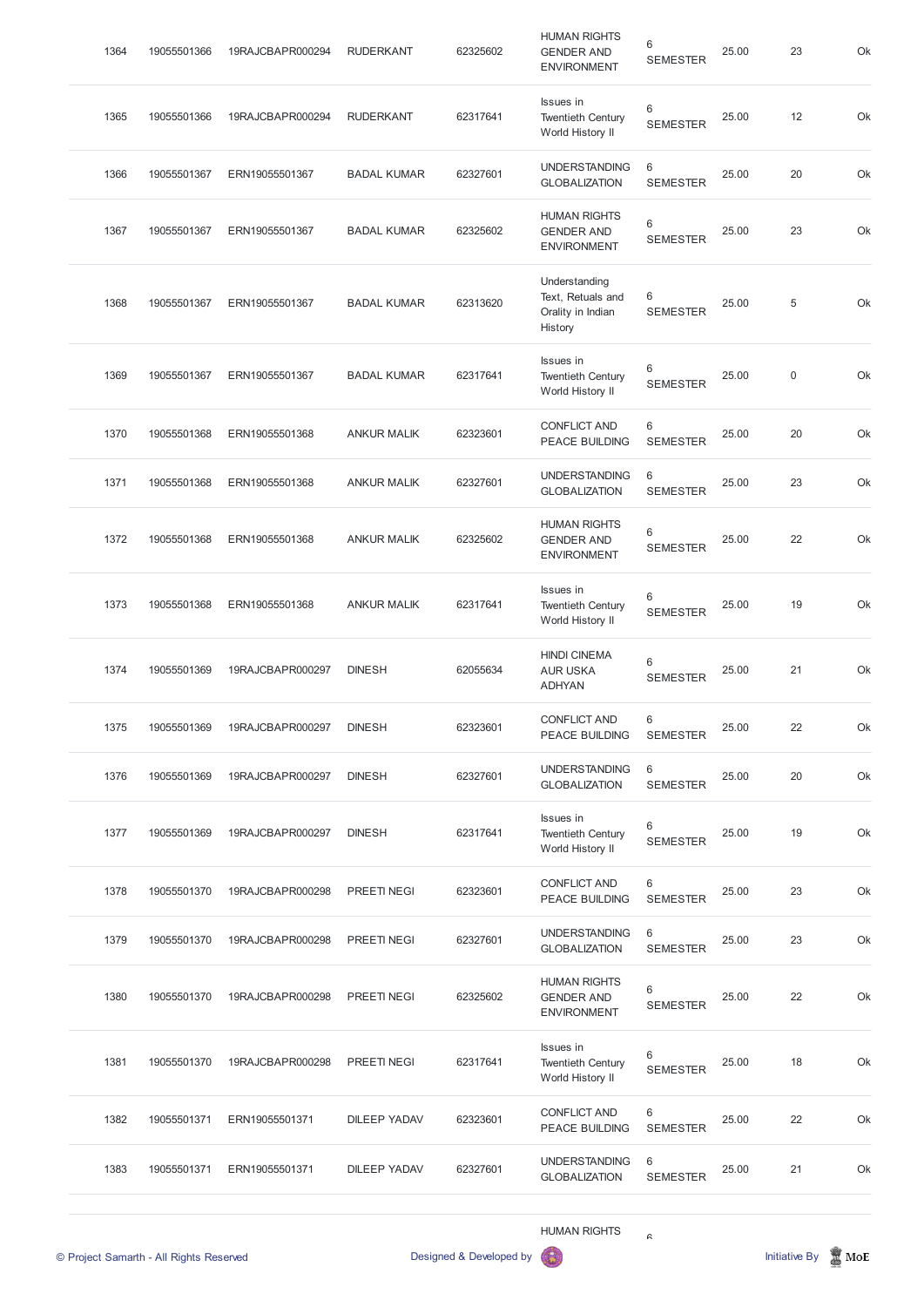| 1385 | 19055501371 | ERN19055501371   | <b>DILEEP YADAV</b> | 62317641 | <b>Issues</b> in<br><b>Twentieth Century</b><br>World History II | 6<br><b>SEMESTER</b> | 25.00 | 10 | Ok  |
|------|-------------|------------------|---------------------|----------|------------------------------------------------------------------|----------------------|-------|----|-----|
| 1386 | 19055501372 | 19RAJCBAPR000300 | <b>MEGHA</b>        | 62327601 | <b>UNDERSTANDING</b><br><b>GLOBALIZATION</b>                     | 6<br><b>SEMESTER</b> | 25.00 | 23 | Ok  |
| 1387 | 19055501372 | 19RAJCBAPR000300 | <b>MEGHA</b>        | 62325602 | <b>HUMAN RIGHTS</b><br><b>GENDER AND</b><br><b>ENVIRONMENT</b>   | 6<br><b>SEMESTER</b> | 25.00 | 23 | Ok  |
| 1388 | 19055501372 | 19RAJCBAPR000300 | <b>MEGHA</b>        | 62317641 | Issues in<br><b>Twentieth Century</b><br>World History II        | 6<br><b>SEMESTER</b> | 25.00 | 17 | Ok  |
| 1389 | 19055501372 | 19RAJCBAPR000300 | <b>MEGHA</b>        | 62323601 | <b>CONFLICT AND</b><br><b>PEACE BUILDING</b>                     | 6<br><b>SEMESTER</b> | 25.00 | 20 | Ok  |
| 1390 | 19055501373 | 19RAJCBAPR000301 | <b>DEEPAK</b>       | 62035918 | <b>ACADEMIC</b><br><b>WRITING AND</b><br><b>COMPOSITION</b>      | 6<br><b>SEMESTER</b> | 25.00 | 0  | Ok  |
| 1391 | 19055501373 | 19RAJCBAPR000301 | <b>DEEPAK</b>       | 62323601 | <b>CONFLICT AND</b><br>PEACE BUILDING                            | 6<br><b>SEMESTER</b> | 25.00 | 21 | Ok  |
| 1392 | 19055501373 | 19RAJCBAPR000301 | <b>DEEPAK</b>       | 62327601 | <b>UNDERSTANDING</b><br><b>GLOBALIZATION</b>                     | 6<br><b>SEMESTER</b> | 25.00 | 20 | Ok  |
| 1393 | 19055501373 | 19RAJCBAPR000301 | <b>DEEPAK</b>       | 62317641 | Issues in<br><b>Twentieth Century</b><br>World History II        | 6<br><b>SEMESTER</b> | 25.00 | 10 | Ok  |
| 1394 | 19055501374 | ERN19055501374   | <b>FARHAT</b>       | 62323601 | <b>CONFLICT AND</b><br>PEACE BUILDING                            | 6<br><b>SEMESTER</b> | 25.00 | 21 | Ok  |
| 1395 | 19055501374 | ERN19055501374   | <b>FARHAT</b>       | 62327601 | <b>UNDERSTANDING</b><br><b>GLOBALIZATION</b>                     | 6<br><b>SEMESTER</b> | 25.00 | 23 | Ok  |
| 1396 | 19055501374 | ERN19055501374   | <b>FARHAT</b>       | 62325602 | <b>HUMAN RIGHTS</b><br><b>GENDER AND</b><br><b>ENVIRONMENT</b>   | 6<br><b>SEMESTER</b> | 25.00 | 23 | Ok  |
| 1397 | 19055501374 | ERN19055501374   | <b>FARHAT</b>       | 62077604 | Language, history<br>and change                                  | 6<br><b>SEMESTER</b> |       |    | Not |
| 1398 | 19055501375 | 19RAJCBAPR000303 | <b>AMIT SHUKLA</b>  | 62323601 | <b>CONFLICT AND</b><br>PEACE BUILDING                            | 6<br><b>SEMESTER</b> | 25.00 | 22 | Ok  |
| 1399 | 19055501375 | 19RAJCBAPR000303 | <b>AMIT SHUKLA</b>  | 62327601 | <b>UNDERSTANDING</b><br><b>GLOBALIZATION</b>                     | 6<br><b>SEMESTER</b> | 25.00 | 23 | Ok  |
| 1400 | 19055501375 | 19RAJCBAPR000303 | <b>AMIT SHUKLA</b>  | 62275607 | The Indian<br>Economy                                            | 6<br><b>SEMESTER</b> | 25.00 | 23 | Ok  |
| 1401 | 19055501375 | 19RAJCBAPR000303 | <b>AMIT SHUKLA</b>  | 62077604 | Language, history<br>and change                                  | 6<br><b>SEMESTER</b> |       |    | Not |

CONFLICT AND

6

|      | © Project Samarth - All Rights Reserved |                |                | Designed & Developed by | 侷                                                              |                      |       | Initiative By | MoE    |
|------|-----------------------------------------|----------------|----------------|-------------------------|----------------------------------------------------------------|----------------------|-------|---------------|--------|
| 1106 | 10055501377                             | EDN10055501377 | <b>SAURABH</b> | 62323601                | <b>CONFLICT AND</b>                                            | 6                    | OF UU | $\Omega$      | $\cap$ |
| 1405 | 19055501376                             | ERN19055501376 | <b>MUKUL</b>   | 62077604                | Language, history<br>and change                                | 6<br><b>SEMESTER</b> |       |               | Not    |
| 1404 | 19055501376                             | ERN19055501376 | <b>MUKUL</b>   | 62325602                | <b>HUMAN RIGHTS</b><br><b>GENDER AND</b><br><b>ENVIRONMENT</b> | 6<br><b>SEMESTER</b> | 25.00 | 23            | Ok     |
| 1403 | 19055501376                             | ERN19055501376 | <b>MUKUL</b>   | 62327601                | <b>UNDERSTANDING</b><br><b>GLOBALIZATION</b>                   | 6<br><b>SEMESTER</b> | 25.00 | 20            | Ok     |
| 1402 | 19055501376                             | ERN19055501376 | <b>MUKUL</b>   | 62323601                | <b>PEACE BUILDING</b>                                          | <b>SEMESTER</b>      | 25.00 | 21            | Ok     |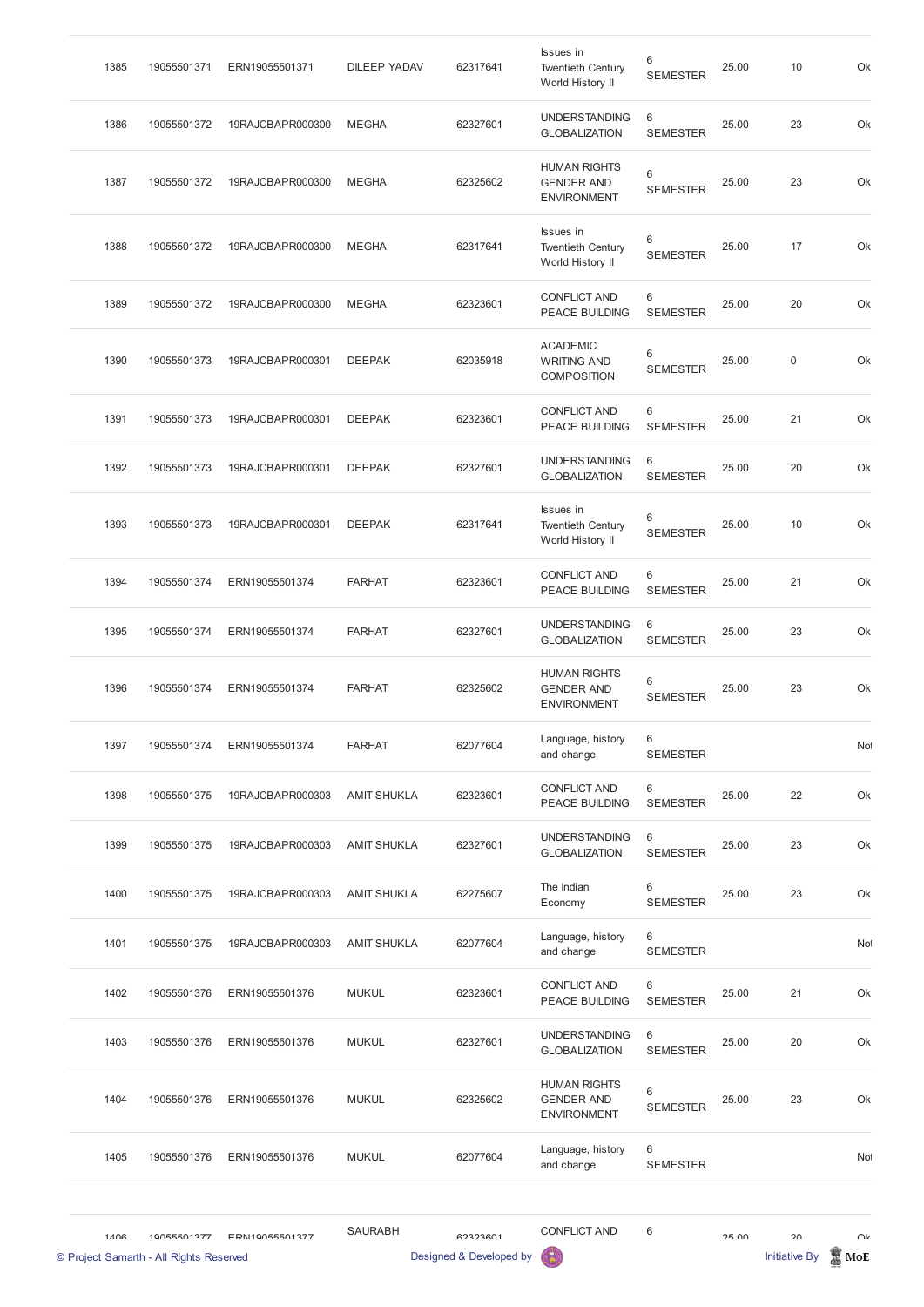| 1120 | 10055501382<br>© Project Samarth - All Rights Reserved | 10DA ICRADD000311 | CHIDAC                               | GON77GNA<br>Designed & Developed by |                                                                |                      |       | <b>Initiative By</b> | $N_{\Omega}$<br>MoE |
|------|--------------------------------------------------------|-------------------|--------------------------------------|-------------------------------------|----------------------------------------------------------------|----------------------|-------|----------------------|---------------------|
|      |                                                        |                   |                                      |                                     | Language, history                                              | 6                    |       |                      |                     |
| 1428 | 19055501382                                            | 19RAJCBAPR000311  | <b>CHIRAG</b>                        | 62325602                            | <b>HUMAN RIGHTS</b><br><b>GENDER AND</b><br><b>ENVIRONMENT</b> | 6<br><b>SEMESTER</b> | 25.00 | 22                   | Ok                  |
| 1427 | 19055501382                                            | 19RAJCBAPR000311  | <b>CHIRAG</b>                        | 62323601                            | <b>CONFLICT AND</b><br><b>PEACE BUILDING</b>                   | 6<br><b>SEMESTER</b> | 25.00 | 20                   | Ok                  |
| 1426 | 19055501382                                            | 19RAJCBAPR000311  | <b>CHIRAG</b>                        | 62327601                            | <b>UNDERSTANDING</b><br><b>GLOBALIZATION</b>                   | 6<br><b>SEMESTER</b> | 25.00 | 21                   | Ok                  |
| 1425 | 19055501381                                            | ERN19055501381    | <b>KETAN KUMAR</b>                   | 62077604                            | Language, history<br>and change                                | 6<br><b>SEMESTER</b> |       |                      | No                  |
| 1424 | 19055501381                                            | ERN19055501381    | <b>KETAN KUMAR</b>                   | 62053612                            | <b>COMPUTER AUR</b><br><b>HINDI BHASHA</b>                     | 6<br><b>SEMESTER</b> | 25.00 | 18                   | Ok                  |
| 1423 | 19055501381                                            | ERN19055501381    | <b>KETAN KUMAR</b>                   | 62325602                            | <b>HUMAN RIGHTS</b><br><b>GENDER AND</b><br><b>ENVIRONMENT</b> | 6<br><b>SEMESTER</b> | 25.00 | 23                   | Ok                  |
| 1422 | 19055501381                                            | ERN19055501381    | <b>KETAN KUMAR</b>                   | 62327601                            | <b>UNDERSTANDING</b><br><b>GLOBALIZATION</b>                   | 6<br><b>SEMESTER</b> | 25.00 | 20                   | Ok                  |
| 1421 | 19055501380                                            | 19RAJCBAPR000308  | <b>DAKSH</b><br><b>BARGUJAR</b>      | 62077604                            | Language, history<br>and change                                | 6<br><b>SEMESTER</b> |       |                      | Not                 |
| 1420 | 19055501380                                            | 19RAJCBAPR000308  | <b>DAKSH</b><br><b>BARGUJAR</b>      | 62325602                            | <b>HUMAN RIGHTS</b><br><b>GENDER AND</b><br><b>ENVIRONMENT</b> | 6<br><b>SEMESTER</b> | 25.00 | 23                   | Ok                  |
| 1419 | 19055501380                                            | 19RAJCBAPR000308  | <b>DAKSH</b><br><b>BARGUJAR</b>      | 62327601                            | <b>UNDERSTANDING</b><br><b>GLOBALIZATION</b>                   | 6<br><b>SEMESTER</b> | 25.00 | 20                   | Ok                  |
| 1418 | 19055501380                                            | 19RAJCBAPR000308  | <b>DAKSH</b><br><b>BARGUJAR</b>      | 62323601                            | <b>CONFLICT AND</b><br><b>PEACE BUILDING</b>                   | 6<br><b>SEMESTER</b> | 25.00 | 21                   | Ok                  |
| 1417 | 19055501379                                            | 19RAJCBAPR000307  | <b>AMAN KUNDU</b>                    | 62327601                            | <b>UNDERSTANDING</b><br><b>GLOBALIZATION</b>                   | 6<br><b>SEMESTER</b> | 25.00 | 21                   | Ok                  |
| 1416 | 19055501379                                            | 19RAJCBAPR000307  | <b>AMAN KUNDU</b>                    | 62077604                            | Language, history<br>and change                                | 6<br><b>SEMESTER</b> |       |                      | Not                 |
| 1415 | 19055501379                                            | 19RAJCBAPR000307  | <b>AMAN KUNDU</b>                    | 62275607                            | The Indian<br>Economy                                          | 6<br><b>SEMESTER</b> | 25.00 | 21                   | Ok                  |
| 1414 | 19055501379                                            | 19RAJCBAPR000307  | <b>AMAN KUNDU</b>                    | 62323601                            | <b>CONFLICT AND</b><br><b>PEACE BUILDING</b>                   | 6<br><b>SEMESTER</b> | 25.00 | 22                   | Ok                  |
| 1413 | 19055501378                                            | 19RAJCBAPR000306  | <b>MAMTA SINGH</b>                   | 62077604                            | Language, history<br>and change                                | 6<br><b>SEMESTER</b> |       |                      | <b>No</b>           |
| 1412 | 19055501378                                            | 19RAJCBAPR000306  | <b>MAMTA SINGH</b>                   | 62327601                            | <b>UNDERSTANDING</b><br><b>GLOBALIZATION</b>                   | 6<br><b>SEMESTER</b> | 25.00 | 23                   | Ok                  |
| 1411 | 19055501378                                            | 19RAJCBAPR000306  | <b>MAMTA SINGH</b>                   | 62323601                            | <b>CONFLICT AND</b><br><b>PEACE BUILDING</b>                   | 6<br><b>SEMESTER</b> | 25.00 | 23                   | Ok                  |
| 1410 | 19055501378                                            | 19RAJCBAPR000306  | <b>MAMTA SINGH</b>                   | 62035918                            | <b>ACADEMIC</b><br><b>WRITING AND</b><br><b>COMPOSITION</b>    | 6<br><b>SEMESTER</b> | 25.00 | 18                   | Ok                  |
| 1409 | 19055501377                                            | ERN19055501377    | <b>SAURABH</b><br><b>KUMAR GUPTA</b> | 62077604                            | Language, history<br>and change                                | 6<br><b>SEMESTER</b> |       |                      | No <sup>1</sup>     |
| 1408 | 19055501377                                            | ERN19055501377    | <b>SAURABH</b><br><b>KUMAR GUPTA</b> | 62325602                            | <b>HUMAN RIGHTS</b><br><b>GENDER AND</b><br><b>ENVIRONMENT</b> | 6<br><b>SEMESTER</b> | 25.00 | 23                   | Ok                  |
| 1407 | 19055501377                                            | ERN19055501377    | <b>SAURABH</b><br><b>KUMAR GUPTA</b> | 62327601                            | <b>UNDERSTANDING</b><br><b>GLOBALIZATION</b>                   | 6<br><b>SEMESTER</b> | 25.00 | 20                   | Ok                  |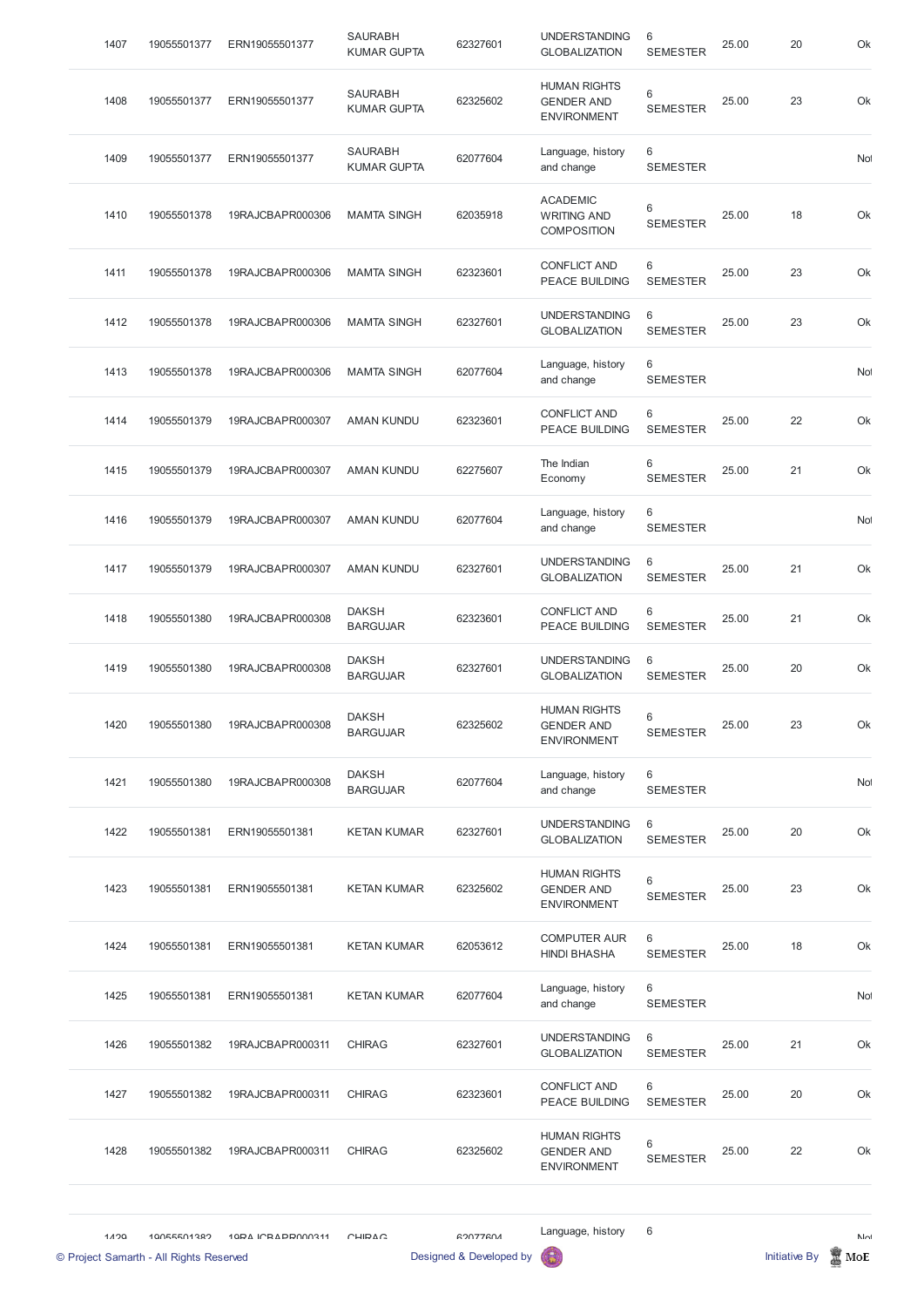| 1430 | 19055501383 | 19RAJCBAPR000312 | <b>AKASH</b>         | 62323601 | <b>CONFLICT AND</b><br><b>PEACE BUILDING</b>                   | 6<br><b>SEMESTER</b>     | 25.00 | 21 | Ok              |
|------|-------------|------------------|----------------------|----------|----------------------------------------------------------------|--------------------------|-------|----|-----------------|
| 1431 | 19055501383 | 19RAJCBAPR000312 | AKASH                | 62327601 | <b>UNDERSTANDING</b><br><b>GLOBALIZATION</b>                   | 6<br><b>SEMESTER</b>     | 25.00 | 20 | Ok              |
| 1432 | 19055501383 | 19RAJCBAPR000312 | <b>AKASH</b>         | 62325602 | <b>HUMAN RIGHTS</b><br><b>GENDER AND</b><br><b>ENVIRONMENT</b> | 6<br><b>SEMESTER</b>     | 25.00 | 22 | Ok              |
| 1433 | 19055501383 | 19RAJCBAPR000312 | <b>AKASH</b>         | 62077604 | Language, history<br>and change                                | 6<br><b>SEMESTER</b>     |       |    | <b>No</b>       |
| 1434 | 19055501384 | 19RAJCBAPR000313 | <b>ANTIMA SHUKLA</b> | 62323601 | <b>CONFLICT AND</b><br><b>PEACE BUILDING</b>                   | 6<br><b>SEMESTER</b>     | 25.00 | 20 | Ok              |
| 1435 | 19055501384 | 19RAJCBAPR000313 | <b>ANTIMA SHUKLA</b> | 62327601 | <b>UNDERSTANDING</b><br><b>GLOBALIZATION</b>                   | 6<br><b>SEMESTER</b>     | 25.00 | 23 | Ok              |
| 1436 | 19055501384 | 19RAJCBAPR000313 | <b>ANTIMA SHUKLA</b> | 62325602 | <b>HUMAN RIGHTS</b><br><b>GENDER AND</b><br><b>ENVIRONMENT</b> | 6<br><b>SEMESTER</b>     | 25.00 | 22 | Ok              |
| 1437 | 19055501384 | 19RAJCBAPR000313 | <b>ANTIMA SHUKLA</b> | 62077604 | Language, history<br>and change                                | 6<br><b>SEMESTER</b>     |       |    | No              |
| 1438 | 19055501385 | 19RAJCBAPR000314 | <b>GUNJA</b>         | 62323601 | <b>CONFLICT AND</b><br><b>PEACE BUILDING</b>                   | 6<br><b>SEMESTER</b>     | 25.00 | 21 | Ok              |
| 1439 | 19055501385 | 19RAJCBAPR000314 | <b>GUNJA</b>         | 62327601 | <b>UNDERSTANDING</b><br><b>GLOBALIZATION</b>                   | 6<br><b>SEMESTER</b>     | 25.00 | 20 | Ok              |
| 1440 | 19055501385 | 19RAJCBAPR000314 | <b>GUNJA</b>         | 62325602 | <b>HUMAN RIGHTS</b><br><b>GENDER AND</b><br><b>ENVIRONMENT</b> | $\,6$<br><b>SEMESTER</b> | 25.00 | 23 | Ok              |
| 1441 | 19055501385 | 19RAJCBAPR000314 | <b>GUNJA</b>         | 62077604 | Language, history<br>and change                                | 6<br><b>SEMESTER</b>     |       |    | No <sup>1</sup> |
| 1442 | 19055501386 | 19RAJCBAPR000315 | <b>NEHA PAL</b>      | 62345625 | <b>MULTIMEDIA AND</b><br><b>WEB DESIGN</b>                     | 6<br><b>SEMESTER</b>     | 25.00 | 21 | Ok              |
| 1443 | 19055501386 | 19RAJCBAPR000315 | <b>NEHA PAL</b>      | 12033902 | <b>ENGLISH</b><br><b>LANGUAGE</b><br><b>TEACHING</b>           | 6<br><b>SEMESTER</b>     | 25.00 | 22 | Ok              |
| 1444 | 19055501386 | 19RAJCBAPR000315 | <b>NEHA PAL</b>      | 62327601 | <b>UNDERSTANDING</b><br><b>GLOBALIZATION</b>                   | 6<br><b>SEMESTER</b>     | 25.00 | 21 | Ok              |
| 1445 | 19055501386 | 19RAJCBAPR000315 | <b>NEHA PAL</b>      | 62077604 | Language, history<br>and change                                | 6<br><b>SEMESTER</b>     |       |    | <b>No</b>       |
| 1446 | 19055501388 | 19RAJCBAPR000317 | <b>LOKESH MALIK</b>  | 62323601 | <b>CONFLICT AND</b><br>PEACE BUILDING                          | 6<br><b>SEMESTER</b>     | 25.00 | 20 | Ok              |
| 1447 | 19055501388 | 19RAJCBAPR000317 | <b>LOKESH MALIK</b>  | 62327601 | <b>UNDERSTANDING</b><br><b>GLOBALIZATION</b>                   | 6<br><b>SEMESTER</b>     | 25.00 | 20 | Ok              |
| 1448 | 19055501388 | 19RAJCBAPR000317 | <b>LOKESH MALIK</b>  | 62325602 | <b>HUMAN RIGHTS</b><br><b>GENDER AND</b><br><b>ENVIRONMENT</b> | 6<br><b>SEMESTER</b>     | 25.00 | 22 | Ok              |
| 1449 | 19055501388 | 19RAJCBAPR000317 | <b>LOKESH MALIK</b>  | 62077604 | Language, history<br>and change                                | 6<br><b>SEMESTER</b>     |       |    | Not             |
| 1450 | 19055501391 | ERN19055501391   | <b>GAGANDEEP</b>     | 12033902 | <b>ENGLISH</b><br>LANGUAGE<br><b>TEACHING</b>                  | 6<br><b>SEMESTER</b>     | 25.00 | 23 | Ok              |

ECONOMIC

© Project Samarth - All Rights Reserved **Designed & Developed by Initiative By Initiative By Initiative By Initiative By Initiative By Initiative By Initiative By Initiative By Initiative By Initiative By Initiative By Ini** 

DEVELOPMENT OF STATISTICS  $\boldsymbol{\Theta}$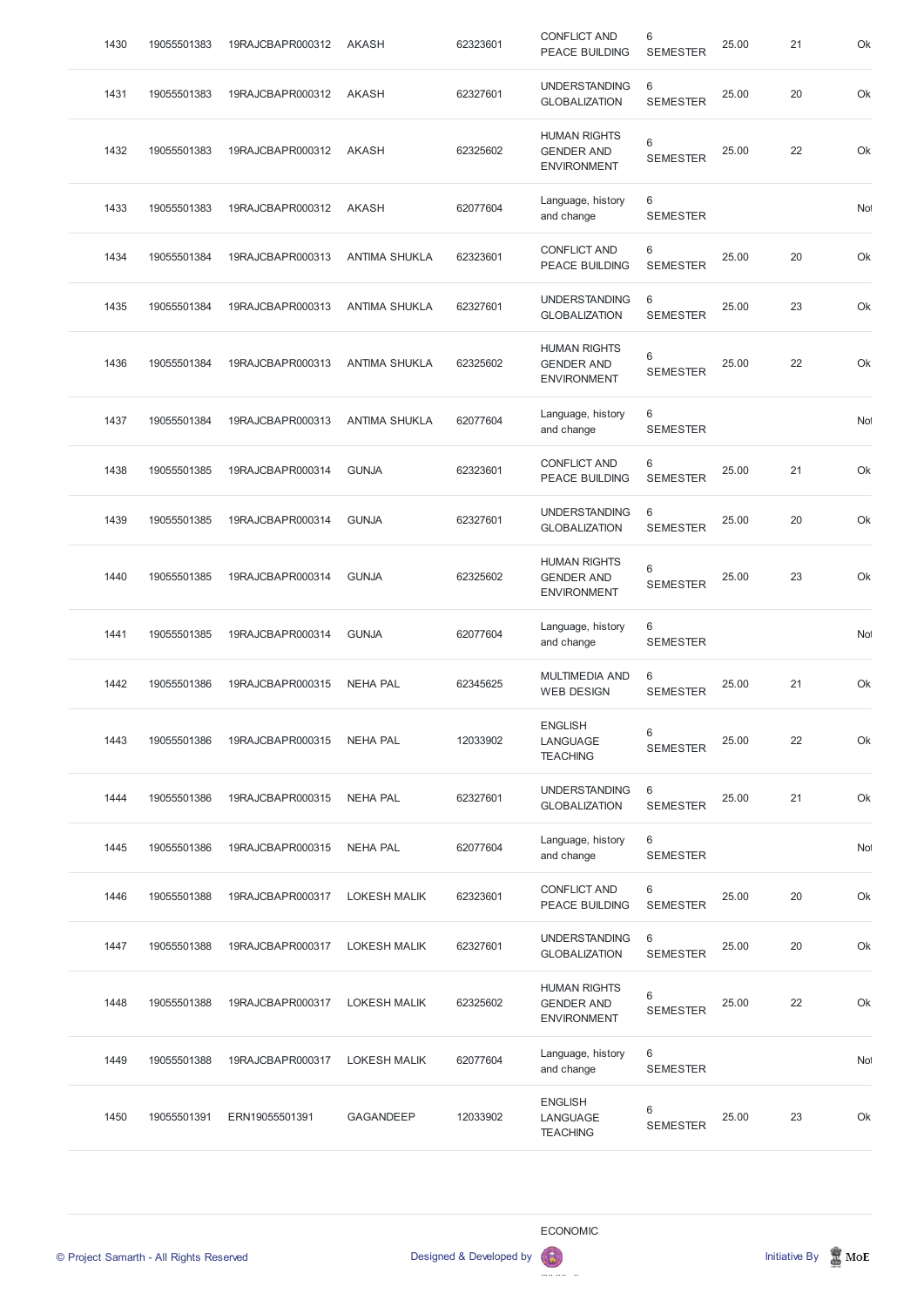INDIA–II

| 1452 | 19055501391 | ERN19055501391   | <b>GAGANDEEP</b>    | 62035918 | <b>ACADEMIC</b><br><b>WRITING AND</b><br><b>COMPOSITION</b>               | 6<br><b>SEMESTER</b> | 25.00 | 20 | Ok        |
|------|-------------|------------------|---------------------|----------|---------------------------------------------------------------------------|----------------------|-------|----|-----------|
| 1453 | 19055501391 | ERN19055501391   | <b>GAGANDEEP</b>    | 62357604 | <b>DIFFERENTIAL</b><br><b>EQUATIONS</b>                                   | 6<br><b>SEMESTER</b> | 25.00 | 21 | Ok        |
| 1454 | 19055501392 | 19RAJCBAPR000321 | <b>PRACHI</b>       | 62277603 | <b>ECONOMIC</b><br><b>DEVELOPMENT</b><br>AND POLICY IN<br><b>INDIA-II</b> | 6<br><b>SEMESTER</b> | 25.00 | 21 | Ok        |
| 1455 | 19055501392 | 19RAJCBAPR000321 | <b>PRACHI</b>       | 62035918 | <b>ACADEMIC</b><br><b>WRITING AND</b><br><b>COMPOSITION</b>               | 6<br><b>SEMESTER</b> | 25.00 | 19 | Ok        |
| 1456 | 19055501392 | 19RAJCBAPR000321 | <b>PRACHI</b>       | 62357604 | <b>DIFFERENTIAL</b><br><b>EQUATIONS</b>                                   | 6<br><b>SEMESTER</b> | 25.00 | 21 | Ok        |
| 1457 | 19055501392 | 19RAJCBAPR000321 | <b>PRACHI</b>       | 62323601 | <b>CONFLICT AND</b><br><b>PEACE BUILDING</b>                              | 6<br><b>SEMESTER</b> | 25.00 | 22 | Ok        |
| 1458 | 19055501393 | 19RAJCBAPR000322 | <b>ESHAAN SINGH</b> | 62345625 | <b>MULTIMEDIA AND</b><br><b>WEB DESIGN</b>                                | 6<br><b>SEMESTER</b> | 25.00 | 22 | Ok        |
| 1459 | 19055501393 | 19RAJCBAPR000322 | <b>ESHAAN SINGH</b> | 62277603 | <b>ECONOMIC</b><br><b>DEVELOPMENT</b><br>AND POLICY IN<br><b>INDIA-II</b> | 6<br><b>SEMESTER</b> | 25.00 | 23 | Ok        |
| 1460 | 19055501393 | 19RAJCBAPR000322 | <b>ESHAAN SINGH</b> | 62273601 | <b>Basic</b><br>Computational<br>Techniques for<br>Data Analysis          | 6<br><b>SEMESTER</b> | 25.00 | 25 | Ok        |
| 1461 | 19055501393 | 19RAJCBAPR000322 | <b>ESHAAN SINGH</b> | 62357604 | <b>DIFFERENTIAL</b><br><b>EQUATIONS</b>                                   | 6<br><b>SEMESTER</b> | 25.00 | 24 | Ok        |
| 1462 | 19055501394 | 19RAJCBAPR000323 | <b>NIKHIL</b>       | 62315620 | <b>DELHI THROUGH</b><br>THE AGES                                          | 6<br><b>SEMESTER</b> | 25.00 | 21 | Ok        |
| 1463 | 19055501394 | 19RAJCBAPR000323 | <b>NIKHIL</b>       | 62323601 | <b>CONFLICT AND</b><br><b>PEACE BUILDING</b>                              | 6<br><b>SEMESTER</b> | 25.00 | 21 | Ok        |
| 1464 | 19055501394 | 19RAJCBAPR000323 | <b>NIKHIL</b>       | 62327601 | <b>UNDERSTANDING</b><br><b>GLOBALIZATION</b>                              | 6<br><b>SEMESTER</b> | 25.00 | 21 | Ok        |
| 1465 | 19055501394 | 19RAJCBAPR000323 | <b>NIKHIL</b>       | 62077604 | Language, history<br>and change                                           | 6<br><b>SEMESTER</b> |       |    | <b>No</b> |
| 1466 | 19055501395 | 19RAJCBAPR000324 | <b>CHANDA</b>       | 62055634 | <b>HINDI CINEMA</b><br><b>AUR USKA</b><br><b>ADHYAN</b>                   | 6<br><b>SEMESTER</b> | 25.00 | 22 | Ok        |
| 1467 | 19055501395 | 19RAJCBAPR000324 | <b>CHANDA</b>       | 62327601 | <b>UNDERSTANDING</b><br><b>GLOBALIZATION</b>                              | 6<br><b>SEMESTER</b> | 25.00 | 23 | Ok        |

| 1470 | 19055501396 | 19RAJCBAPR000429 | SANDEEP RAJ<br><b>CHOUHAN</b> | 62057636 | <b>VISHESH</b><br>ADHYAYAN EK<br><b>PRAMUKH</b> | 6<br><b>SEMESTER</b> | 25.00 | 23 | Ok |
|------|-------------|------------------|-------------------------------|----------|-------------------------------------------------|----------------------|-------|----|----|
|      |             |                  |                               |          | <b>HINDI BHASHA</b>                             | <b>SEMESTER</b>      |       |    |    |
| 1469 | 19055501395 | 19RAJCBAPR000324 | <b>CHANDA</b>                 | 62053612 | <b>COMPUTER AUR</b>                             | 6                    | 25.00 | 19 | Ok |
| 1468 | 19055501395 | 19RAJCBAPR000324 | <b>CHANDA</b>                 | 62037617 | <b>WORLD</b><br><b>LITERATURES</b>              | 6<br><b>SEMESTER</b> | 25.00 | 20 | Ok |

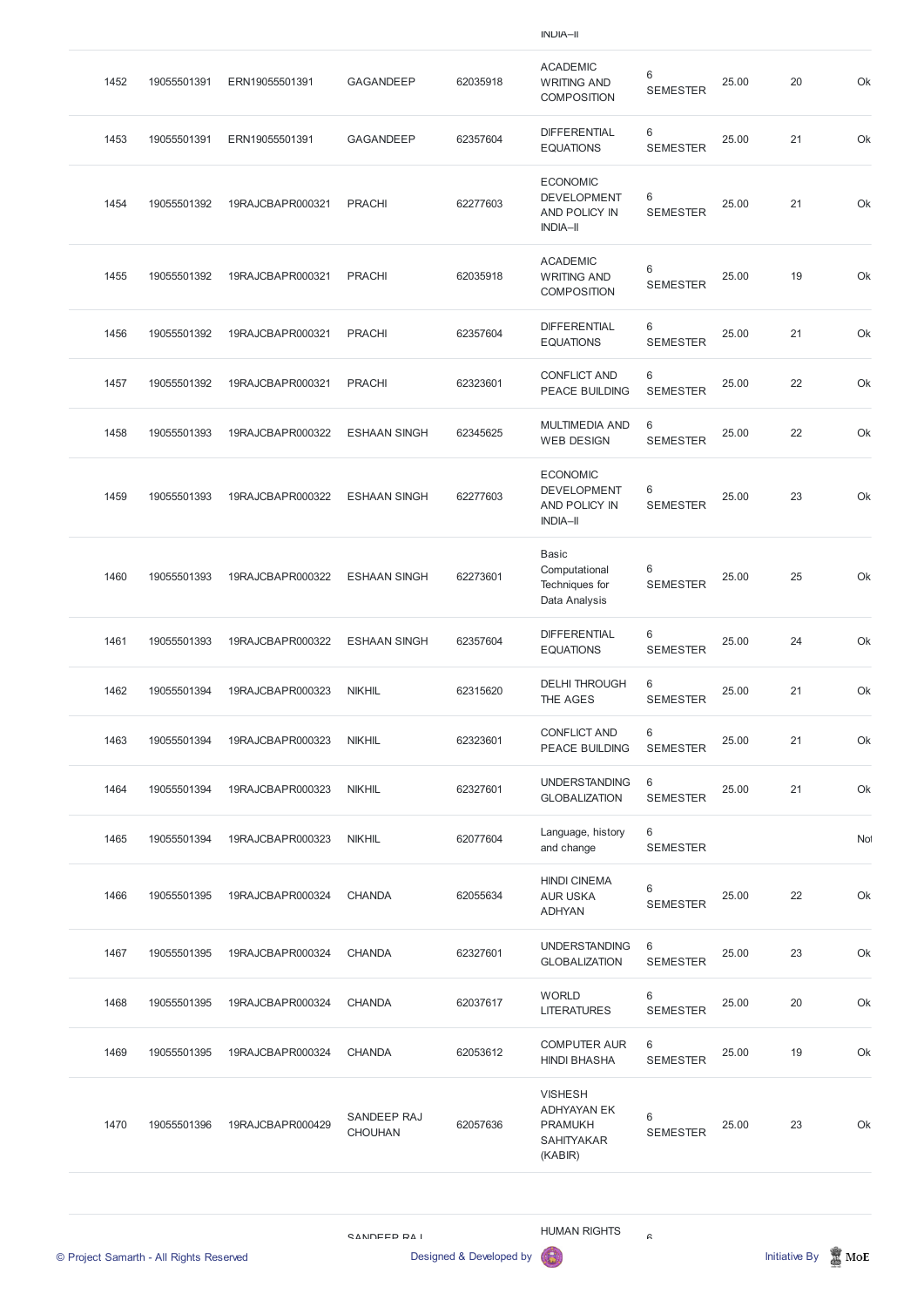| 1472 | 19055501396 | 19RAJCBAPR000429 | SANDEEP RAJ<br><b>CHOUHAN</b>        | 62327601 | <b>UNDERSTANDING</b><br><b>GLOBALIZATION</b>                                           | 6<br><b>SEMESTER</b> | 25.00 | 20 | Ok |
|------|-------------|------------------|--------------------------------------|----------|----------------------------------------------------------------------------------------|----------------------|-------|----|----|
| 1473 | 19055501396 | 19RAJCBAPR000429 | SANDEEP RAJ<br><b>CHOUHAN</b>        | 62323601 | <b>CONFLICT AND</b><br><b>PEACE BUILDING</b>                                           | 6<br><b>SEMESTER</b> | 25.00 | 22 | Ok |
| 1474 | 19055501397 | ERN19055501397   | <b>SIDDHANT</b><br><b>DOGRA</b>      | 62277603 | <b>ECONOMIC</b><br><b>DEVELOPMENT</b><br><b>AND POLICY IN</b><br><b>INDIA-II</b>       | 6<br><b>SEMESTER</b> | 25.00 | 21 | Ok |
| 1475 | 19055501397 | ERN19055501397   | <b>SIDDHANT</b><br><b>DOGRA</b>      | 62035918 | <b>ACADEMIC</b><br><b>WRITING AND</b><br><b>COMPOSITION</b>                            | 6<br><b>SEMESTER</b> | 25.00 | 17 | Ok |
| 1476 | 19055501397 | ERN19055501397   | <b>SIDDHANT</b><br><b>DOGRA</b>      | 62323601 | <b>CONFLICT AND</b><br><b>PEACE BUILDING</b>                                           | 6<br><b>SEMESTER</b> | 25.00 | 18 | Ok |
| 1477 | 19055501397 | ERN19055501397   | <b>SIDDHANT</b><br><b>DOGRA</b>      | 62327601 | <b>UNDERSTANDING</b><br><b>GLOBALIZATION</b>                                           | 6<br><b>SEMESTER</b> | 25.00 | 20 | Ok |
| 1478 | 19055501398 | 19RAJCBAPR000327 | <b>HARDIK</b>                        | 62057636 | <b>VISHESH</b><br><b>ADHYAYAN EK</b><br><b>PRAMUKH</b><br><b>SAHITYAKAR</b><br>(KABIR) | 6<br><b>SEMESTER</b> | 25.00 | 23 | Ok |
| 1479 | 19055501398 | 19RAJCBAPR000327 | <b>HARDIK</b>                        | 62325602 | <b>HUMAN RIGHTS</b><br><b>GENDER AND</b><br><b>ENVIRONMENT</b>                         | 6<br><b>SEMESTER</b> | 25.00 | 24 | Ok |
| 1480 | 19055501398 | 19RAJCBAPR000327 | <b>HARDIK</b>                        | 62313620 | Understanding<br>Text, Retuals and<br>Orality in Indian<br>History                     | 6<br><b>SEMESTER</b> | 25.00 | 21 | Ok |
| 1481 | 19055501398 | 19RAJCBAPR000327 | <b>HARDIK</b>                        | 62317641 | Issues in<br><b>Twentieth Century</b><br>World History II                              | 6<br><b>SEMESTER</b> | 25.00 | 17 | Ok |
| 1482 | 19055501399 | ERN19055501399   | <b>BHASKAR</b><br><b>BHALLA</b>      | 12033902 | <b>ENGLISH</b><br>LANGUAGE<br><b>TEACHING</b>                                          | 6<br><b>SEMESTER</b> | 25.00 | 20 | Ok |
| 1483 | 19055501399 | ERN19055501399   | <b>BHASKAR</b><br><b>BHALLA</b>      | 62035918 | <b>ACADEMIC</b><br><b>WRITING AND</b><br><b>COMPOSITION</b>                            | 6<br><b>SEMESTER</b> | 25.00 | 16 | Ok |
| 1484 | 19055501399 | ERN19055501399   | <b>BHASKAR</b><br><b>BHALLA</b>      | 62327601 | <b>UNDERSTANDING</b><br><b>GLOBALIZATION</b>                                           | 6<br><b>SEMESTER</b> | 25.00 | 20 | Ok |
| 1485 | 19055501399 | ERN19055501399   | <b>BHASKAR</b><br><b>BHALLA</b>      | 62317641 | Issues in<br><b>Twentieth Century</b><br>World History II                              | 6<br><b>SEMESTER</b> | 25.00 | 8  | Ok |
| 1486 | 19055501400 | 19RAJCBAPR000330 | <b>LHINGHOIKIM</b><br><b>SINGSON</b> | 62275607 | The Indian<br>Economy                                                                  | 6<br><b>SEMESTER</b> | 25.00 | 22 | Ok |

|      | © Project Samarth - All Rights Reserved |                   |                                      | Designed & Developed by |                                                           |                      |       | <b>Initiative By</b> | MoE    |
|------|-----------------------------------------|-------------------|--------------------------------------|-------------------------|-----------------------------------------------------------|----------------------|-------|----------------------|--------|
| 1101 | 10055501401                             | 10PA ICRAPPO00331 | NEKHINI MATIA                        | 62037617                | <b>WORLD</b>                                              | $\,6\,$              | 2500  | 20                   | $\cap$ |
| 1490 | 19055501401                             | 19RAJCBAPR000331  | <b>NEKHINI MATIA</b>                 | 62323601                | <b>CONFLICT AND</b><br><b>PEACE BUILDING</b>              | 6<br><b>SEMESTER</b> | 25.00 | 23                   | Ok     |
| 1489 | 19055501400                             | 19RAJCBAPR000330  | <b>LHINGHOIKIM</b><br><b>SINGSON</b> | 62317641                | Issues in<br><b>Twentieth Century</b><br>World History II | 6<br><b>SEMESTER</b> | 25.00 | 17                   | Ok     |
| 1488 | 19055501400                             | 19RAJCBAPR000330  | <b>LHINGHOIKIM</b><br><b>SINGSON</b> | 62037617                | <b>WORLD</b><br><b>LITERATURES</b>                        | 6<br><b>SEMESTER</b> | 25.00 | 20                   | Ok     |
| 1487 | 19055501400                             | 19RAJCBAPR000330  | <b>LHINGHOIKIM</b><br><b>SINGSON</b> | 62323601                | <b>CONFLICT AND</b><br><b>PEACE BUILDING</b>              | 6<br><b>SEMESTER</b> | 25.00 | 22                   | Ok     |